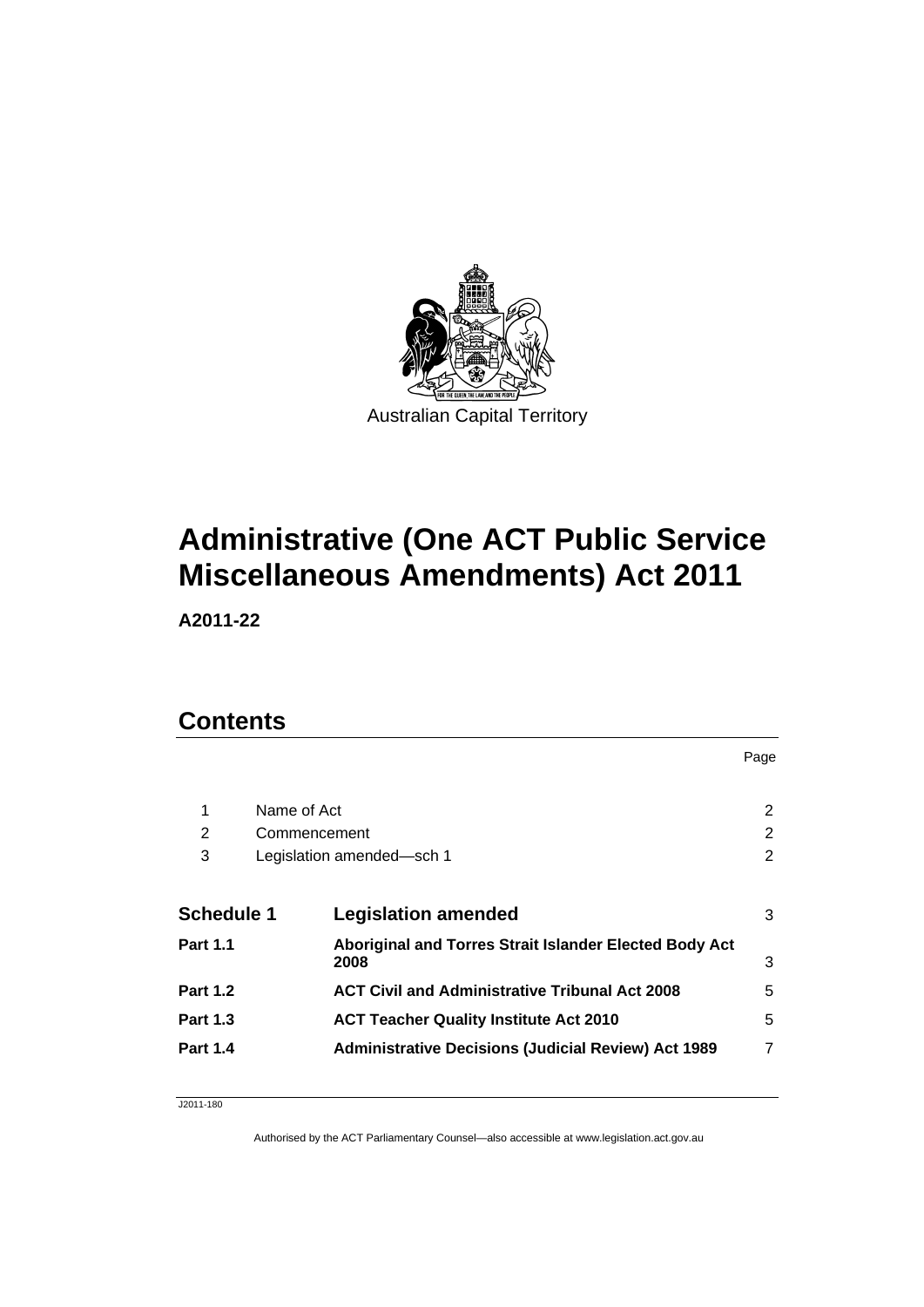|                  |                                                                                                 | Page |
|------------------|-------------------------------------------------------------------------------------------------|------|
| <b>Part 1.5</b>  | <b>Adoption Act 1993</b>                                                                        | 8    |
| <b>Part 1.6</b>  | <b>Adoption Regulation 1993</b>                                                                 | 10   |
| <b>Part 1.7</b>  | <b>Agents Act 2003</b>                                                                          | 11   |
| <b>Part 1.8</b>  | <b>Animal Diseases Act 2005</b>                                                                 | 12   |
| <b>Part 1.9</b>  | <b>Animal Diseases Regulation 2006</b>                                                          | 13   |
| Part 1.10        | <b>Animal Welfare Act 1992</b>                                                                  | 14   |
| Part 1.11        | <b>Annual Leave Act 1973</b>                                                                    | 15   |
| Part 1.12        | <b>Annual Reports (Government Agencies) Act 2004</b>                                            | 15   |
| Part 1.13        | <b>Architects Act 2004</b>                                                                      | 16   |
| Part 1.14        | <b>Auditor-General Act 1996</b>                                                                 | 17   |
| Part 1.15        | <b>Australian Crime Commission (ACT) Act 2003</b>                                               | 19   |
| Part 1.16        | Bail Act 1992                                                                                   | 20   |
| Part 1.17        | <b>Board of Senior Secondary Studies Act 1997</b>                                               | 21   |
| <b>Part 1.18</b> | <b>Building and Construction Industry (Security of</b><br>Payment) Act 2009                     | 22   |
| <b>Part 1.19</b> | <b>Building (General) Regulation 2008</b>                                                       | 22   |
| <b>Part 1.20</b> | <b>Canberra Institute of Technology Act 1987</b>                                                | 23   |
| Part 1.21        | <b>Cemeteries and Crematoria Act 2003</b>                                                       | 23   |
| <b>Part 1.22</b> | <b>Cemeteries and Crematoria Regulation 2003</b>                                                | 24   |
| Part 1.23        | <b>Charitable Collections Act 2003</b>                                                          | 25   |
| Part 1.24        | <b>Charitable Collections Regulation 2003</b>                                                   | 26   |
| <b>Part 1.25</b> | <b>Children and Young People Act 2008</b>                                                       | 27   |
| Part 1.26        | Civil Law (Property) Act 2006                                                                   | 41   |
| Part 1.27        | Civil Law (Sale of Residential Property) Regulation<br>2004                                     | 42   |
| <b>Part 1.28</b> | <b>Classification (Publications, Films and Computer</b><br><b>Games) (Enforcement) Act 1995</b> | 42   |
|                  |                                                                                                 |      |

contents 2 Administrative (One ACT Public Service Miscellaneous Amendments) Act 2011

A2011-22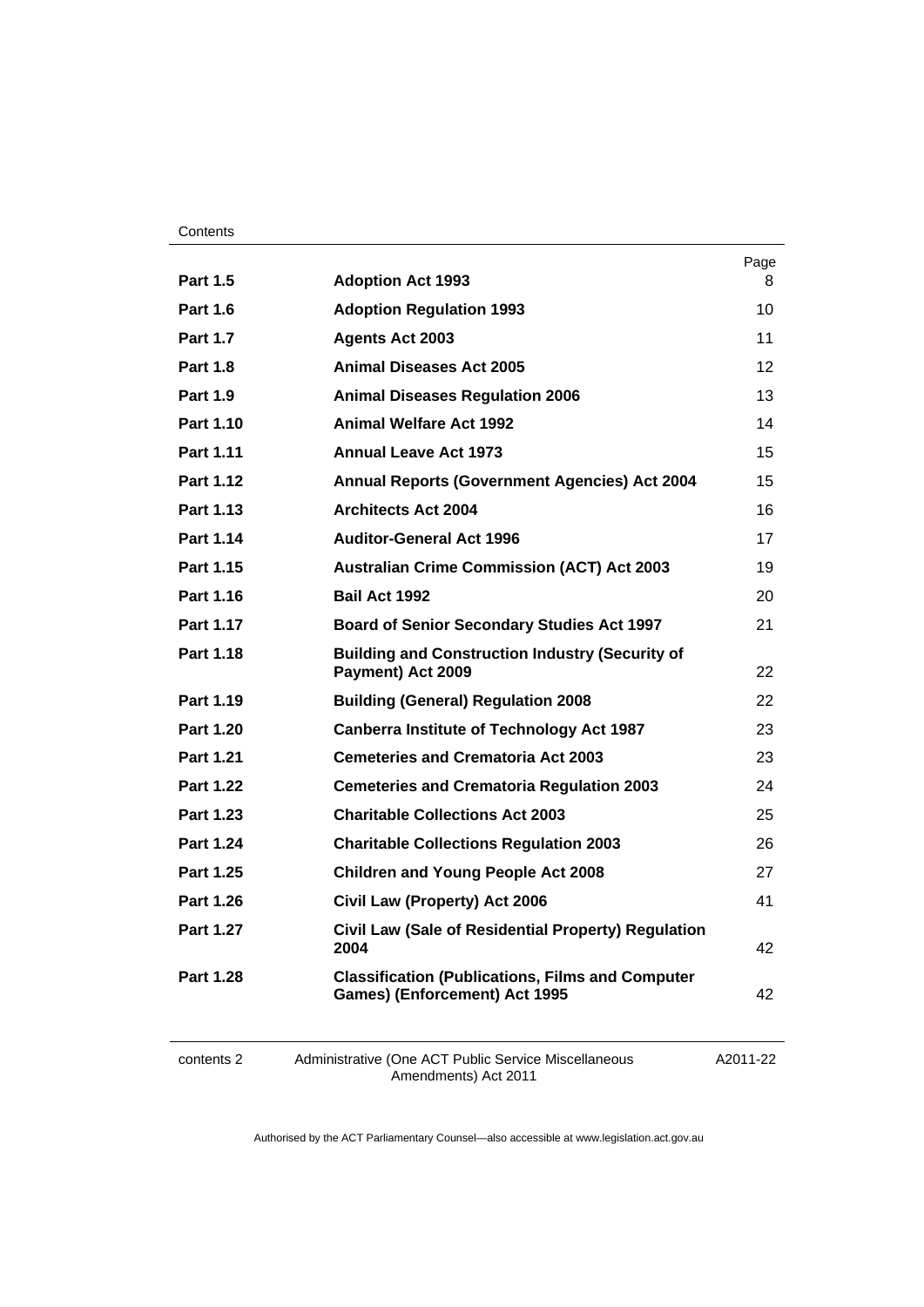|                  |                                                          | Page |
|------------------|----------------------------------------------------------|------|
| Part 1.29        | <b>Clinical Waste Act 1990</b>                           | 43   |
| Part 1.30        | <b>Commissioner for the Environment Act 1993</b>         | 43   |
| Part 1.31        | <b>Common Boundaries Act 1981</b>                        | 44   |
| <b>Part 1.32</b> | <b>Community Title Act 2001</b>                          | 44   |
| Part 1.33        | <b>Confiscation of Criminal Assets Act 2003</b>          | 45   |
| Part 1.34        | <b>Construction Occupations (Licensing) Act 2004</b>     | 45   |
| Part 1.35        | <b>Cooperatives Act 2002</b>                             | 46   |
| Part 1.36        | <b>Coroners Act 1997</b>                                 | 46   |
| <b>Part 1.37</b> | <b>Corrections Management Act 2007</b>                   | 47   |
| Part 1.38        | <b>Corrections Management Regulation 2010</b>            | 52   |
| Part 1.39        | <b>Court Procedures Act 2004</b>                         | 53   |
| <b>Part 1.40</b> | Crimes Act 1900                                          | 54   |
| Part 1.41        | <b>Crimes (Child Sex Offenders) Act 2005</b>             | 55   |
| <b>Part 1.42</b> | <b>Crimes (Child Sex Offenders) Regulation 2005</b>      | 55   |
| <b>Part 1.43</b> | <b>Crimes (Restorative Justice) Act 2004</b>             | 56   |
| Part 1.44        | <b>Crimes (Sentence Administration) Act 2005</b>         | 59   |
| <b>Part 1.45</b> | <b>Crimes (Sentence Administration) Regulation 2006</b>  | 65   |
| <b>Part 1.46</b> | <b>Crimes (Sentencing) Act 2005</b>                      | 65   |
| Part 1.47        | <b>Crimes (Sentencing) Regulation 2006</b>               | 68   |
| <b>Part 1.48</b> | <b>Criminal Code 2002</b>                                | 68   |
| Part 1.49        | <b>Cultural Facilities Corporation Act 1997</b>          | 68   |
| Part 1.50        | <b>Dangerous Substances Act 2004</b>                     | 69   |
| Part 1.51        | <b>Dangerous Substances (Explosives) Regulation 2004</b> | 72   |
| <b>Part 1.52</b> | <b>Dangerous Substances (General) Regulation 2004</b>    | 74   |
| Part 1.53        | <b>Director of Public Prosecutions Act 1990</b>          | 75   |
| Part 1.54        | <b>Discrimination Act 1991</b>                           | 76   |
|                  |                                                          |      |

A2011-22

Administrative (One ACT Public Service Miscellaneous Amendments) Act 2011

contents 3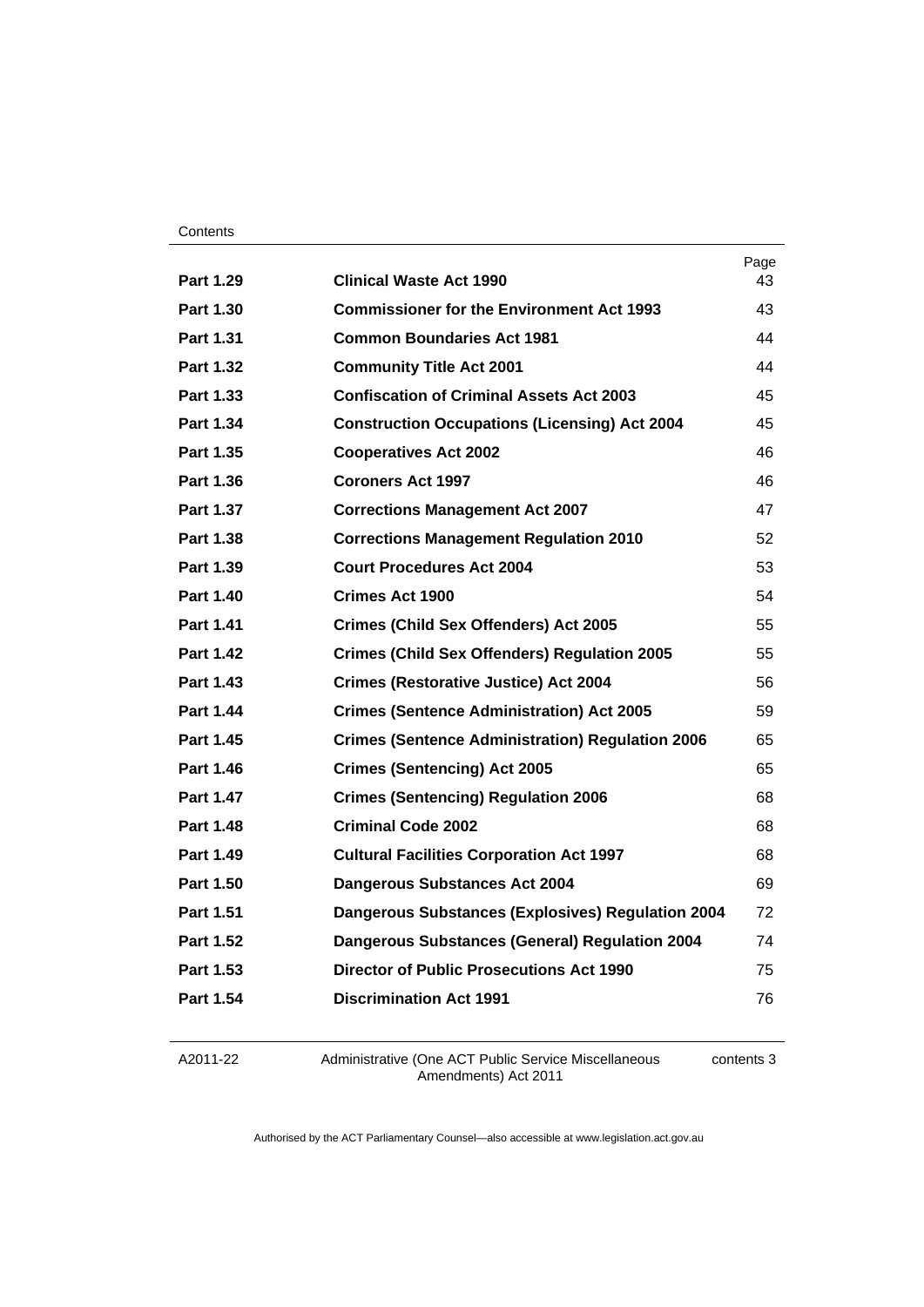| Part 1.55        | <b>Domestic Animals Act 2000</b>                                             | Page<br>76 |
|------------------|------------------------------------------------------------------------------|------------|
| Part 1.56        | <b>Domestic Violence and Protection Orders Act 2008</b>                      | 77         |
| Part 1.57        | <b>Education Act 2004</b>                                                    | 78         |
| Part 1.58        | <b>Education Regulation 2005</b>                                             | 83         |
| Part 1.59        | <b>Electoral Act 1992</b>                                                    | 83         |
| Part 1.60        | <b>Electoral Regulation 1993</b>                                             | 84         |
| Part 1.61        | <b>Emergencies Act 2004</b>                                                  | 85         |
| Part 1.62        | <b>Environment Protection Act 1997</b>                                       | 85         |
| Part 1.63        | <b>Environment Protection Regulation 2005</b>                                | 86         |
| Part 1.64        | <b>Exhibition Park Corporation Act 1976</b>                                  | 87         |
| <b>Part 1.65</b> | Fair Trading (Australian Consumer Law) Act 1992                              | 87         |
| Part 1.66        | <b>Firearms Act 1996</b>                                                     | 88         |
| Part 1.67        | <b>Freedom of Information Act 1989</b>                                       | 89         |
| Part 1.68        | <b>Freedom of Information Regulation 1991</b>                                | 90         |
| Part 1.69        | <b>Fuels Control Act 1979</b>                                                | 90         |
| Part 1.70        | <b>Gambling and Racing Control Act 1999</b>                                  | 91         |
| Part 1.71        | Gene Technology (GM Crop Moratorium) Act 2004                                | 92         |
| Part 1.72        | <b>Government Agencies (Campaign Advertising)</b><br><b>Act 2009</b>         | 93         |
| Part 1.73        | <b>Government Procurement Act 2001</b>                                       | 93         |
| Part 1.74        | <b>Guardianship and Management of Property Act 1991</b>                      | 95         |
| Part 1.75        | <b>Hawkers Act 2003</b>                                                      | 95         |
| Part 1.76        | <b>Health Act 1993</b>                                                       | 97         |
| Part 1.77        | <b>Health Records (Privacy and Access) Act 1997</b>                          | 98         |
| Part 1.78        | <b>Health Regulation 2004</b>                                                | 99         |
| Part 1.79        | <b>Hemp Fibre Industry Facilitation Act 2004</b>                             | 99         |
| Part 1.80        | Heritage Act 2004                                                            | 102        |
| contents 4       | Administrative (One ACT Public Service Miscellaneous<br>Amendments) Act 2011 | A2011-22   |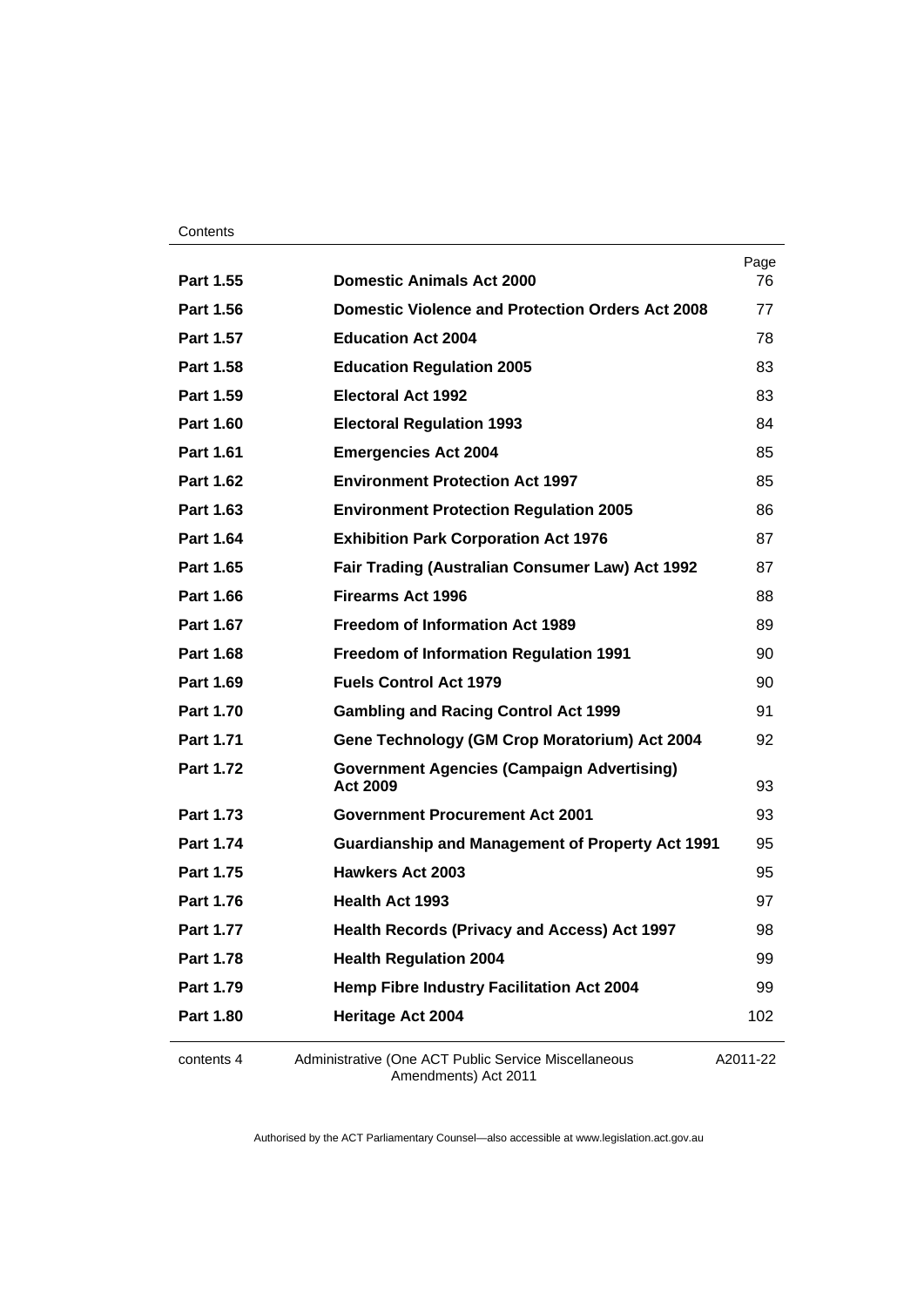|                  |                                                                                                  | Page |
|------------------|--------------------------------------------------------------------------------------------------|------|
| Part 1.81        | <b>Housing Assistance Act 2007</b>                                                               | 102  |
| <b>Part 1.82</b> | <b>Human Rights Commission Act 2005</b>                                                          | 103  |
| Part 1.83        | <b>Inquiries Act 1991</b>                                                                        | 104  |
| Part 1.84        | <b>Insurance Authority Act 2005</b>                                                              | 104  |
| Part 1.85        | <b>Intoxicated People (Care and Protection) Act 1994</b>                                         | 105  |
| <b>Part 1.86</b> | <b>Judicial Commissions Act 1994</b>                                                             | 106  |
| <b>Part 1.87</b> | Juries Act 1967                                                                                  | 106  |
| <b>Part 1.88</b> | Lakes Act 1976                                                                                   | 107  |
| Part 1.89        | <b>Lands Acquisition Act 1994</b>                                                                | 107  |
| <b>Part 1.90</b> | <b>Law Officer Act 1992</b>                                                                      | 108  |
| Part 1.91        | <b>Legislation Act 2001</b>                                                                      | 109  |
| <b>Part 1.92</b> | Legislative Assembly (Members' Staff) Act 1989                                                   | 111  |
| Part 1.93        | Legislative Assembly (Members' Superannuation) Act<br>1991                                       | 112  |
| Part 1.94        | Liquor Act 2010                                                                                  | 113  |
| <b>Part 1.95</b> | Litter Act 2004                                                                                  | 114  |
| Part 1.96        | <b>Long Service Leave Act 1976</b>                                                               | 115  |
| Part 1.97        | Long Service Leave (Portable Schemes) Act 2009                                                   | 116  |
| <b>Part 1.98</b> | <b>Machinery Act 1949</b>                                                                        | 117  |
| Part 1.99        | <b>Magistrates Court Act 1930</b>                                                                | 118  |
| Part 1.100       | <b>Magistrates Court (Charitable Collections Infringement</b><br><b>Notices) Regulation 2003</b> | 120  |
| Part 1.101       | <b>Magistrates Court (Dangerous Substances</b><br><b>Infringement Notices) Regulation 2004</b>   | 120  |
| Part 1.102       | <b>Magistrates Court (Hawkers Infringement Notices)</b><br><b>Regulation 2003</b>                | 121  |
| Part 1.103       | <b>Magistrates Court (Liquor Infringement Notices)</b><br><b>Regulation 2010</b>                 | 121  |
|                  |                                                                                                  |      |

A2011-22

Administrative (One ACT Public Service Miscellaneous Amendments) Act 2011

contents 5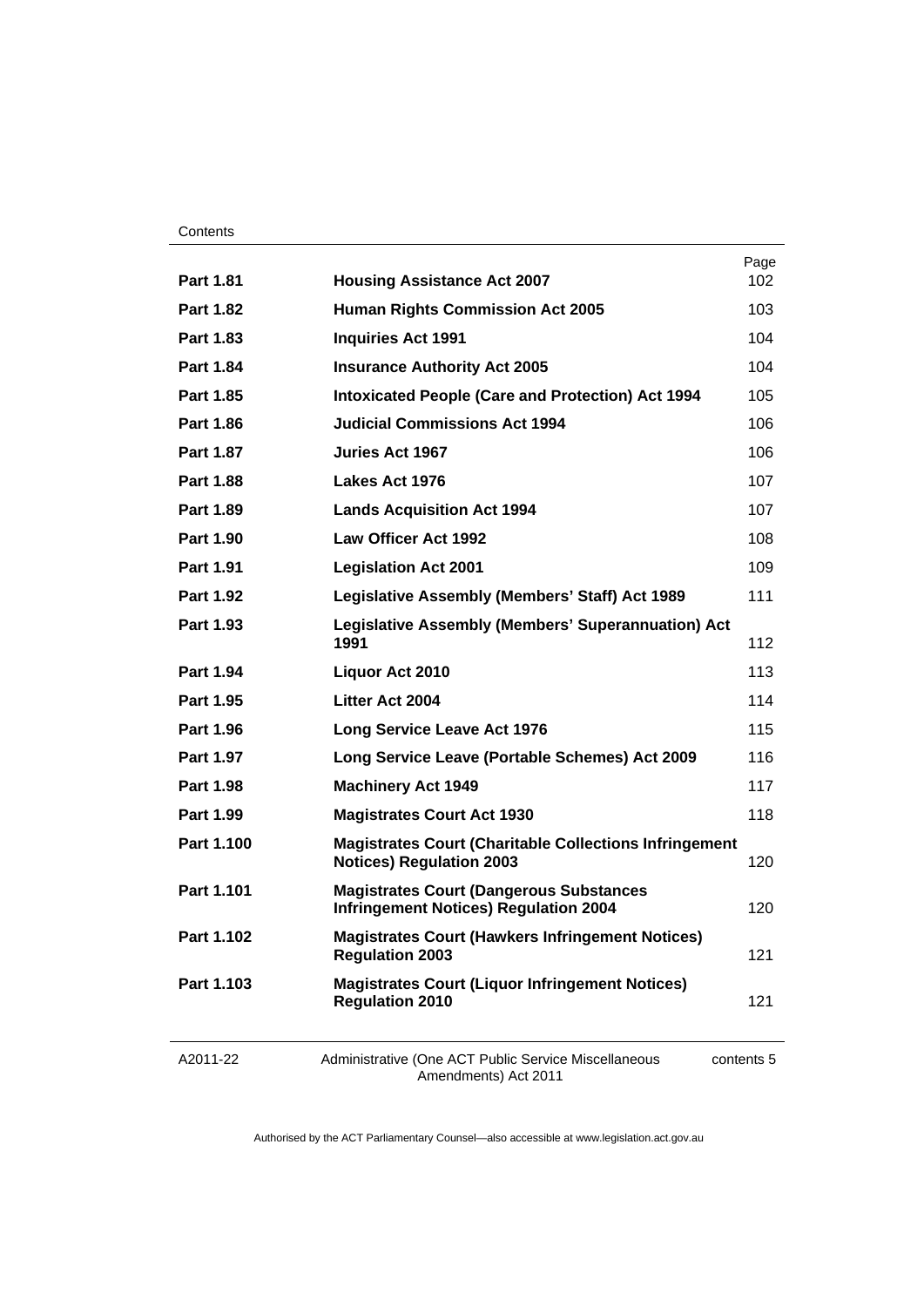|                   |                                                                                                          | Page     |
|-------------------|----------------------------------------------------------------------------------------------------------|----------|
| Part 1.104        | <b>Magistrates Court (Litter Infringement Notices)</b><br><b>Regulation 2004</b>                         | 122      |
| Part 1.105        | <b>Magistrates Court (Occupational Health and Safety</b><br><b>Infringement Notices) Regulation 2004</b> | 122      |
| Part 1.106        | <b>Magistrates Court (Pest Plants and Animals</b><br><b>Infringement Notices) Regulation 2005</b>        | 123      |
| Part 1.107        | <b>Magistrates Court (Plant Diseases Infringement</b><br><b>Notices) Regulation 2005</b>                 | 123      |
| Part 1.108        | <b>Magistrates Court (Smoke-Free Public Places</b><br><b>Infringement Notices) Regulation 2010</b>       | 124      |
| Part 1.109        | <b>Magistrates Court (Tobacco Infringement Notices)</b><br><b>Regulation 2010</b>                        | 124      |
| Part 1.110        | <b>Magistrates Court (Tree Protection Infringement</b><br><b>Notices) Regulation 2006</b>                | 125      |
| Part 1.111        | <b>Magistrates Court (Workers Compensation</b><br><b>Infringement Notices) Regulation 2006</b>           | 125      |
| Part 1.112        | <b>Magistrates Court (Work Safety Infringement Notices)</b><br><b>Regulation 2009</b>                    | 126      |
| Part 1.113        | Medicines, Poisons and Therapeutic Goods Act 2008                                                        | 126      |
| Part 1.114        | <b>Mental Health (Treatment and Care) Act 1994</b>                                                       | 127      |
| Part 1.115        | <b>Motor Sport (Public Safety) Act 2006</b>                                                              | 128      |
| Part 1.116        | <b>Nature Conservation Act 1980</b>                                                                      | 129      |
| Part 1.117        | Ombudsman Act 1989                                                                                       | 130      |
| Part 1.118        | Parentage Act 2004                                                                                       | 131      |
| Part 1.119        | <b>Pest Plants and Animals Act 2005</b>                                                                  | 131      |
| <b>Part 1.120</b> | <b>Planning and Development Act 2007</b>                                                                 | 132      |
| Part 1.121        | <b>Planning and Development Regulation 2008</b>                                                          | 133      |
| Part 1.122        | <b>Plant Diseases Act 2002</b>                                                                           | 133      |
| Part 1.123        | <b>Prohibited Weapons Act 1996</b>                                                                       | 134      |
| Part 1.124        | <b>Prostitution Act 1992</b>                                                                             | 135      |
| contents 6        | Administrative (One ACT Public Service Miscellaneous<br>Amendments) Act 2011                             | A2011-22 |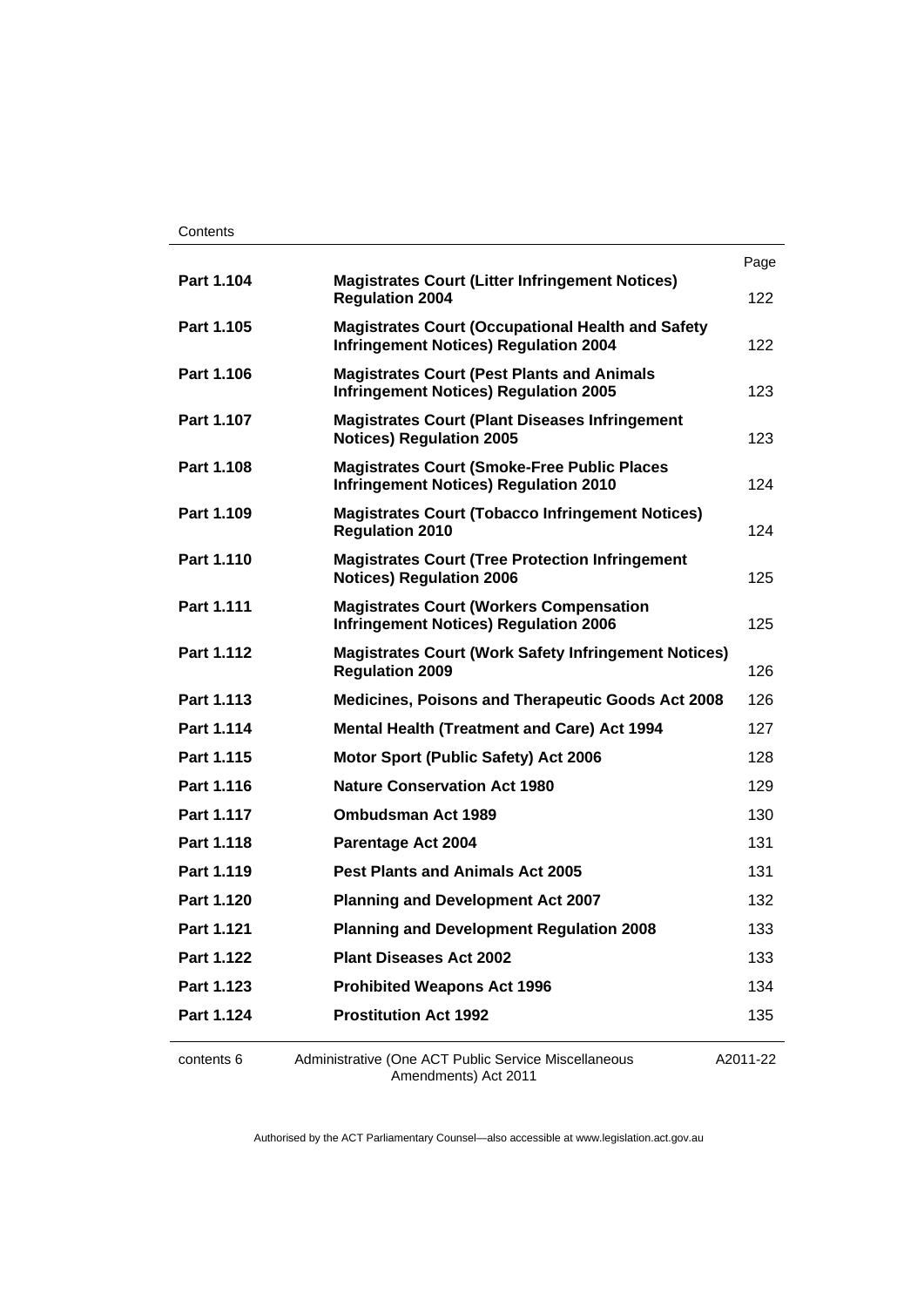| Part 1.149 | <b>Territory Records Act 2002</b>                                           | 154         |
|------------|-----------------------------------------------------------------------------|-------------|
| Part 1.148 | <b>Territory-owned Corporations Act 1990</b>                                | 154         |
| Part 1.147 | <b>Taxation (Government Business Enterprises)</b><br><b>Regulation 2003</b> | 153         |
| Part 1.146 | <b>Taxation Administration Regulation 2004</b>                              | 153         |
| Part 1.145 | <b>Taxation Administration Act 1999</b>                                     | 152         |
| Part 1.144 | <b>Surveyors Act 2007</b>                                                   | 152         |
| Part 1.143 | <b>Supervised Injecting Place Trial Act 1999</b>                            | 151         |
| Part 1.142 | Stock Act 2005                                                              | 150         |
| Part 1.141 | <b>Smoke-Free Public Places Act 2003</b>                                    | 149         |
| Part 1.140 | Sale of Motor Vehicles Act 1977                                             | 148         |
| Part 1.139 | <b>Royal Commissions Act 1991</b>                                           | 148         |
| Part 1.138 | <b>Road Transport (Vehicle Registration) Regulation 2000</b>                | 148         |
| Part 1.137 | Road Transport (Third-Party Insurance) Act 2008                             | 147         |
| Part 1.136 | Road Transport (Mass, Dimensions and Loading)<br>Act 2009                   | 146         |
| Part 1.135 | Road Transport (General) Act 1999                                           | 146         |
| Part 1.134 | Roads and Public Places Act 1937                                            | 145         |
| Part 1.133 | <b>Residential Tenancies Act 1997</b>                                       | 144         |
| Part 1.132 | <b>Remuneration Tribunal Act 1995</b>                                       | 143         |
| Part 1.131 | <b>Registrar-General Act 1993</b>                                           | 143         |
| Part 1.130 | <b>Radiation Protection Act 2006</b>                                        | 142         |
| Part 1.129 | Racing Act 1999                                                             | 141         |
| Part 1.128 | Race and Sports Bookmaking Act 2001                                         | 140         |
| Part 1.127 | <b>Public Sector Management Act 1994</b>                                    | 137         |
| Part 1.126 | <b>Public Health Act 1997</b>                                               | 136         |
| Part 1.125 | <b>Public Baths and Public Bathing Act 1956</b>                             | Page<br>135 |

A2011-22

Administrative (One ACT Public Service Miscellaneous Amendments) Act 2011

contents 7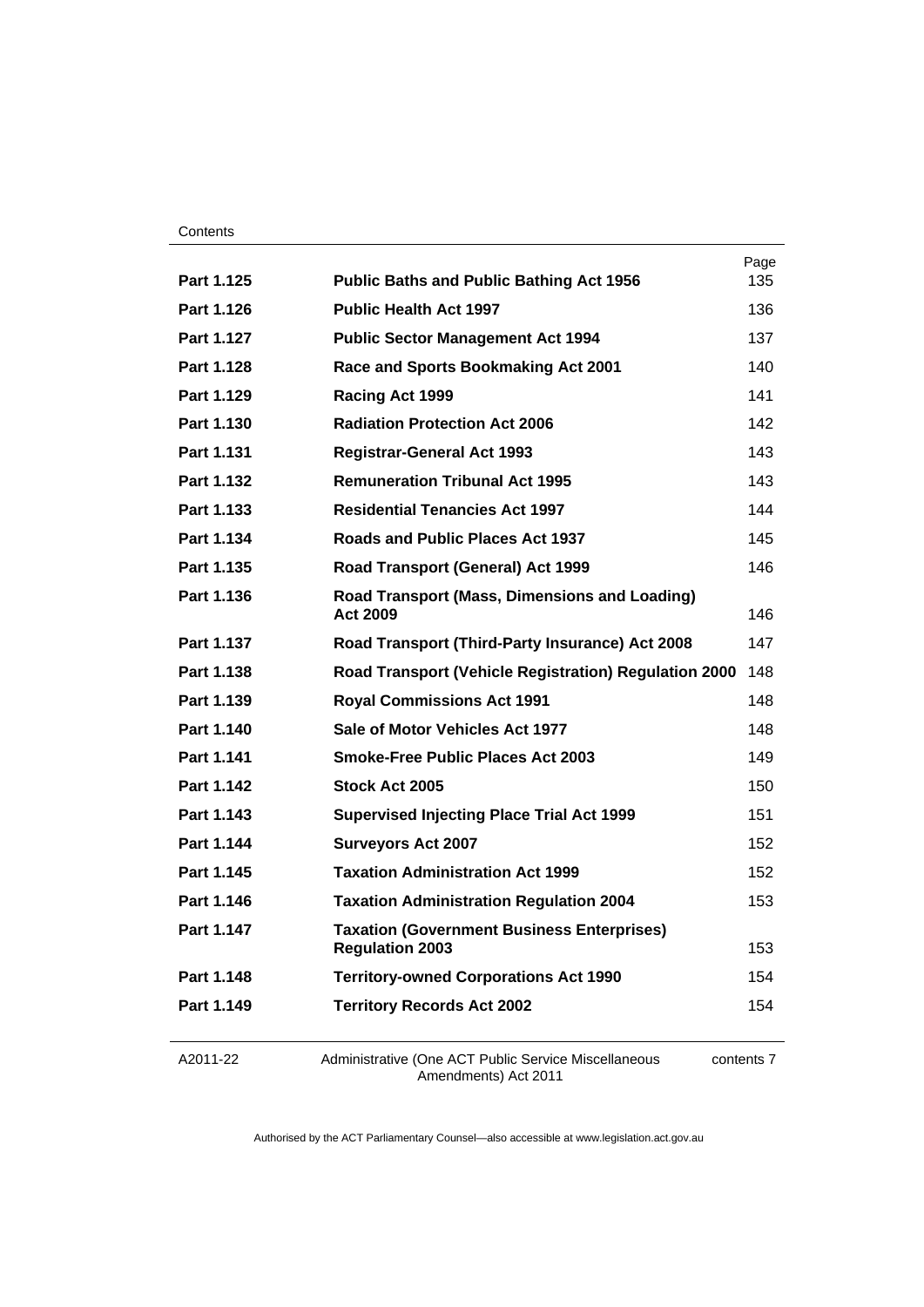| Part 1.150 | <b>Territory Records Regulation 2009</b>                          | Page<br>156 |
|------------|-------------------------------------------------------------------|-------------|
| Part 1.151 | <b>Territory Superannuation Provision Protection Act</b>          |             |
|            | 2000                                                              | 156         |
| Part 1.152 | <b>Terrorism (Extraordinary Temporary Powers) Act 2006</b>        | 158         |
| Part 1.153 | <b>Testamentary Guardianship Act 1984</b>                         | 160         |
| Part 1.154 | <b>Tobacco Act 1927</b>                                           | 160         |
| Part 1.155 | <b>Training and Tertiary Education Act 2003</b>                   | 161         |
| Part 1.156 | <b>Tree Protection Act 2005</b>                                   | 162         |
| Part 1.157 | <b>Trespass on Territory Land Act 1932</b>                        | 162         |
| Part 1.158 | <b>Trustee Act 1925</b>                                           | 163         |
| Part 1.159 | <b>Unclaimed Money Act 1950</b>                                   | 163         |
| Part 1.160 | <b>Uncollected Goods Act 1996</b>                                 | 163         |
| Part 1.161 | <b>Unit Titles Act 2001</b>                                       | 164         |
| Part 1.162 | <b>University of Canberra Act 1989</b>                            | 165         |
| Part 1.163 | <b>Utilities Act 2000</b>                                         | 165         |
| Part 1.164 | <b>Utilities (Electricity Restrictions) Regulation 2004</b>       | 166         |
| Part 1.165 | <b>Utilities (Gas Restrictions) Regulation 2005</b>               | 167         |
| Part 1.166 | Utilities (Telecommunications Installations) Act 2001             | 168         |
| Part 1.167 | <b>Victims of Crime Act 1994</b>                                  | 168         |
| Part 1.168 | <b>Victims of Crime (Financial Assistance) Act 1983</b>           | 169         |
| Part 1.169 | <b>Victims of Crime (Financial Assistance) Regulation</b><br>1998 | 169         |
| Part 1.170 | <b>Victims of Crime Regulation 2000</b>                           | 170         |
| Part 1.171 | <b>Waste Minimisation Act 2001</b>                                | 171         |
| Part 1.172 | Water and Sewerage Act 2000                                       | 172         |
| Part 1.173 | <b>Water and Sewerage Regulation 2001</b>                         | 172         |
| Part 1.174 | Water Efficiency Labelling and Standards Act 2005                 | 172         |
|            |                                                                   |             |

contents 8 Administrative (One ACT Public Service Miscellaneous Amendments) Act 2011

A2011-22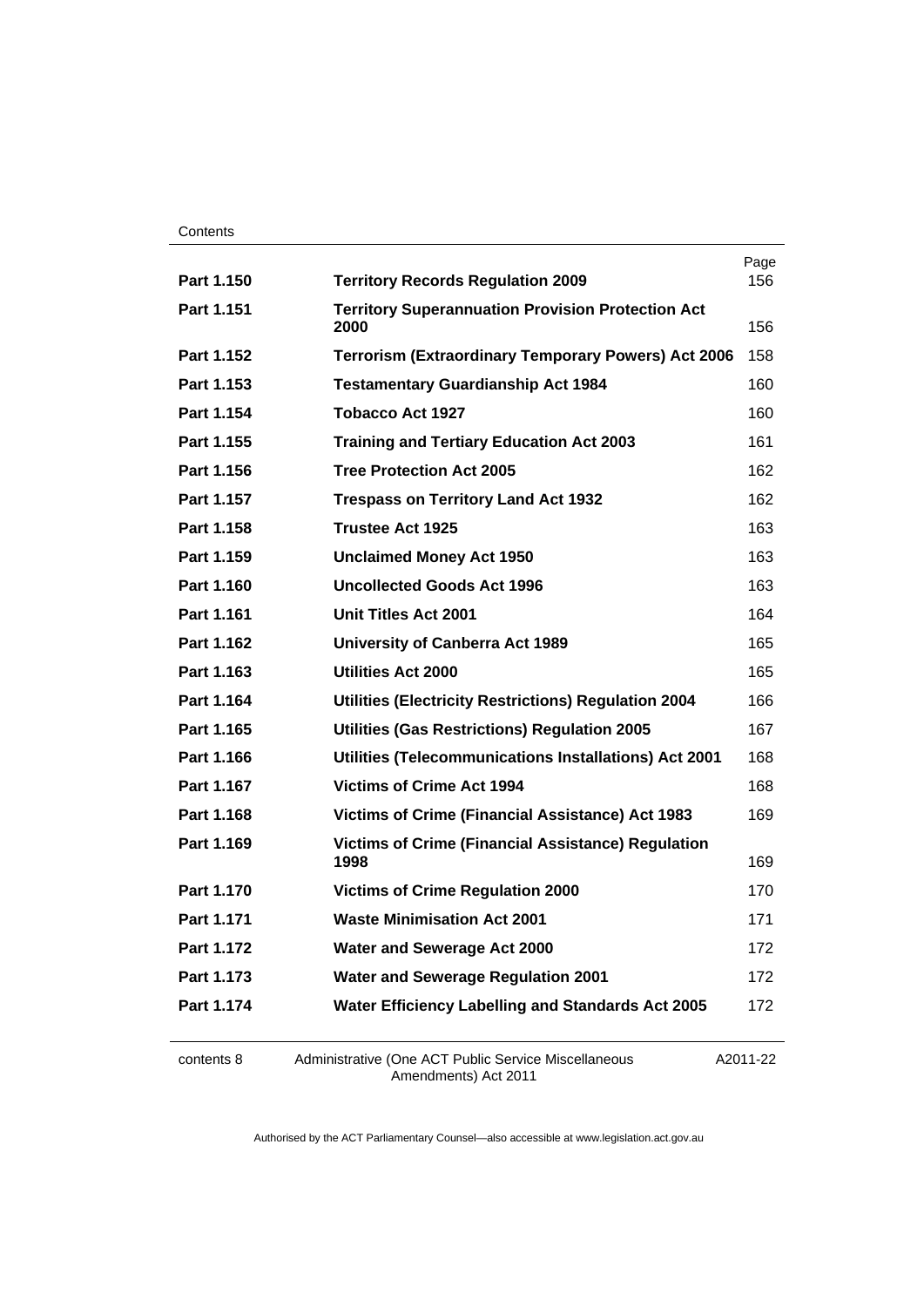| Part 1.175 | <b>Work Safety Act 2008</b>                 | Page<br>173 |
|------------|---------------------------------------------|-------------|
| Part 1.176 | <b>Work Safety Regulation 2009</b>          | 175         |
| Part 1.177 | <b>Workers Compensation Act 1951</b>        | 178         |
| Part 1.178 | <b>Workers Compensation Regulation 2002</b> | 180         |

A2011-22

Administrative (One ACT Public Service Miscellaneous Amendments) Act 2011

contents 9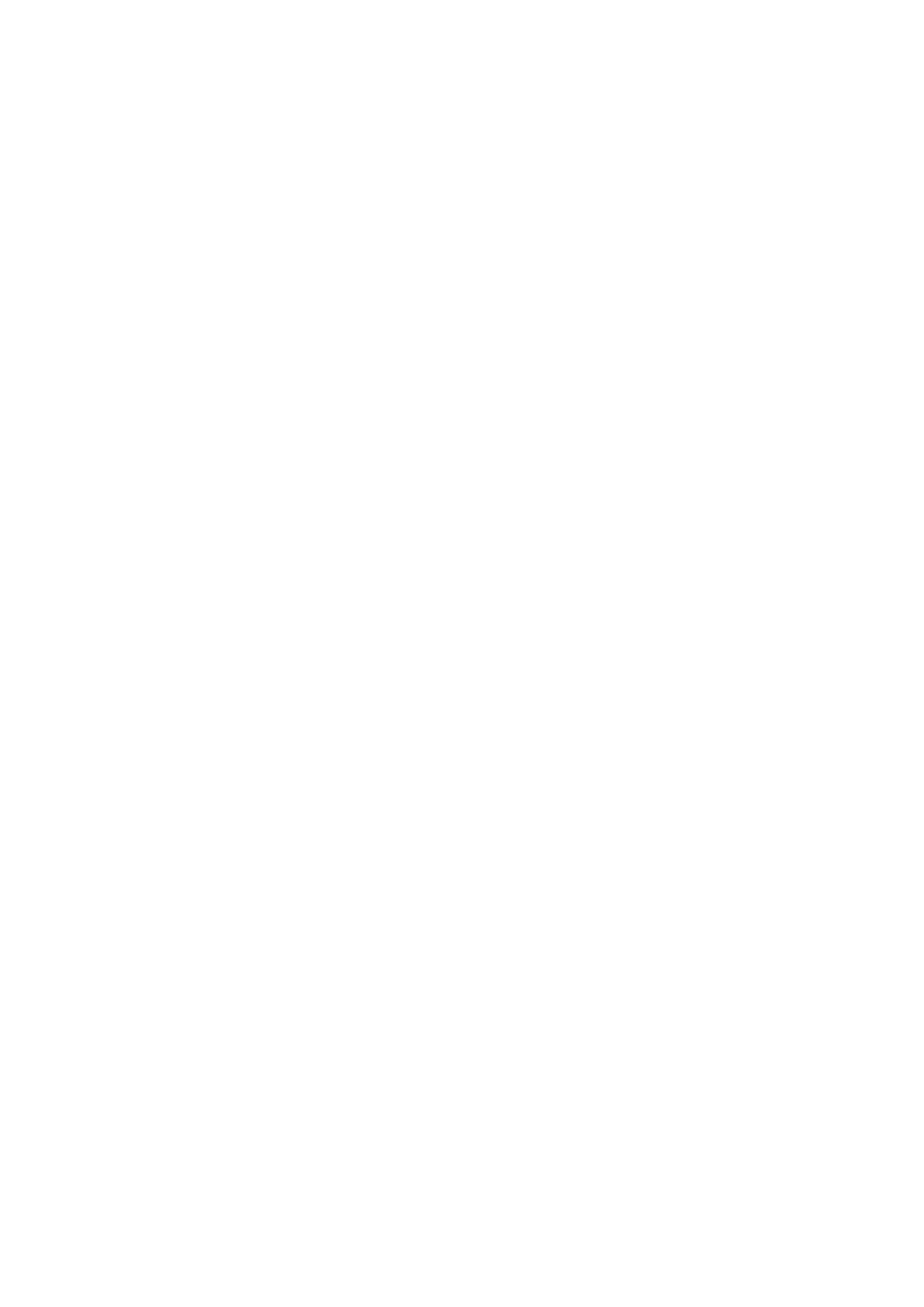

# **Administrative (One ACT Public Service Miscellaneous Amendments) Act 2011**

**A2011-22** 

l

An Act to amend legislation to implement part of the Hawke Review, and for other purposes

The Legislative Assembly for the Australian Capital Territory enacts as follows:

J2011-180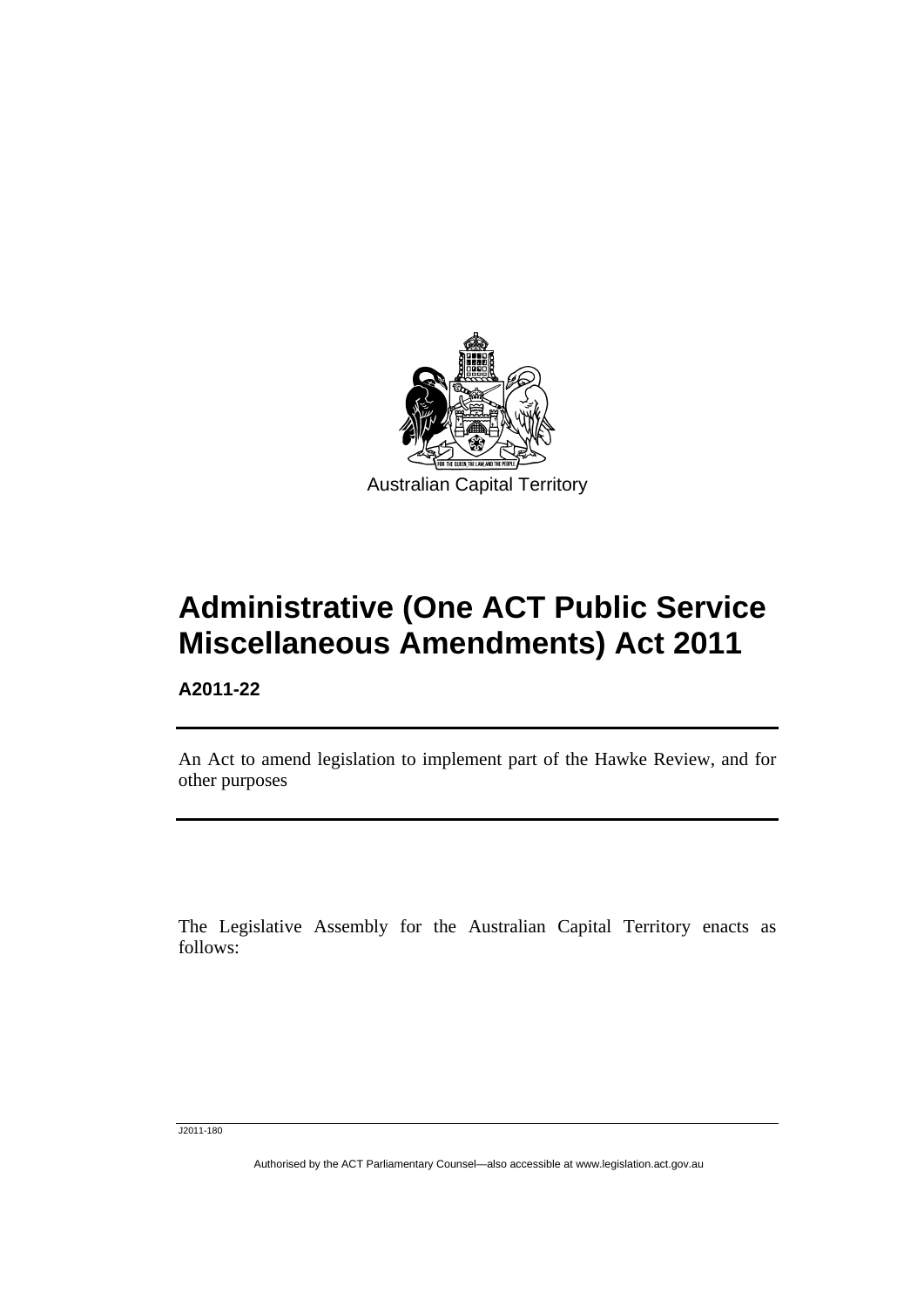### **1 Name of Act**

This Act is the *Administrative (One ACT Public Service Miscellaneous Amendments) Act 2011*.

#### **2 Commencement**

(1) This Act commences on 1 July 2011.

*Note* The naming and commencement provisions automatically commence on the notification day (see Legislation Act, s 75 (1)).

- (2) However, a date or time provided by a special commencement provision for an amendment made by this Act has effect as the commencement date or time of the amendment.
- (3) In this section:

*special commencement provision*, for an amendment made by this Act, is a provision, in brackets beginning with the text 'commencement:', at the end of the amendment.

#### **Example**

An amendment followed by '(commencement: on a day fixed by the Minister by written notice)' means that the amendment commences on the day fixed by the Minister by written notice.

*Note* An example is part of the Act, is not exhaustive and may extend, but does not limit, the meaning of the provision in which it appears (see Legislation Act, s 126 and s 132).

#### **3 Legislation amended—sch 1**

This Act amends the legislation mentioned in schedule 1.

A2011-22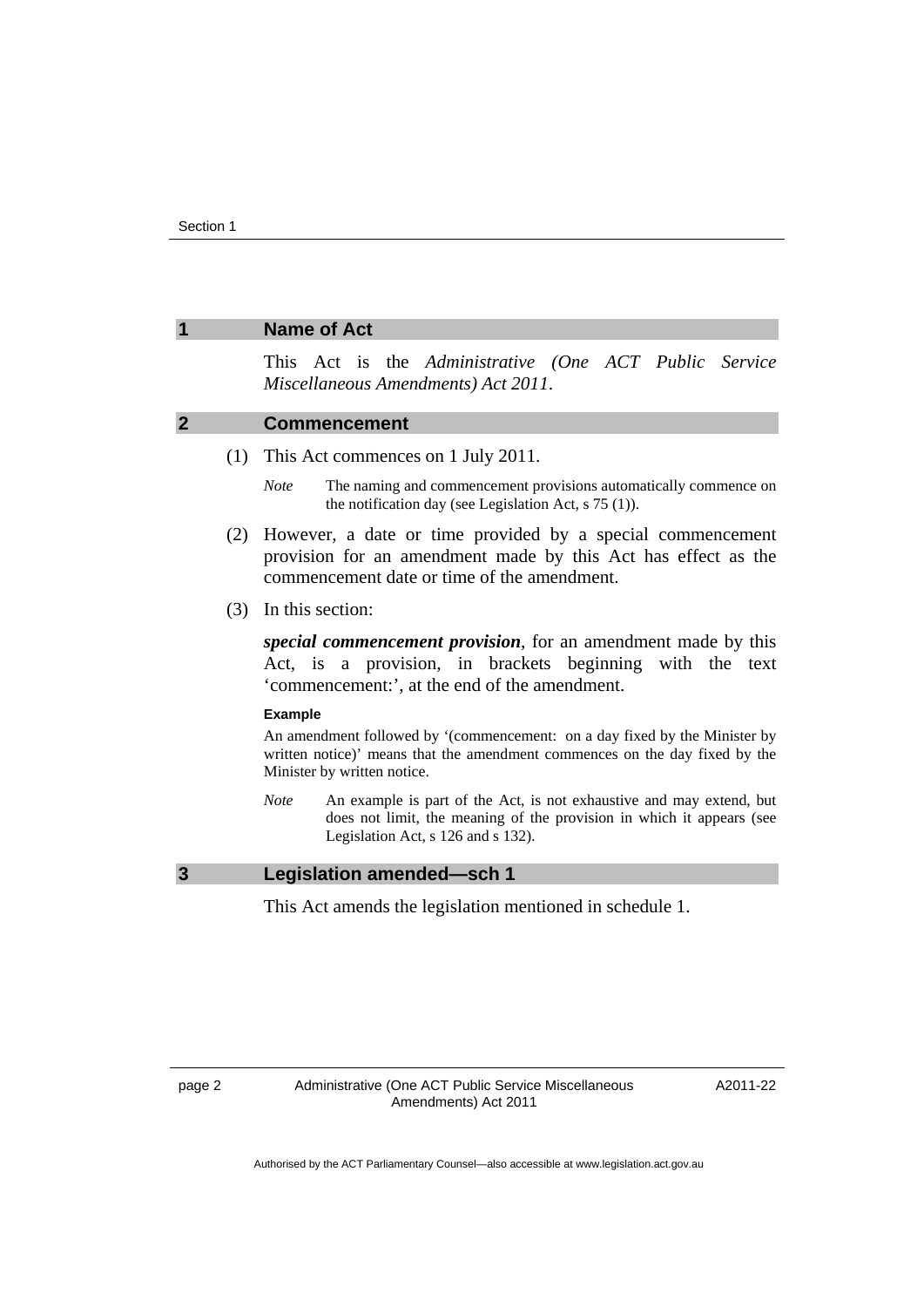# **Schedule 1 Legislation amended**

(see s 3)

## **Part 1.1 Aboriginal and Torres Strait Islander Elected Body Act 2008**

| [1.1] | <b>Section 10 (2)</b>                                                                                                 |
|-------|-----------------------------------------------------------------------------------------------------------------------|
|       | omit                                                                                                                  |
|       | chief executive                                                                                                       |
|       | substitute                                                                                                            |
|       | executive officer                                                                                                     |
| [1.2] | Section 10 (2), note                                                                                                  |
|       | omit                                                                                                                  |
|       | a chief executive                                                                                                     |
|       | substitute                                                                                                            |
|       | an executive officer                                                                                                  |
| [1.3] | Section 10 (4), new definition of executive officer                                                                   |
|       | insert                                                                                                                |
|       | executive officer, of a government agency, means-                                                                     |
|       | administrative unit—the<br>agency that is<br>$(a)$ for<br>an<br>an<br>director-general of the administrative unit; or |
|       | for an agency that is a statutory office-holder and staff—the<br>(b)<br>statutory office-holder; or                   |
|       | for any other agency—the head (however described) of the<br>(c)<br>agency.                                            |

A2011-22 Administrative (One ACT Public Service Miscellaneous Amendments) Act 2011 page 3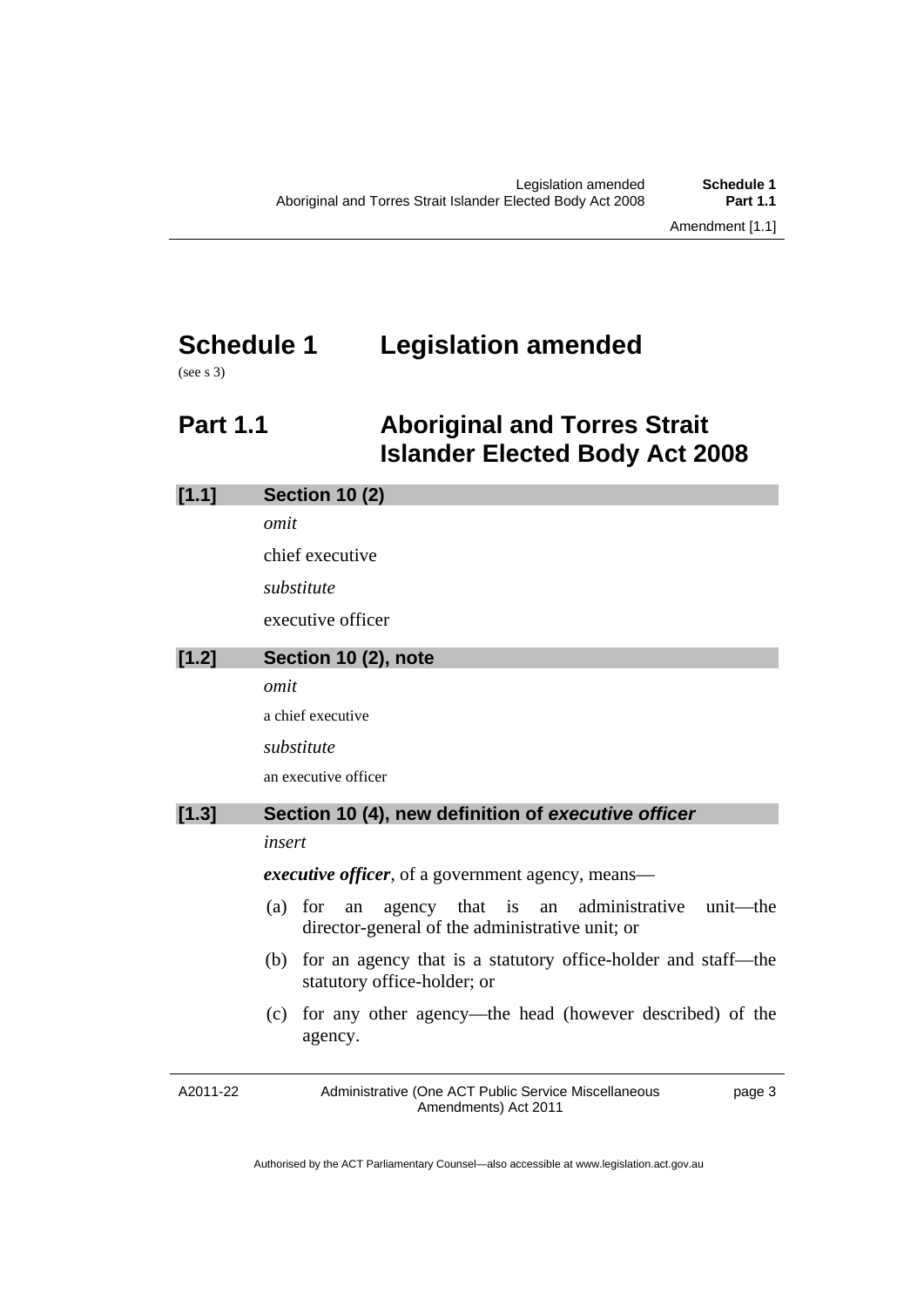| Schedule 1      | Legislation amended                                         |
|-----------------|-------------------------------------------------------------|
| <b>Part 1.1</b> | Aboriginal and Torres Strait Islander Elected Body Act 2008 |
| Amendment [1.4] |                                                             |

| $[1.4]$ | <b>Section 26 heading</b>                                             |
|---------|-----------------------------------------------------------------------|
|         | substitute                                                            |
| 26      | <b>Executive officer at ATSIEB meeting</b>                            |
| [1.5]   | <b>Section 26 (1)</b>                                                 |
|         | omit                                                                  |
|         | a chief executive                                                     |
|         | substitute                                                            |
|         | an executive officer                                                  |
| $[1.6]$ | <b>Section 26 (2)</b>                                                 |
|         | omit                                                                  |
|         | chief executive                                                       |
|         | substitute                                                            |
|         | executive officer                                                     |
| [1.7]   | New section 26 (3)                                                    |
|         | insert                                                                |
| (3)     | In this section:                                                      |
|         | <i>executive officer</i> , of a government agency—see section 10 (4). |
| [1.8]   | Dictionary, note 2                                                    |
|         | omit                                                                  |
|         | chief executive (see s 163)                                           |
|         | substitute                                                            |
|         | director-general (see s 163)                                          |

page 4 **Administrative (One ACT Public Service Miscellaneous** Amendments) Act 2011

A2011-22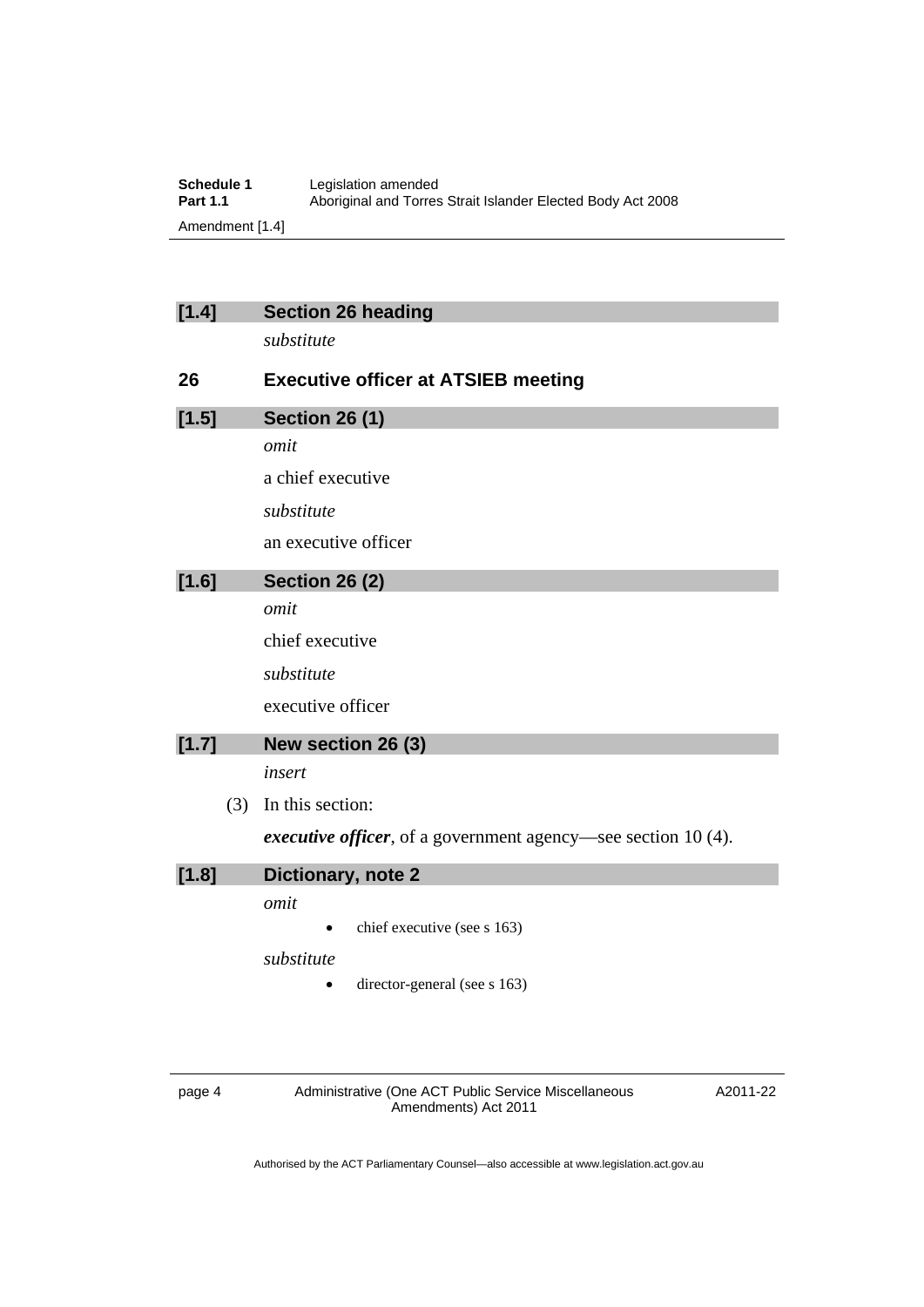### **Part 1.2 ACT Civil and Administrative Tribunal Act 2008**

| [1.9]  | Section 110 etc               |
|--------|-------------------------------|
|        | omit                          |
|        | chief executive               |
|        | substitute                    |
|        | director-general              |
|        | in                            |
|        | section 110<br>$\bullet$      |
|        | section $114(1)$<br>$\bullet$ |
|        | section 115B<br>$\bullet$     |
| [1.10] | Dictionary, note 2            |

*omit* 

 $\bullet$  chief executive (see s 163)

### **[1.11] Dictionary, note 2**

*insert* 

• director-general (see s 163)

### **Part 1.3 ACT Teacher Quality Institute Act 2010**

### **[1.12] Section 13 (a)**

*substitute* 

(a) the director-general; or

#### A2011-22

Administrative (One ACT Public Service Miscellaneous Amendments) Act 2011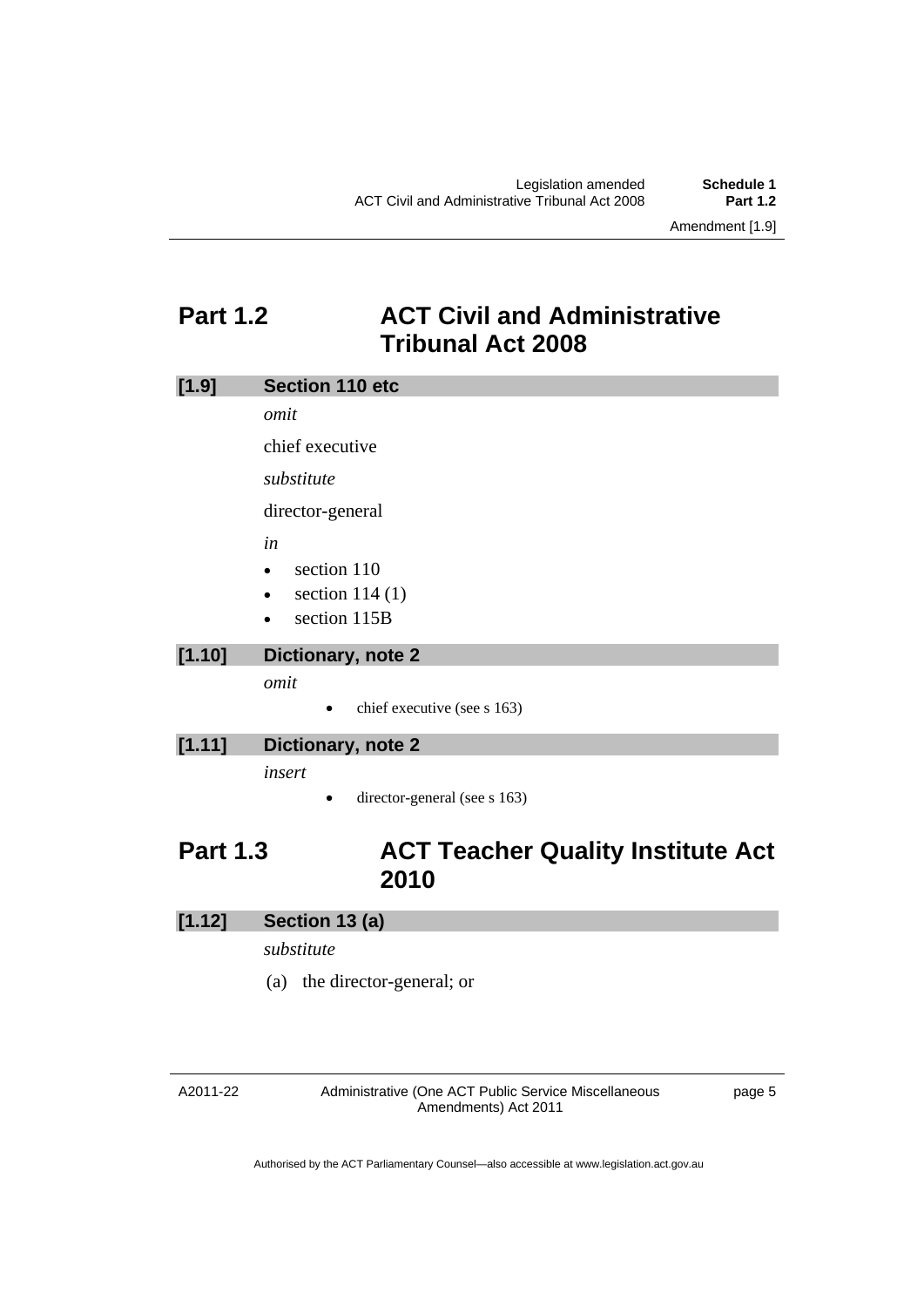**Schedule 1** Legislation amended<br> **Part 1.3** ACT Teacher Quality **ACT Teacher Quality Institute Act 2010** Amendment [1.13]

### **[1.13] Section 15 (2) (c)**

*omit* 

chief executive

*substitute* 

director-general

### **[1.14] Section 23, note**

*omit* 

chief executive under

*substitute* 

director-general under

### **[1.15] Section 60 (1) (c) and (2)**

*omit* 

chief executive

*substitute* 

director-general

### **[1.16] Dictionary, note 2**

*omit* 

 $\bullet$  chief executive (see s 163)

### **[1.17] Dictionary, note 2**

*insert* 

director-general (see s 163)

page 6 Administrative (One ACT Public Service Miscellaneous Amendments) Act 2011

A2011-22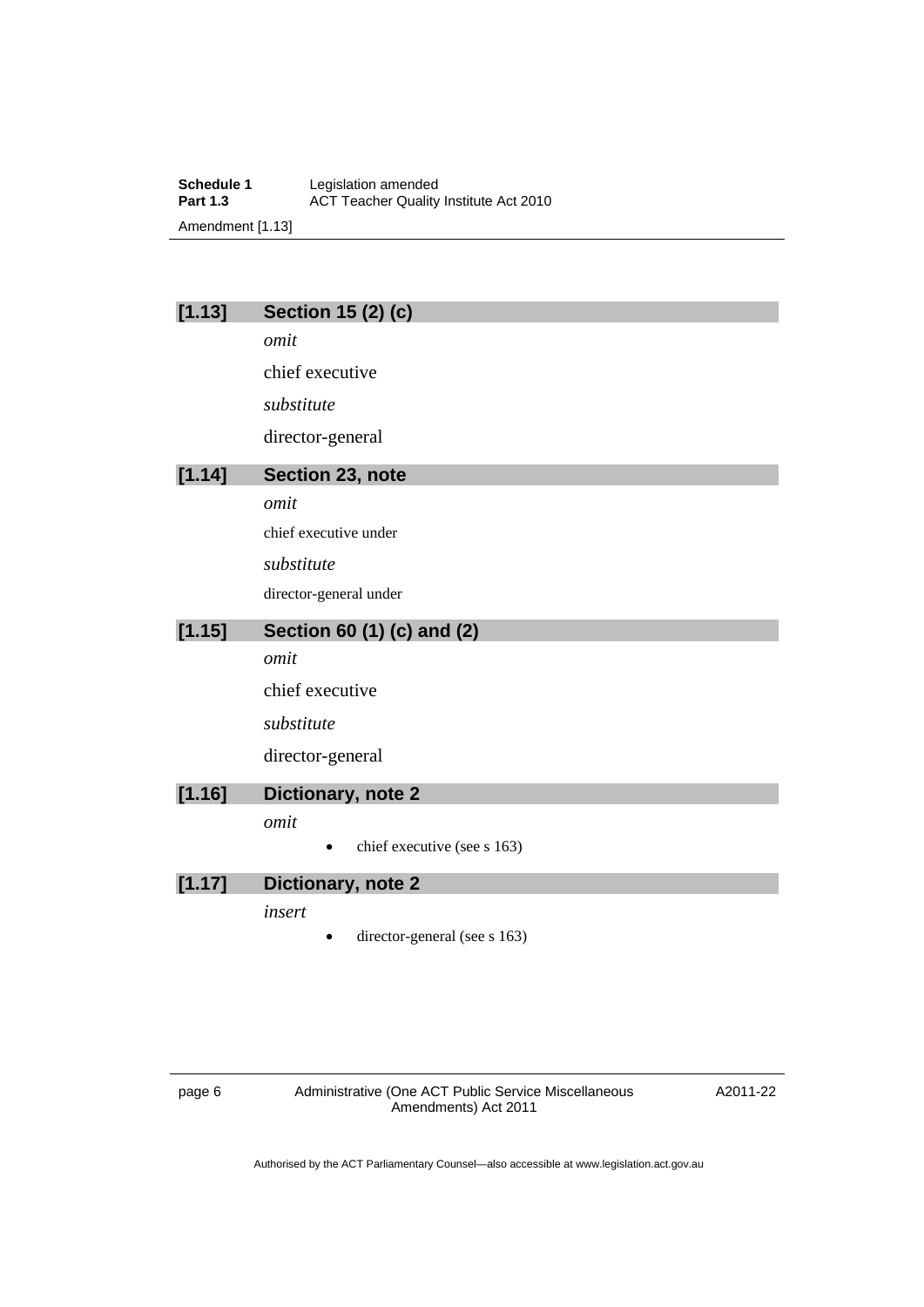Amendment [1.18]

### **Part 1.4 Administrative Decisions (Judicial Review) Act 1989**

*omit* 

chief executive

*substitute* 

director-general

### **[1.19] Schedule 2, section 2.4 (f)**

*omit* 

chief executive

*substitute* 

director-general

### **[1.20] Schedule 2, section 2.6 (1)**

### *substitute*

- (1) A decision by the director-general under any of the following provisions of the *Crimes (Sentence Administration) Act 2005*:
	- section 25 (Full-time detention—director-general directions)
	- section 28 (Work and activities by full-time detainee)
	- section 44 (Periodic detention—director-general directions)
	- section 53 (Periodic detention—activities and work)
	- section 55 (Periodic detention—approval not to perform etc)
	- section 58 (Failing to perform periodic detention—extension of periodic detention period)
	- section 59 (Failing to perform periodic detention—referral to board)

A2011-22

Administrative (One ACT Public Service Miscellaneous Amendments) Act 2011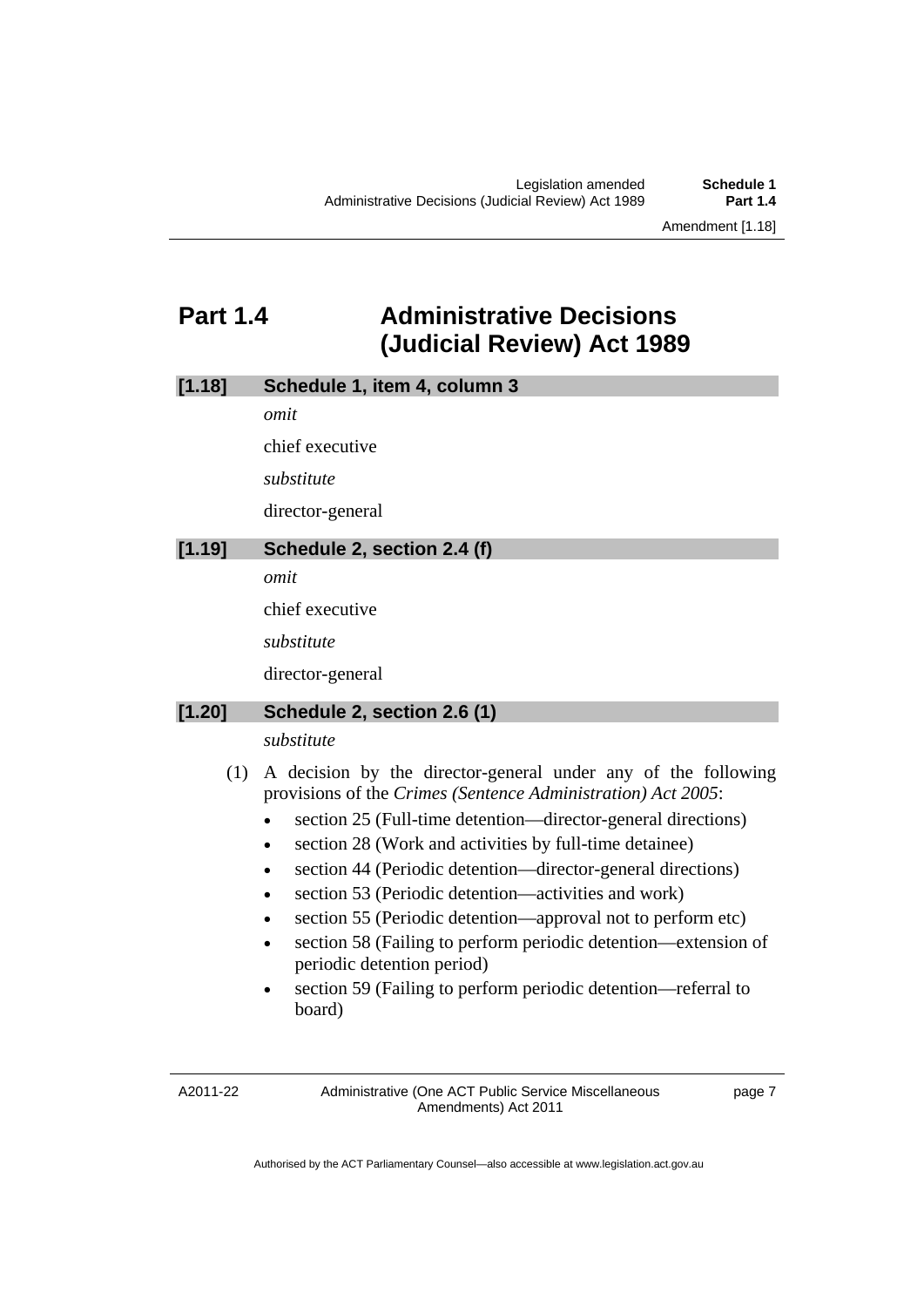| Schedule 1       | Legislation amended |
|------------------|---------------------|
| <b>Part 1.5</b>  | Adoption Act 1993   |
| Amendment [1.21] |                     |

- section 60 (Offender not fit for periodic detention—extension of periodic detention period)
- section 87 (Good behaviour—director-general directions)
- section 91 (Community service work—director-general directions)
- section 92 (Community service work—failure to report etc)
- section 100 (Rehabilitation programs—director-general directions)
- section 138 (Parole—director-general directions)
- section 302 (Release on licence—director-general directions)
- section 321 (Director-general directions—general).

### **Part 1.5 Adoption Act 1993**

| [1.21] | Section 62 (1) (d)                        |
|--------|-------------------------------------------|
|        | omit                                      |
|        | chief executive's                         |
|        | substitute                                |
|        | director-general's                        |
| [1.22] | <b>Section 93 heading</b>                 |
|        | substitute                                |
| 93     | Director-general's report for prosecution |

# **[1.23] Dictionary, note 2**

*omit* 

chief executive (see s 163)

page 8 Administrative (One ACT Public Service Miscellaneous Amendments) Act 2011

A2011-22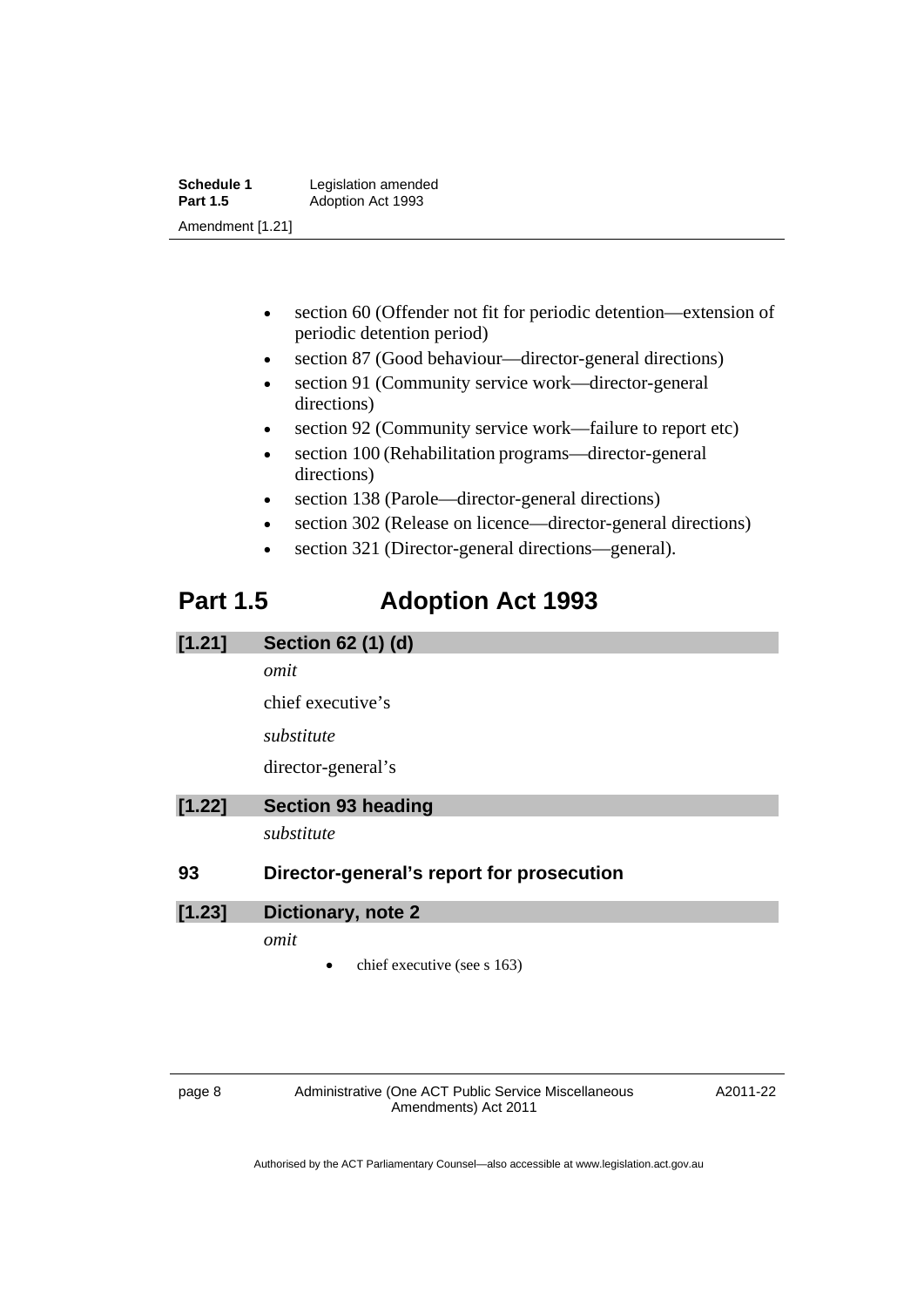### **[1.24] Dictionary, note 2**

*insert* 

 $\bullet$  director-general (see s 163)

#### **[1.25] Further amendments, mentions of** *chief executive*

*omit* 

chief executive

*substitute* 

director-general

*in* 

- section 6
- sections 18 and 19
- section 27
- section 29
- sections 31 and 32
- $\cdot$  sections 35 to 39
- sections 39D and 39E
- sections 39J and 39K
- section 39L
- sections 40 and 41
- $\bullet$  section 45 (4)
- section 48
- section 55
- sections 57A and 57B
- section 57D
- sections 57G and 57H
- section 57J
- section 58, definition of *relevant authority*
- e sections 60 to 62

A2011-22

Administrative (One ACT Public Service Miscellaneous Amendments) Act 2011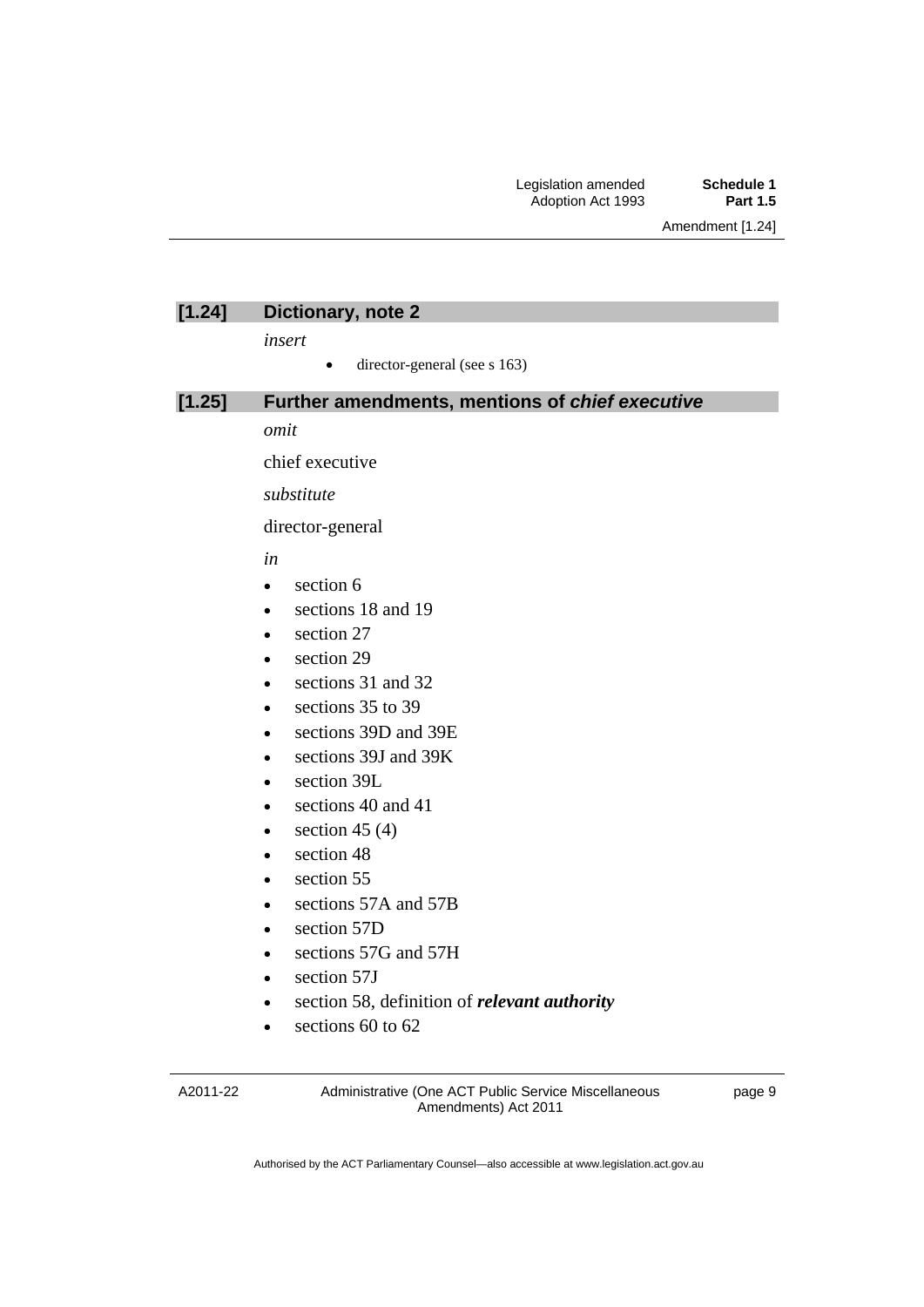**Schedule 1** Legislation amended<br> **Part 1.6** Adoption Regulation **Adoption Regulation 1993** Amendment [1.26]

- e sections 67 to 70
- e sections 72 to 83
- sections 85 and 86
- sections 91 to 96
- section 103
- sections 108 and 108A
- $\bullet$  section 115
- section 117
- section 121
- dictionary, definition of *competent authority*
- dictionary, definition of *principal officer*

## **Part 1.6 Adoption Regulation 1993**

### **[1.26] Section 7 (2) (a) (iv) etc**

#### *omit*

chief executive

*substitute* 

director-general

*in* 

- $\bullet$  section 7 (2) (a) (iv)
- section 11 heading
- section 12
- section 13, note
- e sections 15 to 17
- schedule 2 heading, note

page 10 Administrative (One ACT Public Service Miscellaneous Amendments) Act 2011

A2011-22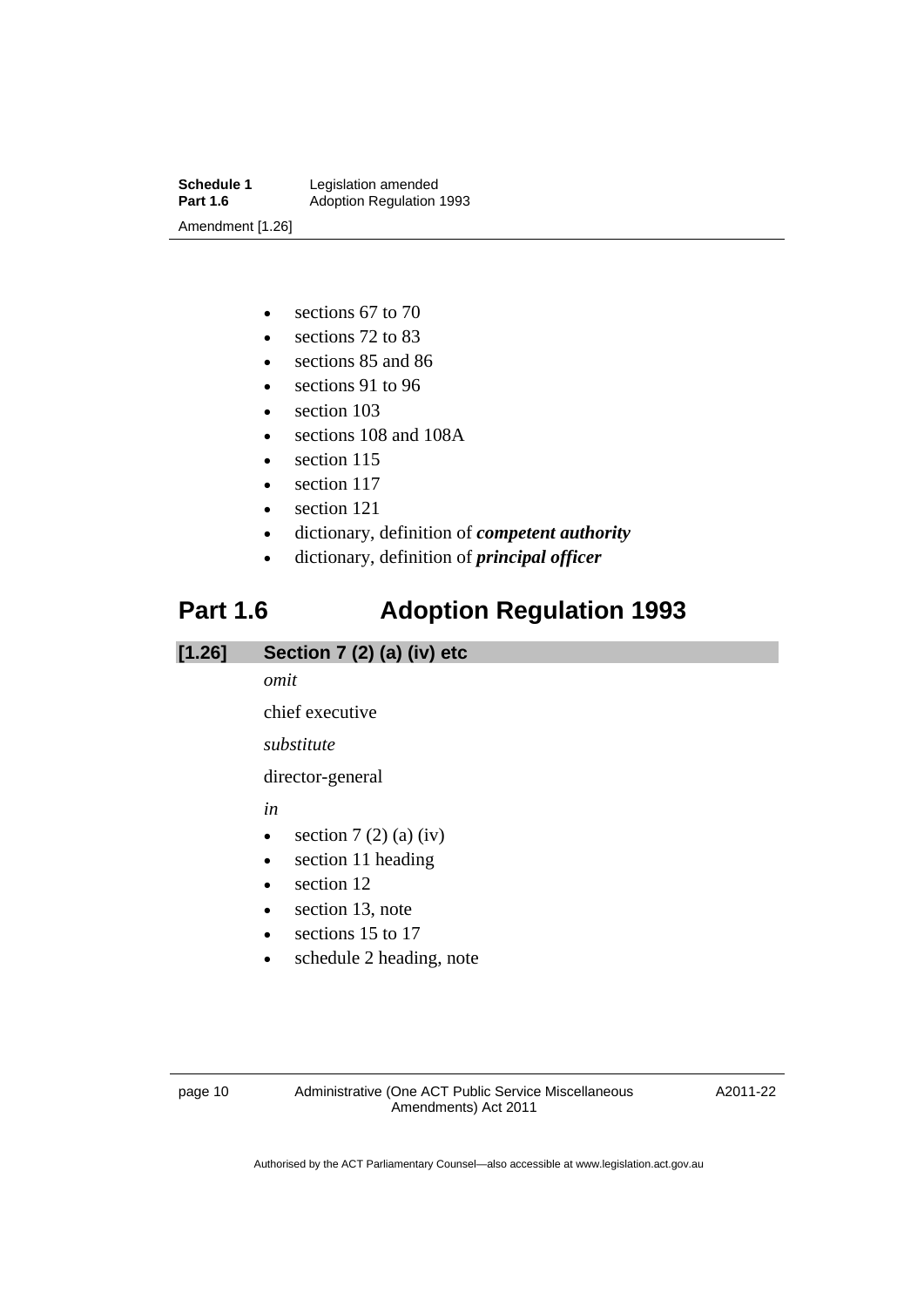**[1.27] Schedule 2, item 4, column 3** 

*omit* 

chief executive's

*substitute* 

director-general's

### **[1.28] Dictionary, note 2**

*omit* 

• chief executive (see s 163)

*substitute* 

• director-general (see s 163)

### **Part 1.7 Agents Act 2003**

| [1.29] | <b>Section 144 (3)</b>                    |
|--------|-------------------------------------------|
|        | omit                                      |
|        | Departmental                              |
|        | substitute                                |
|        | Directorate                               |
| [1.30] | Dictionary, note 2                        |
|        | insert                                    |
|        | director-general (see s 163)<br>$\bullet$ |

page 11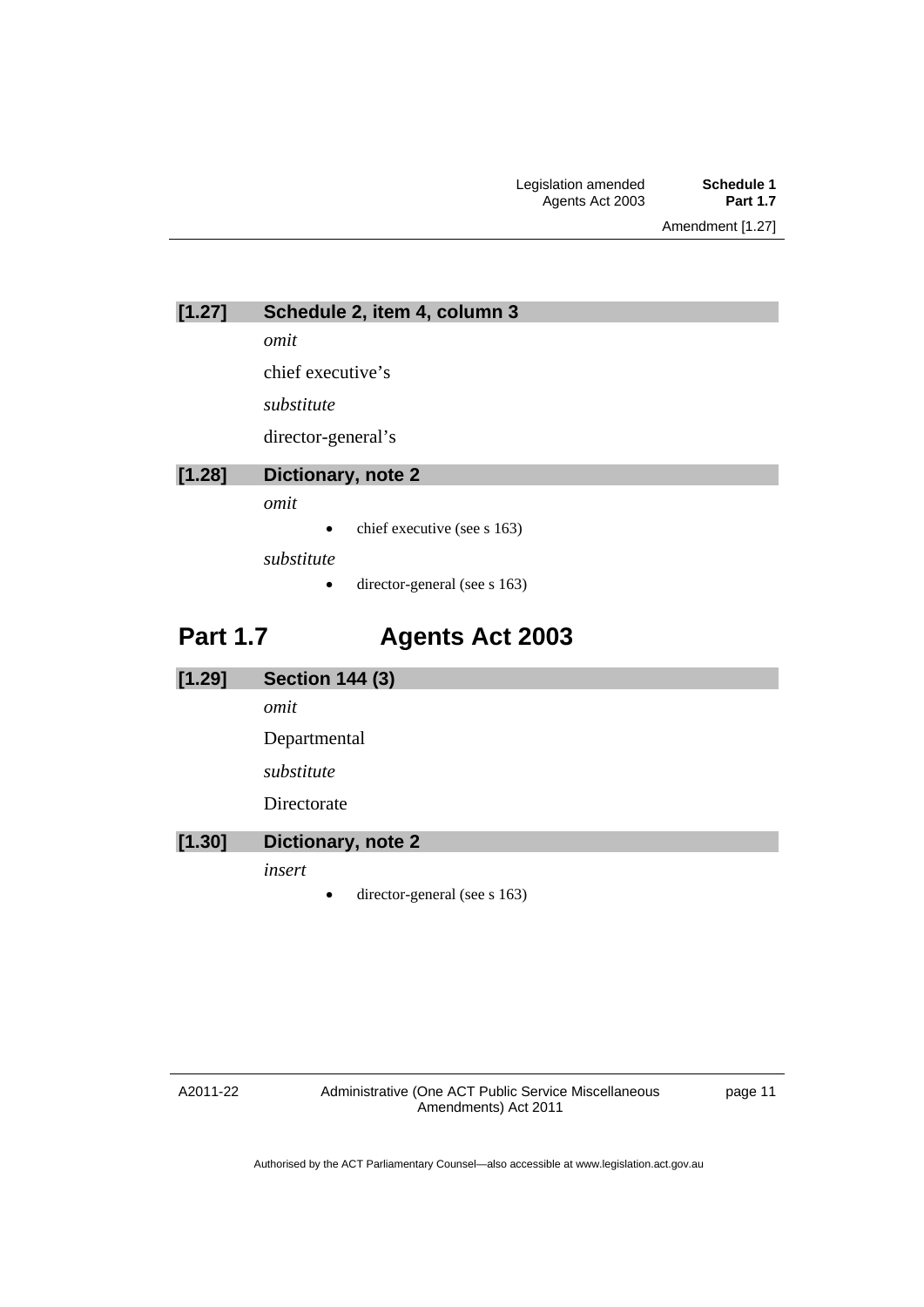**Schedule 1** Legislation amended<br> **Part 1.8** Animal Diseases Act Animal Diseases Act 2005 Amendment [1.31]

### **[1.31] Further amendments, mentions of** *chief executive*

*omit* 

chief executive

*substitute* 

director-general

*in* 

- section 144
- e sections 155 to 157
- section 162
- section 168 (2), definition of *relevant person*

### **Part 1.8 Animal Diseases Act 2005**

### **[1.32] Section 7 etc**  *omit*  chief executive *substitute*  director-general *in*  • section 7 sections 23 and 24 • section 28 sections 30 and 31  $\bullet$  sections 39 and 40 e sections 42 to 45 • section 50 • section 52

• sections 64 and 65

page 12 Administrative (One ACT Public Service Miscellaneous Amendments) Act 2011

A2011-22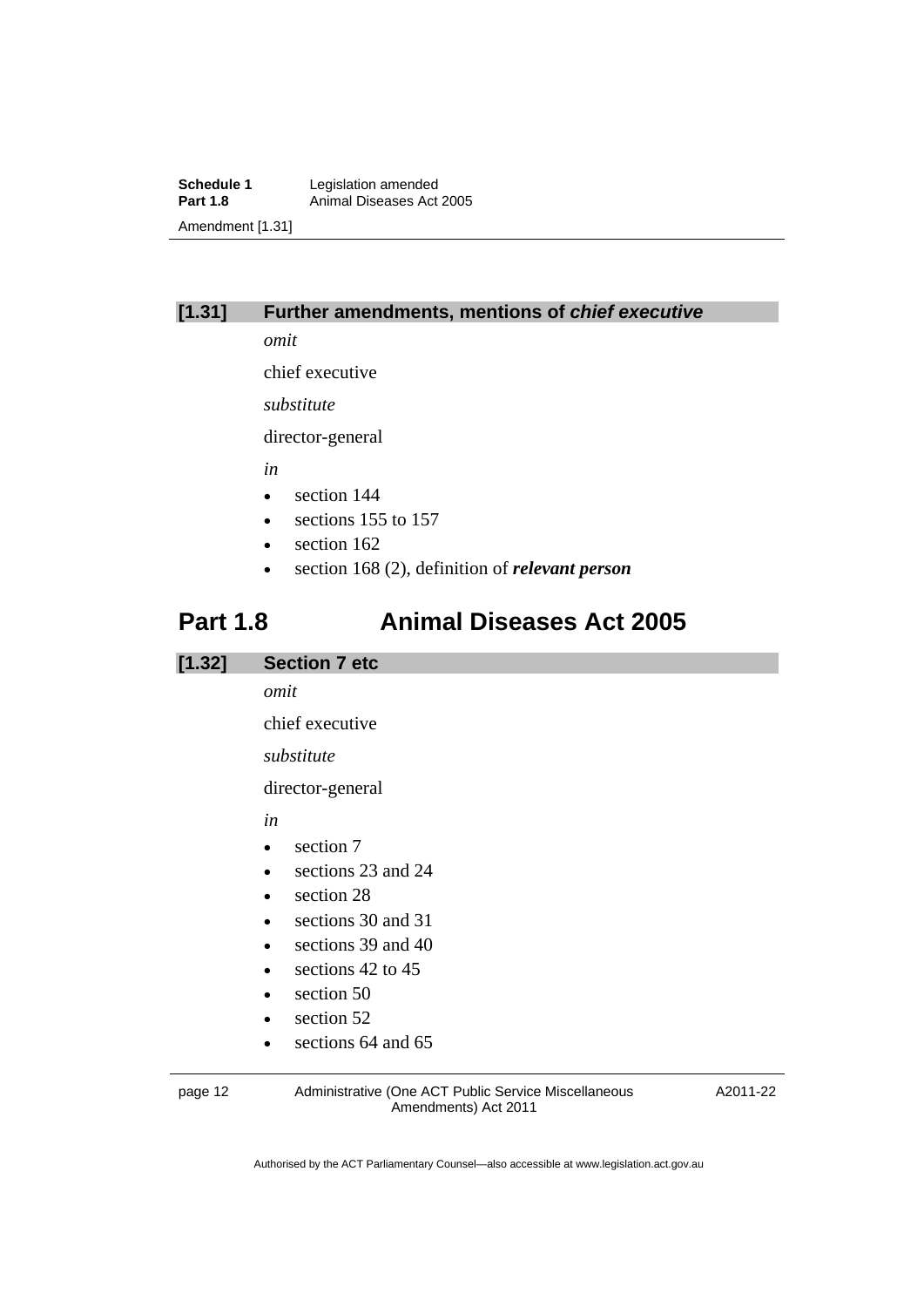- section 82 (2) (b)
- section 87A

### **[1.33] Dictionary, note 2**  *insert*

director-general (see s 163)

## **Part 1.9 Animal Diseases Regulation 2006**

## **[1.34] Section 7 (2) (a)** *omit*  chief executive's *substitute*  director-general's **[1.35] Section 9 (3) (a)** *omit*  chief executive's *substitute*  director-general's **[1.36] Dictionary, note 2**  *insert*  director-general (see s 163)

#### A2011-22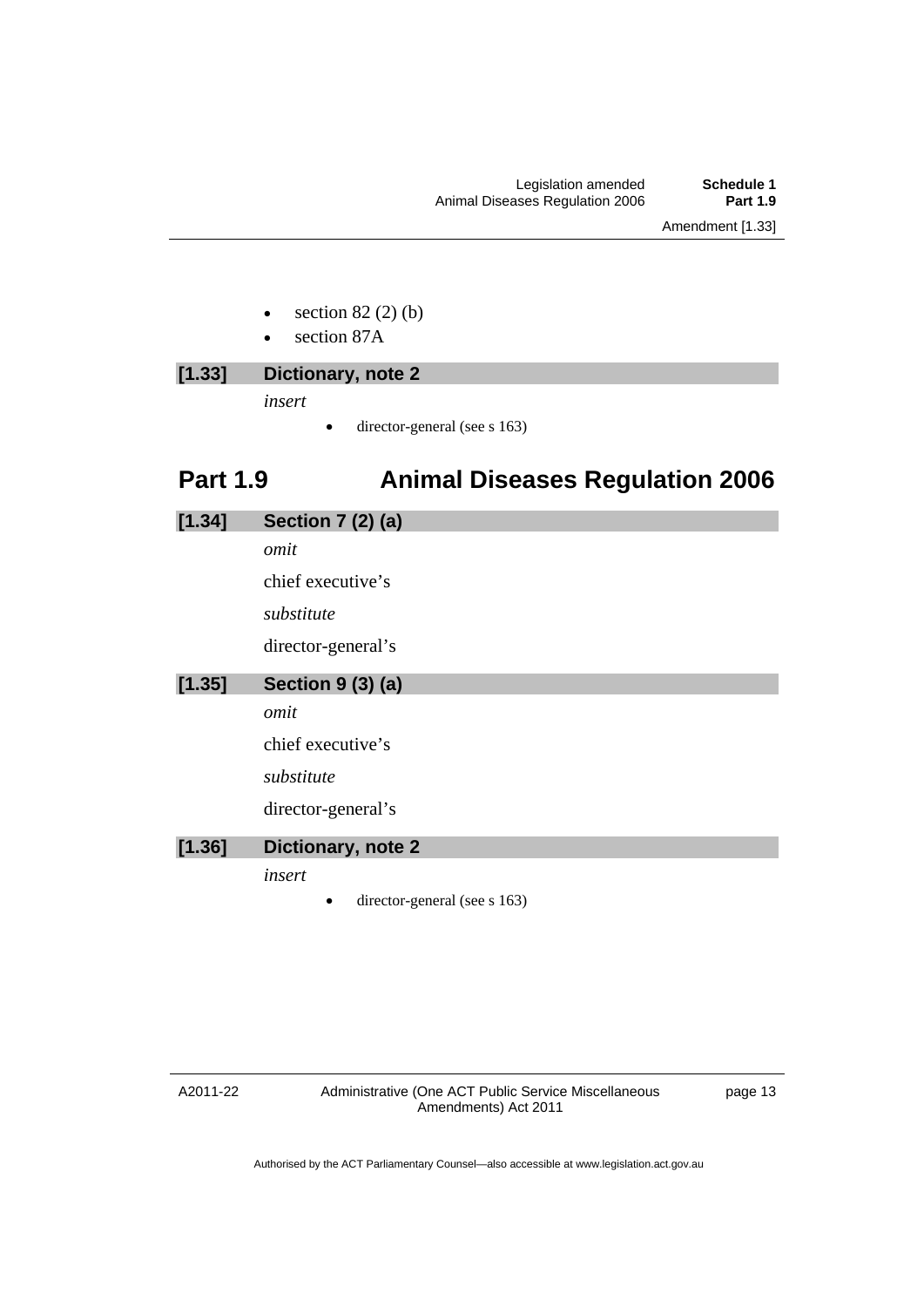**Schedule 1** Legislation amended<br> **Part 1.10** Animal Welfare Act 1 Animal Welfare Act 1992 Amendment [1.37]

### **[1.37] Further amendments, mentions of** *chief executive*

*omit* 

chief executive

*substitute* 

director-general

*in* 

- sections 6 to 10
- $\bullet$  section 15 (4)
- section 25
- sections 36 and 37

### **Part 1.10 Animal Welfare Act 1992**

## **[1.38] Section 5 etc**  *omit*  chief executive *substitute*  director-general *in*  • section 5 e sections 76 to 78 **[1.39] Dictionary, note 2**

*insert* 

 $\bullet$  director-general (see s 163)

page 14 Administrative (One ACT Public Service Miscellaneous Amendments) Act 2011

A2011-22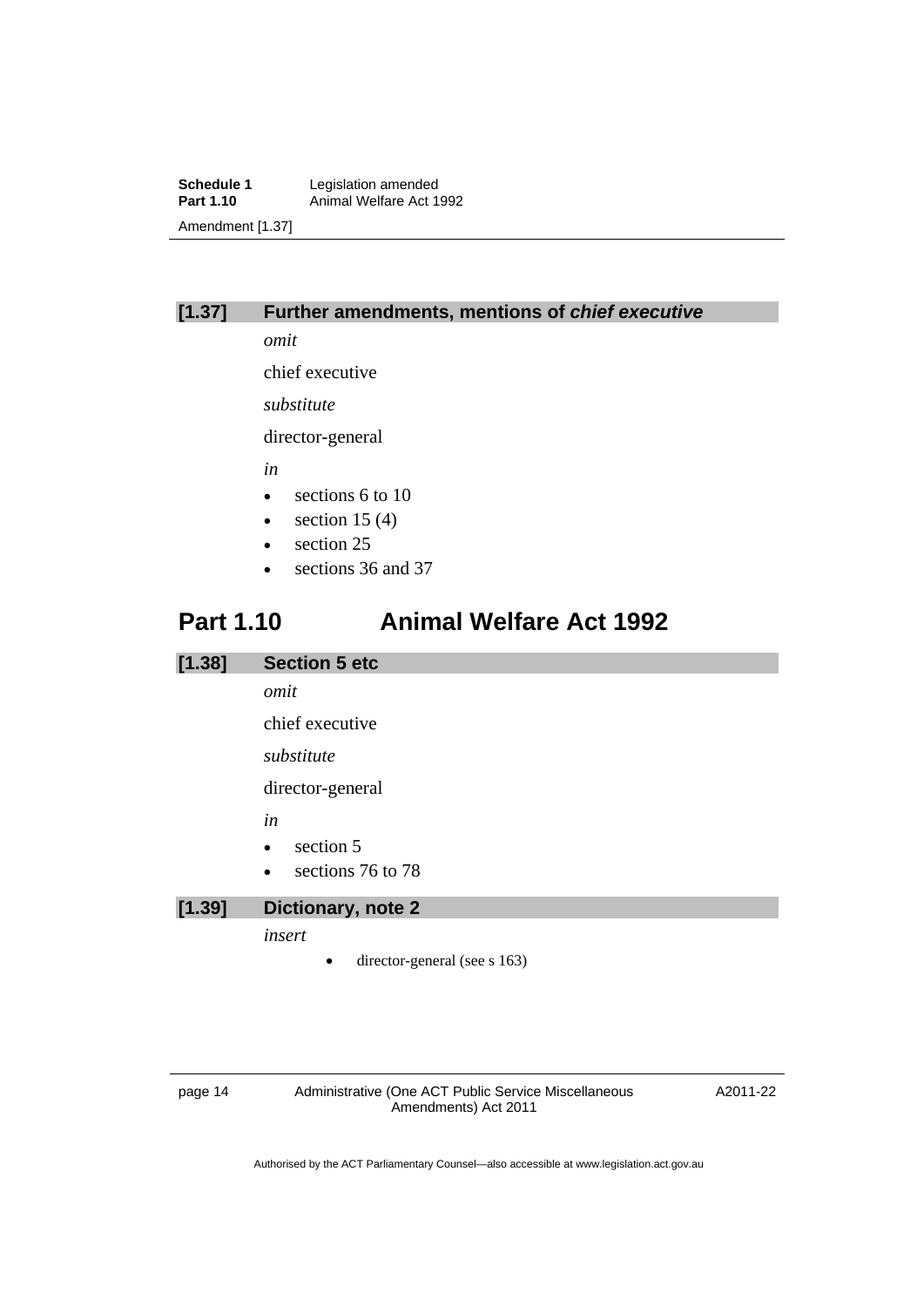### **Part 1.11 Annual Leave Act 1973**

#### **[1.40] Sections 14A to 14C**

*omit* 

chief executive

*substitute* 

director-general

### **[1.41] Dictionary, note 2**

*insert* 

 $\bullet$  director-general (see s 163)

### **Part 1.12 Annual Reports (Government Agencies) Act 2004**

### **[1.42] Section 3, note 1**

*omit* 

For example, the signpost definition '*chief executive annual report* see section 5.' means that the term 'chief executive annual report' is defined in that section.

#### *substitute*

For example, the signpost definition '*director-general annual report* see section 5.' means that the term 'director-general annual report' is defined in that section.

#### **[1.43] Dictionary, note 2**

*omit* 

chief executive (see s 163)

#### A2011-22

Administrative (One ACT Public Service Miscellaneous Amendments) Act 2011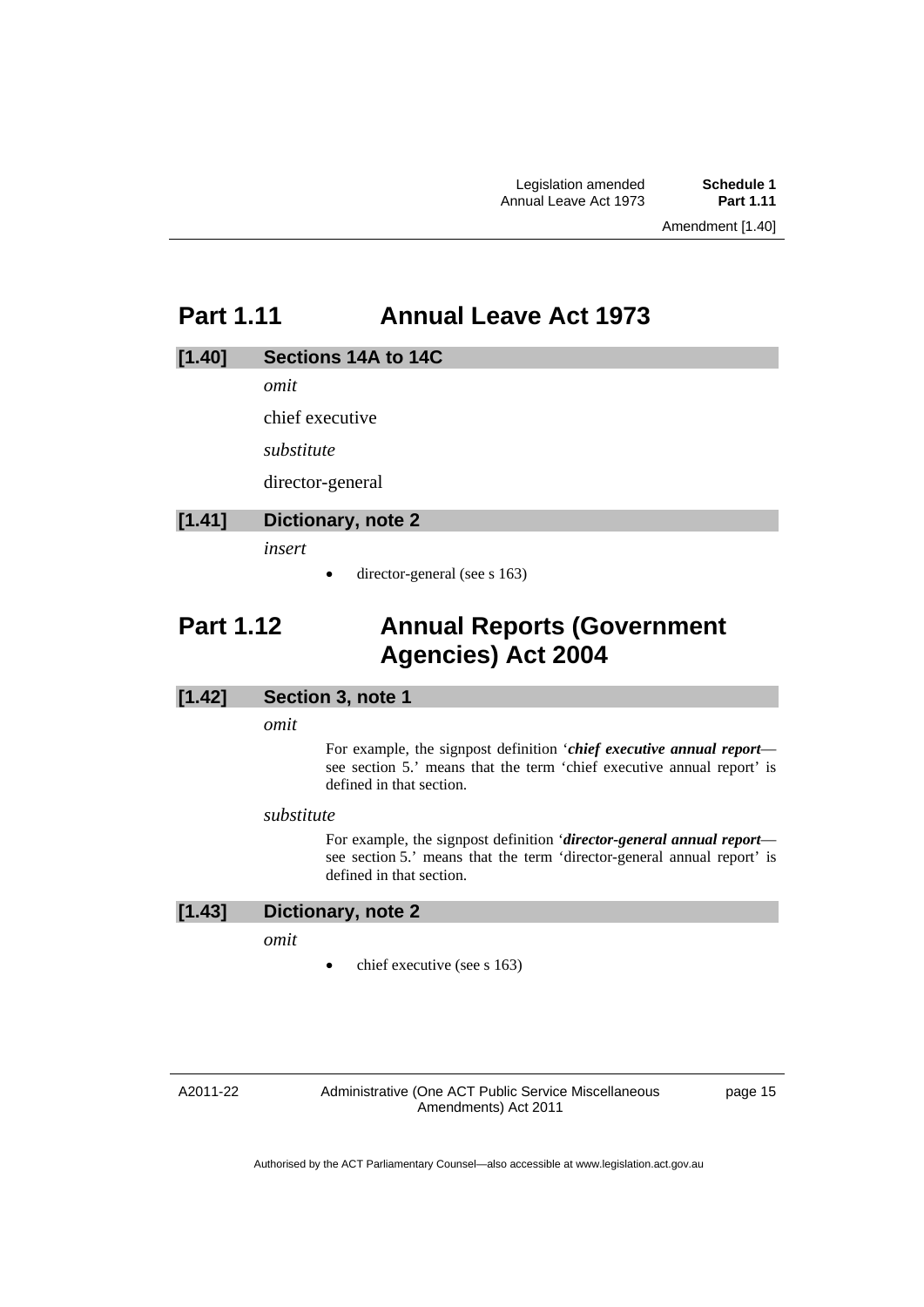**Schedule 1** Legislation amended<br> **Part 1.13** Architects Act 2004 **Part 1.13** Architects Act 2004 Amendment [1.44]

### **[1.44] Dictionary, note 2**

*insert* 

 $\bullet$  director-general (see s 163)

### **[1.45] Dictionary, definition of** *chief executive annual report substitute*

*director-general annual report*—see section 5.

### **[1.46] Further amendments, mentions of** *chief executive*

*omit* 

chief executive

*substitute* 

director-general

*in* 

- section 5
- $\bullet$  section 9 (3)
- section 10
- dictionary, definition of *annual report*
- dictionary, definition of *financial year*
- dictionary, definition of *responsible minister*

### **Part 1.13 Architects Act 2004**

### **[1.47] Section 13 (1)**

*omit* 

chief executive

*substitute* 

director-general

page 16 Administrative (One ACT Public Service Miscellaneous Amendments) Act 2011

A2011-22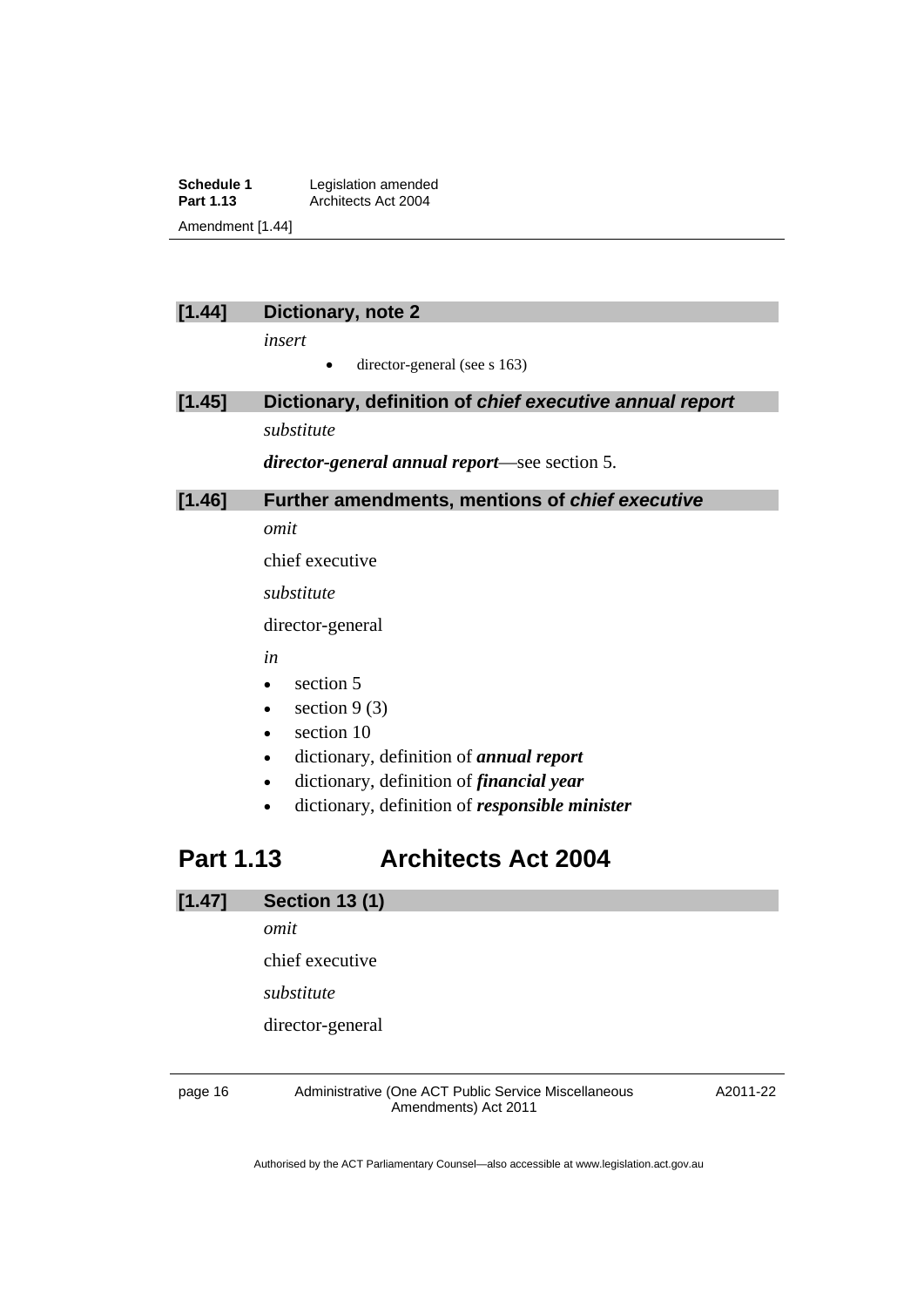Amendment [1.48]

### **[1.48] Dictionary, note 2**

*insert* 

 $\bullet$  director-general (see s 163)

### **Part 1.14 Auditor-General Act 1996**

| [1.49] | Section 10 (b)                                                    |
|--------|-------------------------------------------------------------------|
|        | omit                                                              |
|        | departments                                                       |
|        | substitute                                                        |
|        | directorates                                                      |
| [1.50] | Section 21 (c)                                                    |
|        | omit                                                              |
|        | <i>responsible chief executive</i> of a department                |
|        | substitute                                                        |
|        | <i>responsible director-general</i> of a directorate              |
| [1.51] | Section 23 (2) and (3)                                            |
|        | substitute                                                        |
| (2)    | The auditor-general has the powers mentioned in the Public Sector |

Management Act, section 25 (3) in relation to the staff assisting the auditor general.

A2011-22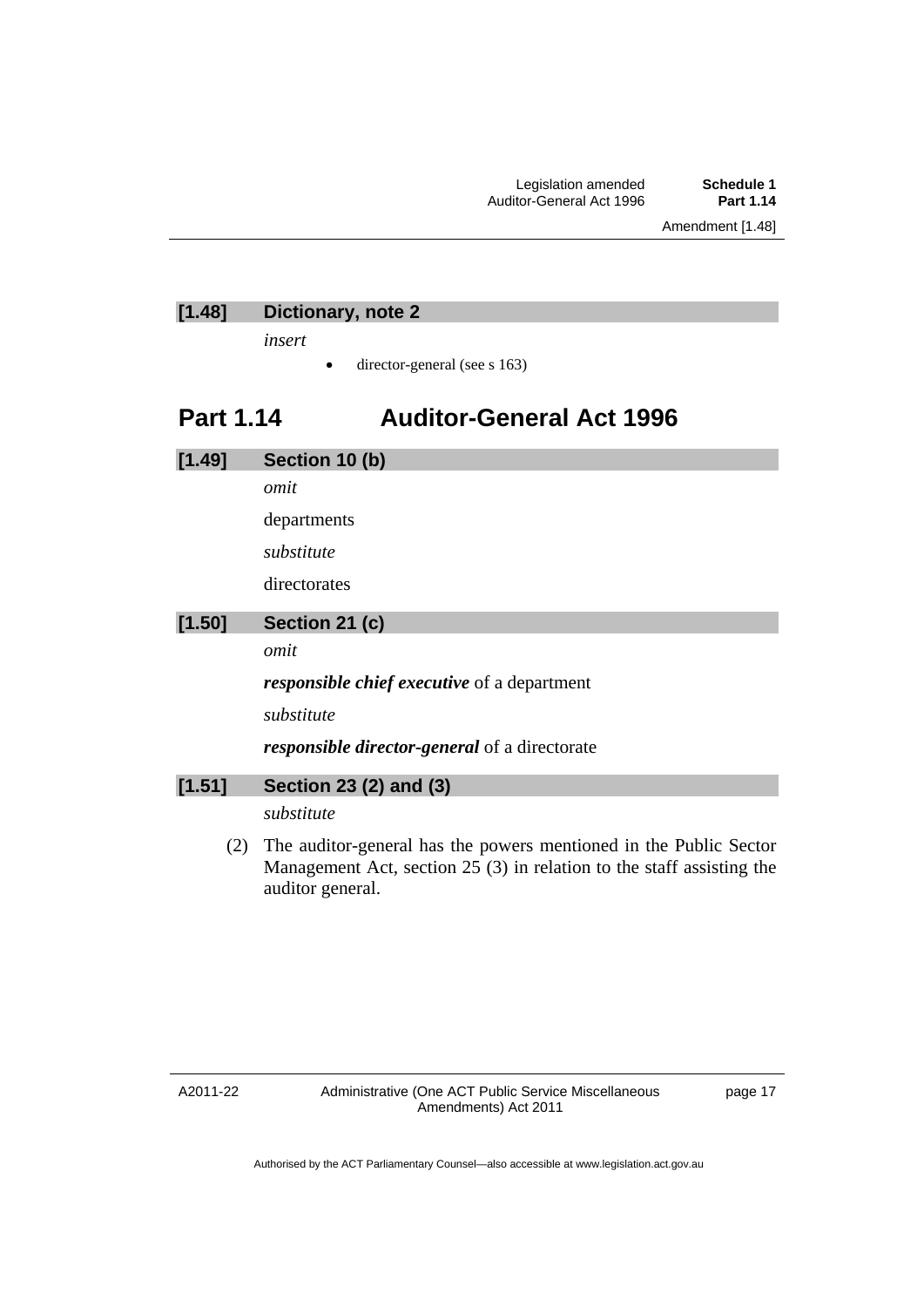**Schedule 1** Legislation amended<br> **Part 1.14** Auditor-General Act 1 **Part 1.14** Auditor-General Act 1996 Amendment [1.52]

### **[1.52] Section 25**

*substitute* 

### **25 Arrangements with directorates**

The auditor-general may make arrangements with the director-general of a directorate for the use of the services of public servants, or the use of facilities, in the directorate.

*insert* 

• director-general (see s 163)

### **[1.54] Dictionary, definition of** *responsible chief executive*

### *substitute*

*responsible director-general* means—

- (a) for a directorate—the responsible director-general in relation to the directorate under the Financial Management Act; and
- (b) for a territory authority—the chief executive officer of the authority under the Financial Management Act; and
- (c) for a public sector company—the person responsible for managing the affairs of the company; and
- (d) for a joint venture or trust in which the Territory or a territory entity has a controlling interest—the responsible director-general of the directorate or territory entity that is responsible for matters most closely related to that interest.

A2011-22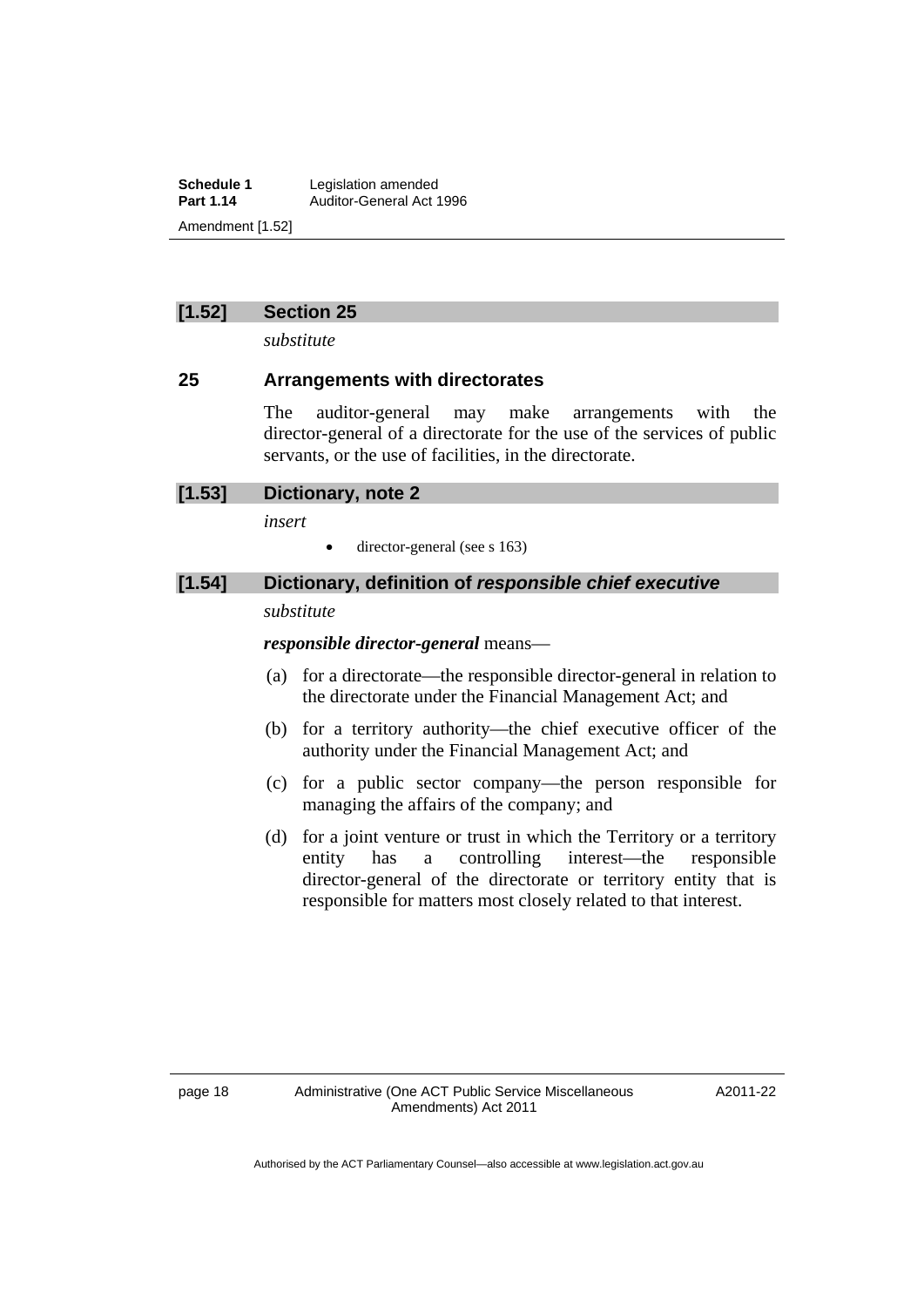Amendment [1.55]

#### **[1.55] Further amendments, mentions of** *chief executive*

*omit* 

chief executive

*substitute* 

director-general

*in* 

- $\bullet$  section 17 (2)
- section 18
- section 20

### **[1.56] Further amendments, mentions of** *department*

*omit* 

department

*substitute* 

directorate

*in* 

- $\bullet$  section 12(1)(a)
- sections 20 and 21
- dictionary, definition of *public accounts committee*

### **Part 1.15 Australian Crime Commission (ACT) Act 2003**

### **[1.57] Dictionary, definition of** *authority*

*substitute* 

*authority* includes an agency (however described) or body.

A2011-22

Administrative (One ACT Public Service Miscellaneous Amendments) Act 2011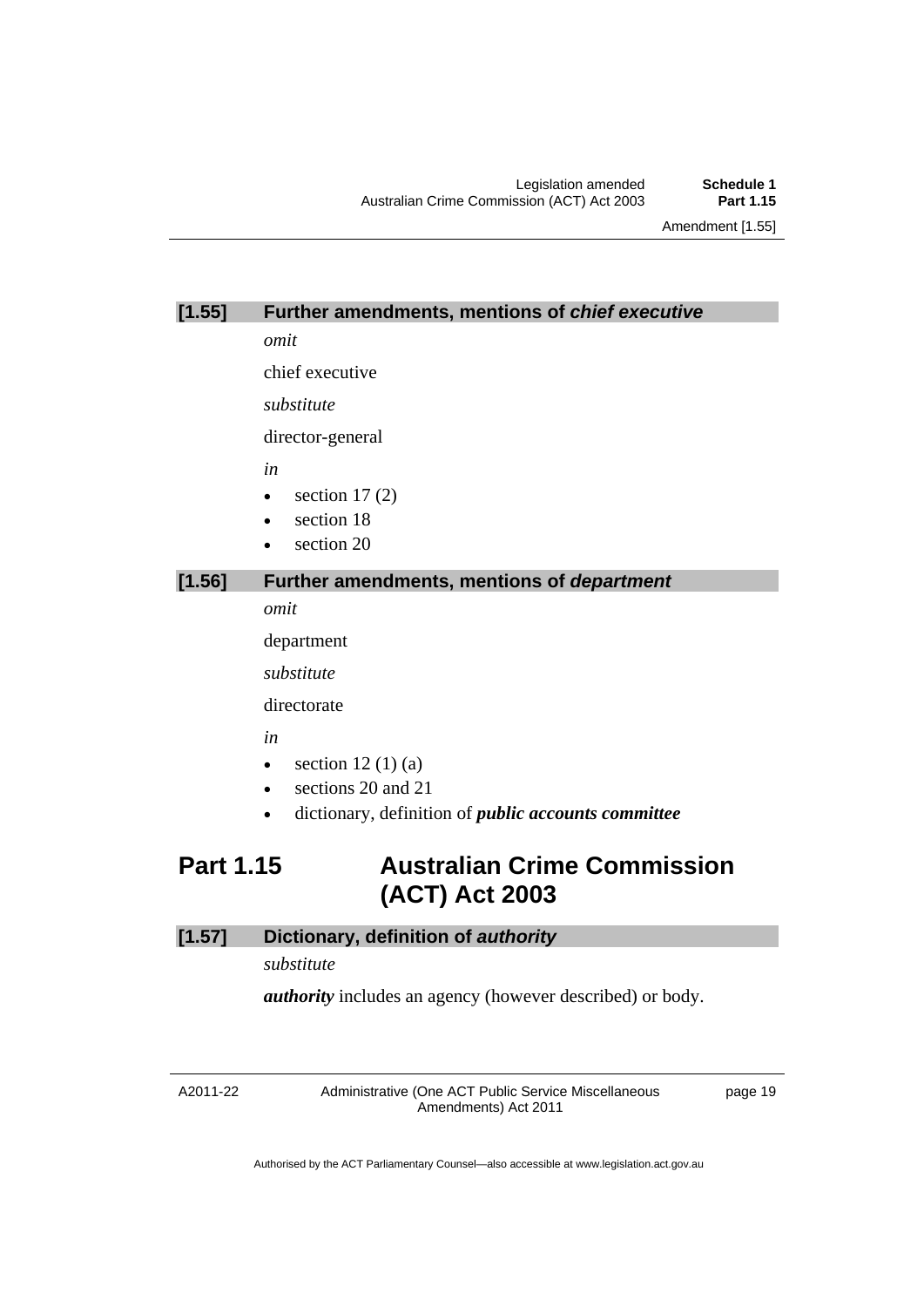**Schedule 1** Legislation amended<br> **Part 1.16** Bail Act 1992 **Bail Act 1992** Amendment [1.58]

### **Part 1.16 Bail Act 1992**

#### **[1.58] Section 25 (9), definition of** *chief executive*

*substitute* 

*director-general* means—

- (a) if section 25A applies in relation to the accused person—the responsible director-general decided under that section; or
- (b) in any other case—the director-general responsible for this Act.

#### **[1.59] Dictionary, note 2**

*omit* 

• chief executive

### **[1.60] Dictionary, note 2**

*insert* 

 $\bullet$  director-general (see s 163)

### **[1.61] Further amendments, mentions of** *chief executive*

*omit* 

chief executive

*substitute* 

director-general

*in* 

- $\bullet$  section 25 (4) (e)
- section 25A
- section 26 (2)

page 20 Administrative (One ACT Public Service Miscellaneous Amendments) Act 2011

A2011-22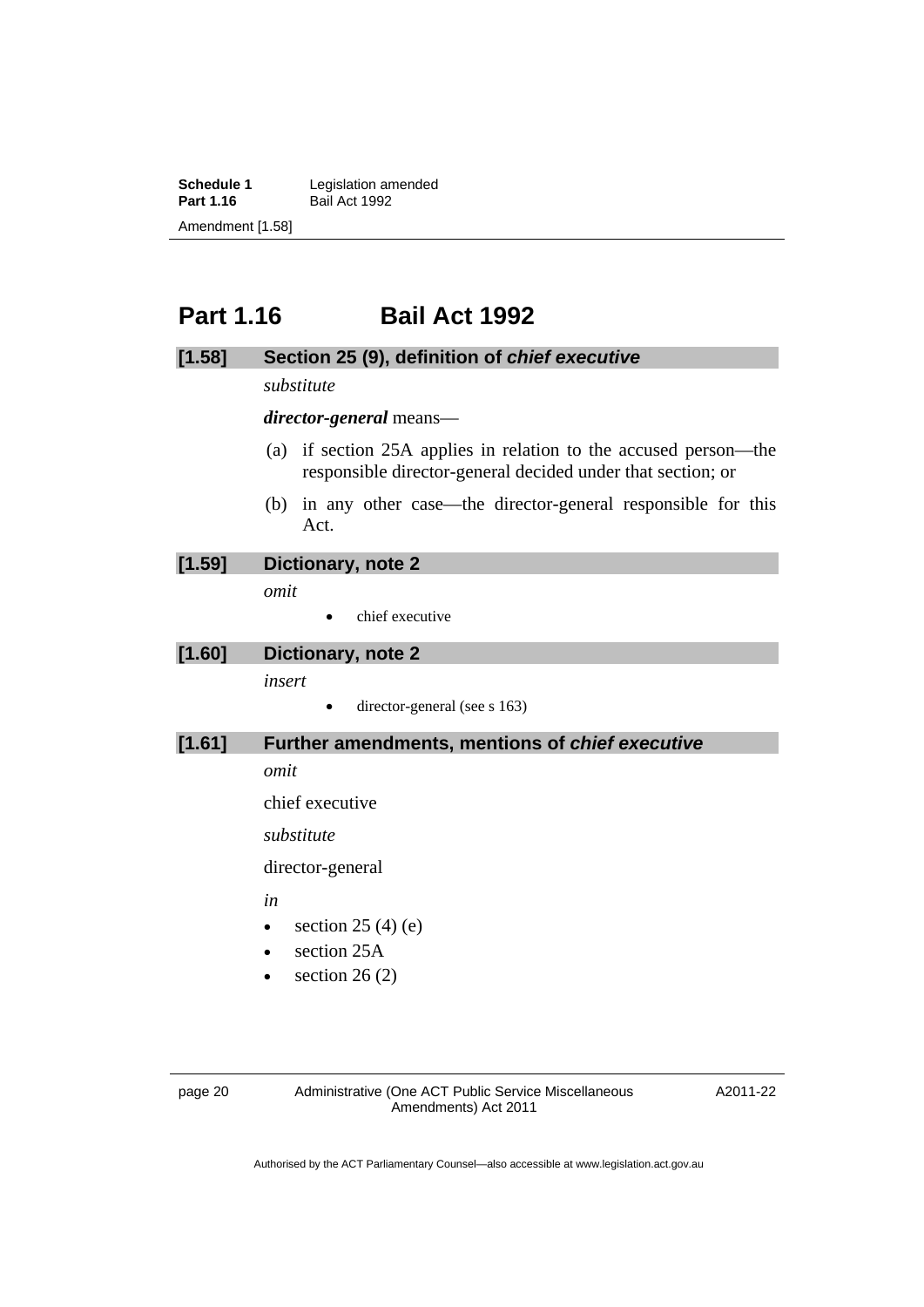Amendment [1.62]

### **Part 1.17 Board of Senior Secondary Studies Act 1997**

| [1.62] | <b>Section 19 (1)</b>                           |
|--------|-------------------------------------------------|
|        | omit                                            |
|        | chief executive's                               |
|        | substitute                                      |
|        | director-general's                              |
| [1.63] | Dictionary, note 2                              |
|        | insert                                          |
|        | director-general (see s 163)                    |
| [1.64] | Further amendments, mentions of chief executive |
|        | omit                                            |
|        | chief executive                                 |
|        | substitute                                      |
|        | director-general                                |
|        | in                                              |
|        | section 8<br>$\bullet$                          |
|        | section $12(1)$<br>$\bullet$                    |
|        | section 15                                      |
|        | section $19(1)$<br>$\bullet$                    |
|        |                                                 |
|        |                                                 |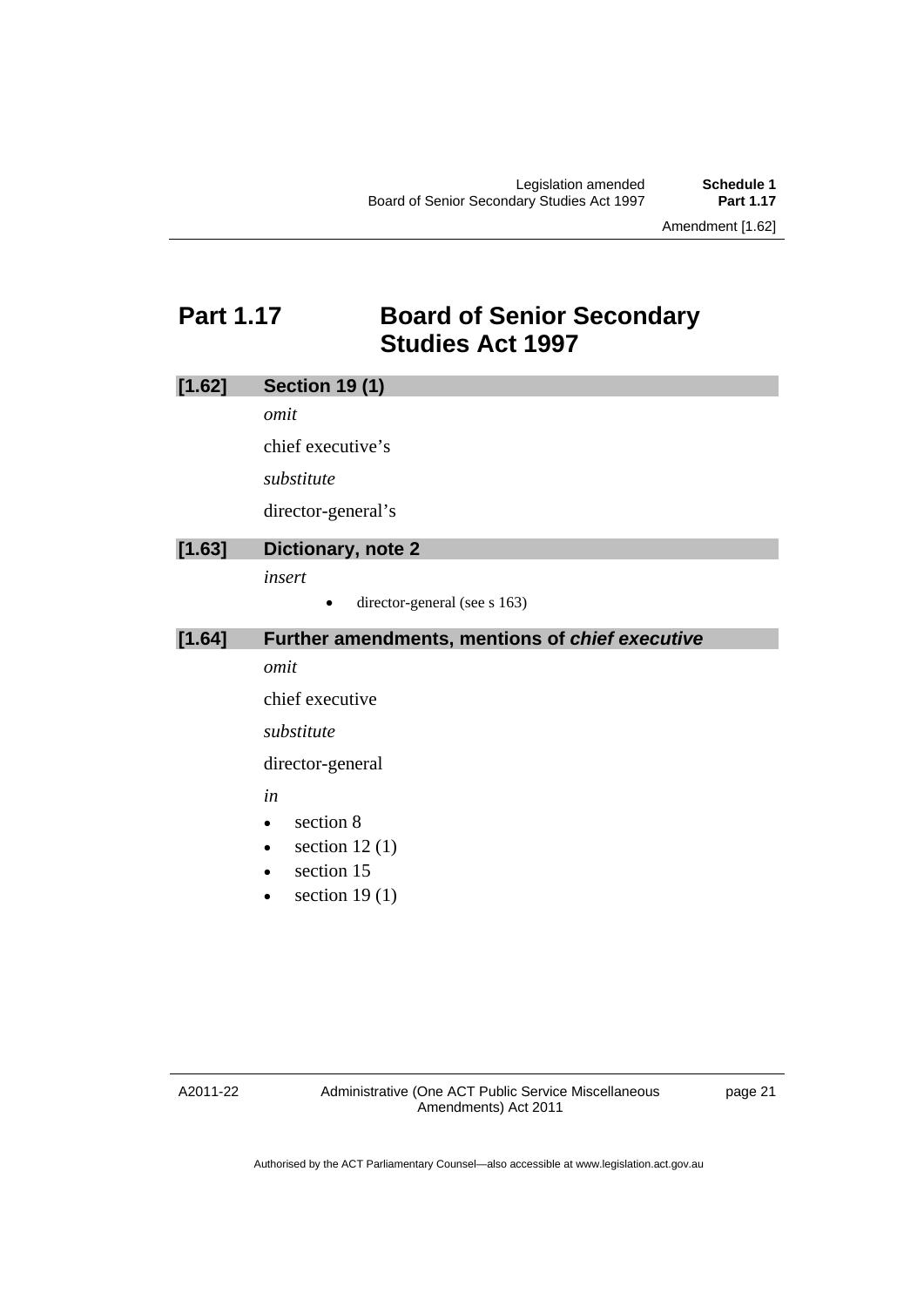### **Part 1.18 Building and Construction Industry (Security of Payment) Act 2009**

| [1.65] | <b>Section 47</b>  |
|--------|--------------------|
|        | omit               |
|        | chief executive    |
|        | substitute         |
|        | director-general   |
| EA COT | Blattanamic nata 0 |

### **[1.66] Dictionary, note 2**

*insert* 

director-general (see s 163)

### **Part 1.19 Building (General) Regulation 2008**

**[1.67] Section 22 (2) (a)** 

*omit* 

chief executive

*substitute* 

director-general

| [1.68] | Dictionary, note 2 |  |
|--------|--------------------|--|
|        |                    |  |

*omit* 

chief executive (see s 163)

page 22 Administrative (One ACT Public Service Miscellaneous Amendments) Act 2011

A2011-22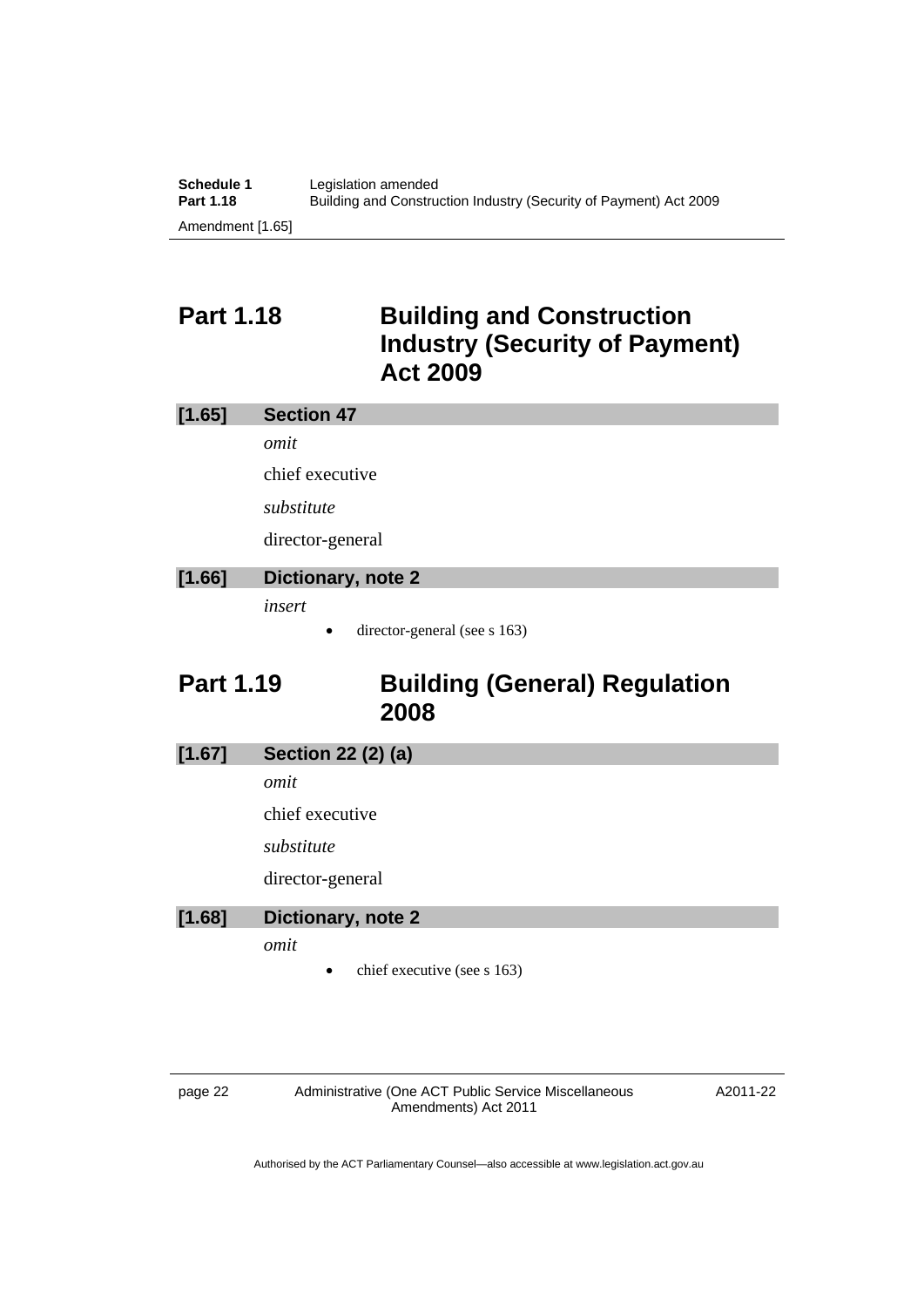Legislation amended **Schedule 1** Canberra Institute of Technology Act 1987

Amendment [1.69]

### **[1.69] Dictionary, note 2**

*insert* 

 $\bullet$  director-general (see s 163)

### **Part 1.20 Canberra Institute of Technology Act 1987**

### **[1.70] Section 49, note**

*omit* 

chief executive under

*substitute* 

director-general under

### **Part 1.21 Cemeteries and Crematoria Act 2003**

| [1.71]   | <b>Section 44 (1)</b>                                                                   |  |
|----------|-----------------------------------------------------------------------------------------|--|
|          | omit                                                                                    |  |
|          | chief executive's                                                                       |  |
|          | substitute                                                                              |  |
|          | director-general's                                                                      |  |
| [1.72]   | Dictionary, note 2                                                                      |  |
|          | omit                                                                                    |  |
|          | chief executive                                                                         |  |
| [1.73]   | Dictionary, note 2                                                                      |  |
|          | insert                                                                                  |  |
|          | director-general (see s 163)                                                            |  |
|          |                                                                                         |  |
| A2011-22 | Administrative (One ACT Public Service Miscellaneous<br>page 23<br>Amendments) Act 2011 |  |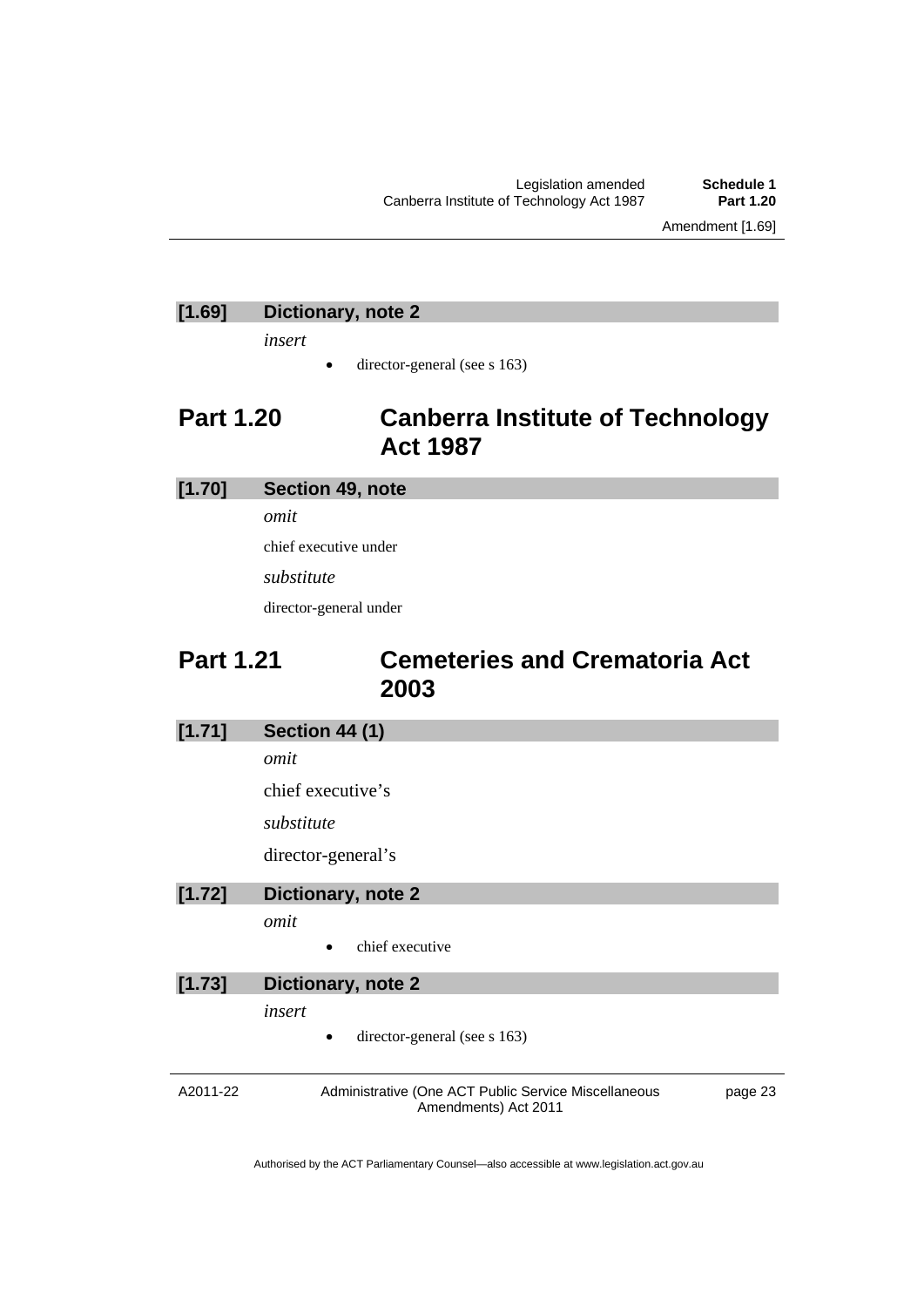### **[1.74] Further amendments, mentions of** *chief executive*

*omit* 

chief executive

*substitute* 

director-general

*in* 

- $\bullet$  section 16A (2) (a)
- $\bullet$  section 16B (2)
- section 17
- section 19
- $\bullet$  section 44 (1)

## **Part 1.22 Cemeteries and Crematoria Regulation 2003**

#### **[1.75] Section 22**

*omit* 

chief executive

*substitute* 

director-general

page 24 Administrative (One ACT Public Service Miscellaneous Amendments) Act 2011

A2011-22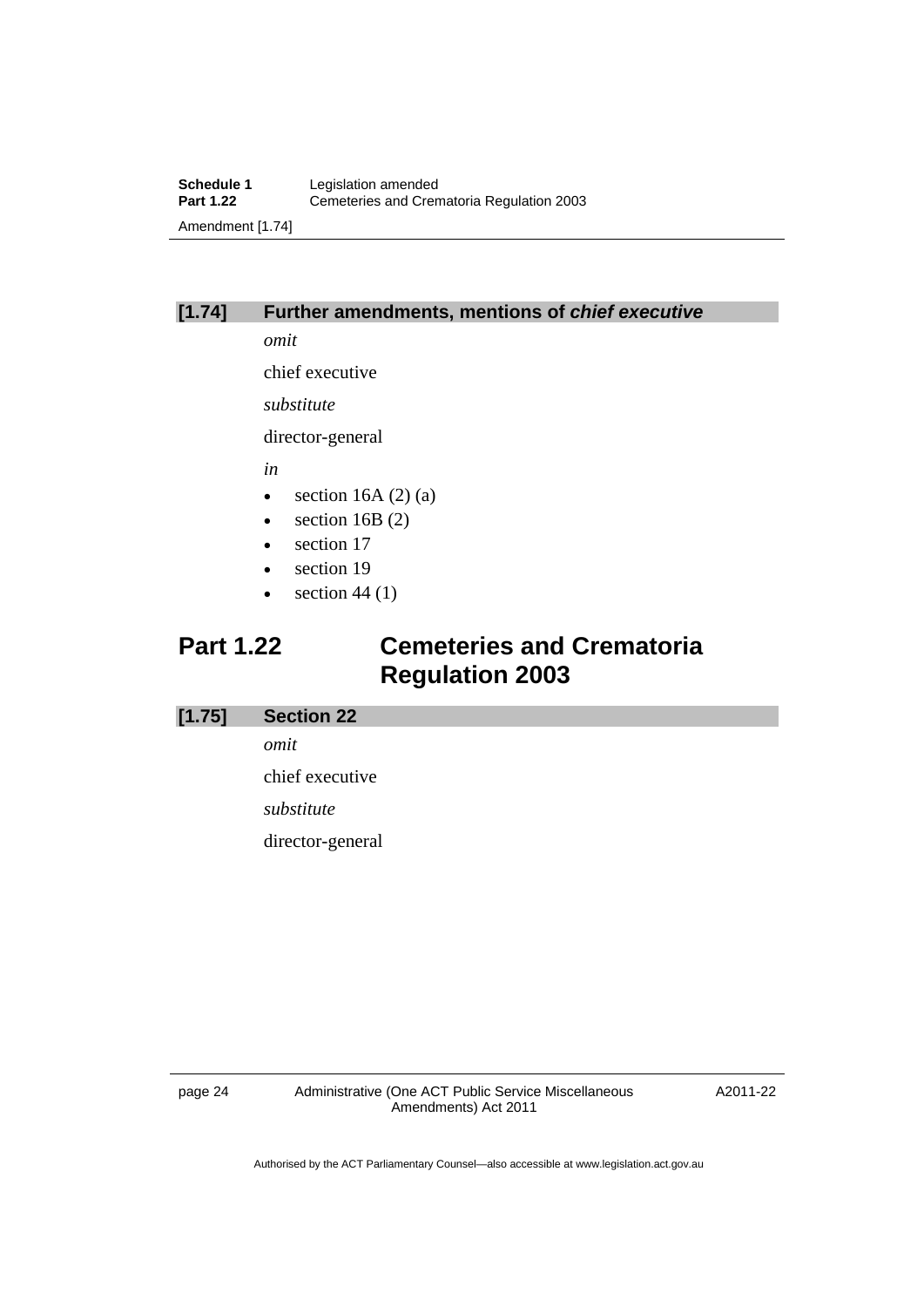### **Part 1.23 Charitable Collections Act 2003**

| [1.76] | Section 38 (1) (e)                              |
|--------|-------------------------------------------------|
|        | omit                                            |
|        | chief executive's                               |
|        | substitute                                      |
|        | director-general's                              |
| [1.77] | Dictionary, note 2                              |
|        | insert                                          |
|        | director-general (see s 163)                    |
| [1.78] | Further amendments, mentions of chief executive |
|        | omit                                            |
|        | chief executive                                 |
|        | substitute                                      |
|        | director-general                                |
|        | in                                              |
|        | section 21 $(1)$<br>$\bullet$                   |
|        | sections 22 and 23                              |
|        | section $27(2)$<br>$\bullet$                    |
|        | sections 28 and 29<br>$\bullet$                 |
|        | section $32(2)(a)$                              |
|        | sections 33 to 37                               |
|        | section 38 $(1)$<br>٠                           |
|        | section $39(1)(b)$<br>٠                         |
|        | section 40                                      |
|        | section 42                                      |
|        | section 47, examples<br>٠                       |
|        |                                                 |

A2011-22

Administrative (One ACT Public Service Miscellaneous Amendments) Act 2011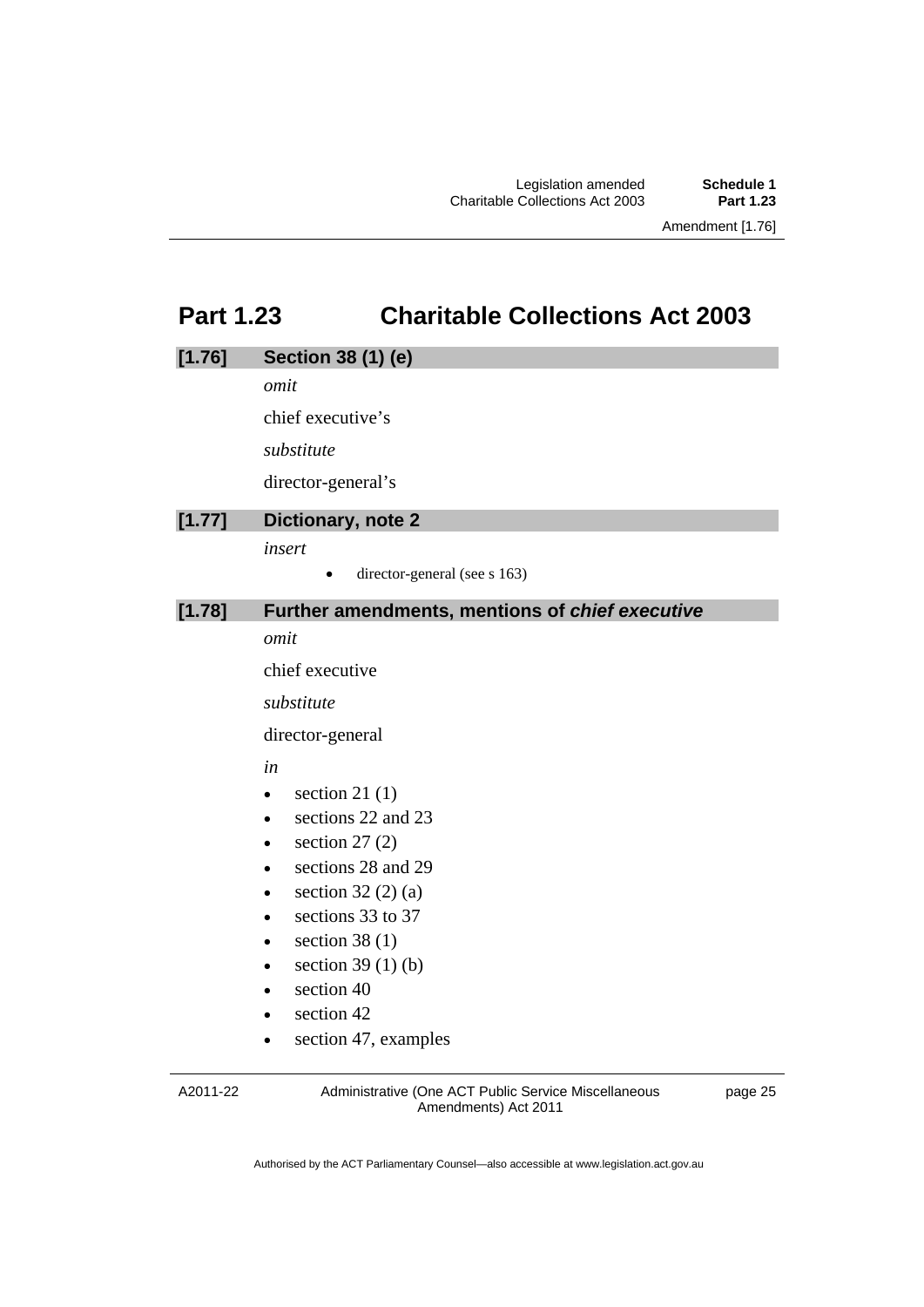- sections 48 and 49
- $\bullet$  section 50 (2) (d)
- sections 51 to 53
- $\bullet$  section 54 (2)
- section 55
- section 58

### **Part 1.24 Charitable Collections Regulation 2003**

| [1.79] | <b>Section 14 etc</b>             |
|--------|-----------------------------------|
|        | omit                              |
|        | chief executive                   |
|        | substitute                        |
|        | director-general                  |
|        | in                                |
|        | section 14<br>$\bullet$           |
|        | section 15 $(2)$<br>$\bullet$     |
|        | section 16 $(1)$<br>$\bullet$     |
| [1.80] | Dictionary, note 2                |
|        | omit                              |
|        | chief executive<br>٠              |
|        | substitute                        |
|        | director-general (see s 163)<br>٠ |

page 26 Administrative (One ACT Public Service Miscellaneous Amendments) Act 2011

A2011-22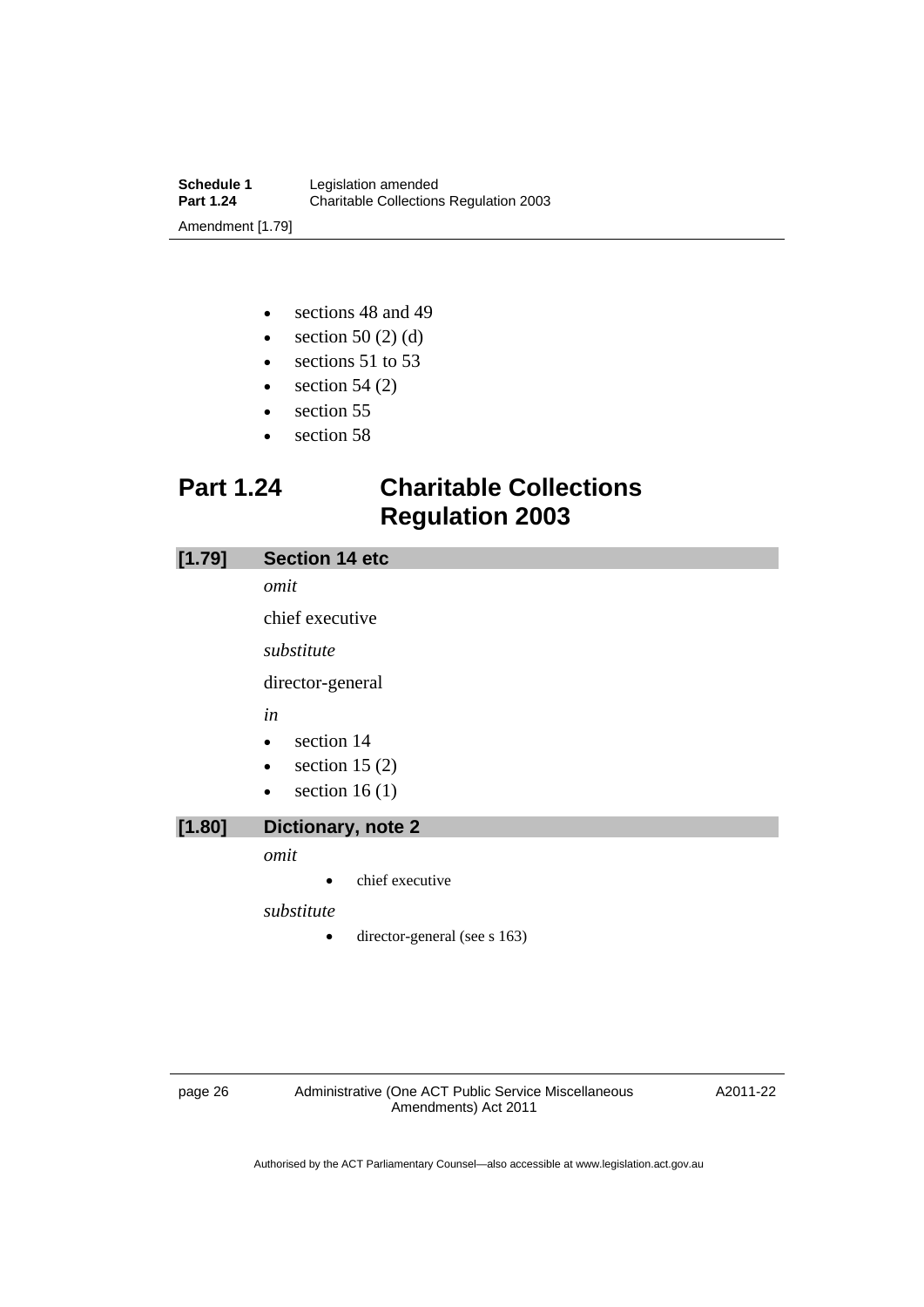### **Part 1.25 Children and Young People Act 2008**

#### **[1.81] Section 152 heading**

*substitute* 

#### **152 Assistance from other directors-general**

#### **[1.82] Section 186 (8), definition of** *relevant chief executive*

*omit everything before paragraph (a), substitute* 

*relevant director-general* means a director-general whose administrative unit is responsible for any provision of the following Acts:

#### **[1.83] Section 637, definition of** *welfare body***, paragraph (f)**

*after* 

chief executive

*insert* 

officer

#### **[1.84] New section 893A**

*insert* 

#### **893A References to chief executive**

- (1) In this chapter, a reference to the chief executive is taken, on and after the commencement day, to include (as appropriate) a reference to the director-general.
- (2) In this section:

*commencement day* means the day the *Administrative (One ACT Public Service Miscellaneous Amendments) Act 2011* commences.

A2011-22

Administrative (One ACT Public Service Miscellaneous Amendments) Act 2011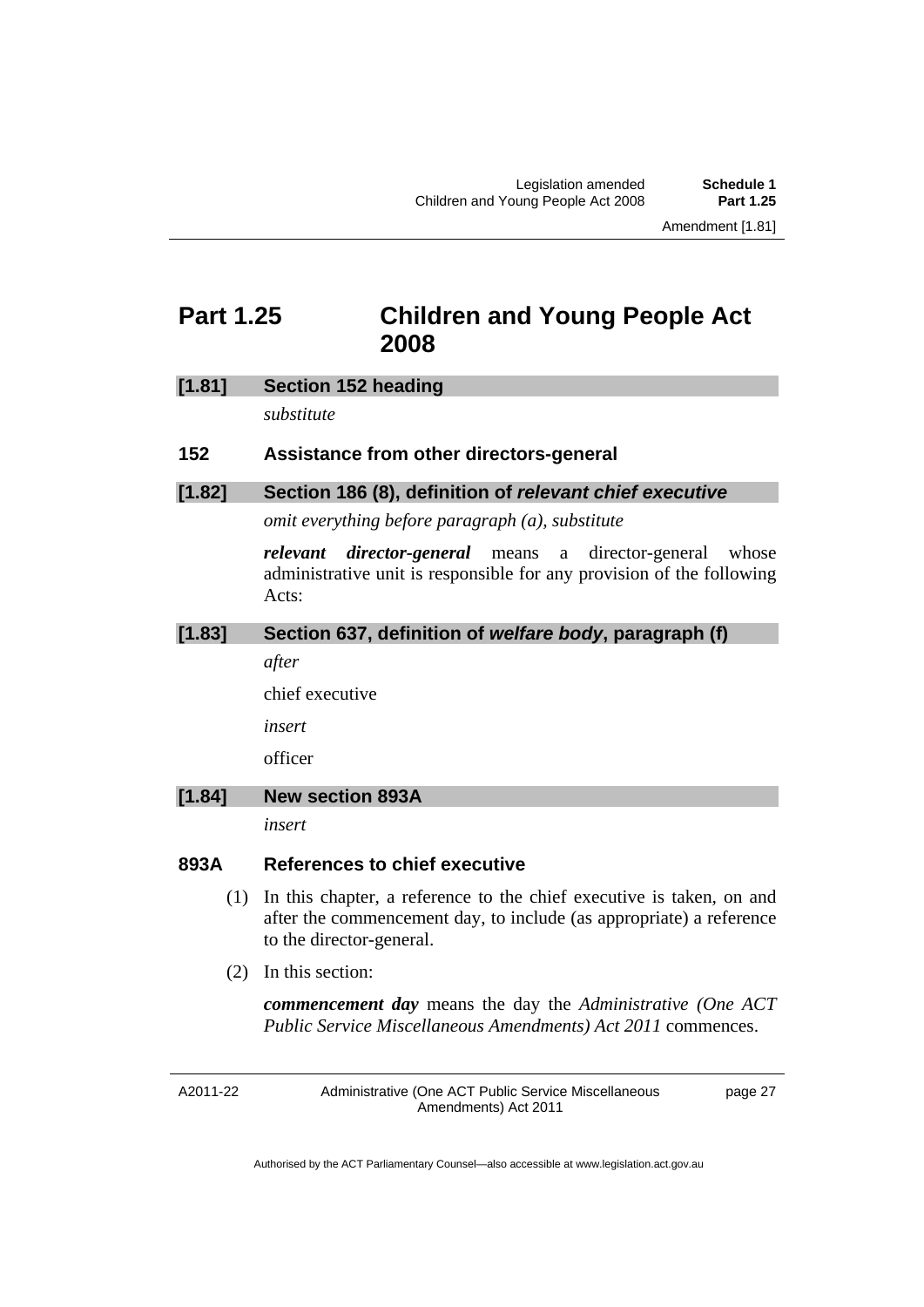**Schedule 1** Legislation amended<br> **Part 1.25** Children and Young I **Part 1.25** Children and Young People Act 2008 Amendment [1.85]

| 1.851 |  |
|-------|--|
|       |  |
|       |  |

#### **lictionary, note 2**

*omit* 

 $\bullet$  chief executive (see s 163)

| $\left[ 1.86\right]$ | Dictionary, note 2 |
|----------------------|--------------------|
|                      | insert             |
|                      |                    |

 $\bullet$  director-general (see s 163)

#### **[1.87] Further amendments, mentions of** *chief executive*

*omit* 

chief executive

*substitute* 

director-general

*in* 

- $\bullet$  section 10 (b)
- section 14
- $\bullet$  section 18 (3)
- $\bullet$  part 2.1
- section 36
- $\bullet$  section 39 (1) (b) (ii)
- section 41
- $\bullet$  section 46 (2)
- $\bullet$  section 47 (3) (b)
- section 57
- $\bullet$  section 58 (1)
- section 61, definition of *suitable entity* including examples
- $\bullet$  sections 62 to 64
- section 65 (1), definition of *suitability information*, paragraph (g)
- $\cdot$  sections 66 to 72

page 28 Administrative (One ACT Public Service Miscellaneous Amendments) Act 2011

A2011-22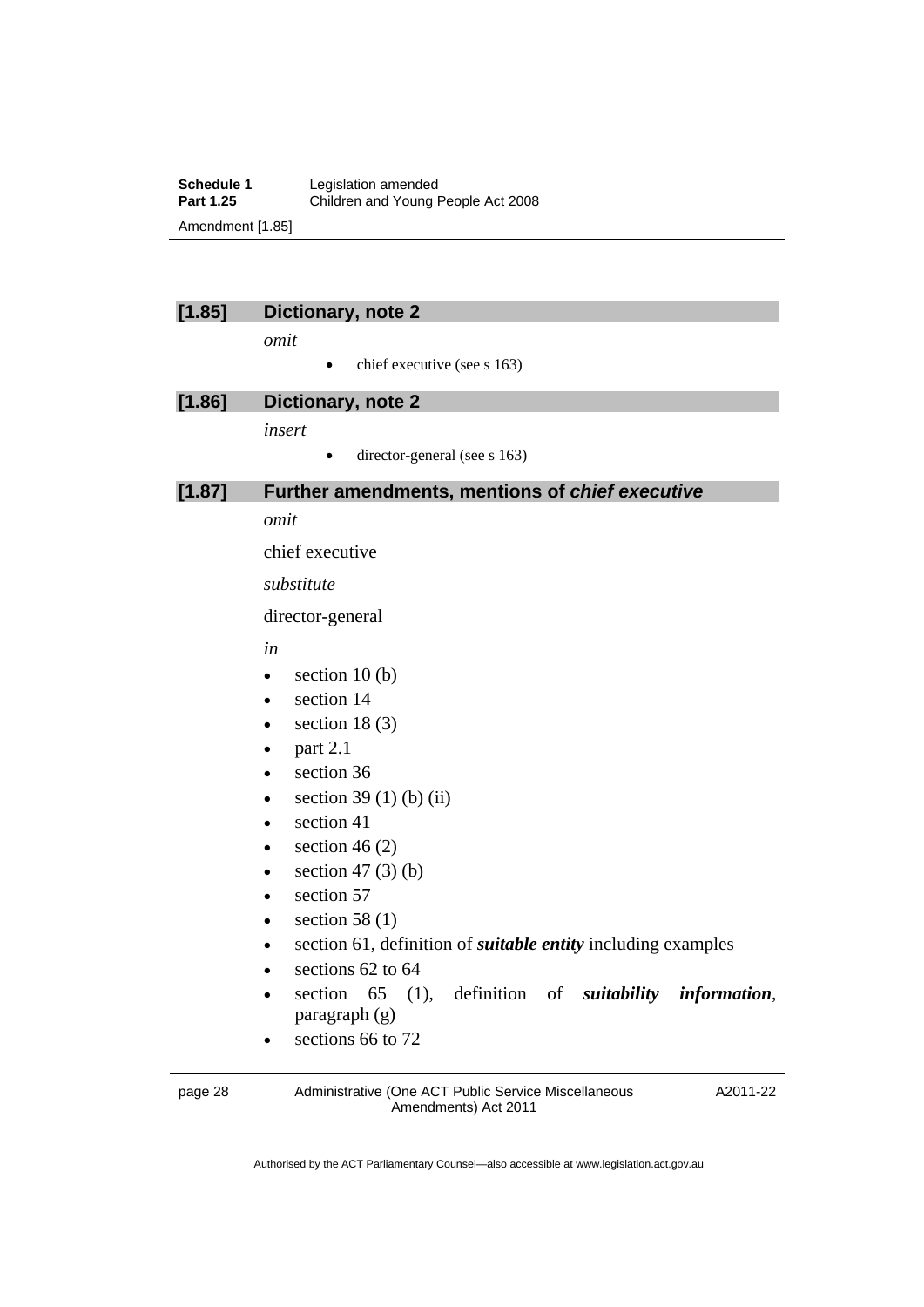Amendment [1.87]

- section 76
- sections 78 to 81
- $\bullet$  section 82 (1)
- $\bullet$  section 83 (1) (a)
- section 85
- $\bullet$  section 88 (1) (a)
- section 90
- $\bullet$  section 95 (2) (b)
- sections 96 and 97
- $\bullet$  section 98 (1)
- $\bullet$  section 101 (1)
- $\bullet$  section 102 (2)
- section 103
- $\bullet$  section 104 (2), example 1
- $\bullet$  section 107 (1)
- section 109
- section 111
- $\bullet$  section 112 (2)
- section 113
- e sections 116 to 118
- sections 120 and 121
- section 127
- $\bullet$  section 128 (3)
- $\bullet$  section 133 (1)
- sections 134 and 135
- section 137, definitions of *accredited person* and *youth detention policy*
- $\bullet$  section 141 (1)
- section 143
- $\bullet$  section 144 (1)
- sections 145 to 147

A2011-22

Administrative (One ACT Public Service Miscellaneous Amendments) Act 2011

page 29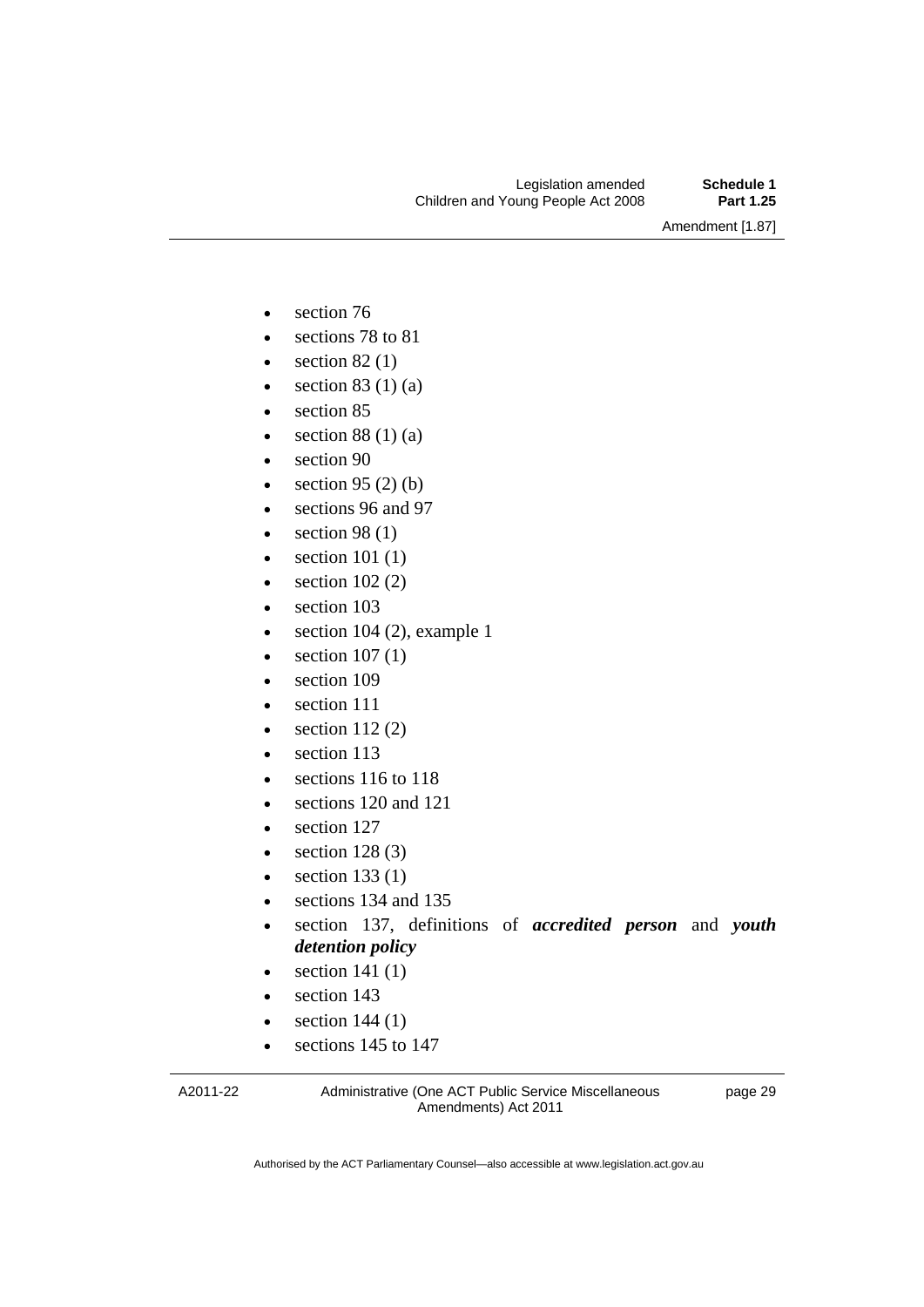- $\bullet$  section 148 (1)
- e sections 149 to 152
- section 154
- $\bullet$  section 156 (2)
- section 157
- $\bullet$  section 158 (1)
- sections 159 and 160
- $\bullet$  section 161 (4)
- $\bullet$  section 162(1)
- sections 163 to 168
- $\bullet$  section 169 (1)
- $\bullet$  section 170 (1)
- $\bullet$  section 171 (1)
- $\bullet$  section 172 $(1)$
- sections 173 to 191
- $\bullet$  section 192 $(2)$
- $\bullet$  section 193 $(2)$
- sections 194 and 195
- e sections 197 to 202
- $\bullet$  section 203 (2)
- $\bullet$  section 207 (1)
- sections 208 and 209
- $\bullet$  section 210 (2)
- $\bullet$  sections 211 to 214
- section 217
- $\bullet$  section 220 (3) (b)
- $\bullet$  section 221 (2) (d)
- sections 222 and 223
- $\bullet$  section 224 (b) (i)
- sections 226 and 227
- $\bullet$  section 228 (1)

page 30 Administrative (One ACT Public Service Miscellaneous Amendments) Act 2011

A2011-22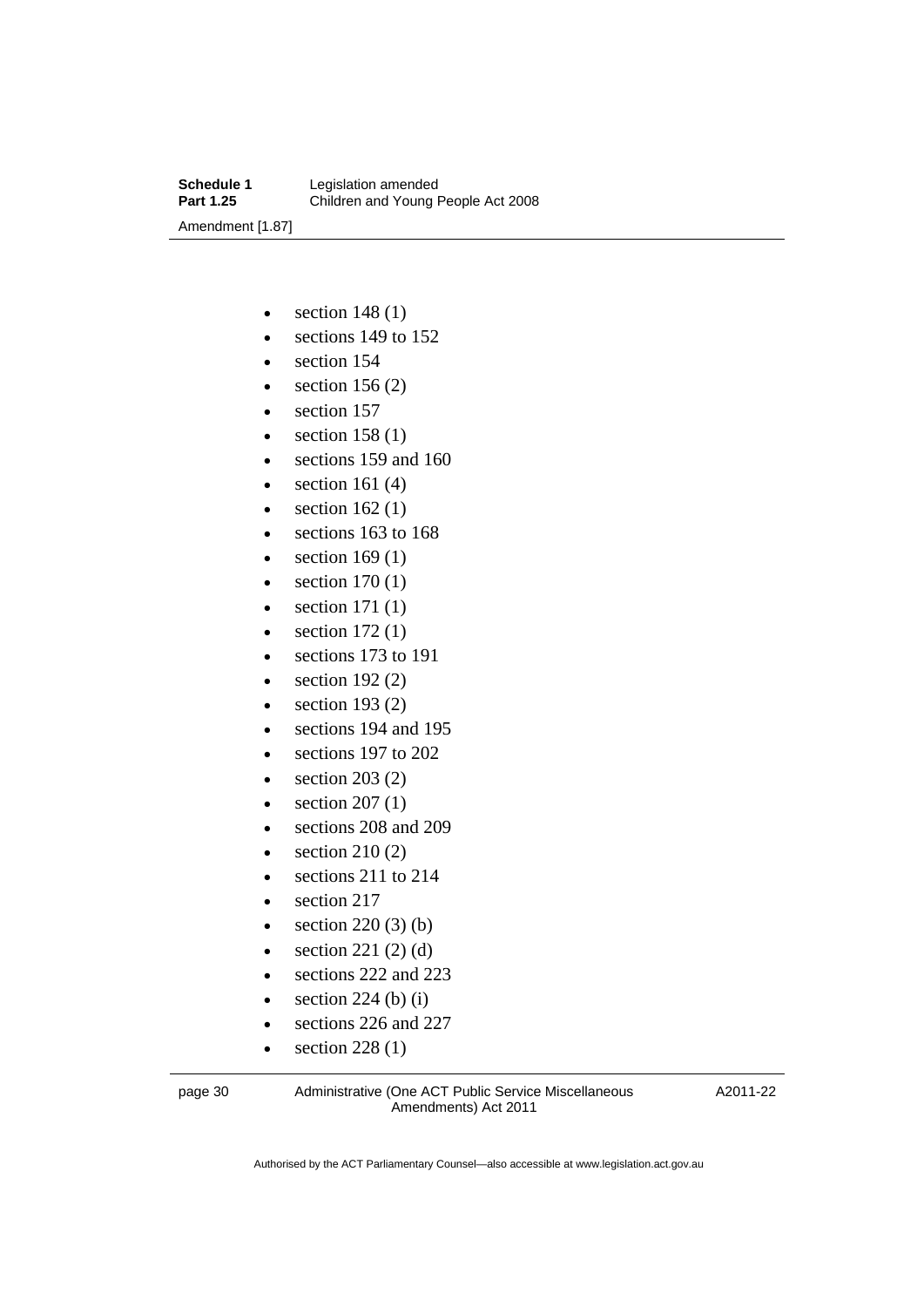Amendment [1.87]

- section 229
- $\bullet$  section 230 (2)
- $\bullet$  section 231 (1) and note
- section 232
- $\bullet$  section 233 (1)
- section 234
- $\bullet$  section 236 (3)
- section 237
- $\bullet$  section 238 (2)
- sections 240 to 242
- $\bullet$  section 245 (1) (a)
- section 246, definition of *strip search*
- $\bullet$  section 249
- section 251
- $\bullet$  section 252 (1)
- $\bullet$  section 253 (4)
- sections 254 and 255
- $\bullet$  section 256 (2)
- $\bullet$  section 257 (1)
- section 258
- $\bullet$  section 260 (4)
- $\cdot$  sections 264 to 267
- $\bullet$  section 268 (2)
- $\bullet$  section 269 (1)
- section 270
- $\bullet$  section 271 (3)
- $\bullet$  section 273 (1)
- $\bullet$  section 274 (1)
- $\bullet$  section 275 (1)
- $\bullet$  section 276 (3)
- sections 280 to 284

A2011-22

Administrative (One ACT Public Service Miscellaneous Amendments) Act 2011

page 31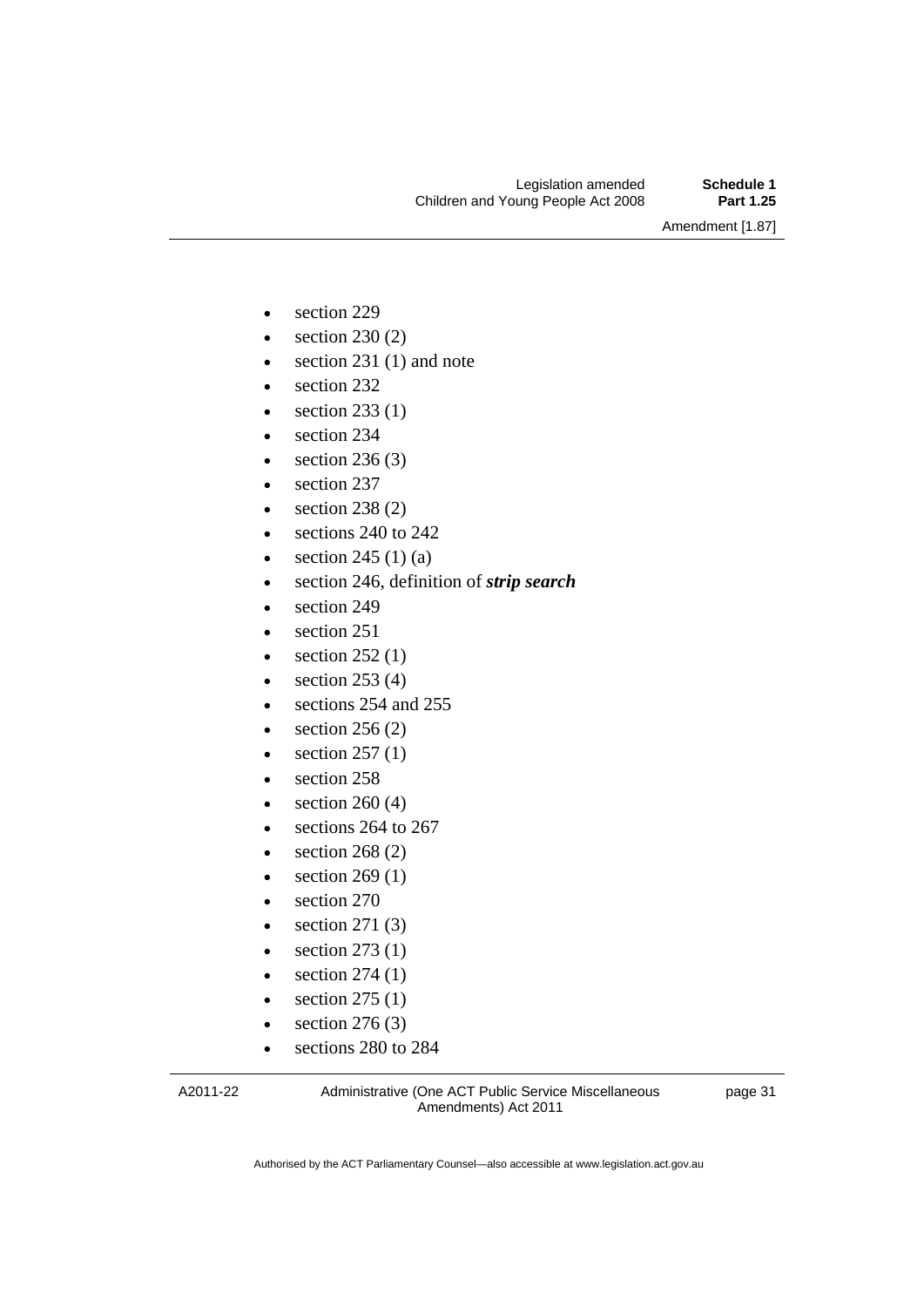- section 286, definitions of *administrator* and *support person*
- section 287
- sections 291 and 292
- $\bullet$  section 294 (1)
- section 297
- section 300 (3)
- section 303, definition of *review officer*
- $\bullet$  section 304 (3)
- section 310 (3)
- section 314
- section 324
- $\bullet$  section 326 (1) (a)
- $\bullet$  section 330 (1)
- section 336, definition of *care and protection chapters*, paragraph (f)
- section 337
- $\bullet$  section 338 (1)
- $\bullet$  section 339 (1)
- section 344, examples
- $\bullet$  section 345 (2) (a)
- $\bullet$  section 347 (1) (b)
- $\bullet$  section 351 (1), note 1
- $\bullet$  section 354 (2) and note 2
- section 356
- $\bullet$  section 357 (1) (a)
- section 359 (2)
- e sections 360 to 362
- section 365 (2), definition of *prenatal report information*, paragraph (b)
- section 366, definition of *care and protection appraisal*, paragraph (b)

page 32 Administrative (One ACT Public Service Miscellaneous Amendments) Act 2011

A2011-22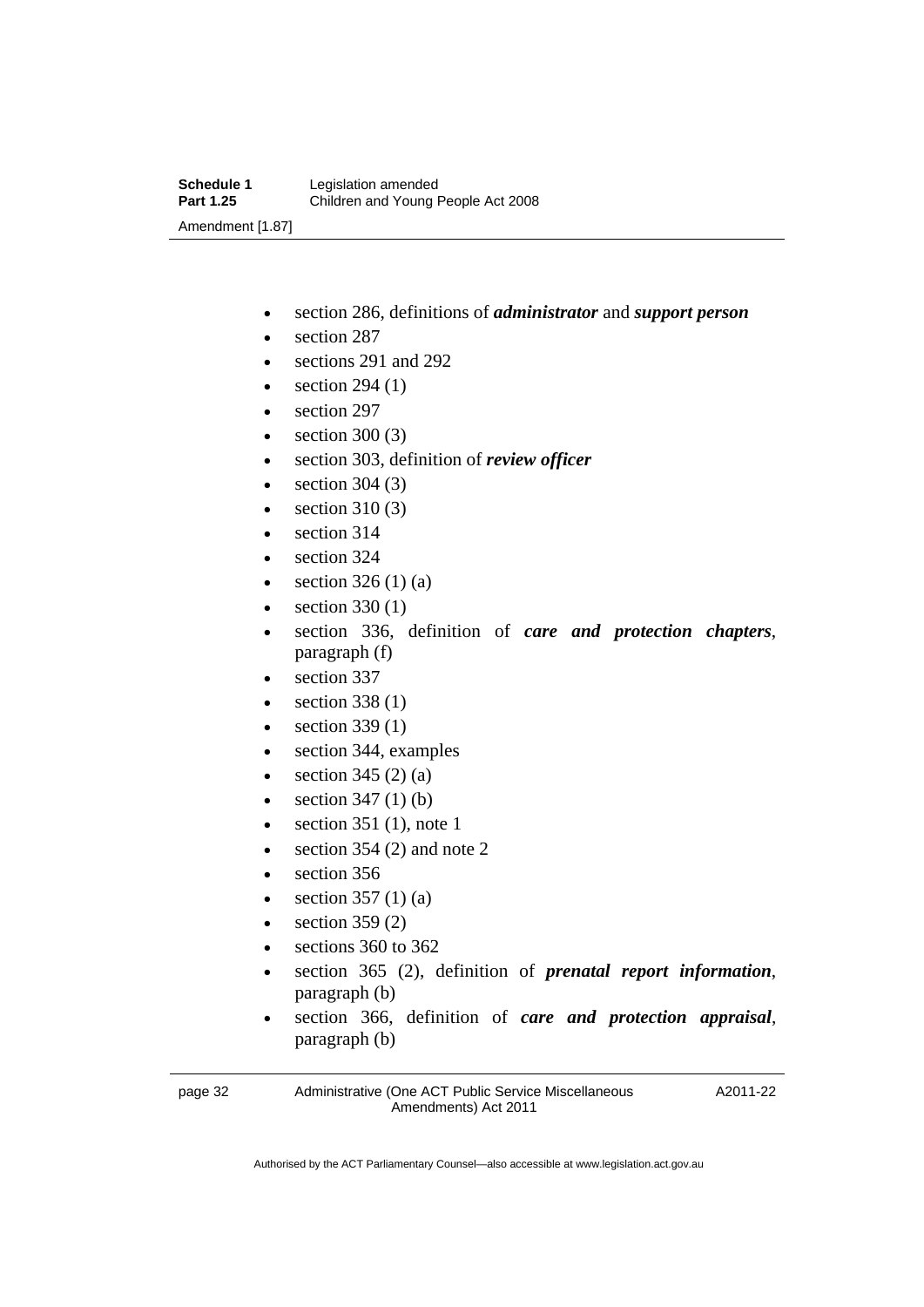Amendment [1.87]

- e sections 368 to 371
- division 11.2.3 heading, note
- section 372, definition of *appraisal order*
- section 373
- section 376
- section 379
- $\bullet$  section 383 (a)
- $\bullet$  section 385 (1)
- section 386
- e sections 390 to 392
- part 12.3 heading
- section 394
- $\bullet$  section 395 (a)
- section 396 (1), definition of *party*, paragraph (a)
- sections 397 and 398
- $\bullet$  section 400 (2)
- section 402
- $\bullet$  sections 405 to 416
- $\bullet$  section 417(1)
- $\bullet$  section 419
- e section 423, note 2
- $\bullet$  sections 424 and 425
- $\bullet$  section 427
- $\bullet$  section 430 (5)
- $\bullet$  section 432 (1) (a)
- $\bullet$  section 433 (4)
- division 14.3.3 heading, note
- section 436, definition of *assessment order*
- $\bullet$  sections 437 to 439
- $\bullet$  section 445 (2)
- section 455, definition of *care plan*, paragraph (b)

A2011-22

Administrative (One ACT Public Service Miscellaneous Amendments) Act 2011

page 33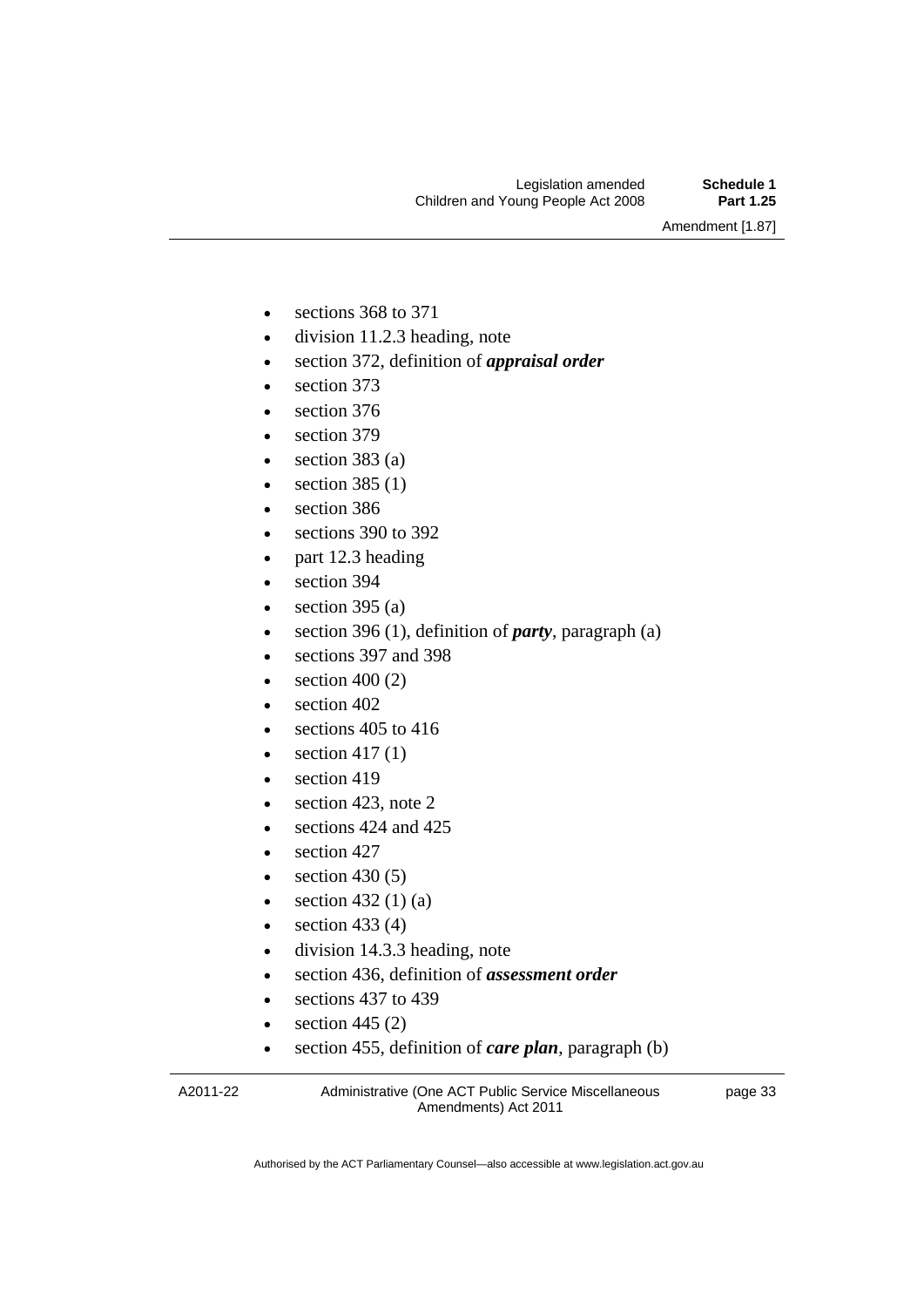- sections 456 and 457
- $\bullet$  section 464
- sections 474 and 475
- $\bullet$  section 477 (2) (a)
- e sections 478 to 480
- section 481 (1), definition of *enduring parental responsibility provision*, paragraph (b)
- section 483
- section 485
- sections 488 to 490
- section 492, definition of *specific issues provision*, example 2
- sections 493 to 498
- $\bullet$  section 499 (4) (a)
- section 500
- chapter 15 heading and note
- section 503
- part 15.2 heading
- sections 504 and 505
- part 15.3 heading
- $\bullet$  sections 506 and 507
- sections 509 to 513
- $\bullet$  section 514, note 2
- section 515, definition of *foster care service*, paragraph (c)
- sections 516 to 525
- section 526, definition of *placement*
- section 527 (1)
- sections 528 and 529
- section 530 (2), definition of *therapeutic protection person*, paragraph (a)
- sections 531 and 532
- section 534

page 34 Administrative (One ACT Public Service Miscellaneous Amendments) Act 2011

A2011-22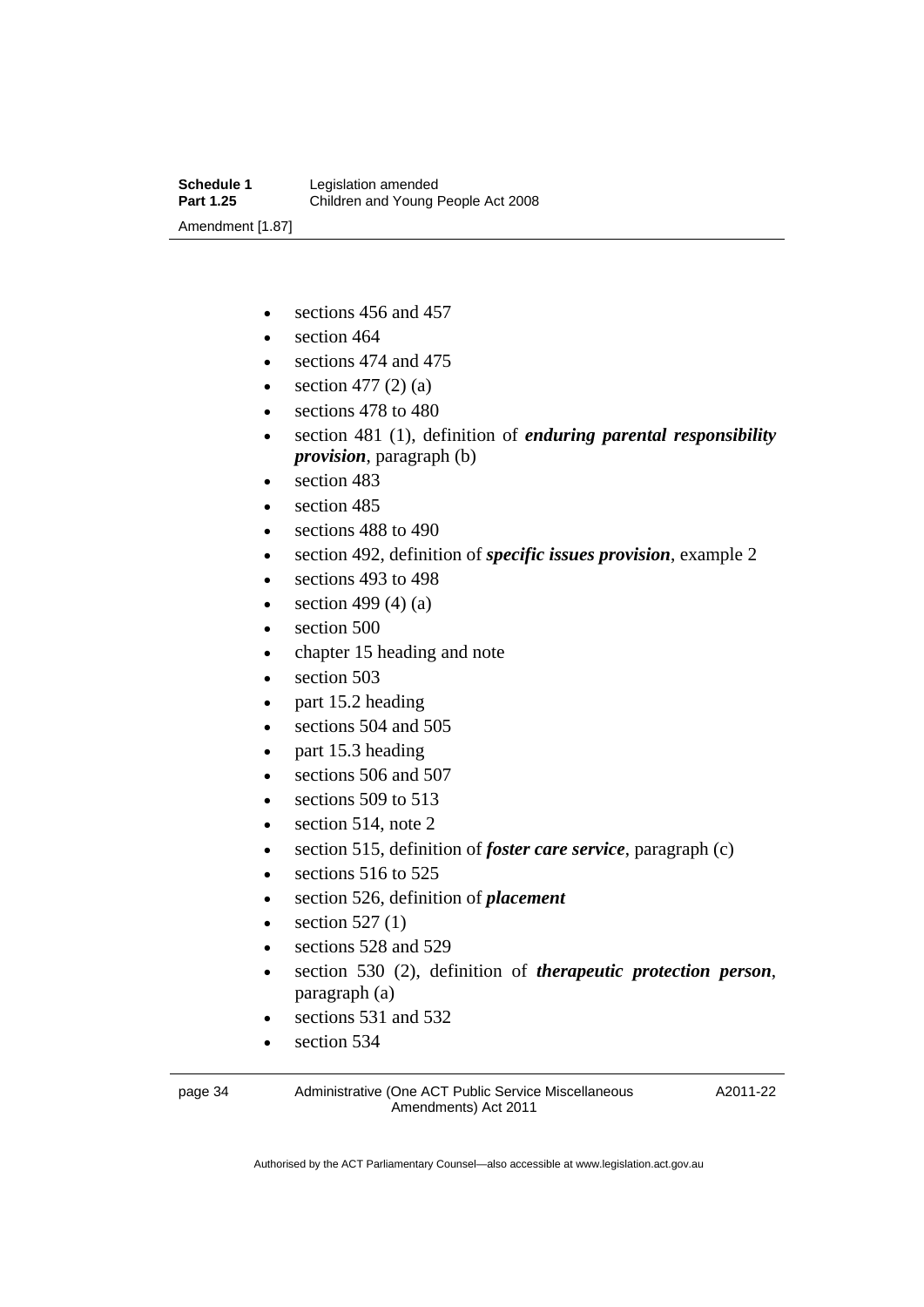Amendment [1.87]

- section 536
- $\bullet$  sections 538 to 541
- $\bullet$  section 542 (3)
- section 543, note
- section 544
- section 549
- $\bullet$  section 553 (2)
- $\bullet$  section 554 (2)
- sections 555 to 558
- section 560
- $\bullet$  section 562 (1)
- $\bullet$  section 564 (a)
- $\cdot$  sections 565 and 566
- section 569 (b)
- section 576, definition of *accredited person*, paragraph (a)
- section 583
- $\bullet$  section 623 (2), example 1
- $\bullet$  section 625, note 2
- $\cdot$  sections 626 to 631
- $\bullet$  section 634 (1) (a)
- division 17.2.1 heading
- sections 643 and 644
- section 645 heading
- $\cdot$  sections 646 to 649
- sections 651 and 652
- $\bullet$  section 653 (3)
- section 656
- $\bullet$  section 657 (1) (a) (i)
- section 658
- $\bullet$  section 659 (1)
- $\bullet$  section 662 (3)

A2011-22

Administrative (One ACT Public Service Miscellaneous Amendments) Act 2011

page 35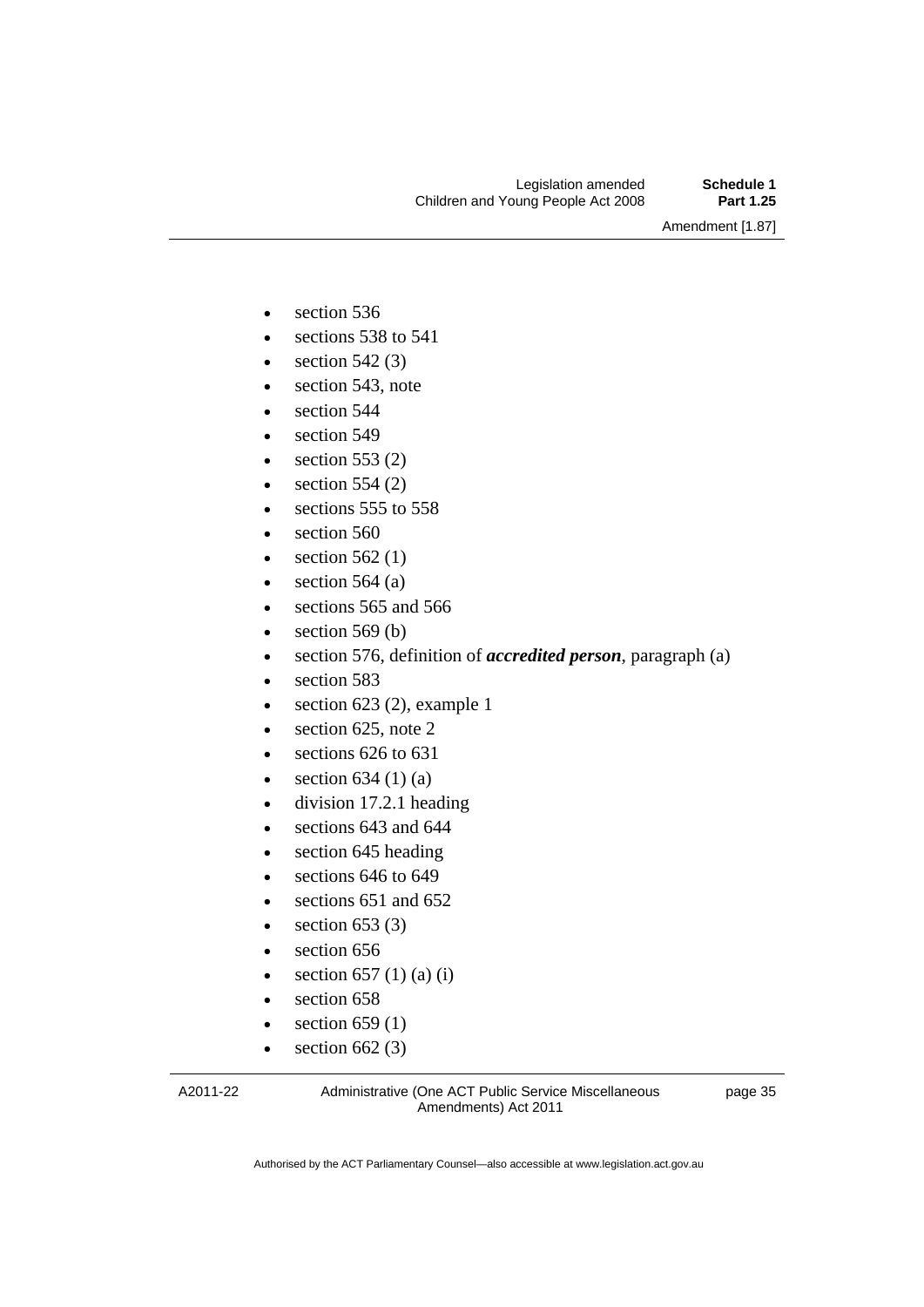- section 664
- section 666
- $\bullet$  section 669 (2) (a)
- section 672
- $\bullet$  section 675 (2) (a)
- sections 679 to 681
- $\bullet$  section 683
- section 685
- $\bullet$  section 687(1)
- e sections 688 to 690
- $\bullet$  section 692
- $\bullet$  section 694 (1)
- $\bullet$  section 709 (2)
- section 720 (a)
- $\bullet$  section 721 (2) (b)
- $\bullet$  section 731 (1) (d)
- section 737
- part 20.3 heading, note
- e sections 743 to 747
- e sections 749 to 758
- sections 760 to 768
- section 769, note
- section 771, note
- $\bullet$  section 772 (2), note
- e sections 773 to 775
- sections 777 and 778
- $\bullet$  section 783 (2) (a)
- e sections 784 to 791
- $\bullet$  section 796 (2) (b)
- $\bullet$  section 799 (2) (a)
- sections 800 and 801

page 36 Administrative (One ACT Public Service Miscellaneous Amendments) Act 2011

A2011-22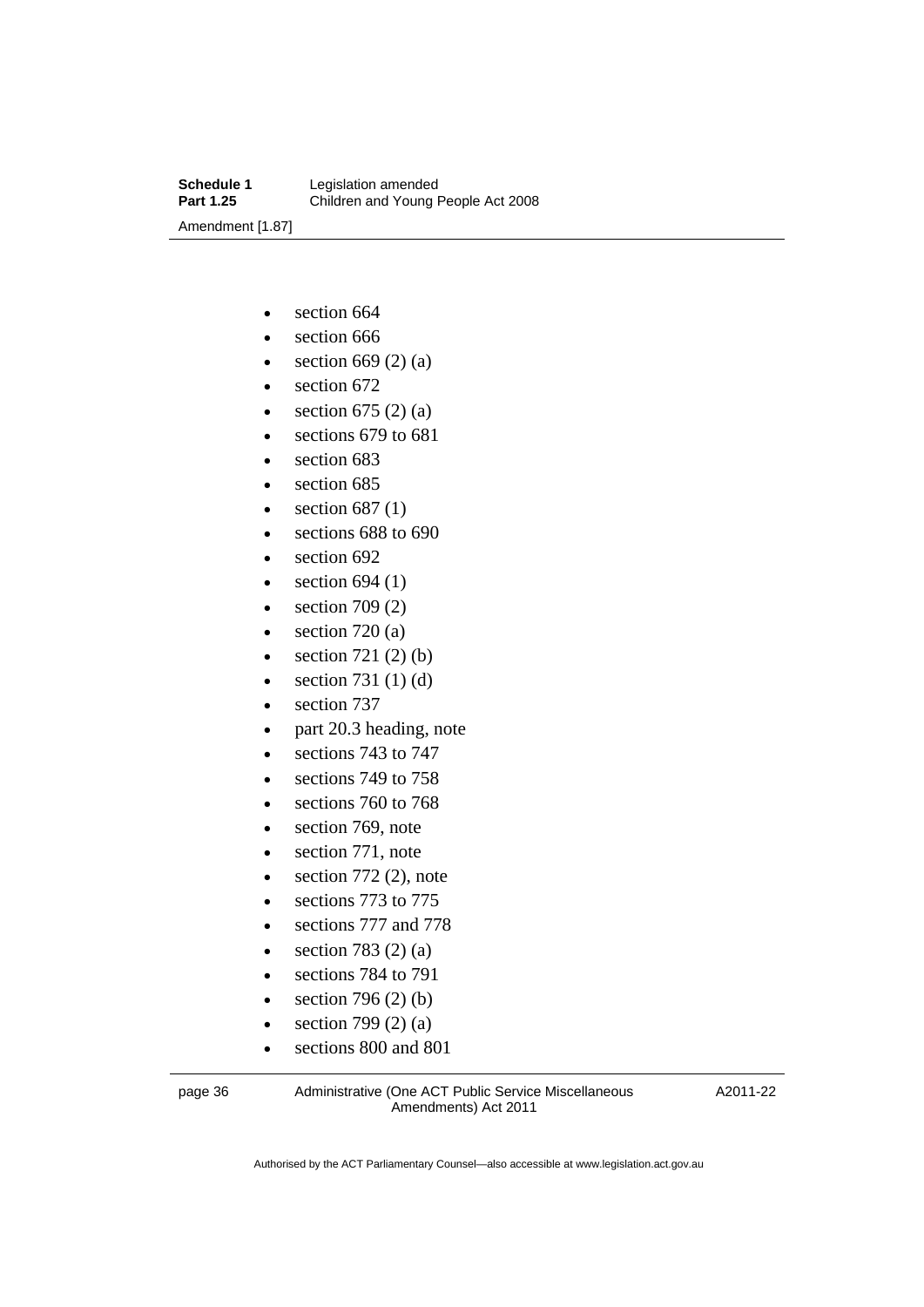Amendment [1.87]

- $\bullet$  section 803 (2)
- $\bullet$  section 804 (a)
- sections 806 and 807
- $\bullet$  section 808 (2)
- section 809
- section 812, definition of *authorised person*, note
- sections 815 and 816
- $\bullet$  section 817(1)
- section 832 (2) (b)
- table 839.1 heading
- section 843
- section 845 (2), definitions of *care and protection report information* and *interstate care and protection information*
- part 25.3 heading, note
- sections 850 to 853
- $\bullet$  section 854 (1) (b)
- sections 855 and 856
- $\cdot$  sections 860 to 863
- section 865A
- $\bullet$  section 868 (3)
- $\bullet$  section 874 (2)
- $\bullet$  section 875 (1)
- $\bullet$  section 876 (2)
- section 878 (1), definition of *official*, paragraph (a)
- sections 881 and 882
- section 883 (1)
- $\bullet$  section 885 (1)
- section 886
- $\bullet$  section 887 (2) (i)
- dictionary, definition of *operating entity*, paragraph (a)
- dictionary, definition of *operating procedure*

A2011-22

Administrative (One ACT Public Service Miscellaneous Amendments) Act 2011

page 37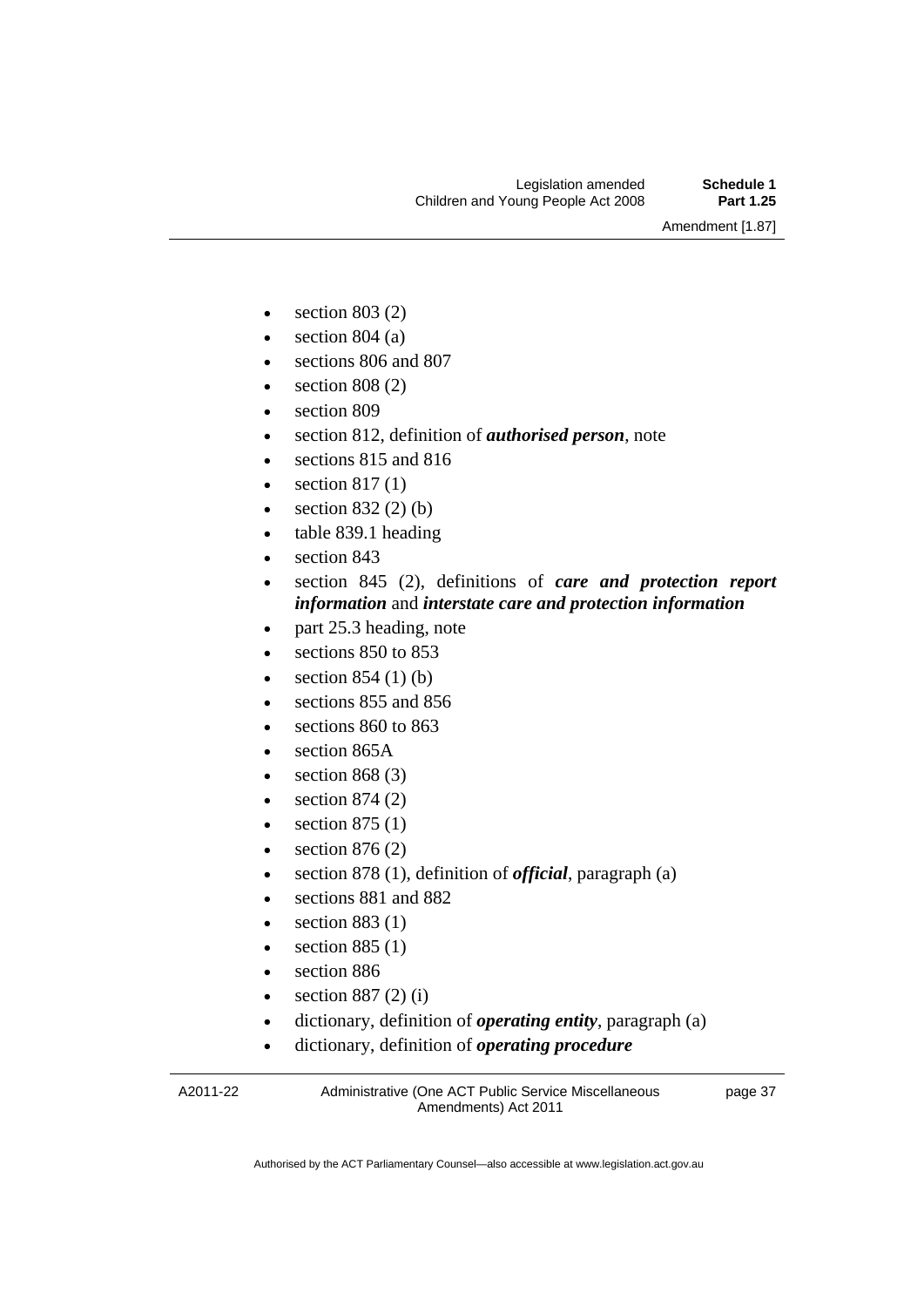- dictionary, definition of *party*, paragraph (a)
- dictionary, definition of *reporting and investigation procedures*

| [1.88] | Further amendments, mentions of chief executive's |
|--------|---------------------------------------------------|
|        | omit                                              |
|        | chief executive's                                 |
|        | substitute                                        |
|        | director-general's                                |
|        | in                                                |
|        | section 18 $(3)$<br>$\bullet$                     |
|        | section 19 $(4)$ $(b)$ , note<br>$\bullet$        |
|        | section $20(3)$ (b), note 2<br>$\bullet$          |
|        | section 22<br>$\bullet$                           |
|        | section 95<br>$\bullet$                           |
|        | section $102(2)$<br>$\bullet$                     |
|        | section 104<br>$\bullet$                          |
|        | section $111(1)$<br>$\bullet$                     |
|        | section 159 $(1)$ (g), example 2<br>$\bullet$     |
|        | section 181 heading<br>٠                          |
|        | section 184 heading<br>$\bullet$                  |
|        | section 186<br>٠                                  |
|        | section 195 $(2)$ $(e)$                           |
|        | section $209(3)$<br>$\bullet$                     |
|        | section 211 $(3)$<br>٠                            |
|        | section $213(2)$                                  |
|        | section $217(1)(a)$<br>$\bullet$                  |
|        | section 245<br>$\bullet$                          |
|        | section $280(2)(c)$                               |
|        | section $287(1)$<br>$\bullet$                     |

 $\bullet$  section 361 (4)

page 38 Administrative (One ACT Public Service Miscellaneous Amendments) Act 2011

A2011-22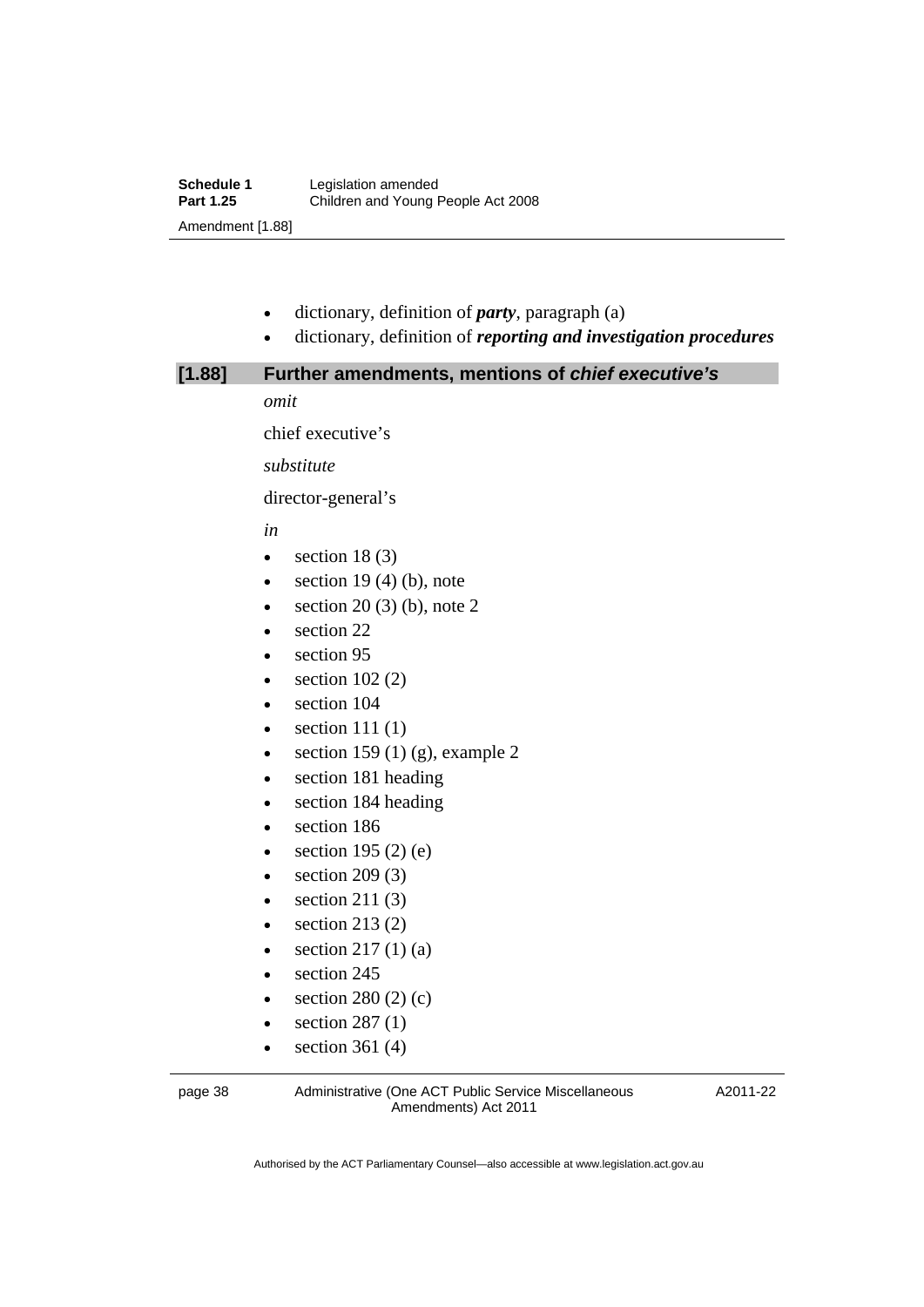Amendment [1.88]

- $\bullet$  section 371 (5)
- $\bullet$  section 394 (1), note
- section 397 heading
- section 402
- $\bullet$  section 409 (4), note
- $\bullet$  section 475 (2)
- $\bullet$  section 504 (2)
- $\bullet$  section 522 (3) (a)
- $\bullet$  section 523 (3) (a)
- $\bullet$  section 524 (3) (a)
- $\bullet$  section 529 (4)
- section 557 heading
- $\bullet$  section 629
- $\bullet$  section 630 (3) (a)
- $\bullet$  section 643 (1) (a)
- $\bullet$  section 687 (1) (c)
- $\bullet$  section 709 (2)
- $\bullet$  section 763 (1) (b)
- $\bullet$  section 777 (2) (a)
- section 786
- $\bullet$  section 787 (2) (a)
- $\bullet$  section 882 (1) (b)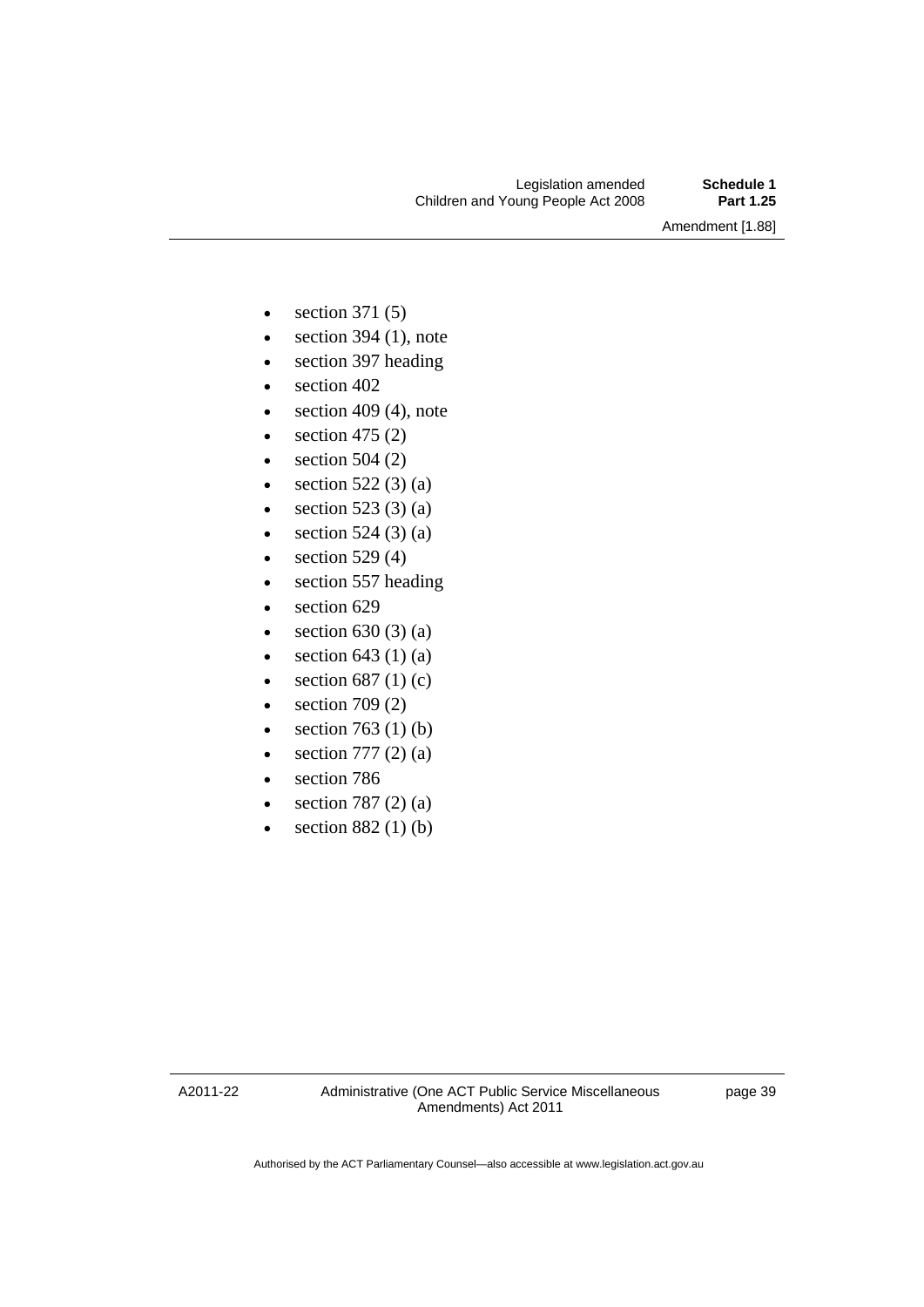#### **[1.89] Further amendments consequential on** *Children and Young People (Death Review) Amendment Act 2011***, mentions of** *chief executive*

*omit* 

chief executive

*substitute* 

director-general

*in* 

- $\bullet$  section 727C (a)
- section 727I (1) and note
- $\bullet$  section 727N (2) (d)
- $\bullet$  section 7270 (6)
- $\bullet$  section 727S (1)
- section 727U (1)

(commencement: the later of 1 July 2011 and the commencement of the *Children and Young People (Death Review) Amendment Act 2011*)

page 40 Administrative (One ACT Public Service Miscellaneous Amendments) Act 2011

A2011-22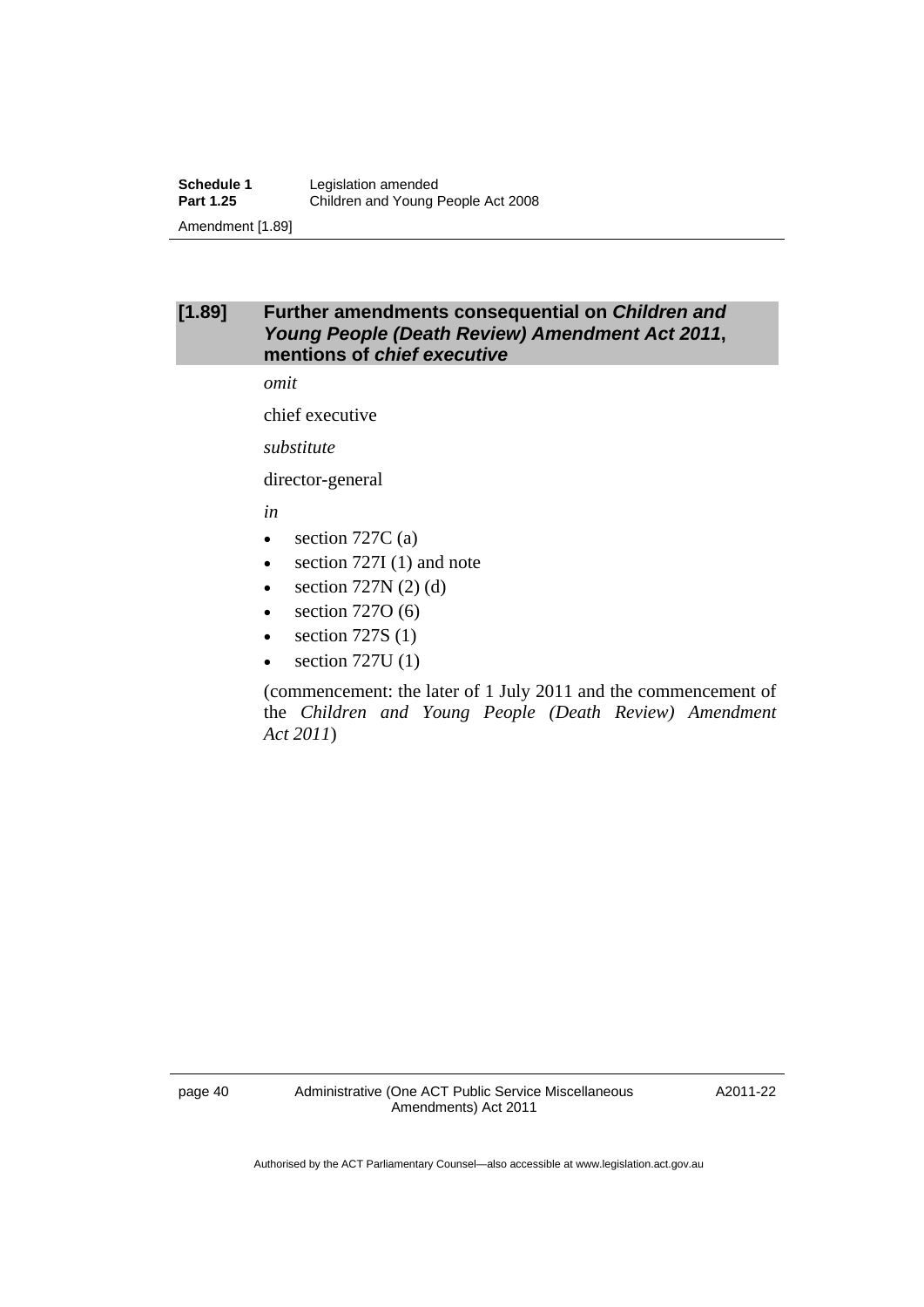Amendment [1.90]

#### **[1.90] Further amendment consequential on** *Children and Young People (Death Review) Amendment Act 2011***, mention of** *chief executive's*

*omit* 

chief executive's

*substitute* 

director-general's

*in* 

 $\bullet$  section 727I (1)

(commencement: the later of 1 July 2011 and the commencement of the *Children and Young People (Death Review) Amendment Act 2011*)

## **Part 1.26 Civil Law (Property) Act 2006**

#### **[1.91] Section 257 (2) (a)**

*omit* 

chief executive

*substitute* 

director-general

A2011-22

Administrative (One ACT Public Service Miscellaneous Amendments) Act 2011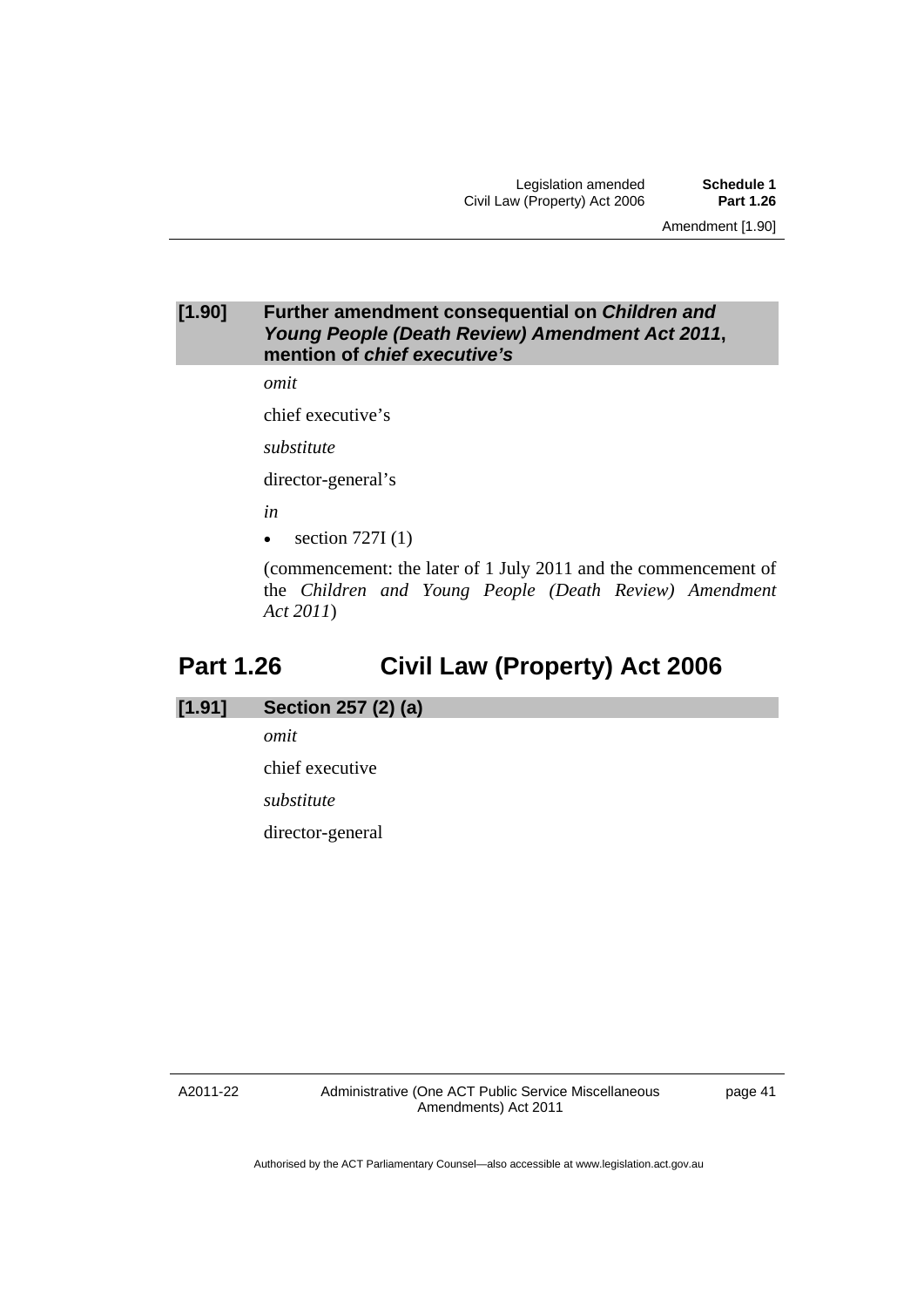## **Part 1.27 Civil Law (Sale of Residential Property) Regulation 2004**

#### **[1.92] Section 12**

*omit*  chief executive *substitute*  director-general

## **Part 1.28 Classification (Publications, Films and Computer Games) (Enforcement) Act 1995**

### page 42 Administrative (One ACT Public Service Miscellaneous Amendments) Act 2011 A2011-22 **[1.93] Section 54B etc**  *omit*  chief executive *substitute*  director-general *in*  • section 54B section 54U section 54V **[1.94] Dictionary, note 2**  *omit*  chief executive (see s 163) *substitute*  director-general (see s 163)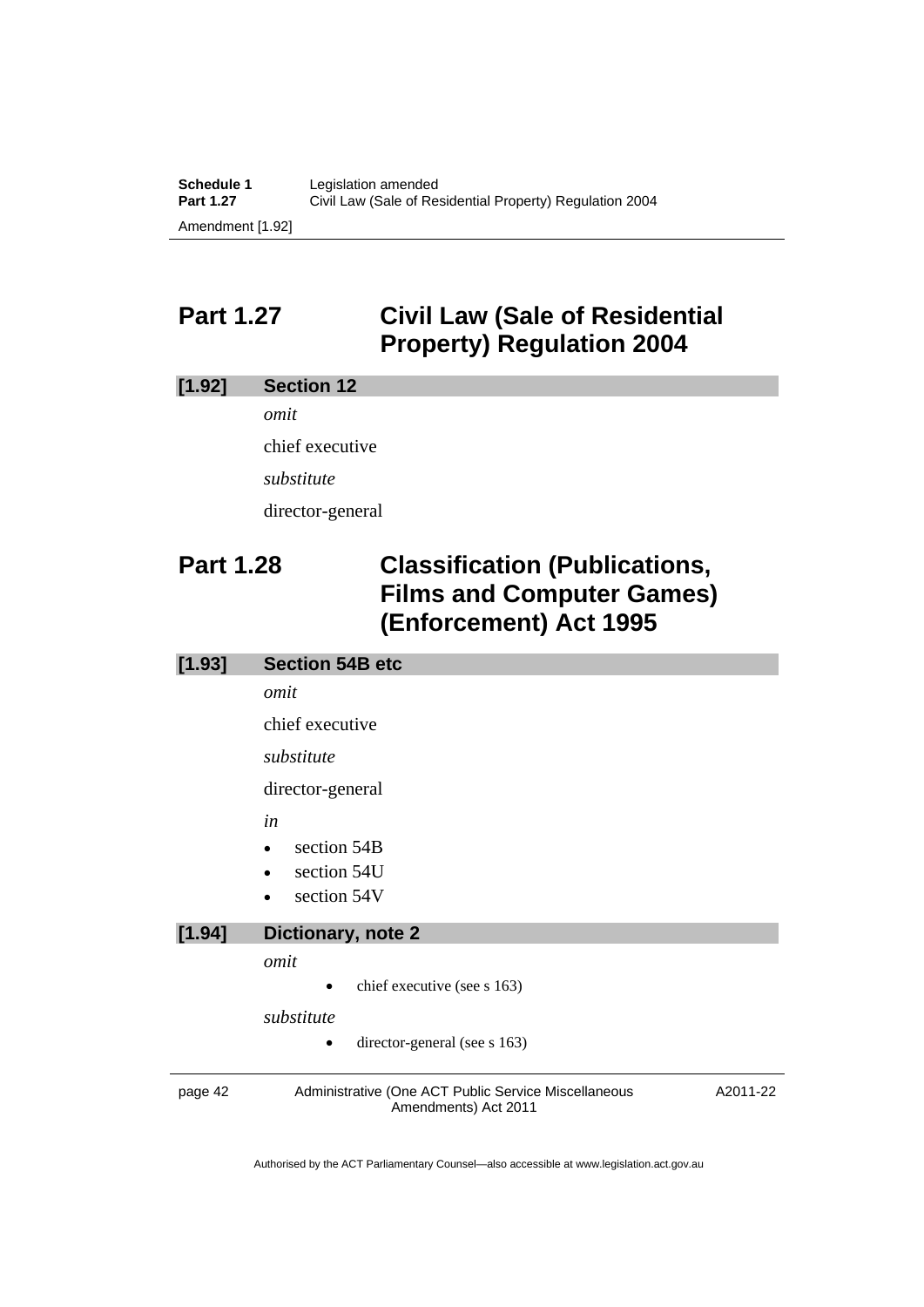## **Part 1.29 Clinical Waste Act 1990**

#### **[1.95] Section 7 etc**

*omit* 

chief executive

*substitute* 

director-general

*in* 

- $\bullet$  section 7
- $\bullet$  section 9 (1)
- section 10

## **Part 1.30 Commissioner for the Environment Act 1993**

#### **[1.96] Dictionary, definition of** *principal officer***, paragraph (a)**

*omit* 

chief executive

*substitute* 

director-general

A2011-22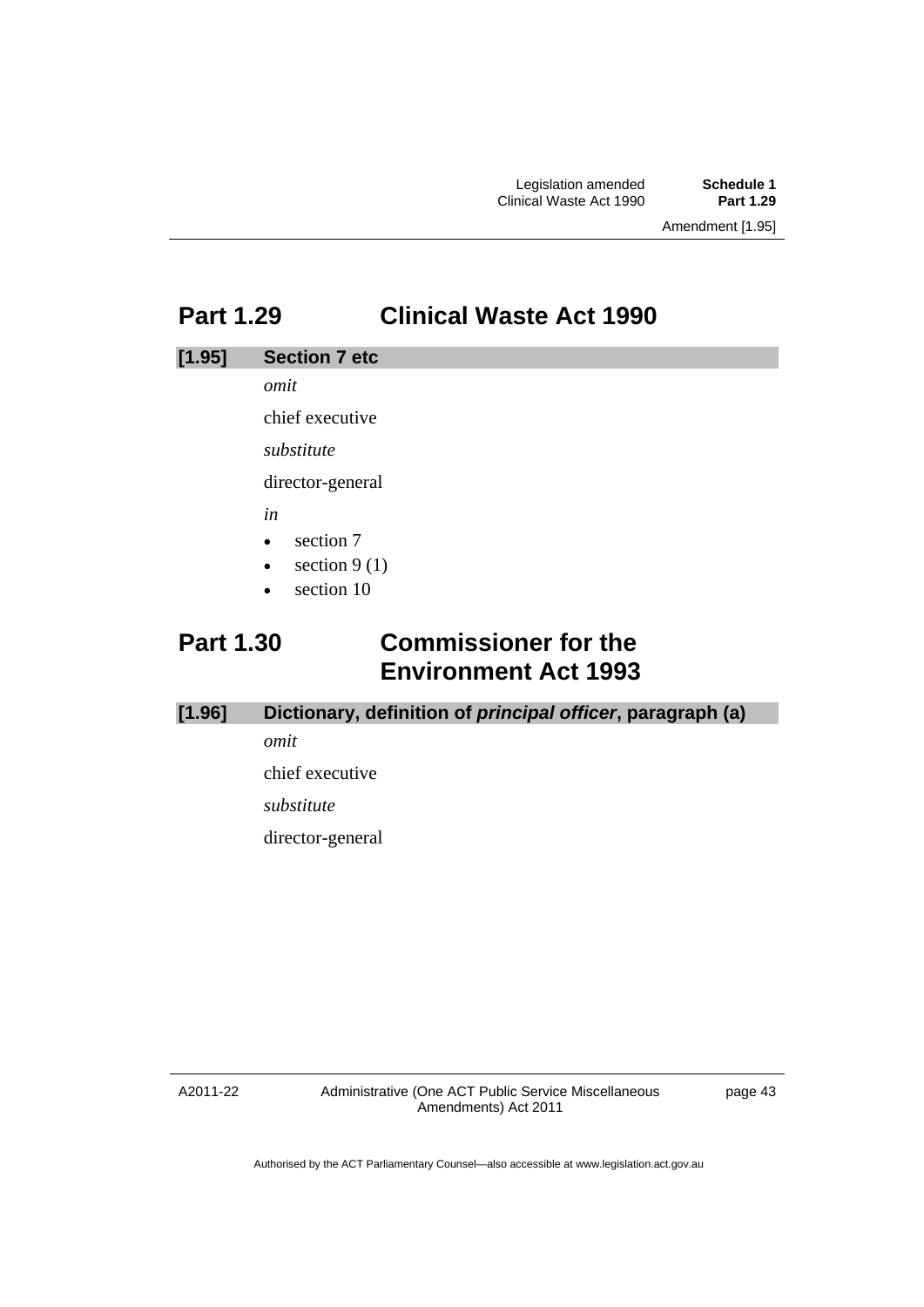**Schedule 1** Legislation amended<br> **Part 1.31** Common Boundaries **Part 1.31** Common Boundaries Act 1981 Amendment [1.97]

## **Part 1.31 Common Boundaries Act 1981**

#### **[1.97] Section 18 (1) (a)**

*omit* 

chief executive

*substitute* 

director-general

#### **[1.98] Dictionary, note 2**

*omit* 

 $\bullet$  chief executive (see s 163)

*substitute* 

• director-general (see s 163)

## **Part 1.32 Community Title Act 2001**

#### **[1.99] Dictionary, definition of** *eligible person***, paragraph (d)**

*omit* 

chief executive

*substitute* 

director-general

page 44 Administrative (One ACT Public Service Miscellaneous Amendments) Act 2011

A2011-22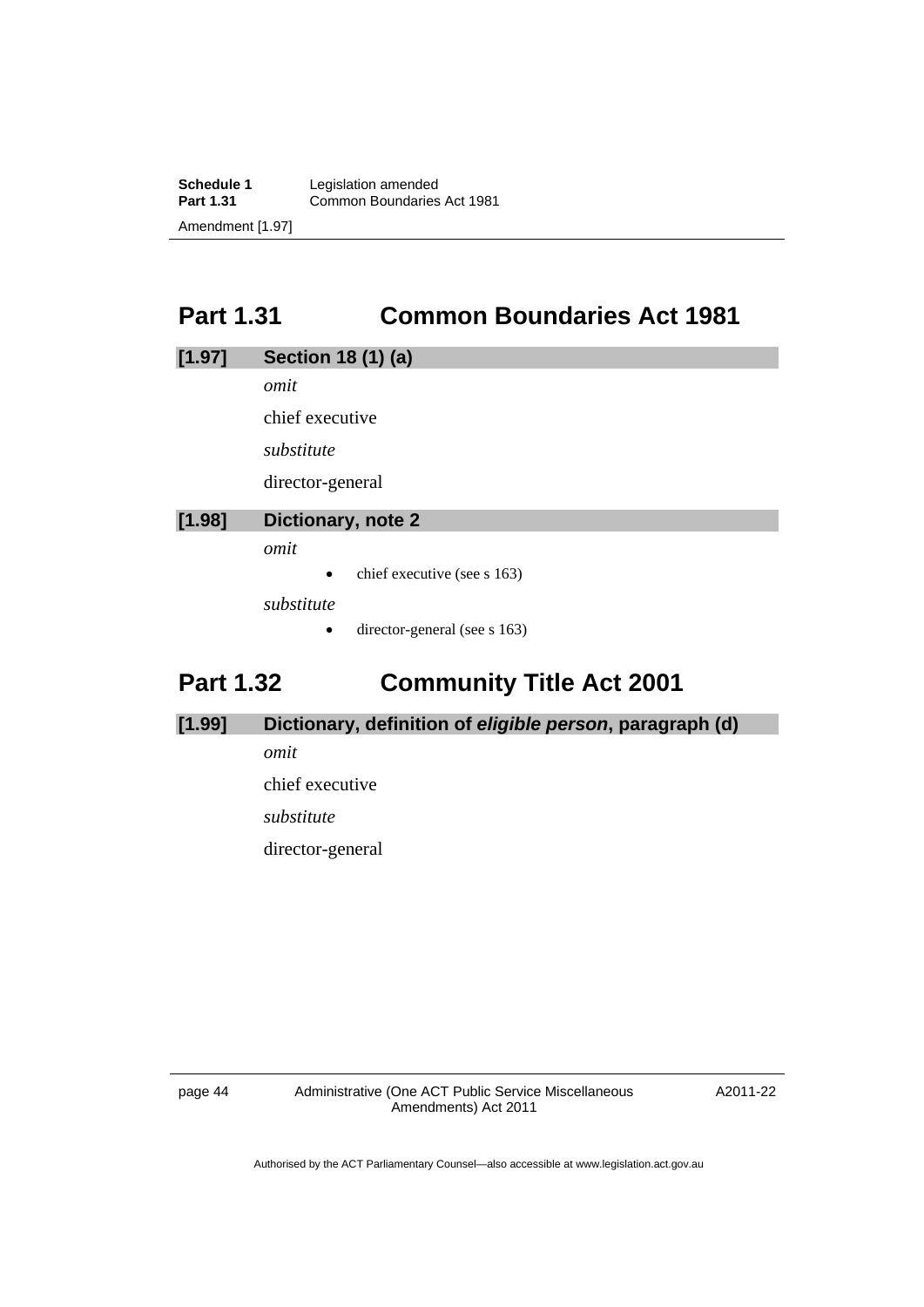Amendment [1.100]

## **Part 1.33 Confiscation of Criminal Assets Act 2003**

#### **[1.100] Section 131 (4)**

*omit* 

Departmental *substitute*  Directorate

**Part 1.34 Construction Occupations (Licensing) Act 2004** 

#### **[1.101] Section 103**

*omit* 

chief executive

*substitute* 

director-general

#### **[1.102] Section 123AA, definition of** *public safety agency*

*omit* 

chief executive

*substitute* 

director-general

#### **[1.103] Dictionary, note 2**

*insert* 

director-general (see s 163)

A2011-22

Administrative (One ACT Public Service Miscellaneous Amendments) Act 2011

page 45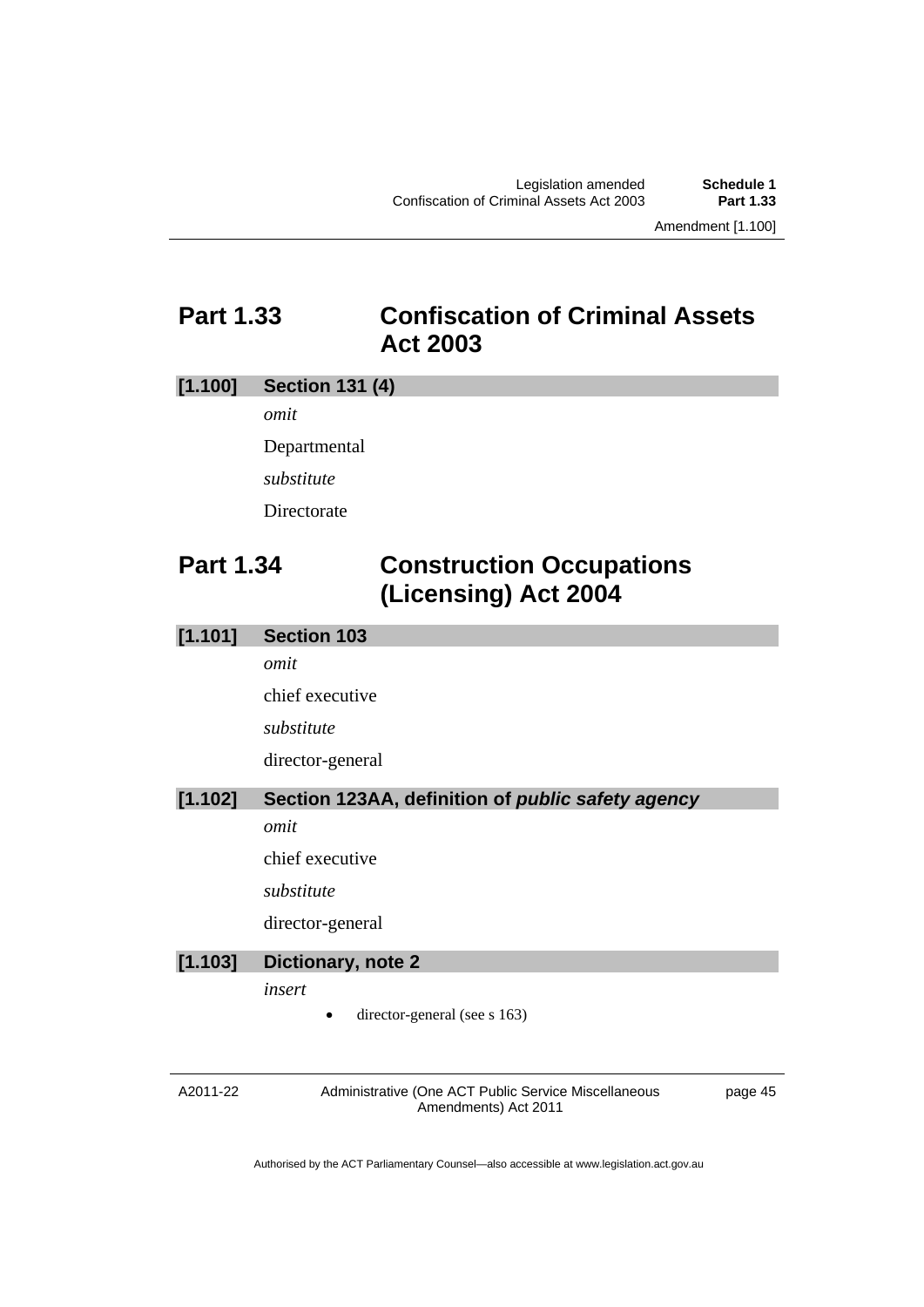**Schedule 1** Legislation amended<br>**Part 1.35** Cooperatives Act 200 Cooperatives Act 2002 Amendment [1.104]

## **Part 1.35 Cooperatives Act 2002**

| [1.104]          | <b>Section 428</b>                                         |
|------------------|------------------------------------------------------------|
|                  | omit                                                       |
|                  | chief executive                                            |
|                  | substitute                                                 |
|                  | director-general                                           |
| [1.105]          | <b>Section 430 (1)</b>                                     |
|                  | omit                                                       |
|                  | chief executive                                            |
|                  | substitute                                                 |
|                  | director-general                                           |
| [1.106]          | Dictionary, note 2                                         |
|                  | insert                                                     |
|                  | director-general (see s 163)                               |
| <b>Part 1.36</b> | <b>Coroners Act 1997</b>                                   |
| [1.107]          | Section 3D, definition of custodial officer, paragraph (f) |
|                  | omit                                                       |
|                  | chief executive                                            |
|                  | substitute                                                 |
|                  | director-general                                           |
| [1.108]          | Dictionary, note 2                                         |

*insert* 

• director-general (see s 163)

page 46 Administrative (One ACT Public Service Miscellaneous Amendments) Act 2011 A2011-22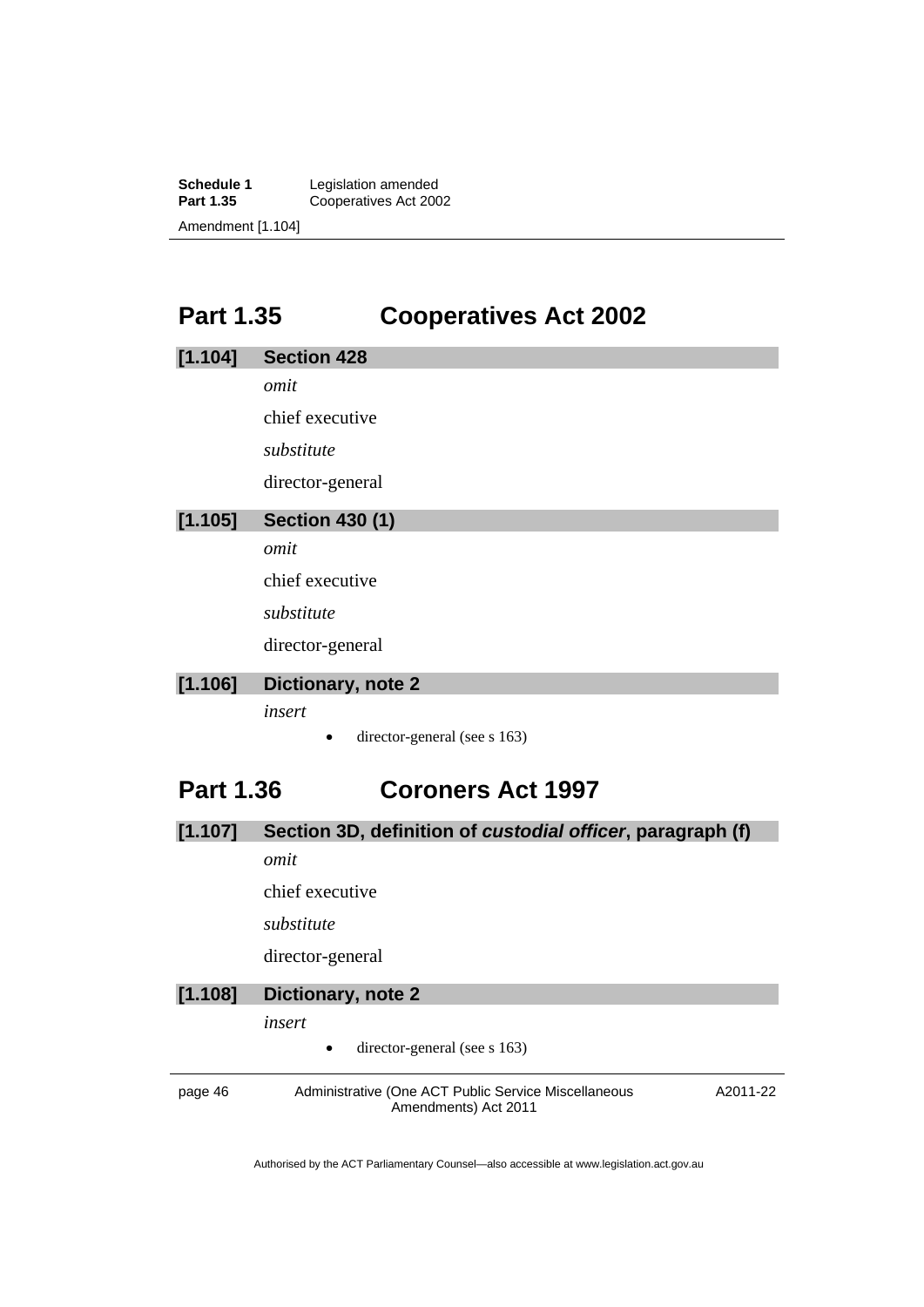### **Part 1.37 Corrections Management Act 2007**

#### **[1.109] Section 29 (1), definition of** *chief executive omit*

# **[1.110] Section 29 (1), new definition of** *director-general*

#### *insert*

#### *director-general* means—

- (a) for a detainee (other than a young detainee)—the director-general responsible for this Act; and
- (b) for a young detainee—the director-general responsible for the *Children and Young People Act 2008*.

#### **[1.111] Dictionary, note 2**

*omit* 

 $\bullet$  chief executive (see s 163)

#### **[1.112] Dictionary, note 2**

*insert* 

director-general (see s 163)

#### **[1.113] Further amendments, mentions of** *chief executive*

*omit* 

chief executive

*substitute* 

director-general

*in* 

- $\bullet$  section 12(1)
- sections 13 and 14

A2011-22

Administrative (One ACT Public Service Miscellaneous Amendments) Act 2011

page 47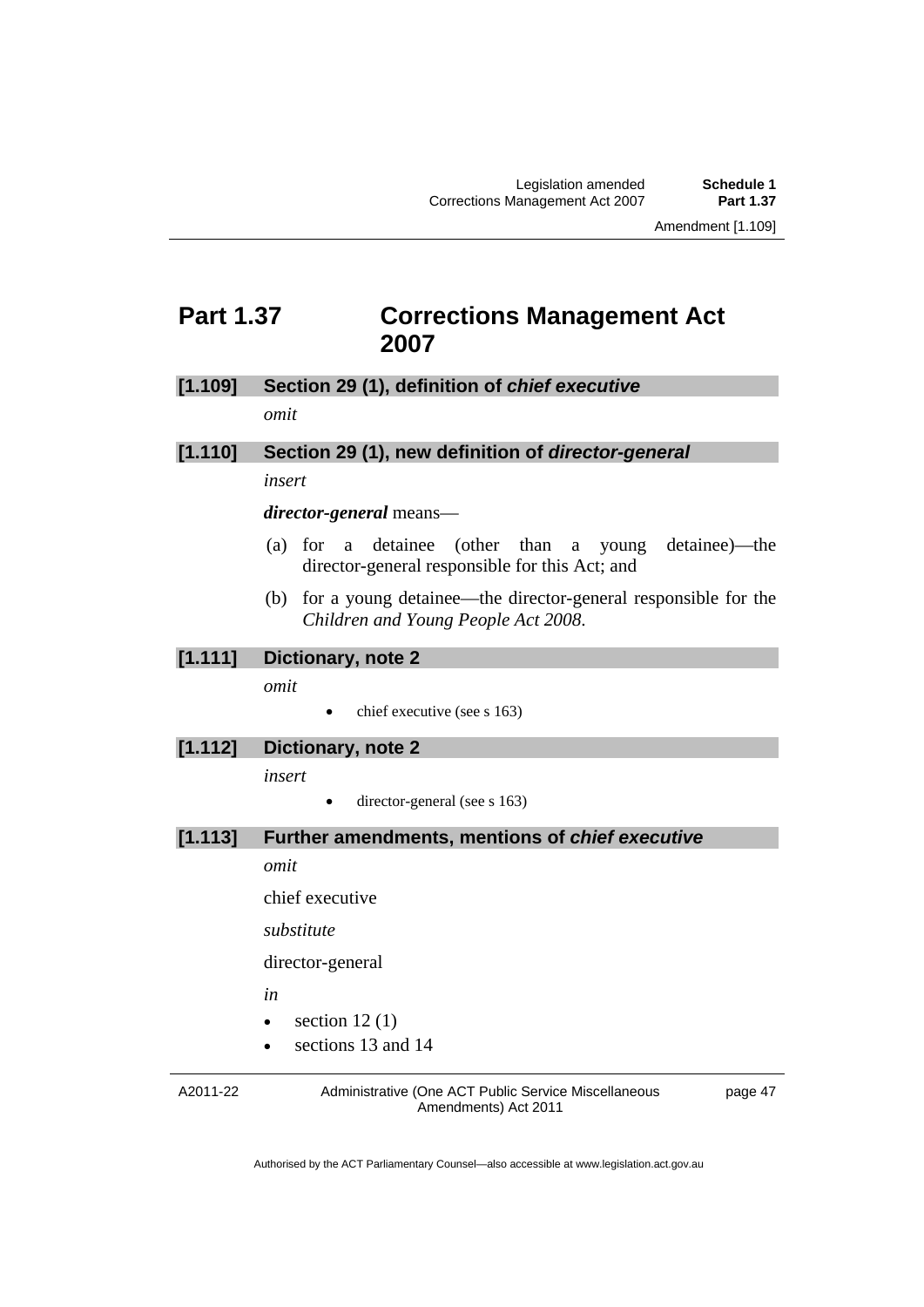- $\bullet$  section 15 (1)
- sections 16 and 17
- sections 19 to 21
- $\bullet$  section 22(1)
- section 23
- $\cdot$  sections 26 to 28
- section 30
- section 33
- $\bullet$  section 33A (2)
- section 34
- $\bullet$  section 35 (2) (c), example 1
- section 38
- $\bullet$  sections 40 and 41
- $\bullet$  section 42 (1)
- $\bullet$  section 43 (1)
- section 44
- $\bullet$  section 45 (1)
- e sections 46 to 55
- section 59
- $\bullet$  section 60 (2) (a)
- section 62
- $\cdot$  sections 64 to 67
- $\bullet$  section 69 (1)
- $\bullet$  section 70 (1)
- e sections 71 to 80
- $\bullet$  section 81 (1)
- $\bullet$  section 82 (2)
- sections 84 to 86
- section 87
- sections 90 to 92
- $\bullet$  section 96 (2)

page 48 Administrative (One ACT Public Service Miscellaneous Amendments) Act 2011

A2011-22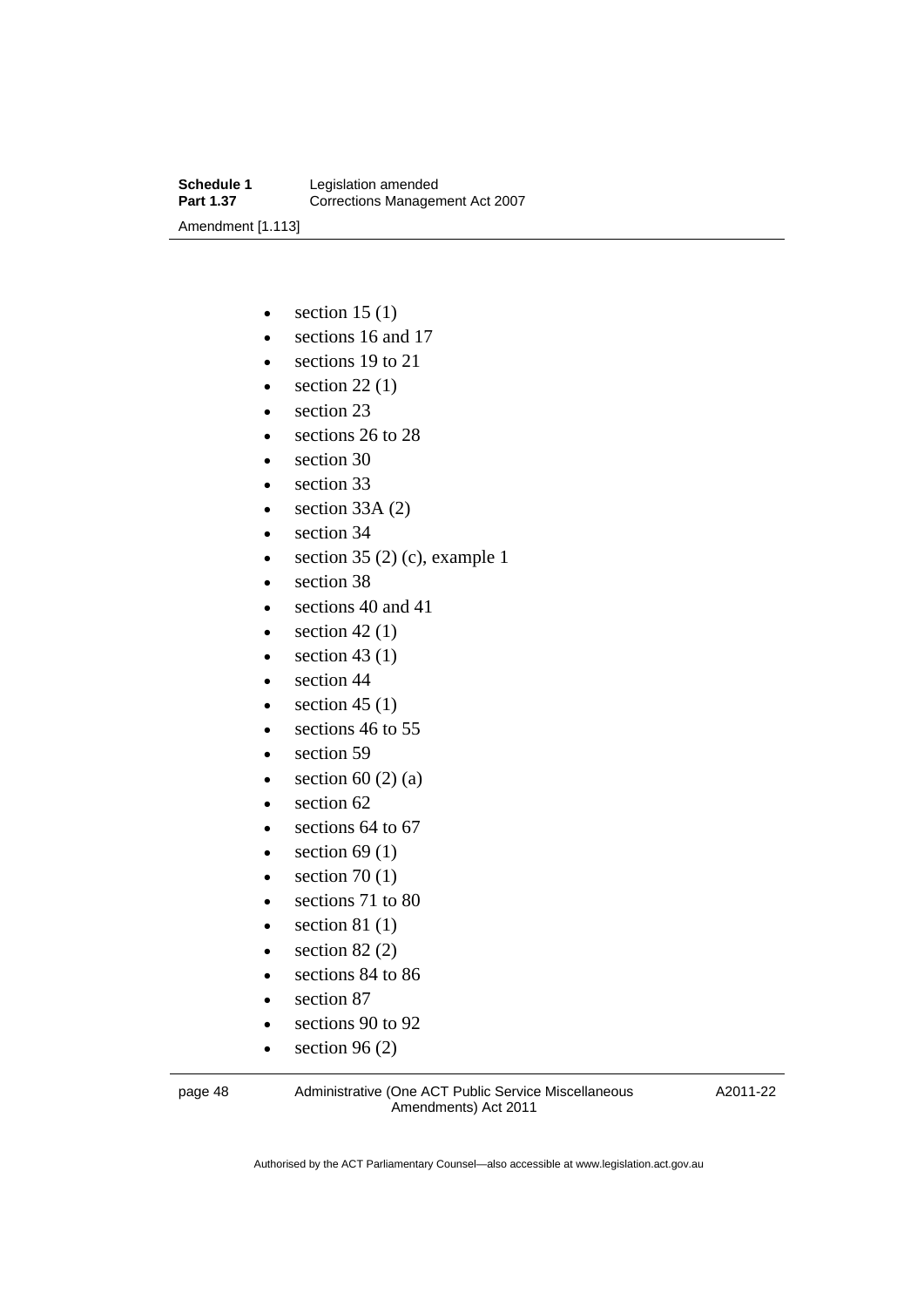Amendment [1.113]

- sections 97 to 100
- $\bullet$  section 101 (1)
- $\bullet$  section 102 $(3)$
- sections 103 to 105
- $\bullet$  section 106 (2)
- $\bullet$  section 110
- $\bullet$  section 111 (1)
- $\bullet$  section 113A (1)
- sections 113B and 113C
- $\bullet$  section 115 (6)
- section 116
- $\bullet$  section 117(3)
- section 118
- $\bullet$  section 119(3)
- $\bullet$  section 122 $(1)$
- $\bullet$  section 124 (5)
- section 125
- e sections 127 to 131
- $\bullet$  section 133 (3)
- section 134
- $\bullet$  section 135 (2)
- section 137
- $\bullet$  section 138 (1) (a)
- e sections 140 to 142
- $\bullet$  section 143 (1)
- sections 144 and 145
- $\bullet$  section 146 (1)
- $\bullet$  section 147 $(1)$
- section 148
- $\bullet$  section 149 $(1)$

A2011-22

Administrative (One ACT Public Service Miscellaneous Amendments) Act 2011

page 49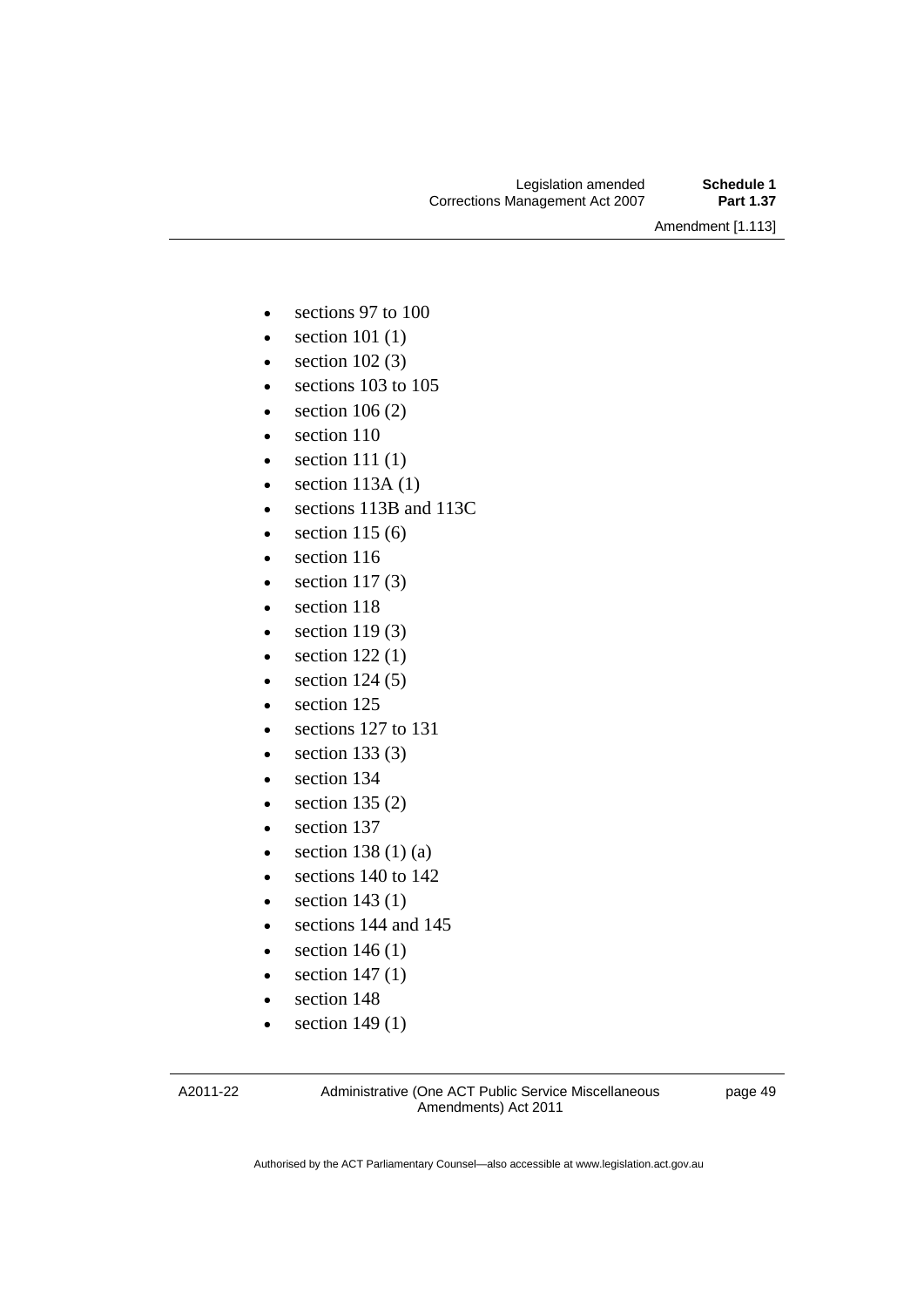- section 151, definitions of *administrator* and *investigative segregation*, paragraph (d)
- sections 152 and 153
- section 160
- section 163
- section 166, definition of *presiding officer*
- section 169, definition of *presiding officer*
- section 172, definition of *review officer*
- $\bullet$  section 173 (1)
- section 174
- $\bullet$  section 183 (3)
- $\bullet$  section 185 (4)
- $\bullet$  section 187 $(2)$
- $\bullet$  section 189 $(1)$
- $\bullet$  section 196 (1) (a)
- $\bullet$  section 200 (1) (b)
- sections 204 and 205
- section 206, definition of *corresponding chief executive*
- section 208
- $\bullet$  section 210
- $\bullet$  section 217 (1) (a)
- $\bullet$  section 219
- sections 221 and 222
- section 226
- dictionary, definition of *corresponding chief executive*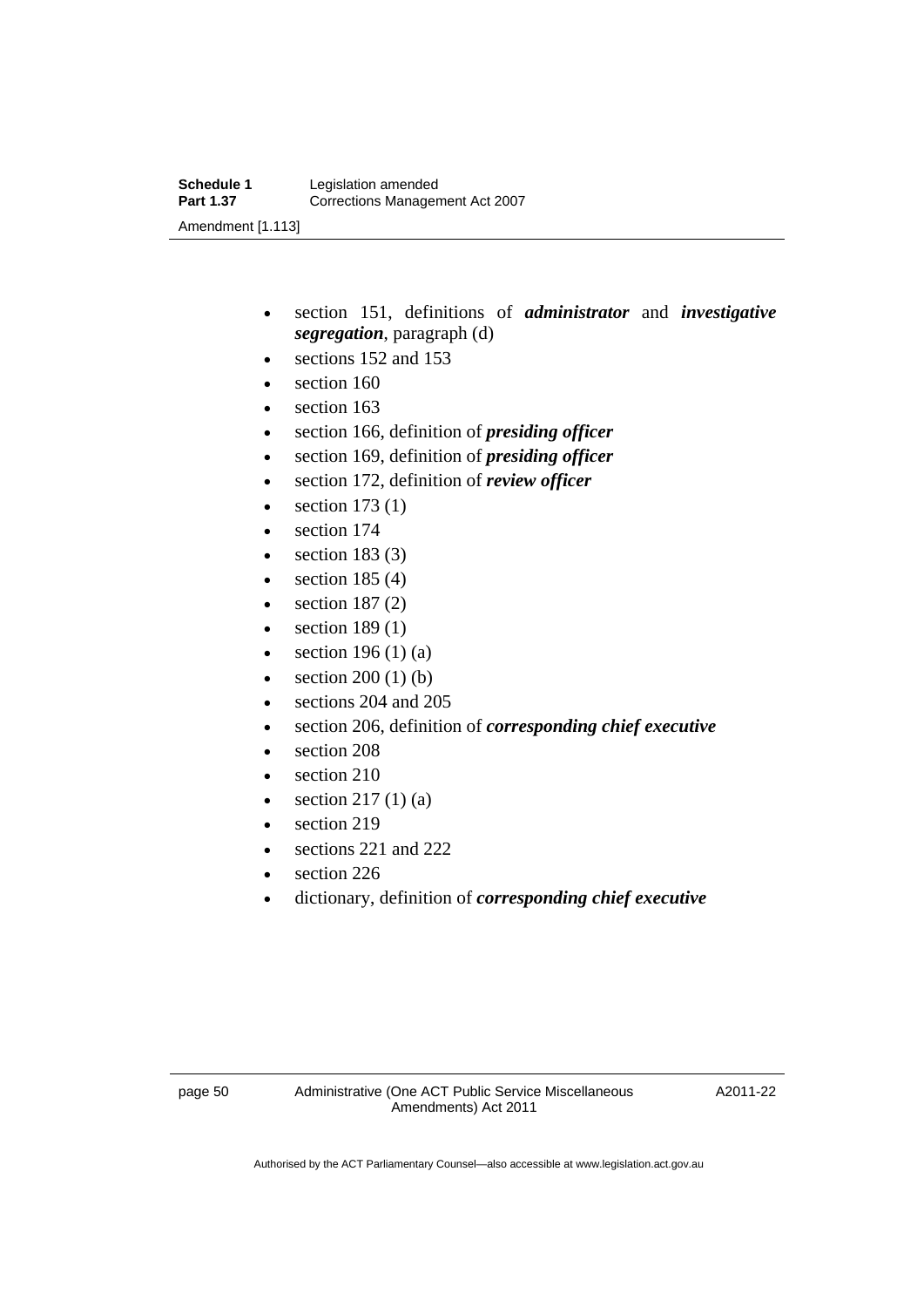Amendment [1.114]

#### **[1.114] Further amendments, mentions of** *chief executive's*

*omit* 

chief executive's

*substitute* 

director-general's

*in* 

- section 17
- $\bullet$  section 33 (1) (a)
- section 35
- $\bullet$  section 66 (1) (g), example 2
- section 75
- section 77
- $\bullet$  section 90 (5) (a)
- section 91
- $\bullet$  section 92 (4) (a)
- sections 96 and 97
- $\bullet$  section 127 (2) (c)
- $\bullet$  section 152
- $\bullet$  section 163 (2) (a)
- $\bullet$  section 217 (2) (a)

A2011-22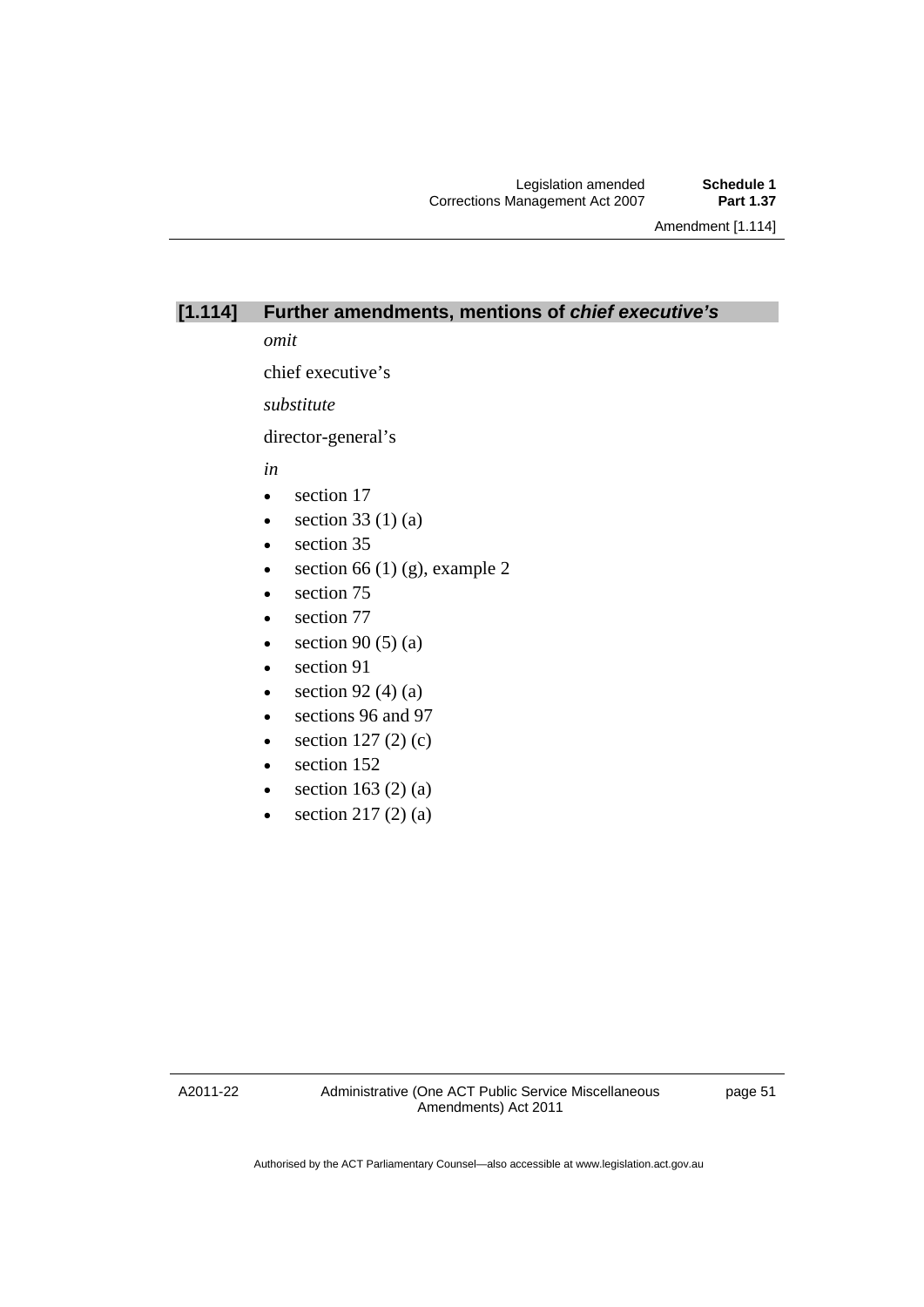## **Part 1.38 Corrections Management Regulation 2010**

#### **[1.115] Section 7 (2) etc**

*omit* 

chief executive

*substitute* 

director-general

*in* 

- $\bullet$  section 7 (2)
- $\bullet$  section 23 (1), note 3
- $\bullet$  section 24 (1)
- section 29
- $\bullet$  section 30 (4) (a)
- e sections 31 to 33
- $\bullet$  section 36 (2) (a)
- section 39
- $\bullet$  section 41 (1)
- $\bullet$  section 48 (d)
- section  $51(1)$

#### **[1.116] Dictionary, note 2**

#### *omit*

 $\bullet$  chief executive (see s 163)

*substitute* 

• director-general (see s 163)

page 52 Administrative (One ACT Public Service Miscellaneous Amendments) Act 2011

A2011-22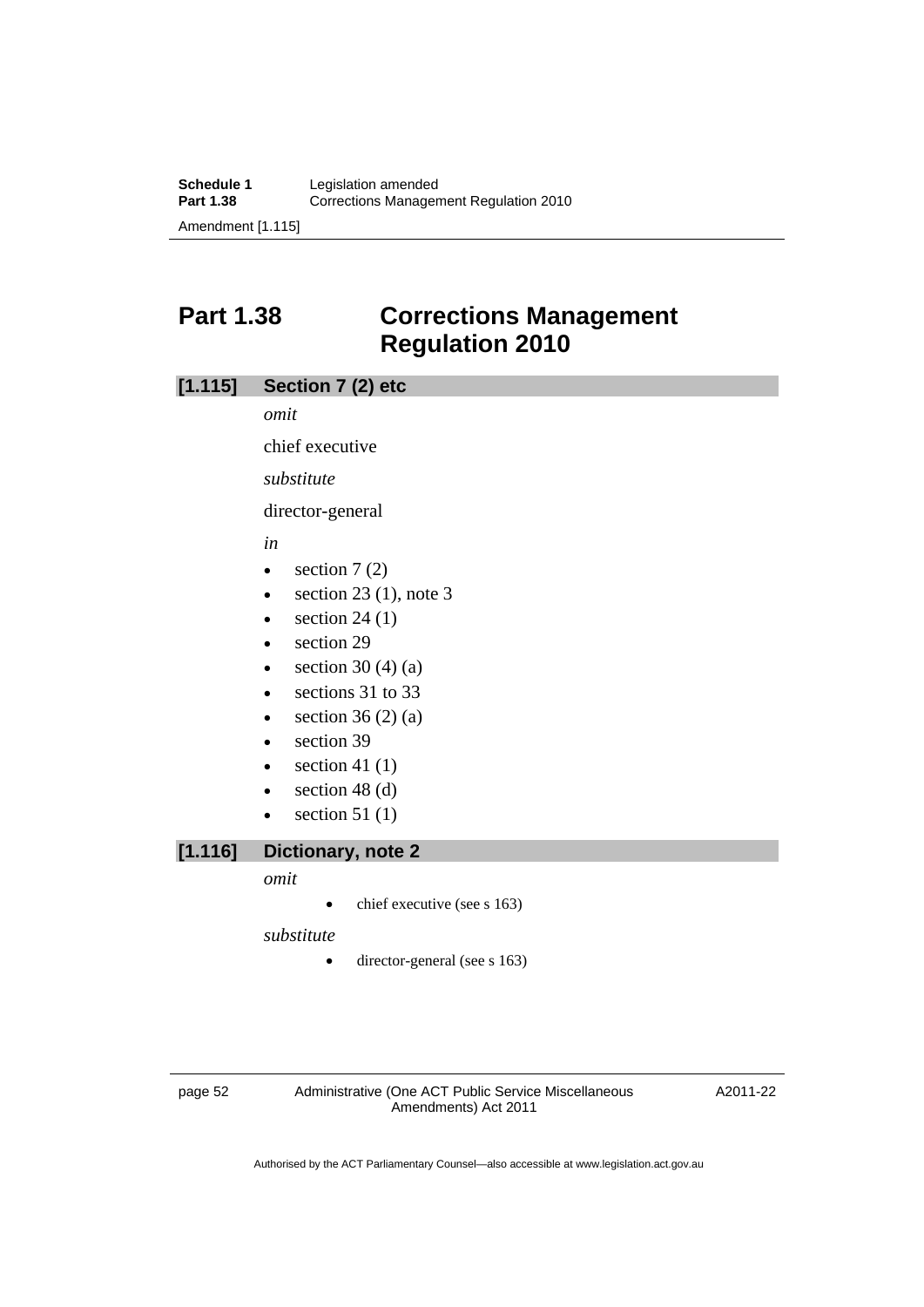### **Part 1.39 Court Procedures Act 2004**

#### **[1.117] Section 11 (2) (j) etc**

*omit* 

chief executive

*substitute* 

director-general

#### *in*

- $\bullet$  section 11 (2) (j)
- section 35 (4), definition of *relevant person*, paragraph (b)
- e sections 51 and 52
- section 72
- $\bullet$  section 74A (2)
- sections 74C and 74D
- section 74J, definition of *chief executive*
- sections 74K and 74L
- $\bullet$  section 74M (2)

#### **[1.118] Dictionary, note 2**

*omit* 

 $\bullet$  chief executive (see s 163)

*substitute* 

• director-general (see s 163)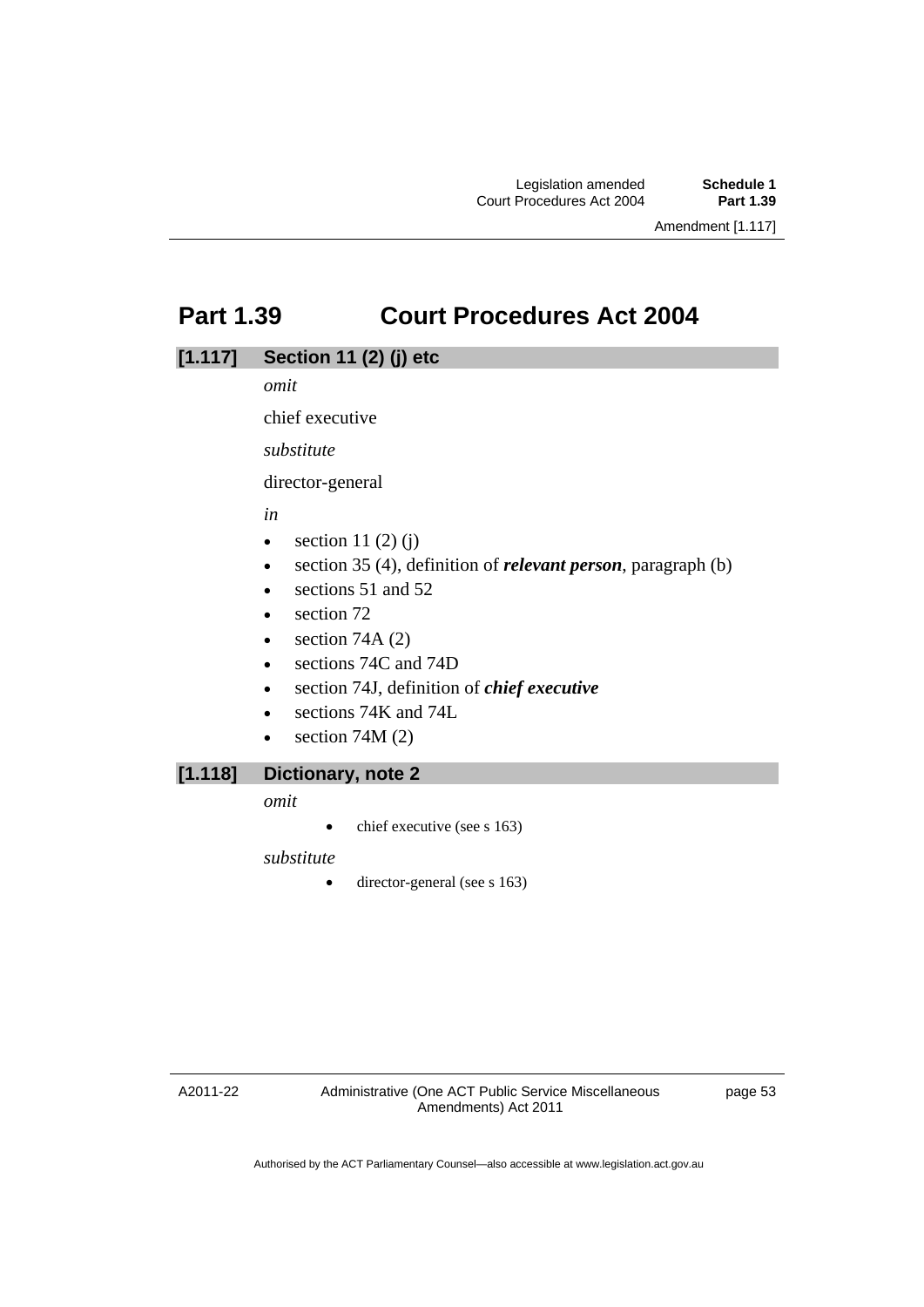**Schedule 1** Legislation amended<br> **Part 1.40** Crimes Act 1900 **Crimes Act 1900** Amendment [1.119]

### **Part 1.40 Crimes Act 1900**

#### **[1.119] Section 39 (4) etc**

*omit* 

chief executive

*substitute* 

director-general

*in* 

- $\bullet$  section 39 (4)
- section 49E
- $\bullet$  section 252C (2)

#### **[1.120] Section 49A, definition of** *senior officer***, example for paragraph (a) (ii)**

*substitute* 

#### **Example—par (a) (ii)**

a person employed under the *Public Sector Management Act 1994*, s 28 (Directors-general—engagement) or s 30 (Directors-general—temporary contracts) to perform an office of director-general

#### **[1.121] Dictionary, note 2**

*insert* 

• director-general (see s 163)

page 54 Administrative (One ACT Public Service Miscellaneous Amendments) Act 2011

A2011-22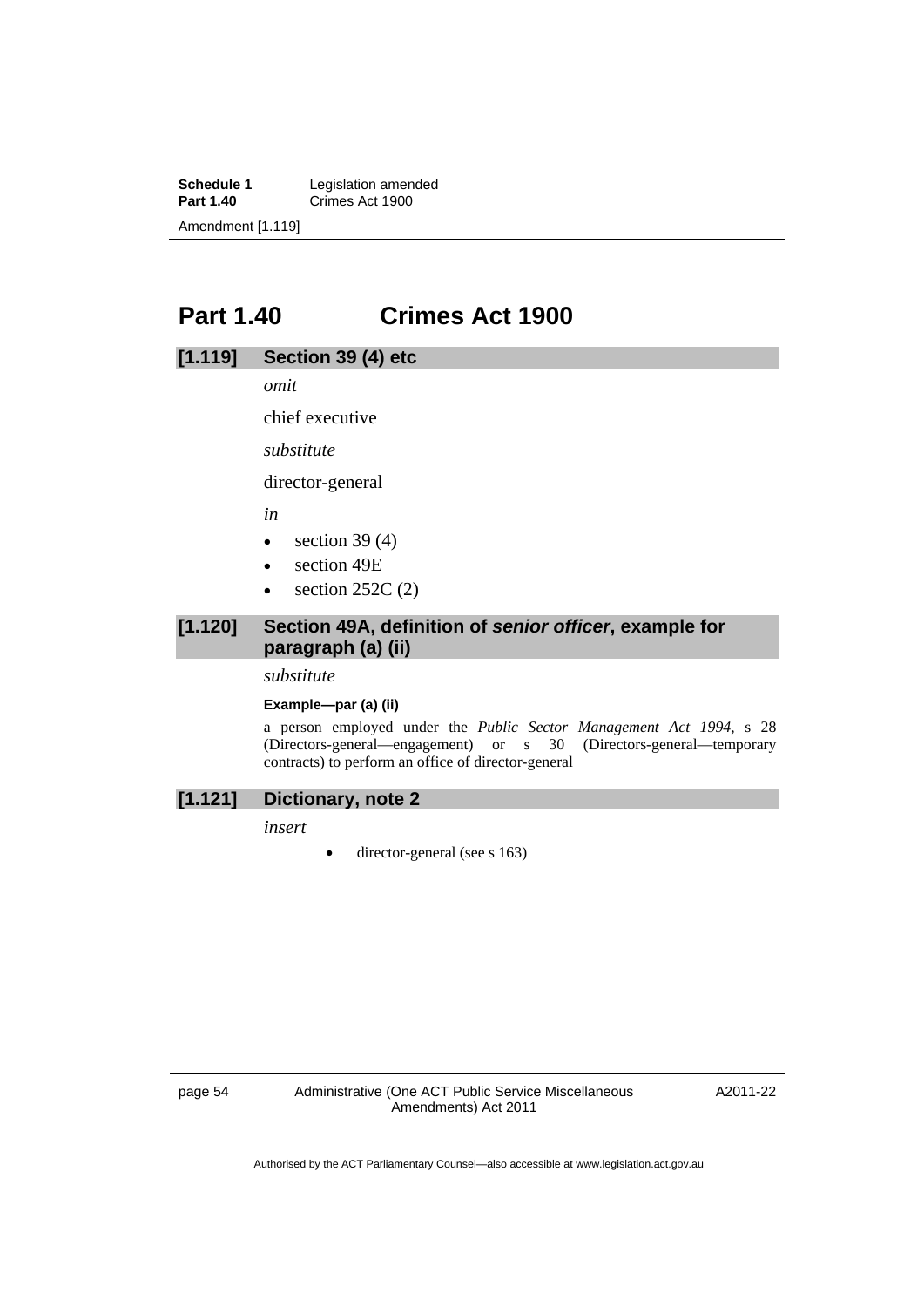### **Part 1.41 Crimes (Child Sex Offenders) Act 2005**

#### **[1.122] Section 133**

*omit* 

chief executive

*substitute* 

director-general

#### **[1.123] Dictionary, note 2**

*insert* 

director-general (see s 163)

## **Part 1.42 Crimes (Child Sex Offenders) Regulation 2005**

#### **[1.124] Section 16A (1) (f) to (h)**

#### *substitute*

- (f) the director-general of the Community Services Directorate;
- (g) the director-general of the Education and Training Directorate;
- (h) the director-general of the Justice and Community Safety Directorate exercising functions under the *Corrections Management Act 2007*;

#### **[1.125] Dictionary, note 2**

*insert* 

director-general (see s 163)

A2011-22

Administrative (One ACT Public Service Miscellaneous Amendments) Act 2011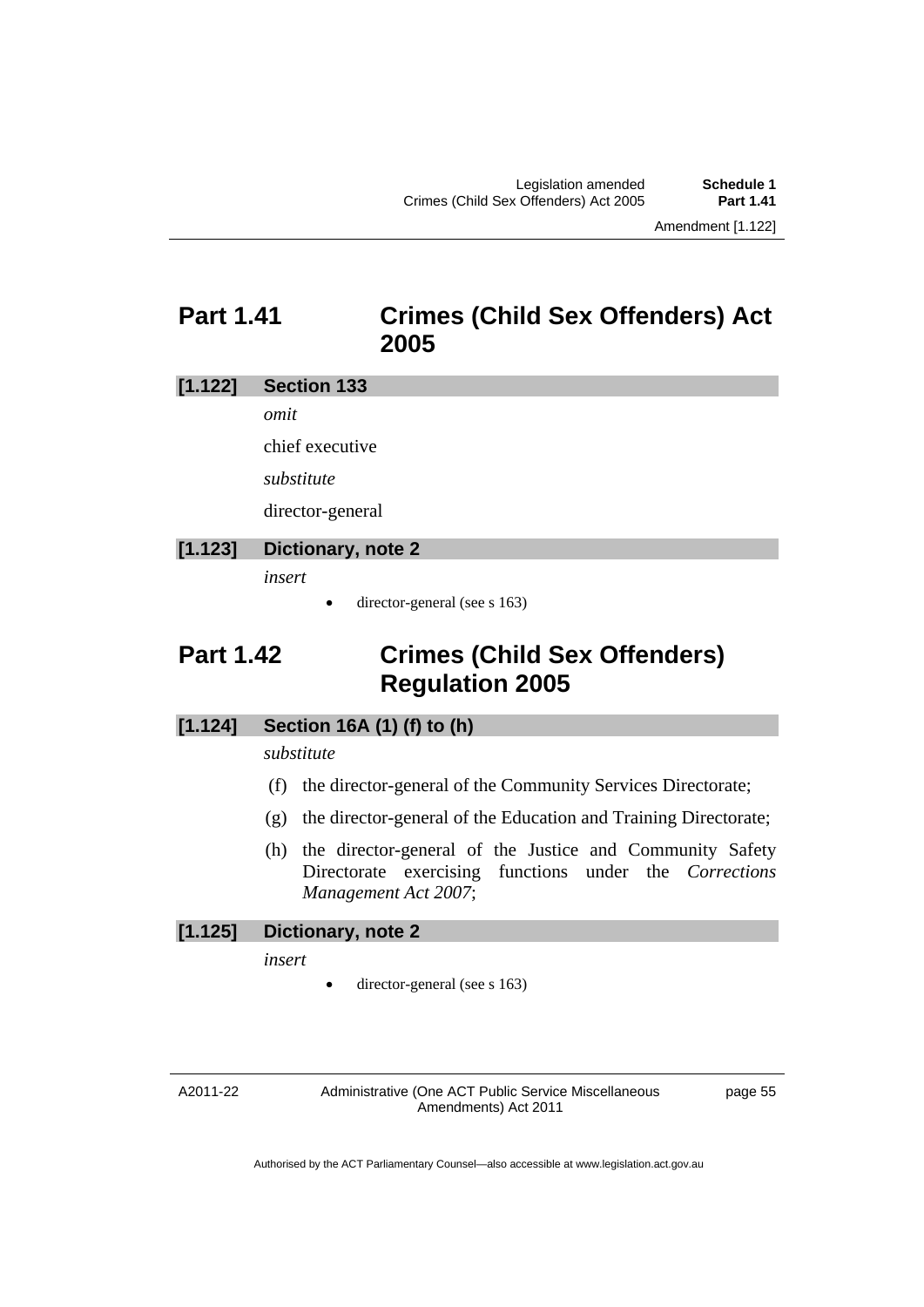#### **[1.126] Further amendments, mentions of** *chief executive*

*omit* 

chief executive

*substitute* 

director-general

*in* 

- section 12
- section 20

### **Part 1.43 Crimes (Restorative Justice) Act 2004**

#### **[1.127] Section 21, definitions of** *chief executive (children and young people)***,** *chief executive (corrections)* **and** *chief executive (restorative justice)*

*omit* 

**[1.128] Section 21, new definitions** 

*insert* 

*director-general (children and young people)*—see section 22 (2).

*director-general (corrections)*—see section 22 (2).

*director-general (restorative justice)*—see section 22 (2).

**[1.129] Section 22 (2), example heading** 

*substitute* 

**Example (definitions of all directors-general)** 

page 56 Administrative (One ACT Public Service Miscellaneous Amendments) Act 2011

A2011-22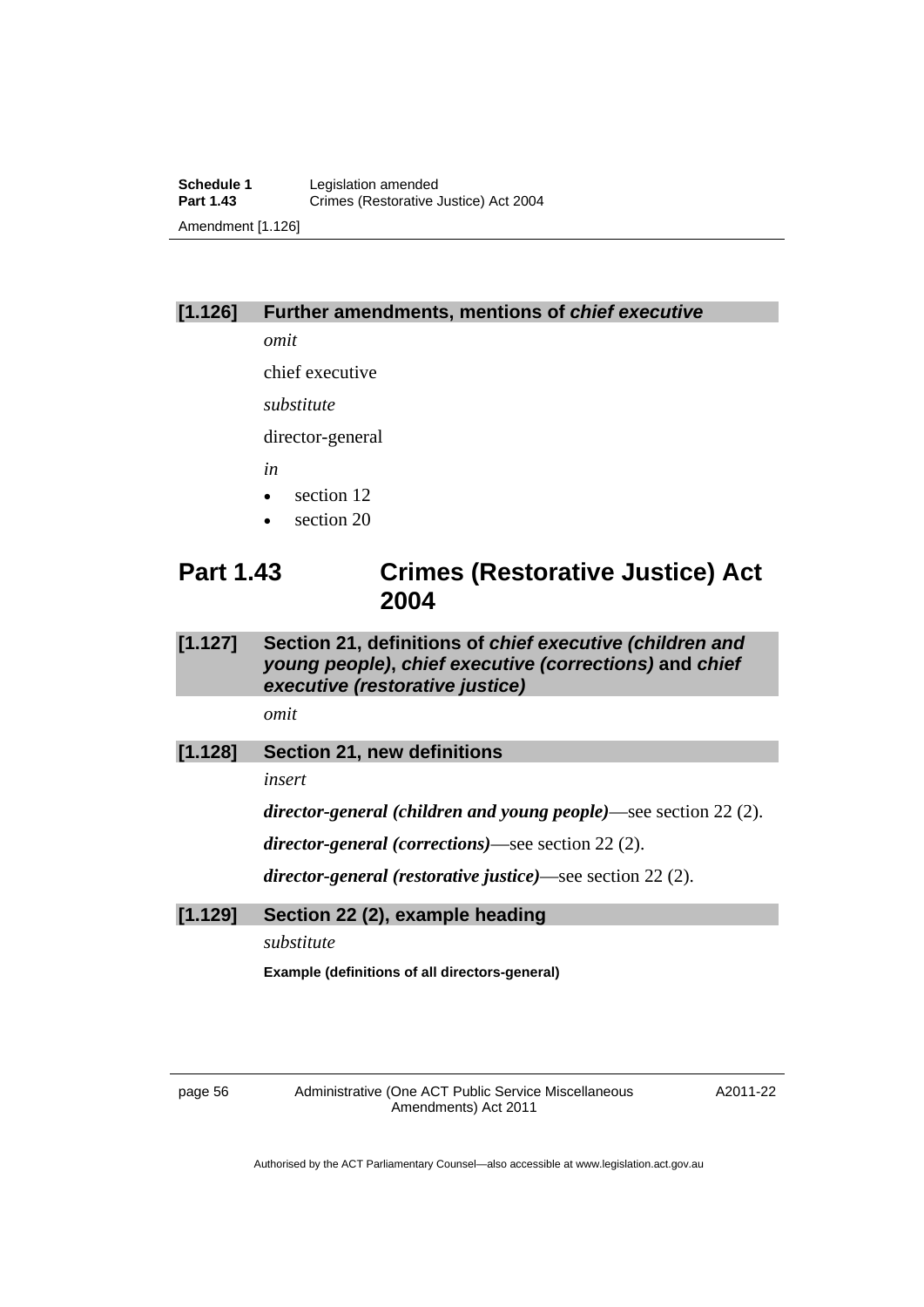Amendment [1.130]

| [1.130]<br><b>Section 72</b> |
|------------------------------|
|------------------------------|

*omit* 

chief executive's

*substitute* 

director-general's

#### **[1.131] Dictionary, note 2**

*omit* 

chief executive (see s 163)

#### **[1.132] Dictionary, note 2**

*insert* 

- director-general (see s 163)
- **[1.133] Dictionary, definitions of** *chief executive (children and young people)***,** *chief executive (corrections)* **and** *chief executive (restorative justice)* **and note**

*omit* 

#### **[1.134] Dictionary, new definitions**

*insert* 

*director-general (children and young people)*—see section 22 (2).

*director-general (corrections)*—see section 22 (2).

*director-general (restorative justice)*—see section 22 (2).

*Note* If the Act refers simply to *the director-general*, this is a reference to the director-general of the administrative unit responsible for the administration of this Act (see Legislation Act, s 163).

A2011-22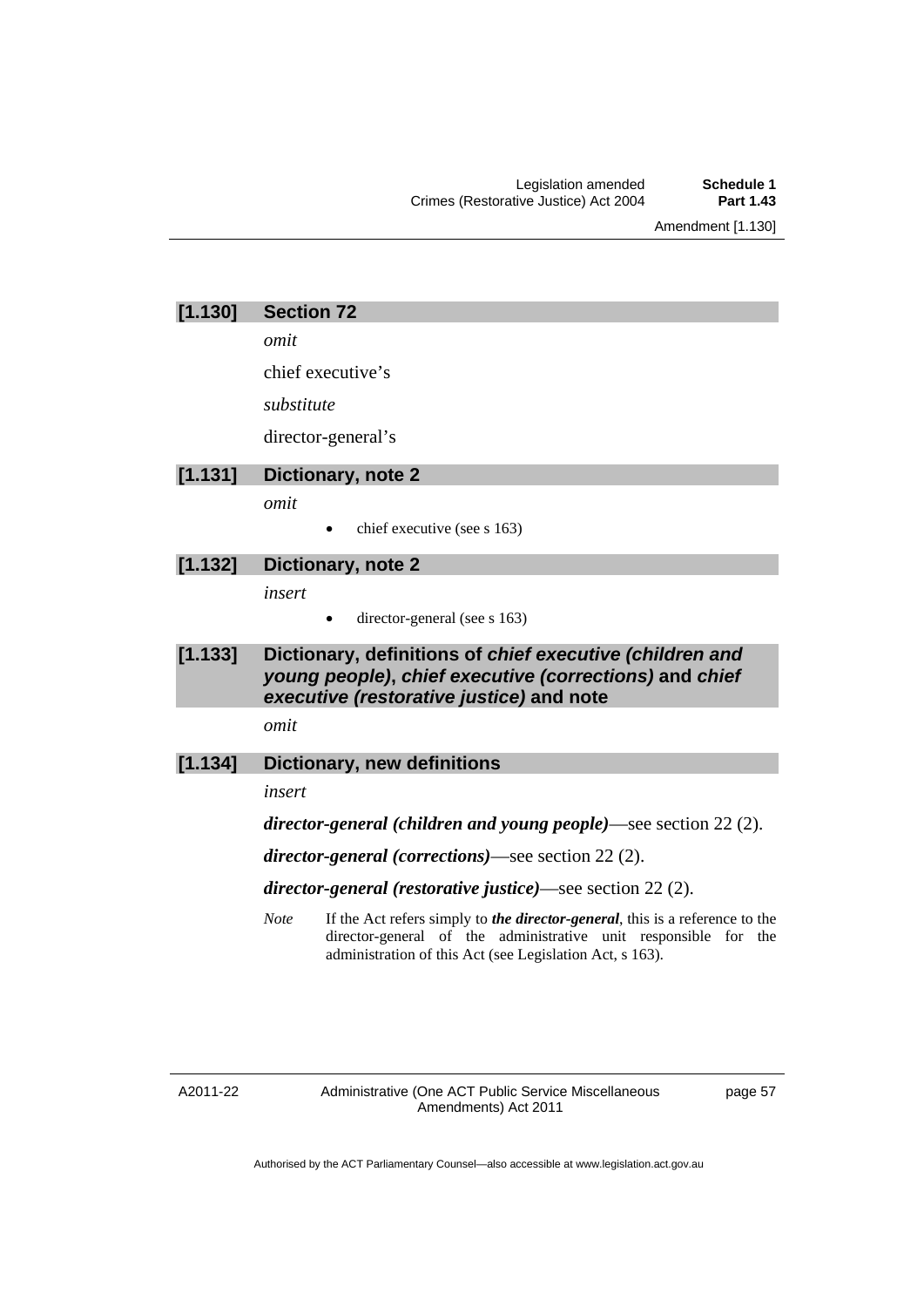#### **[1.135] Further amendments, mentions of** *chief executive*

*omit* 

chief executive

*substitute* 

director-general

*in* 

- section 8
- section 10, definition of *suitable*
- $\bullet$  section 16 (2), note 2
- section 22
- section 23
- $\bullet$  section 27 (3) (d)
- section 28
- section 30
- $\bullet$  section 31 (2)
- e sections 32 to 36
- $\bullet$  section 38 (2)
- e sections 39 and 40
- e sections 57 and 58
- $\bullet$  section 61 (1)
- section 62
- $\bullet$  section 63 (1)
- $\bullet$  section 64 (1)
- $\bullet$  section 67 (2)
- section 68
- $\bullet$  section 69 (1)
- section 70
- $\bullet$  section 71 (1)
- section 72

page 58 Administrative (One ACT Public Service Miscellaneous Amendments) Act 2011

A2011-22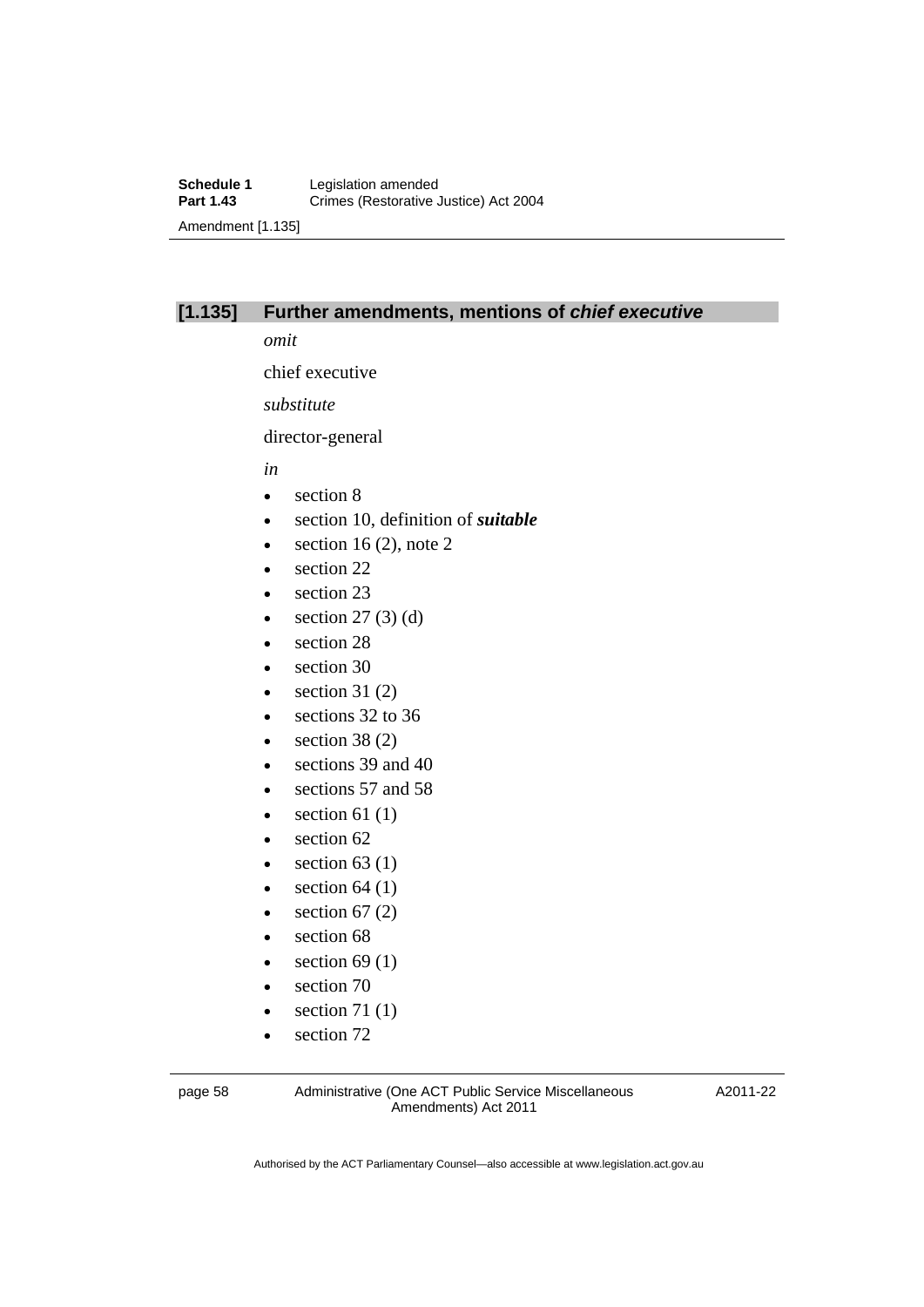### **Part 1.44 Crimes (Sentence Administration) Act 2005**

**[1.136] Section 320B (2), definition of** *CYP young offender***, paragraph (b) (ii)** 

*omit* 

chief executive (CYP)

*substitute* 

CYP director-general

#### **[1.137] Dictionary, note 2**

*omit* 

chief executive (see s 163)

#### **[1.138] Dictionary, note 2**

*insert* 

• director-general (see s 163)

#### **[1.139] Dictionary, definition of** *chief executive (CYP)*

*omit* 

#### **[1.140] Dictionary, new definition of** *CYP director-general*

*insert* 

*CYP director-general* means the director-general responsible for the *Children and Young People Act 2008*.

A2011-22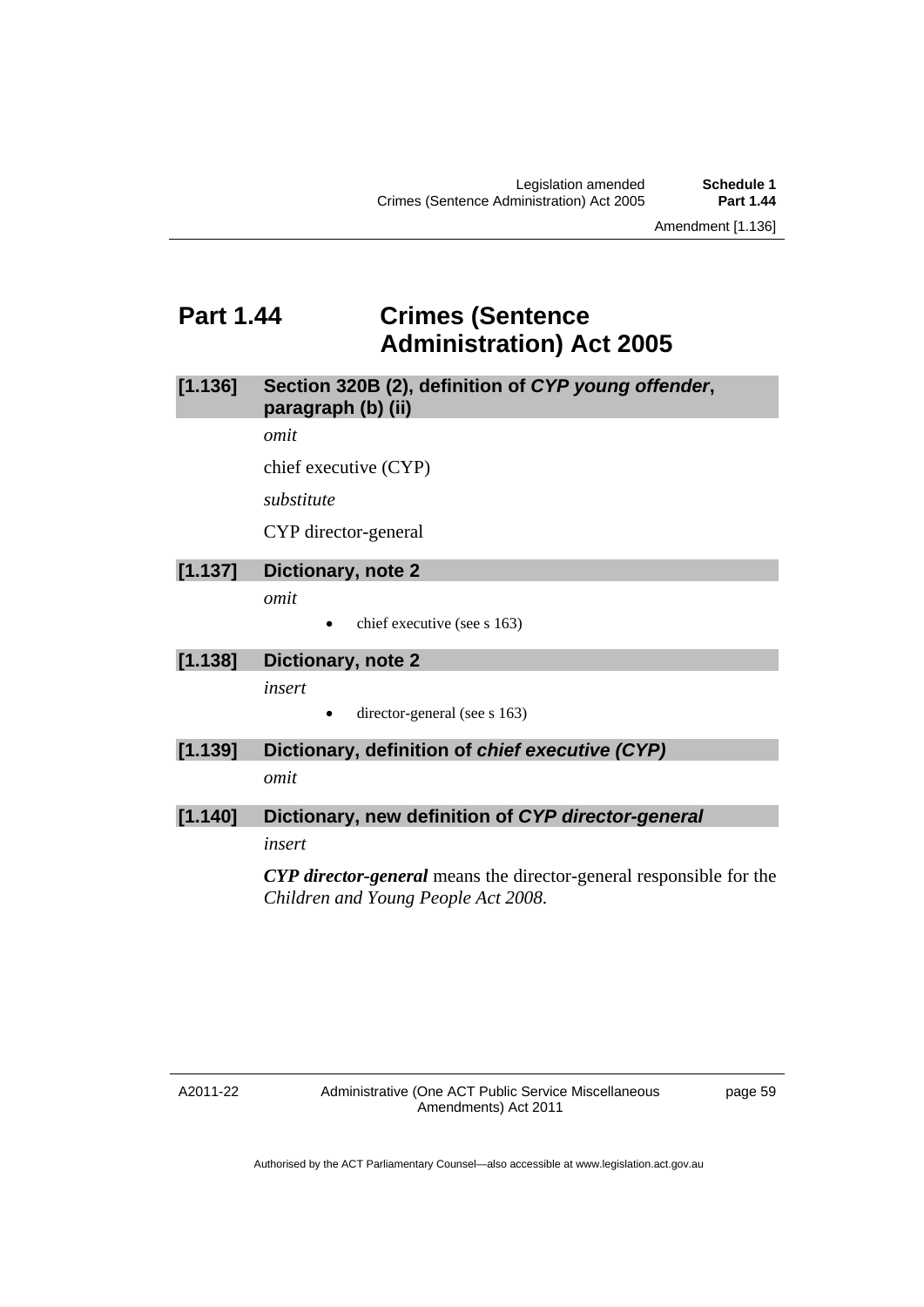#### **[1.141] Further amendments, mentions of** *chief executive*

*omit* 

chief executive

*substitute* 

director-general

*in* 

- section 11
- $\bullet$  section 12 (2)
- $\bullet$  section 13
- e sections 16 to 18
- $\bullet$  section 20 (1)
- $\bullet$  section 21 (2)
- sections 25 and 26
- $\bullet$  section 27 (1)
- section 28
- section 29, example 2
- section 31
- section 34
- section 37
- sections 43 and 44
- $\bullet$  section 45 (1)
- $\bullet$  section 46 (1)
- section 49
- $\bullet$  section 50 (2)
- section 51
- $\bullet$  section 52 (3)
- $\bullet$  section 53 (1)
- section 55
- $\bullet$  section 56 (1)

page 60 Administrative (One ACT Public Service Miscellaneous Amendments) Act 2011

A2011-22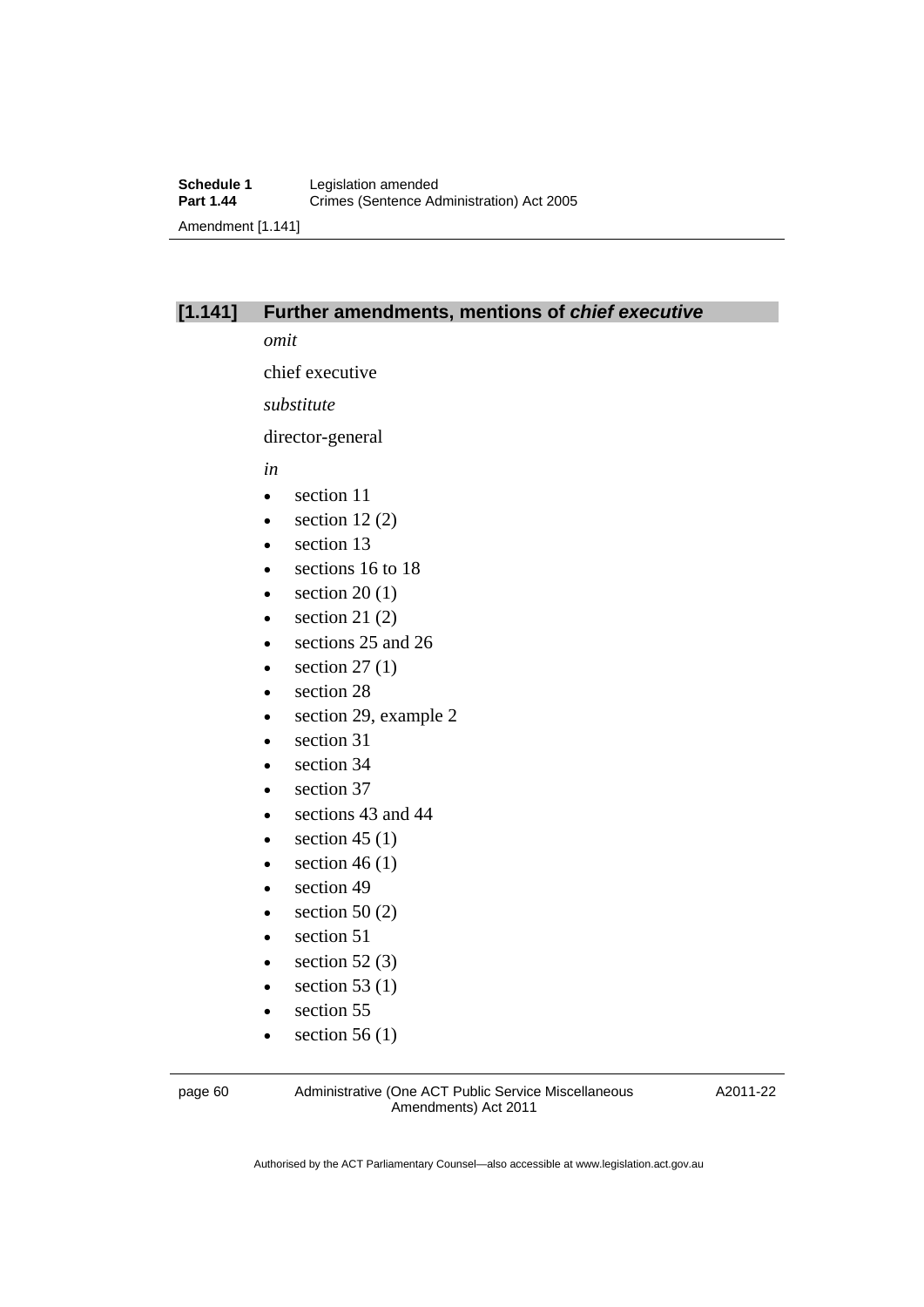Amendment [1.141]

- sections 58 and 59
- section 60
- $\bullet$  section 61 (2) (d)
- $\bullet$  section 62 (2)
- $\bullet$  section 63 (3), example 4
- e sections 66 and 67
- $\bullet$  section 68 (2) (c)
- $\bullet$  section 69 (1) (a)
- section 71
- section 72 heading
- $\bullet$  section 73 (4) (b)
- section 74
- $\bullet$  section 75 (1) (b)
- $\bullet$  section 77 (1) (b)
- section 84 (1), definition of *interested person*, paragraph (c)
- $\bullet$  section 86 (1)
- section 87
- section 91
- $\bullet$  section 92 (2)
- sections 94 to 96
- $\bullet$  section 97 (2)
- section 100
- $\bullet$  section 101 (2)
- section 102 (4), definition of *offender*
- $\bullet$  section 108 (2) (c)
- section 116A, definition of *enforcement officer*, paragraph (b)
- section 116B
- $\bullet$  section 116C (3) (d)
- sections 116H and 116I
- $\bullet$  section 116J (1)
- section 116K

A2011-22

Administrative (One ACT Public Service Miscellaneous Amendments) Act 2011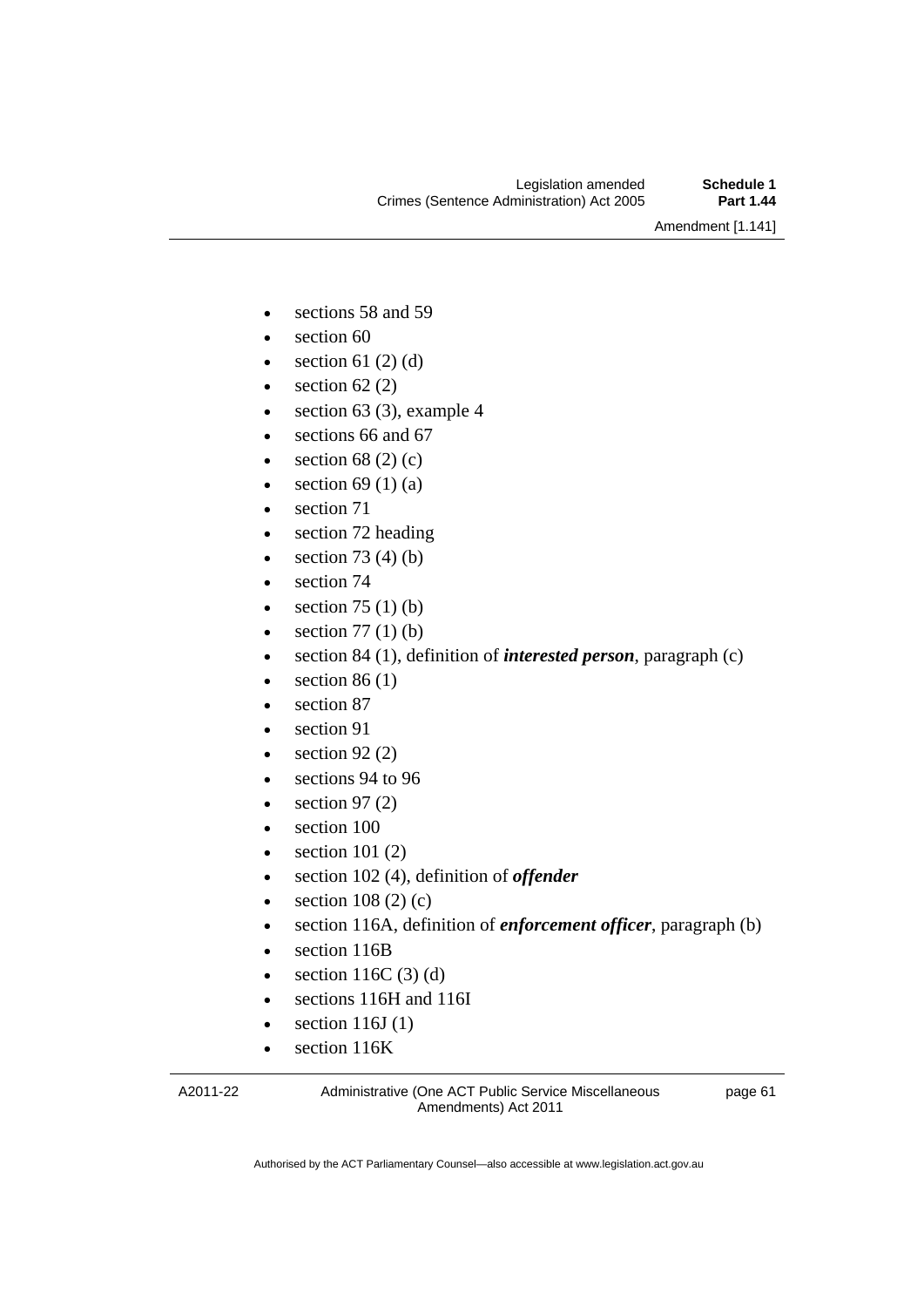- sections 116M to 116P
- section 116R
- $\bullet$  section 116S (2) (g)
- section 116T
- $\bullet$  section 116U (3)
- $\bullet$  section 116V (2) (g)
- section 116W
- $\bullet$  section 116X (1)
- sections 116ZB to 116ZD
- $\bullet$  section 116ZE (1)
- $\bullet$  section 116ZF (1)
- $\bullet$  section 116ZK (1)
- $\bullet$  section 116ZL (3) (a)
- $\bullet$  section 116ZN (2)
- section 116ZO
- section 116ZQ
- section 116ZT, example
- $\bullet$  section 122 (3) (b)
- section 123
- section 125
- $\bullet$  section 127 (1) (b)
- section 133
- sections 137 and 138
- $\bullet$  section 138A (1)
- $\bullet$  section 146 (3) (b)
- section 147
- $\bullet$  section 148 (2) (c)
- $\bullet$  section 153 (4) (b)
- section 154
- $\bullet$  section 155 (6) (b)
- $\bullet$  section 156 (1) (c)

page 62 Administrative (One ACT Public Service Miscellaneous Amendments) Act 2011

A2011-22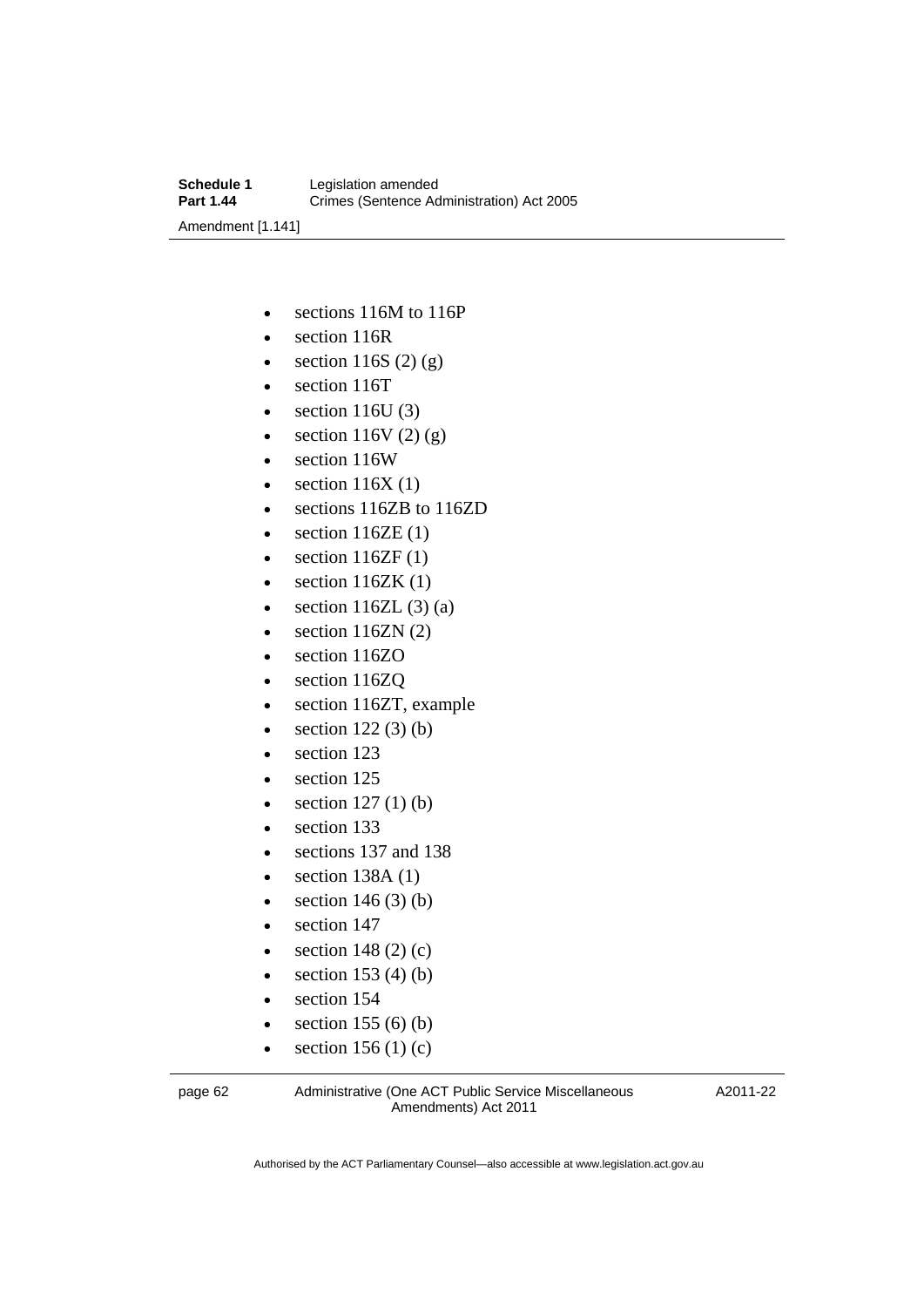Amendment [1.141]

- $\bullet$  section 157 (2) (b)
- $\bullet$  section 164 (1)
- section 167
- section 170
- section 197
- $\bullet$  section 198 (1) (a)
- $\bullet$  section 204 (1) (b)
- $\bullet$  section 205 (3)
- section 211
- sections 215 to 216A
- $\bullet$  section 229 (2)
- section 269
- sections 291 and 292
- section 298
- sections 301 and 302
- $\bullet$  section 302A (1)
- $\bullet$  section 306 (3) (b)
- section 307
- $\bullet$  section 308 (1) (c)
- section 311
- $\bullet$  section 317 (4) (a)
- section 318
- section 320
- section 320D
- $\bullet$  section 320E (2)
- section 320F
- section 320G (3), definition of *young offender*
- sections 321 to 322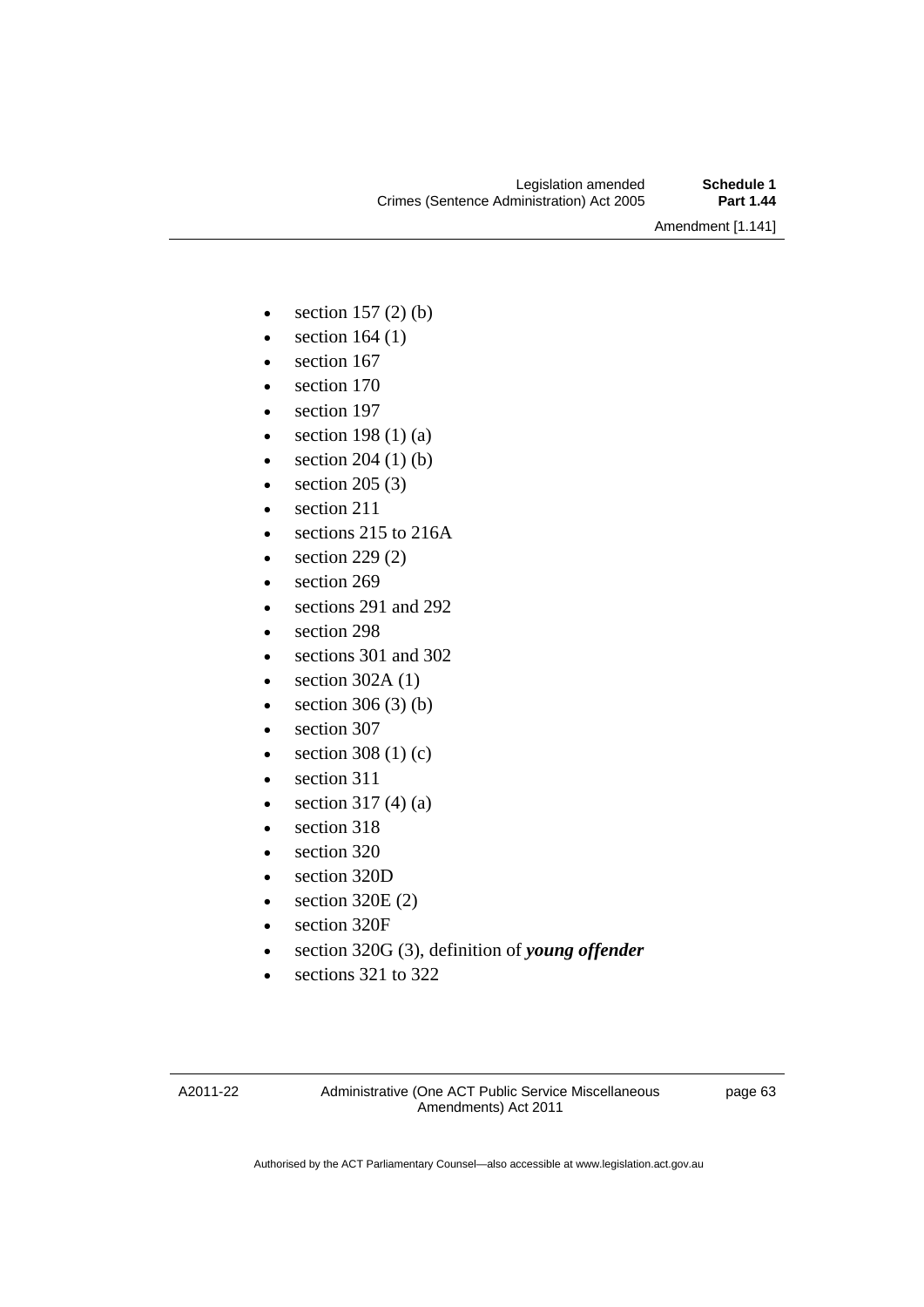#### **[1.142] Further amendments, mentions of** *chief executive's*

*omit* 

chief executive's

*substitute* 

director-general's

*in* 

- $\bullet$  section 12(1)
- $\bullet$  section 17(1)
- $\bullet$  section 21 (2)
- $\bullet$  section 22(1)
- section 23 (1), definition of *recommitted*
- $\bullet$  section 24 (2)
- $\bullet$  section 29 (a)
- $\bullet$  section 37 (5)
- $\bullet$  section 47 (1) (a)
- $\bullet$  section 62 (2)
- $\bullet$  section 63 (3), example 2
- $\bullet$  section 71 (5)
- section 82
- section 86
- $\bullet$  section 91 (8)
- $\bullet$  section 97 (2)
- $\bullet$  section 101 (2)
- section 116ZC
- $\bullet$  section 116ZD (3) (b)
- $\bullet$  section 116ZK (1), note
- section 161
- section 312
- $\bullet$  section 321 (1)

page 64 Administrative (One ACT Public Service Miscellaneous Amendments) Act 2011

A2011-22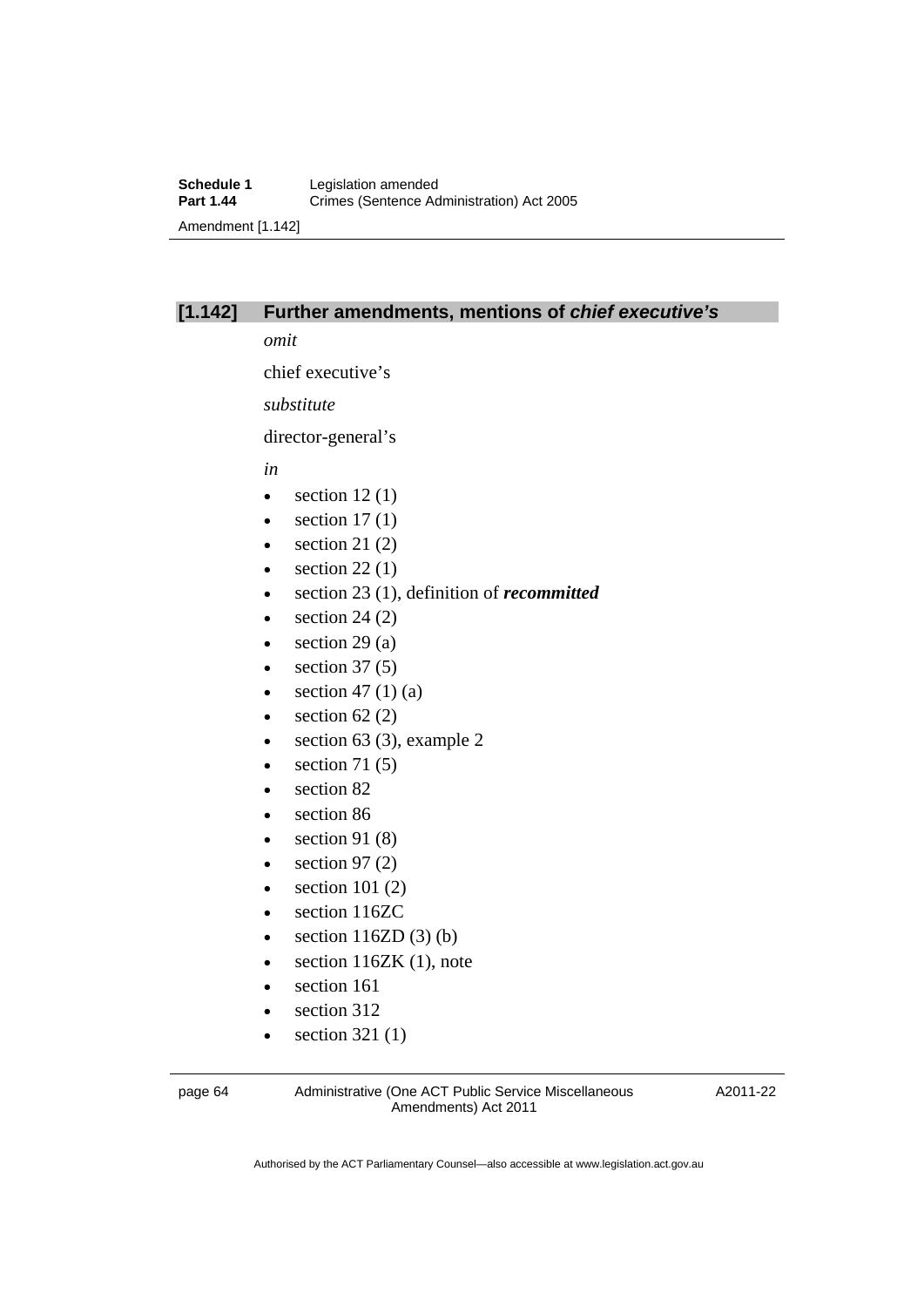- section 321A (2) (b)
- section 322 (1), definition of *research*, paragraph (b)

# **Part 1.45 Crimes (Sentence Administration) Regulation 2006**

**[1.143] Section 4** 

*omit* 

chief executive

*substitute* 

director-general

### **[1.144] Dictionary, note 2**

*omit* 

chief executive

*substitute* 

• director-general (see s 163)

# **Part 1.46 Crimes (Sentencing) Act 2005**

| [1.145] | <b>Section 41 etc</b> |
|---------|-----------------------|
|         | omit                  |
|         | chief executive       |
|         | substitute            |
|         | director-general      |
|         | ın                    |

- section 41
- section 84

A2011-22

Administrative (One ACT Public Service Miscellaneous Amendments) Act 2011

page 65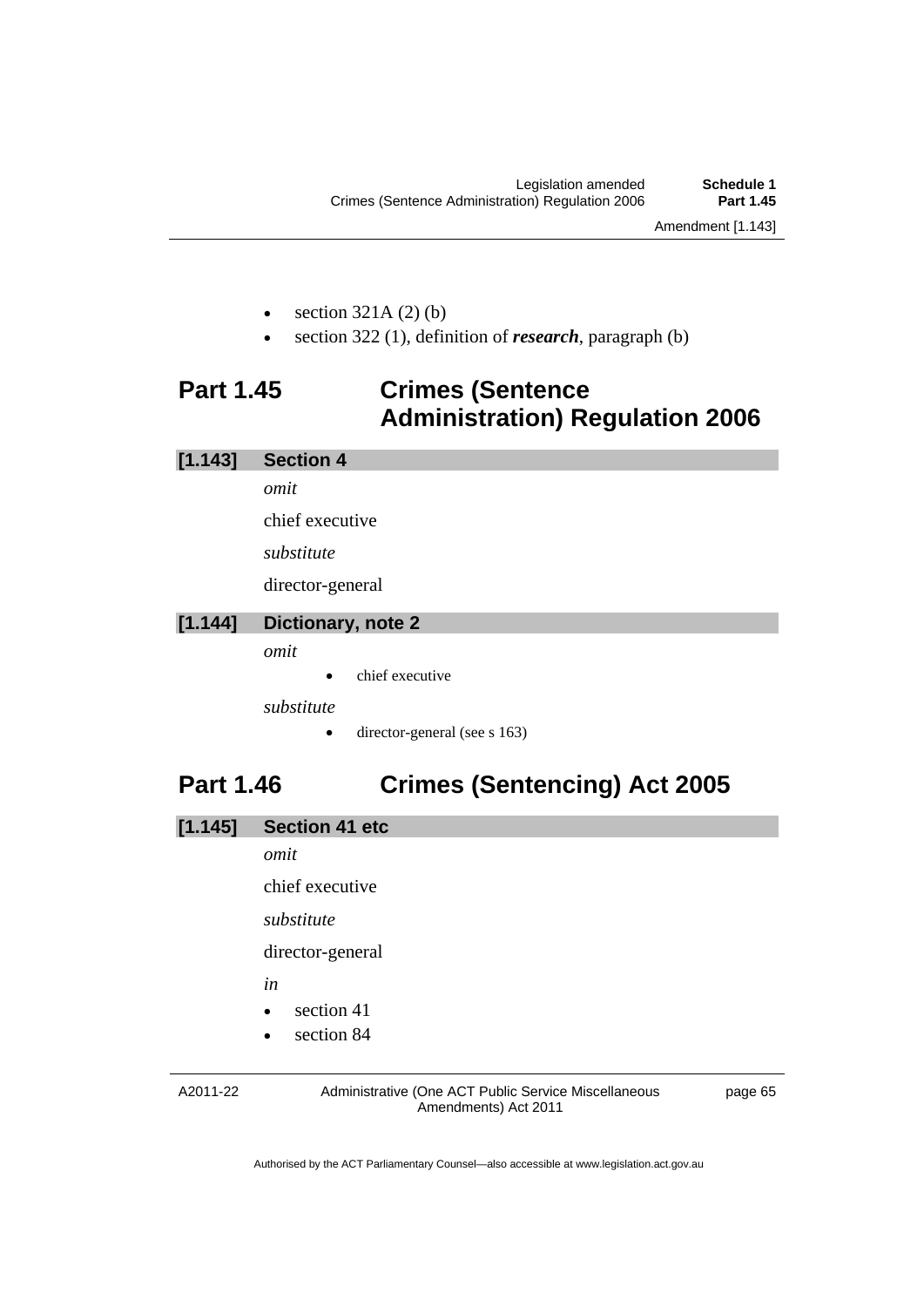**Schedule 1** Legislation amended<br> **Part 1.46** Crimes (Sentencing) **Crimes (Sentencing) Act 2005** Amendment [1.146]

- section 103
- sections 126 and 127
- sections 129 and 130
- section 133F heading
- section 133U
- section 133W
- section 133Y
- section 136 (4), definition of *criminal justice entity*, paragraph (c)

### **[1.146] Dictionary, note 2**

*omit* 

 $\bullet$  chief executive (see s 163)

*substitute* 

- director-general (see s 163)
- **[1.147] Dictionary, definition of** *chief executive (CYP)*

*omit* 

### **[1.148] Dictionary, new definition of** *CYP director-general*

*insert* 

*CYP director-general* means the director-general responsible for the *Children and Young People Act 2008*.

A2011-22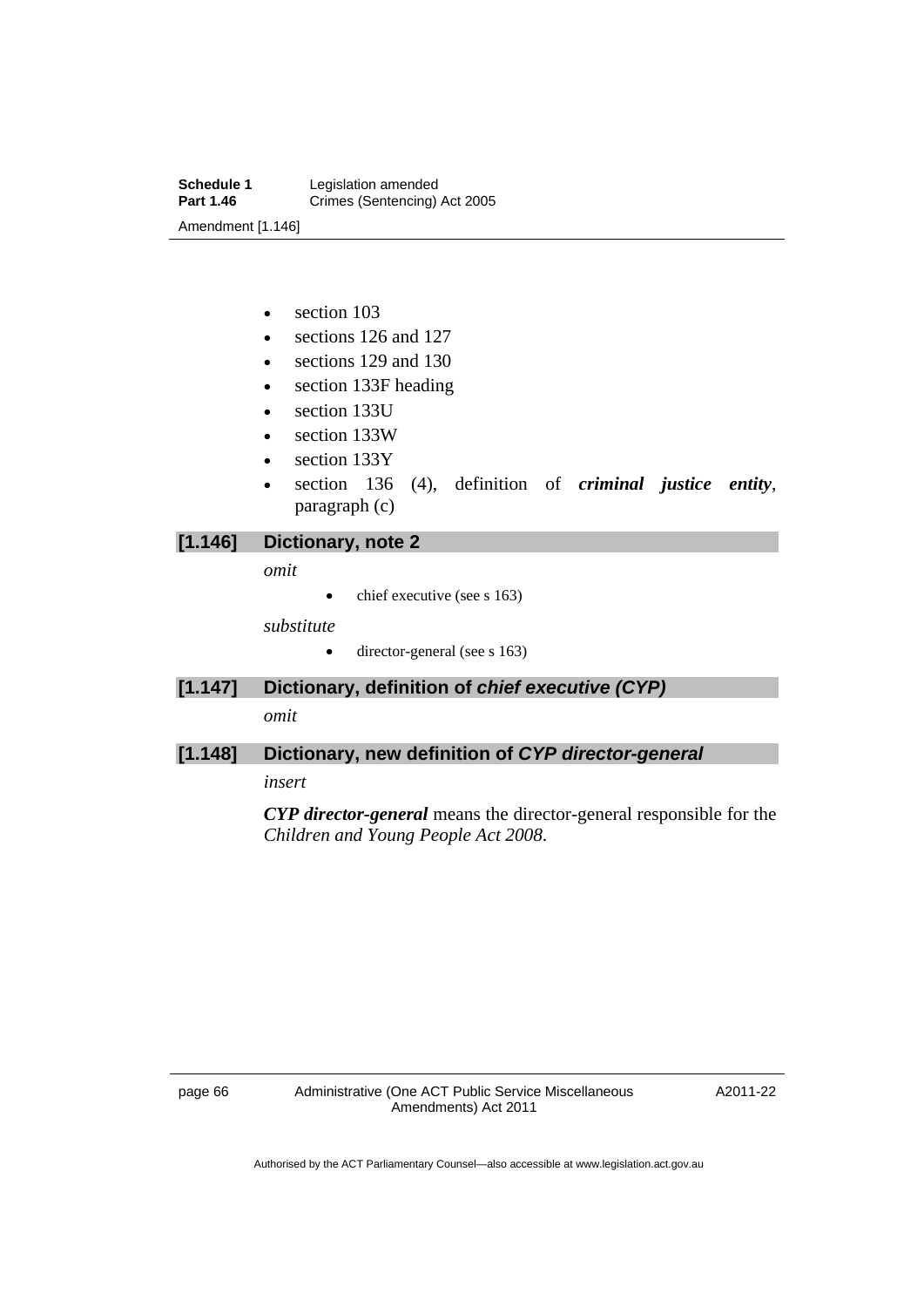# **[1.149] Further amendments, mentions of** *chief executive (CYP)*

*omit* 

chief executive (CYP)

*substitute* 

CYP director-general

#### *in*

- section 41 (7), definition of *chief executive*, paragraph (a)
- section 84 (5), definition of *chief executive*, paragraph (a)
- section 103 (4), definition of *chief executive*, paragraph (a)
- section 126 (5), definition of *chief executive*, paragraph (a)
- section 127 (3), definition of *chief executive*, paragraph (a)
- section 129 (7), definition of *chief executive*, paragraph (a)
- section 130 (6), definition of *chief executive*, paragraph (a)
- section 133F
- section 133R
- section 133U (2), definition of *chief executive*, paragraph (a)
- section 133Y (2), definition of *chief executive*, paragraph (a)
- section 133ZB
- section 136 (4), definition of *criminal justice entity*, paragraph (d)

A2011-22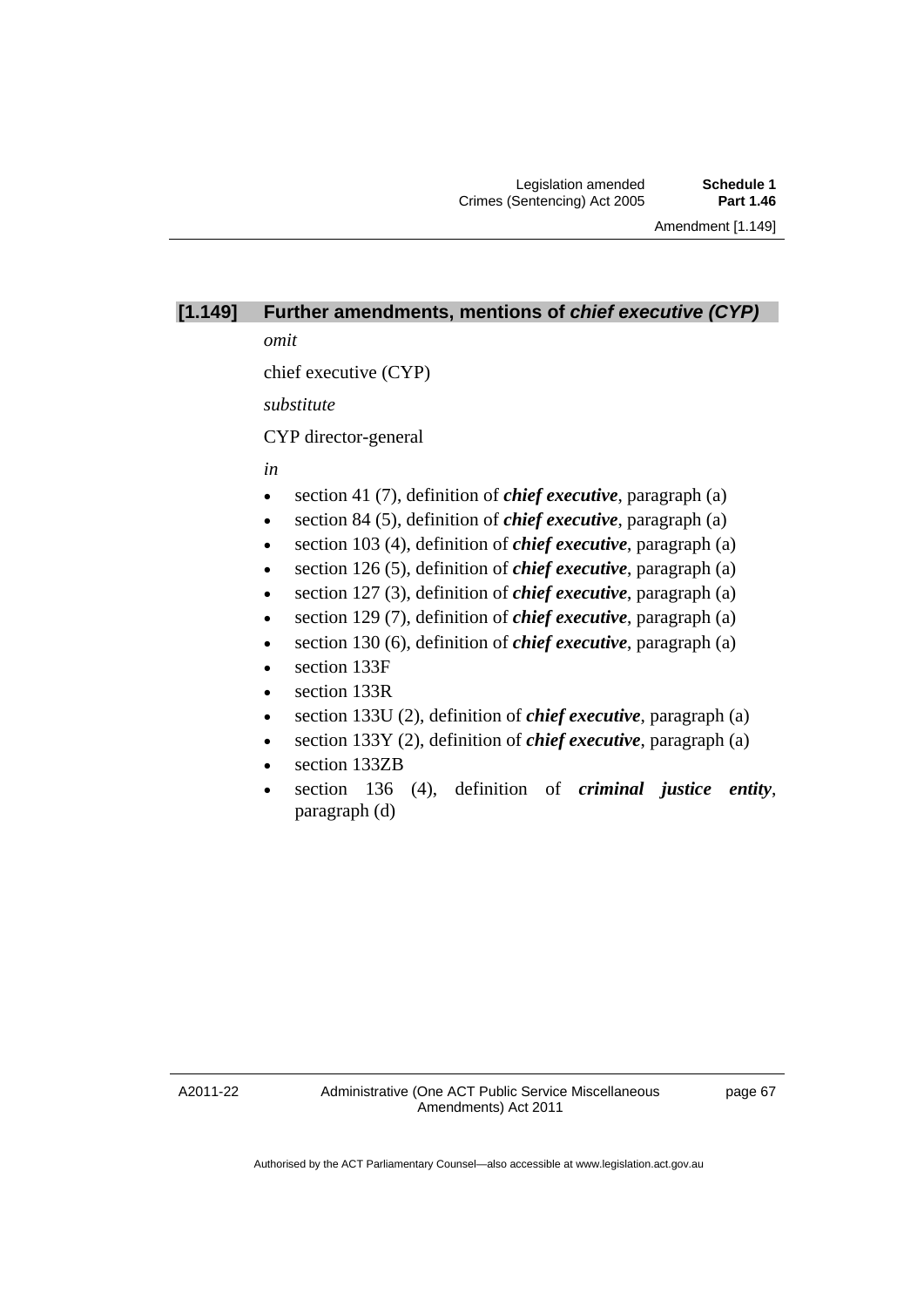# **Part 1.47 Crimes (Sentencing) Regulation 2006**

### **[1.150] Sections 2 and 3 (d)**

*omit*  chief executive *substitute*  director-general

# **Part 1.48 Criminal Code 2002**

### **[1.151] Section 712A (5), definition of** *childrens proceeding***, paragraph (e)**  *omit*

chief executive *substitute*  director-general

# **Part 1.49 Cultural Facilities Corporation Act 1997**

**[1.152] Section 12 note** 

*omit* 

a chief executive under the Act

*substitute* 

a director-general under the Act

page 68 Administrative (One ACT Public Service Miscellaneous Amendments) Act 2011

A2011-22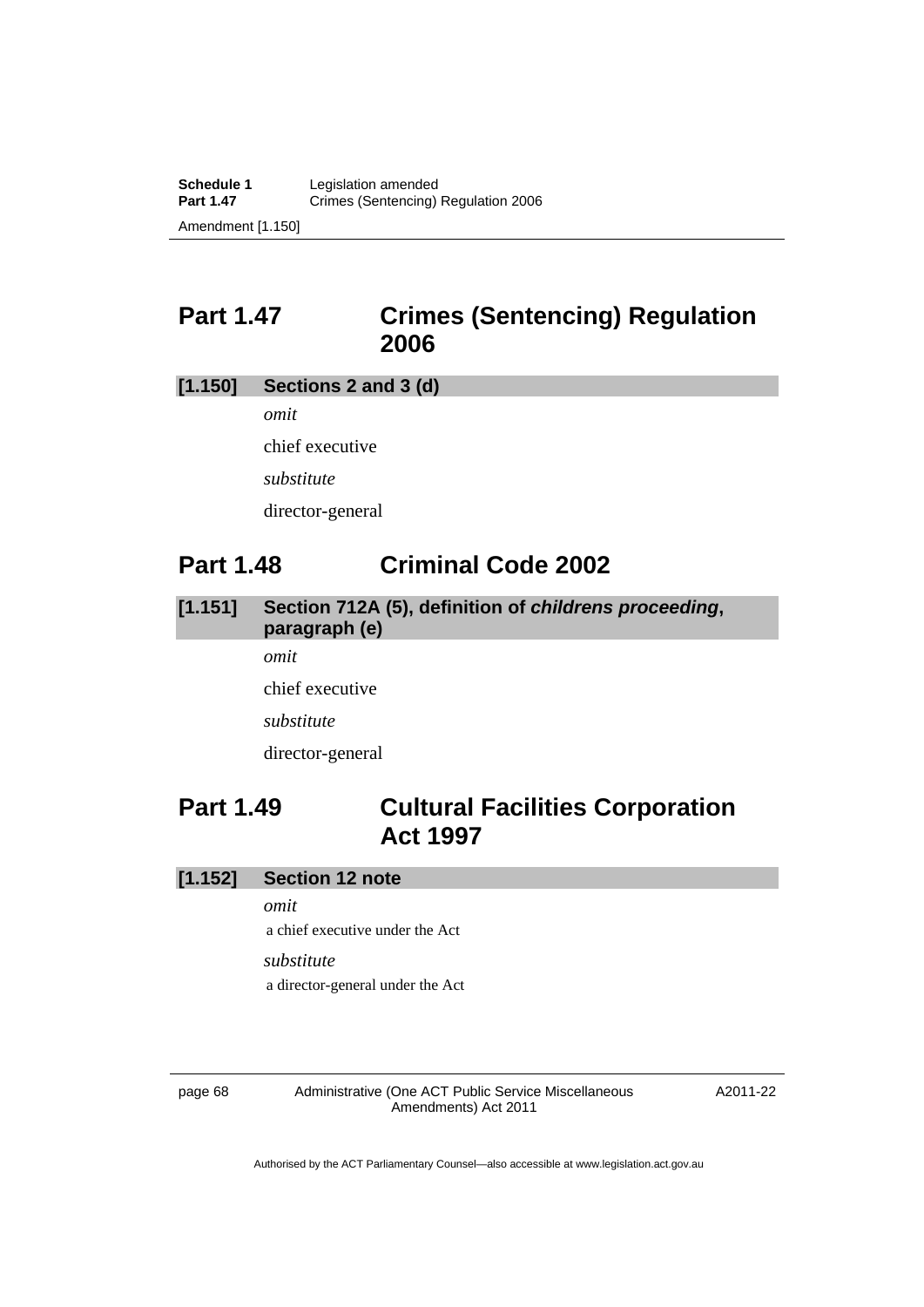# **Part 1.50 Dangerous Substances Act 2004**

### **[1.153] Section 59 etc**

*omit* 

chief executive's

*substitute*

director-general's

*in* 

- section 59
- $\bullet$  section 64 (1)
- $\bullet$  section 68 (5)
- section 125 (1)
- section 126

### **[1.154] Section 200 (2)**

*omit* 

responsible chief executive

*substitute* 

responsible director-general

### **[1.155] Section 200 (3)**

### *substitute*

 (3) The responsible director-general must include in the director-general's annual report a statement of the number of notices of noncompliance serviced on the director-general and matter to which each notice related.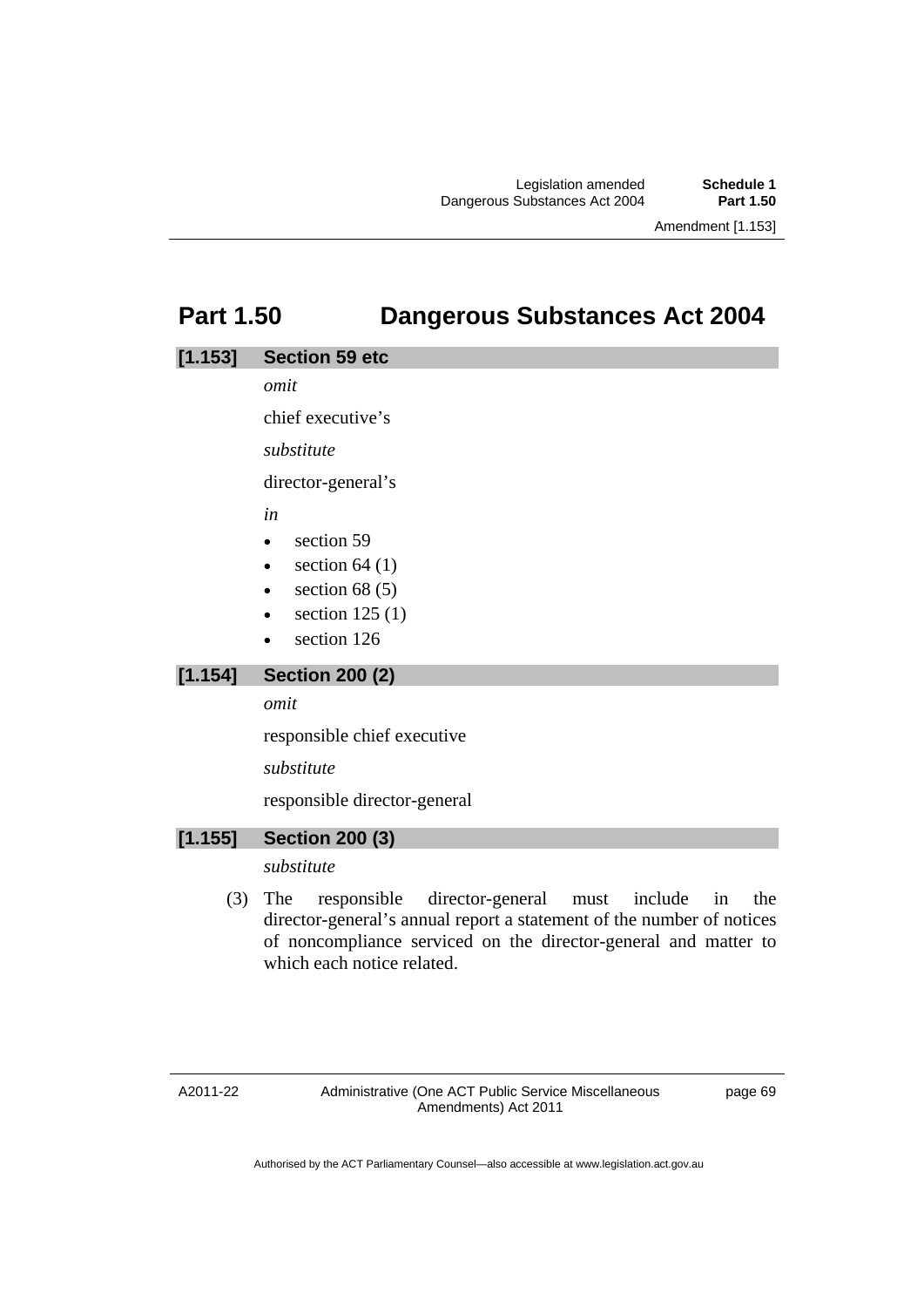### **[1.156] Section 200 (4), definition of** *responsible chief executive*

*substitute* 

*responsible director-general*—see the *Auditor-General Act 1996*, dictionary.

#### **[1.157] Dictionary, note 2**

*omit* 

chief executive

**[1.158] Dictionary, note 2** 

*insert* 

 $\bullet$  director-general (see s 163)

#### **[1.159] Further amendments, mentions of** *chief executive*

*omit* 

chief executive

*substitute* 

director-general

*in* 

- section 39
- $\bullet$  section 48 (1) (b)
- $\bullet$  section 49 (1)
- $\bullet$  section 50 (3)
- e sections 51 and 53
- $\cdot$  sections 56 to 62
- section 64
- e sections 67 to 72
- section 83

page 70 Administrative (One ACT Public Service Miscellaneous Amendments) Act 2011

A2011-22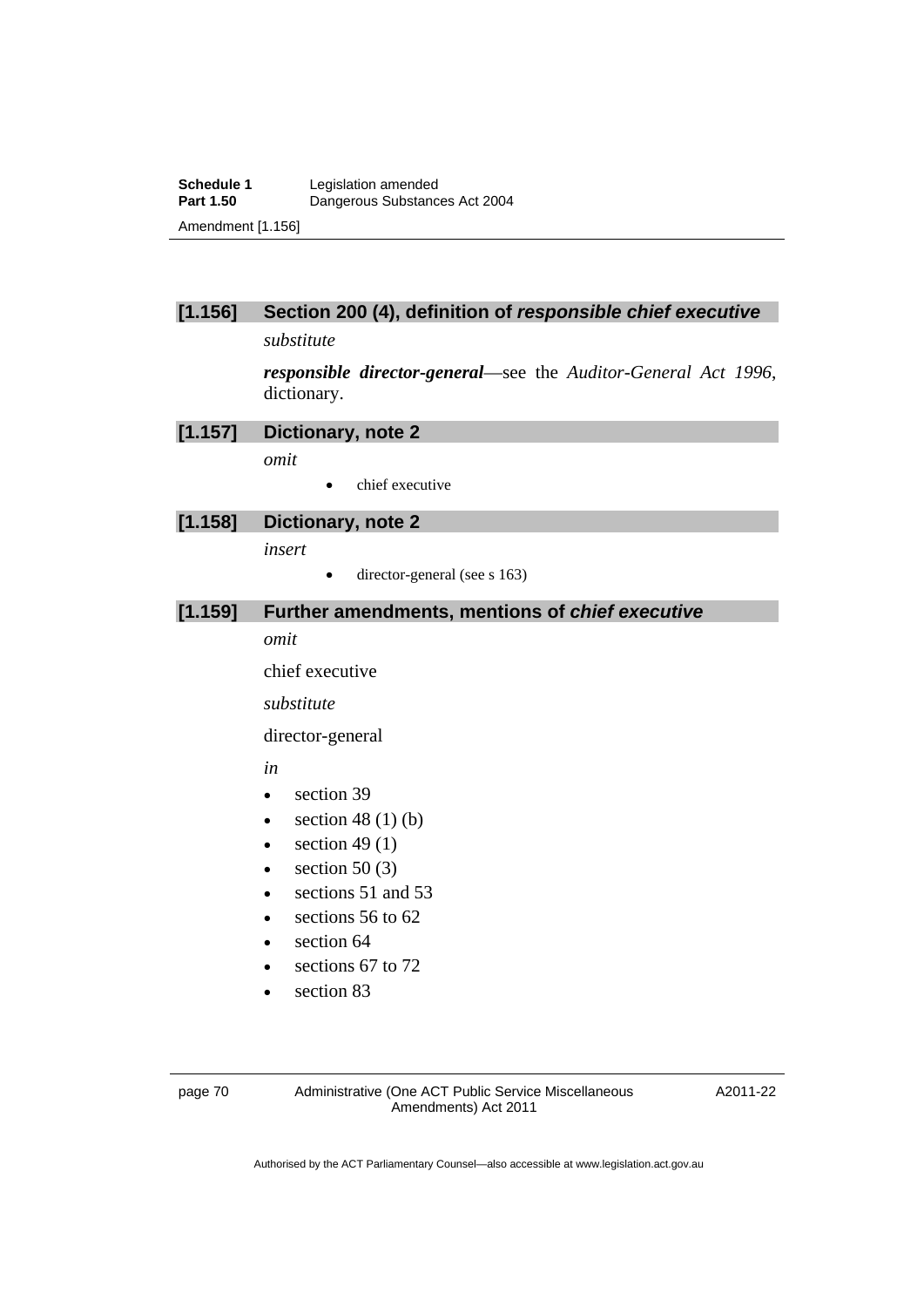Amendment [1.159]

- section 85, definition of *site preservation period*
- sections 88 to 91
- $\bullet$  section 92 (1)
- $\bullet$  section 116 (2)
- $\bullet$  section 117(3)
- sections 123 and 124
- section 126
- $\bullet$  section 127(1)
- $\bullet$  section 128 (1)
- $\bullet$  section 129 $(2)$
- sections 131 and 132
- section 140
- $\bullet$  section 148 (5)
- $\bullet$  section 149 (b)
- sections 169 and 170
- $\bullet$  section 171 (4) (a)
- $\bullet$  section 172 $(2)$
- $\bullet$  section 173 (2) (b)
- $\bullet$  section 174 (2)
- section 181
- section 186, definitions of *decision-maker* and *internally reviewable decision*
- sections 187 and 188
- $\bullet$  section 189 $(2)$
- section 197
- section 202
- $\bullet$  section 205 (2)
- $\bullet$  section 206 (2)
- $\bullet$  section 207 (2)
- section 208
- section 210

A2011-22

Administrative (One ACT Public Service Miscellaneous Amendments) Act 2011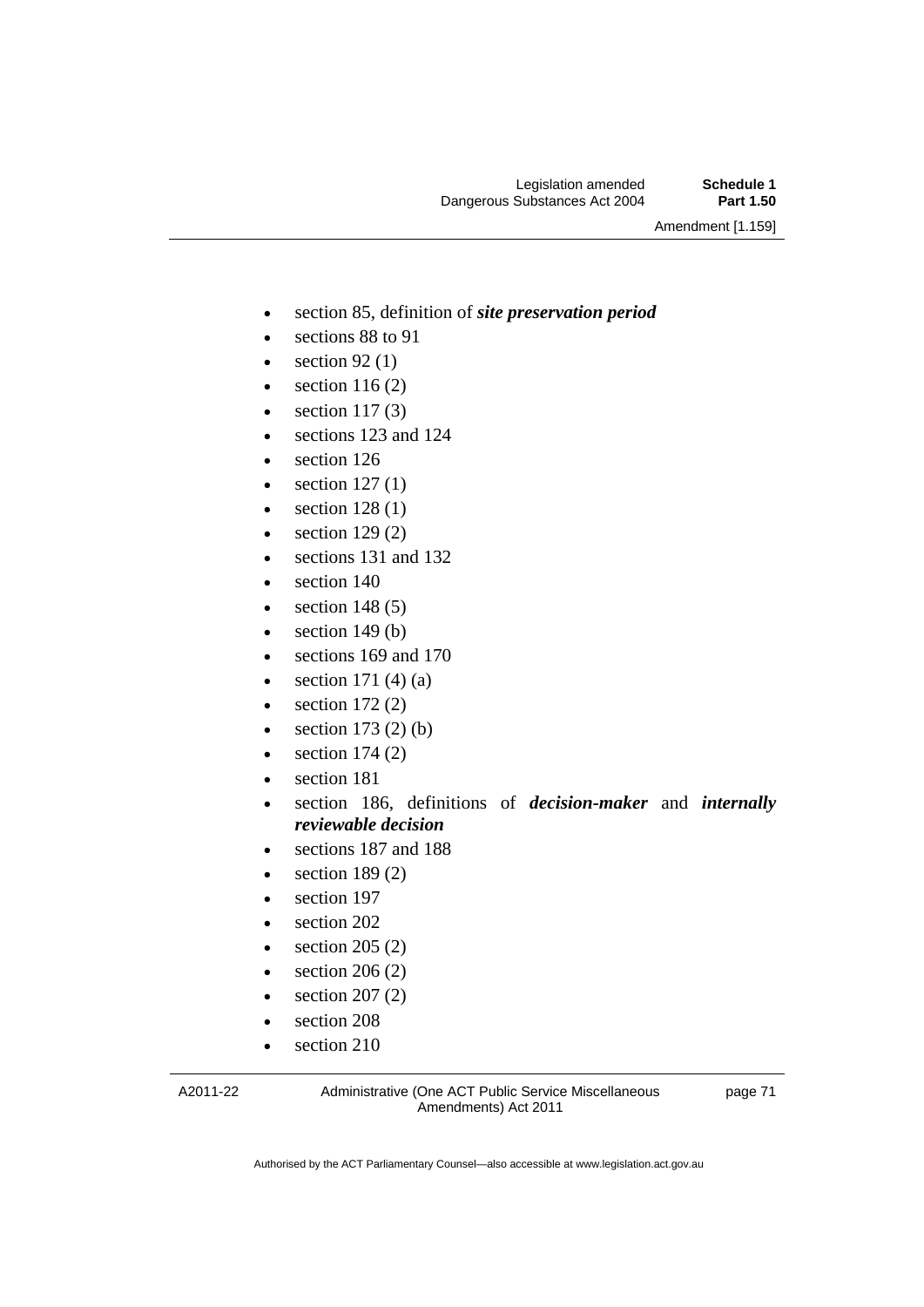- section 212 (1), definition of *official*
- section 217
- section 220 (2)

# **Part 1.51 Dangerous Substances (Explosives) Regulation 2004**

## **[1.160] Section 24 (1) (b) etc**

*omit* 

chief executive

*substitute* 

director-general

#### *in*

- $\bullet$  section 24 (1) (b)
- $\bullet$  section 25 (1)
- section 26 (1), definition of *authorised explosive*
- section 29, note 2
- division 2.2.3 heading
- e sections 30 to 32
- $\bullet$  section 33 (1)
- sections 34 to 36
- section 40A
- section 55
- $\bullet$  section 58 (2)
- section 62
- section 95
- $\bullet$  section 96 (1)
- $\bullet$  section 106 (1)
- $\bullet$  section 111 (g)

page 72 Administrative (One ACT Public Service Miscellaneous Amendments) Act 2011

A2011-22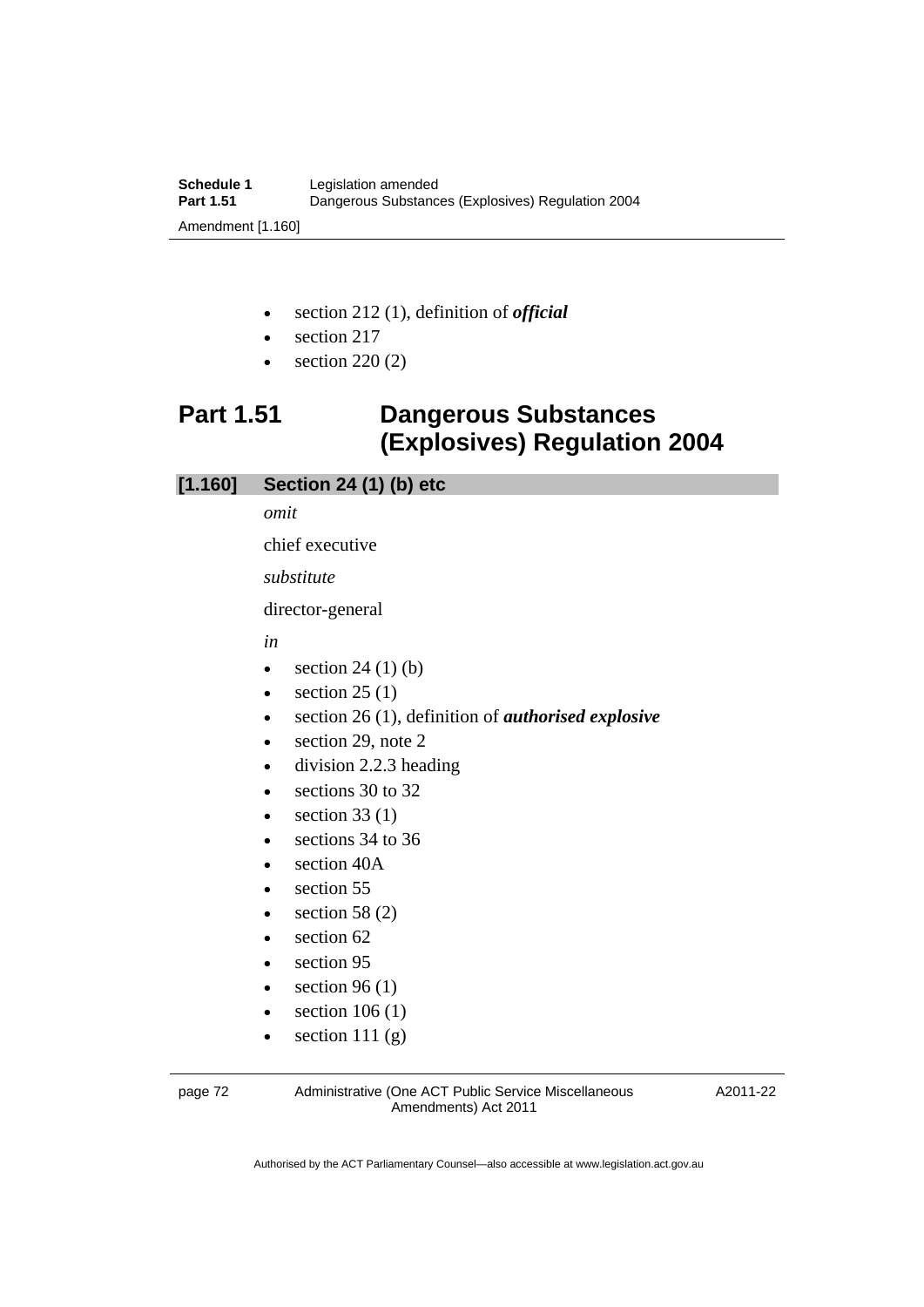Amendment [1.161]

- section 112
- section 117
- section 129
- section 154
- section 170
- section 175
- section 186
- $\bullet$  section 187(1)
- $\bullet$  section 189 (s)
- section 190
- $\bullet$  section 191 (1), note 1
- $\bullet$  section 192(1)(b)
- sections 193 and 194
- $\bullet$  section 201 (2) (b)
- section 305
- section 308
- e sections 310 to 312
- $\bullet$  section 313 (1) (b)
- section 314
- $\bullet$  section 325 (1)
- section 333A

**[1.161] Dictionary, note 2** 

#### *omit*

• chief executive

### **[1.162] Dictionary, note 2**

*insert* 

director-general (see s 163)

A2011-22

Administrative (One ACT Public Service Miscellaneous Amendments) Act 2011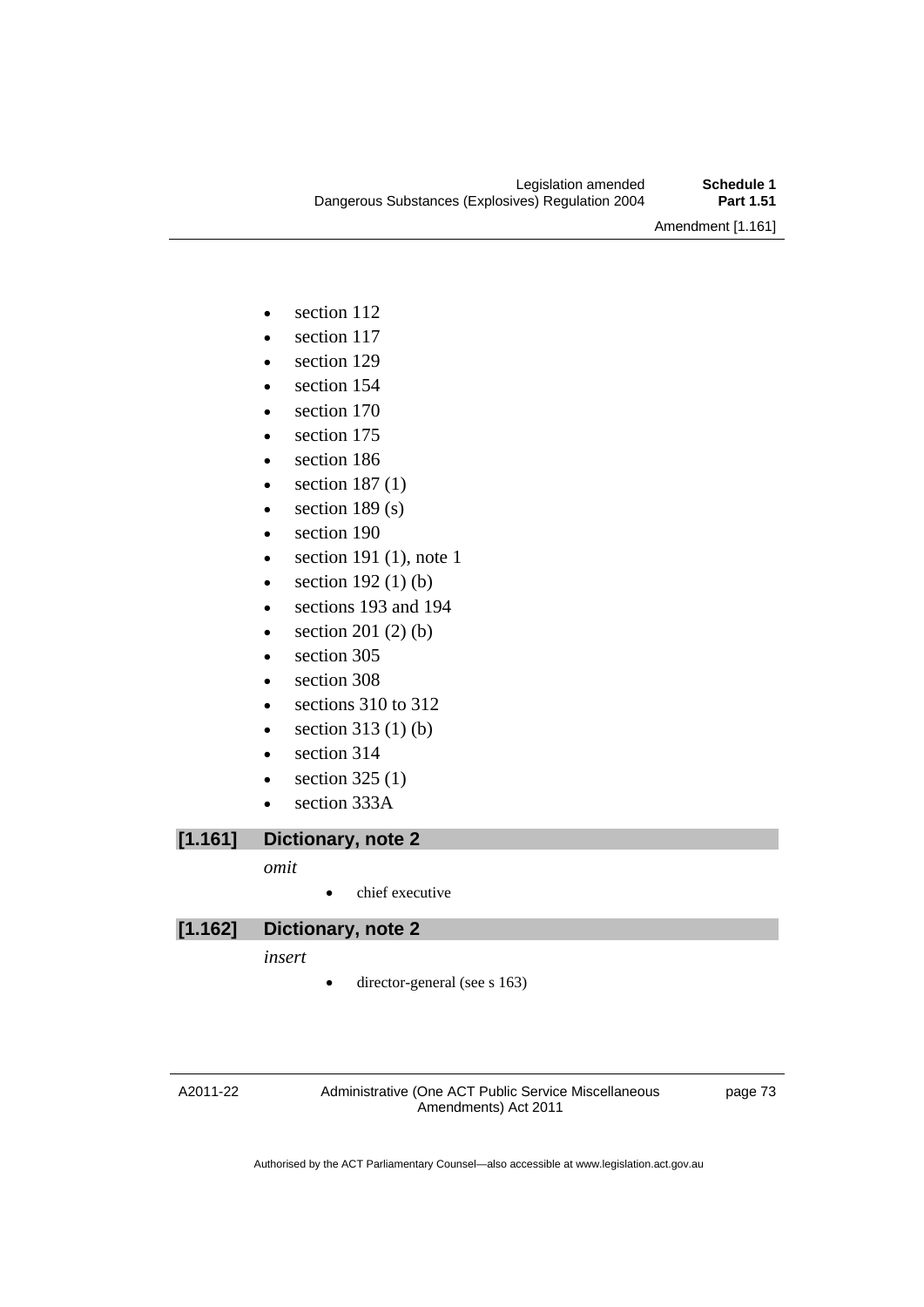# **Part 1.52 Dangerous Substances (General) Regulation 2004**

## **[1.163] Section 217 (1) (c) (ii) etc**

*omit* 

chief executive

*substitute* 

director-general

*in* 

- $\bullet$  section 217 (1) (c) (ii)
- section 219 (7), definition of *responsible person*
- sections 260 to 264
- section 265 (2)
- sections 266 and 268
- $\bullet$  section 403 (1)
- sections 404 and 405
- $\bullet$  section 411
- section 418
- $\bullet$  section 419(1)
- section 429
- section 431
- $\bullet$  section 437
- section 444
- $\bullet$  section 453
- schedule 5, part 5.1 heading
- schedule 5, part 5.1, item 2, column 3
- schedule 5, part 5.1, item 5, column 3

page 74 Administrative (One ACT Public Service Miscellaneous Amendments) Act 2011

A2011-22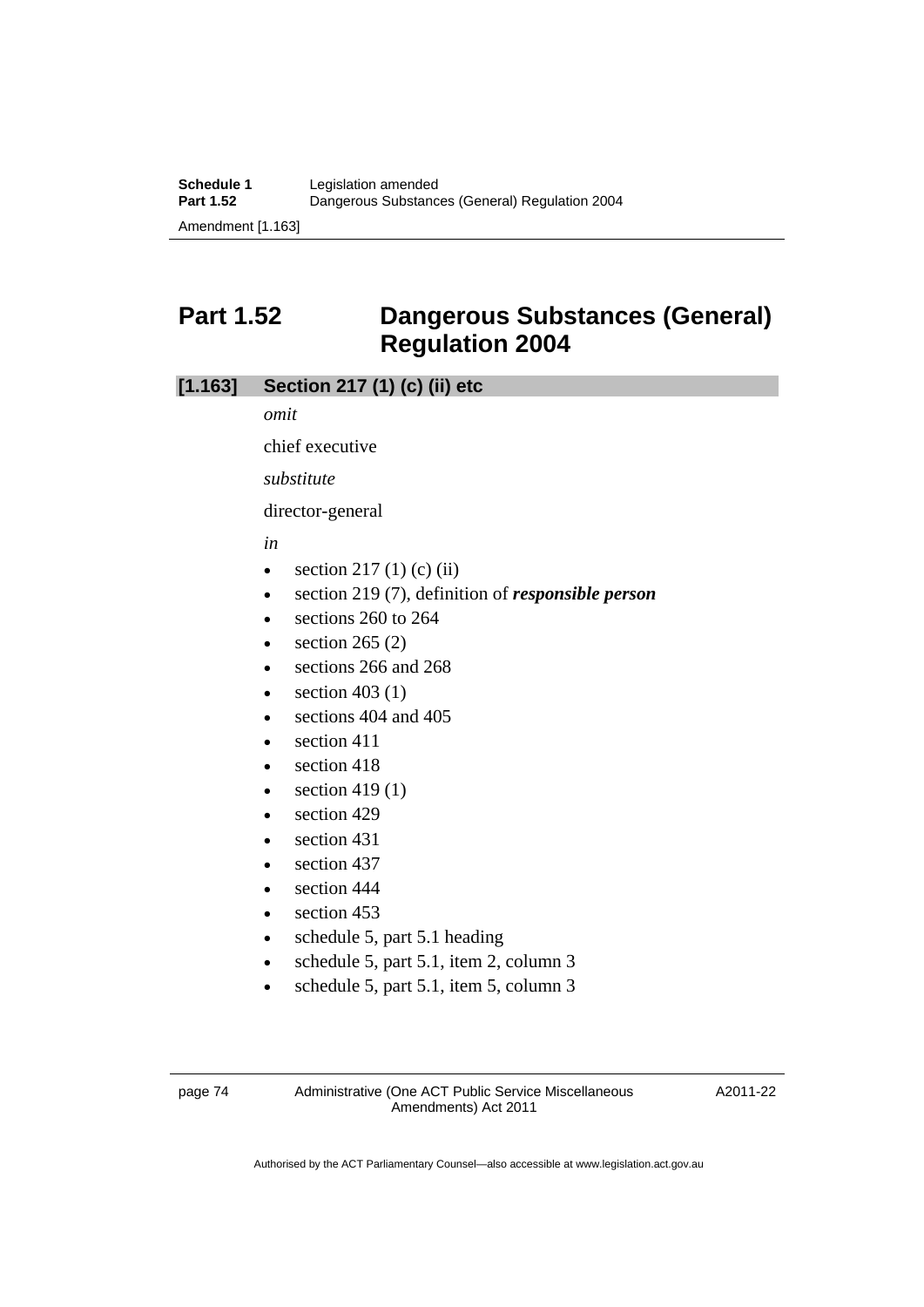- schedule 5, part 5.3 heading
- schedule 5, part 5.3, item 2, column 3
- schedule 5, part 5.3, item 5, column 3

**[1.164] Dictionary, note 2** 

*omit* 

 $\bullet$  chief executive (see s 163)

*substitute* 

director-general (see s 163)

# **Part 1.53 Director of Public Prosecutions Act 1990**

### **[1.165] Section 30 (3)**

*substitute* 

 (3) The director has the powers mentioned in the *Public Sector Management Act 1994*, section 25 (3) in relation to the staff assisting the director.

### **[1.166] Section 32 (1)**

*substitute* 

 (1) The director may make arrangements with a director-general for the use of the services of public servants, or the use of facilities, in the administrative unit under the director-general's control.

### **[1.167] Dictionary, note 2**

*insert* 

director-general (see s 163)

A2011-22

Administrative (One ACT Public Service Miscellaneous Amendments) Act 2011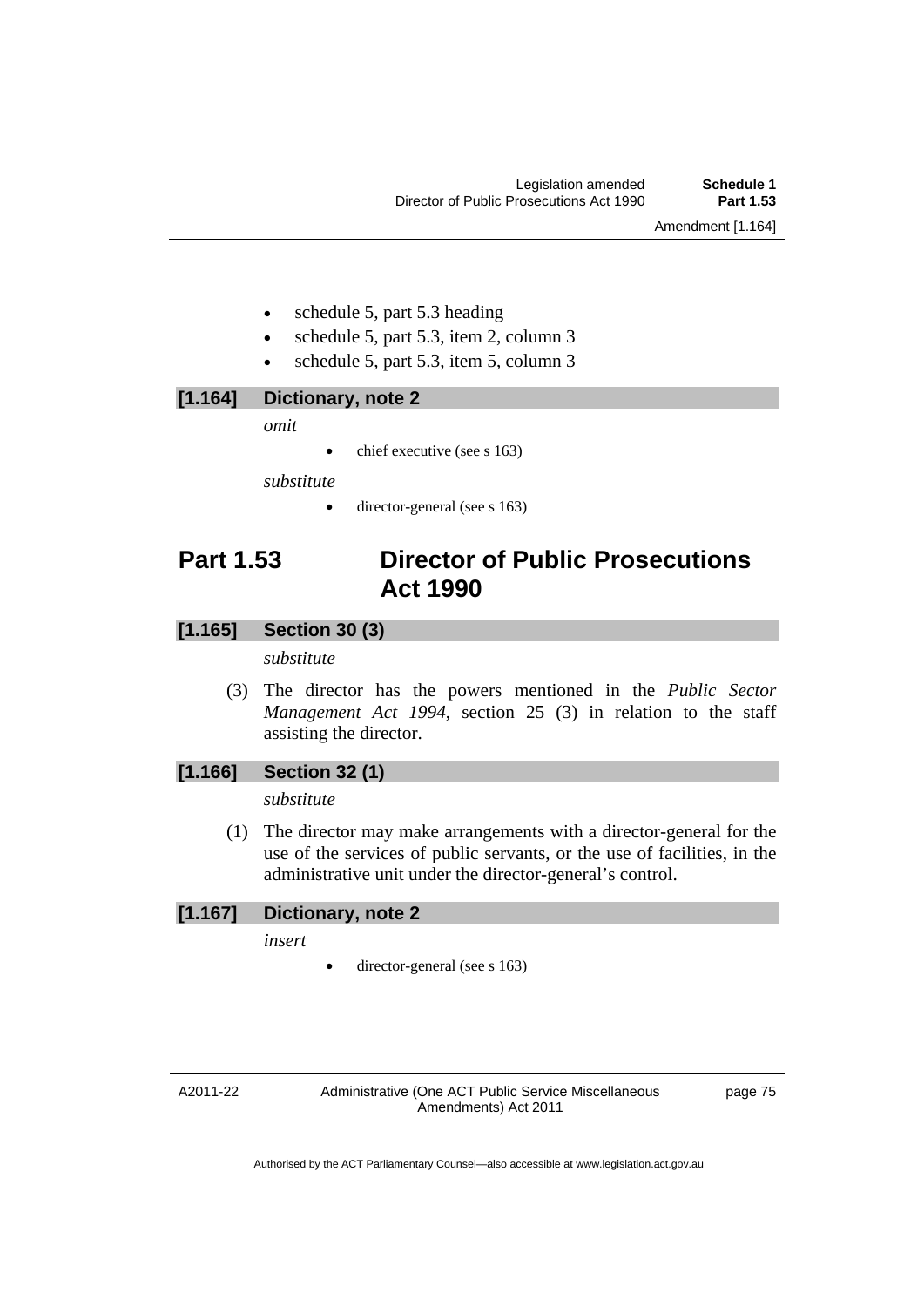**Schedule 1** Legislation amended<br>**Part 1.54** Discrimination Act 19 **Discrimination Act 1991** Amendment [1.168]

# **Part 1.54 Discrimination Act 1991**

|  | [1.168] | <b>Section 25A</b> |  |
|--|---------|--------------------|--|
|  |         |                    |  |

*omit* 

chief executive

*substitute* 

director-general

## **[1.169] Dictionary, note 2**

*omit* 

 $\bullet$  chief executive

### **[1.170] Dictionary, note 2**

*insert* 

director-general (see s 163)

# **Part 1.55 Domestic Animals Act 2000**

**[1.171] Section 121 etc** 

*omit* 

chief executive

*substitute* 

director-general

*in* 

- section 121
- $\bullet$  section 122(1)
- $\bullet$  section 123 (1)
- section 124

page 76 Administrative (One ACT Public Service Miscellaneous Amendments) Act 2011

A2011-22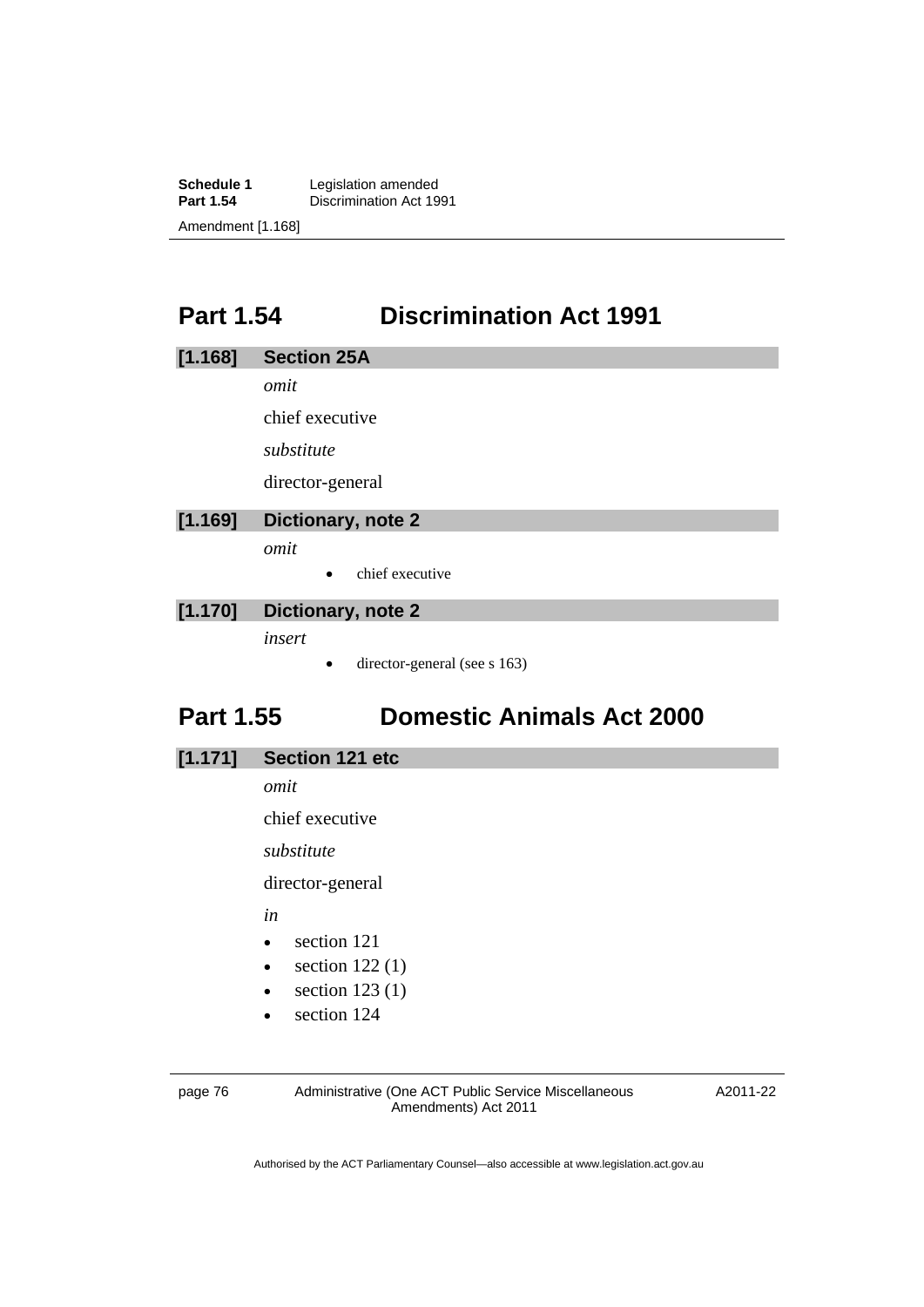- section 143A (2)
- section 143B (2)

| $\bm{\left[1.172\right]}$ | Dictionary, note 2                       |
|---------------------------|------------------------------------------|
|                           | omit                                     |
|                           | chief executive (see s 163)<br>$\bullet$ |
| [1.173]                   | Dictionary, note 2                       |
|                           |                                          |

*insert* 

director-general (see s 163)

# **Part 1.56 Domestic Violence and Protection Orders Act 2008**

### **[1.174] Schedule 2, table 2.2, item 4, column 2**

*omit* 

chief executive

*substitute* 

director-general

**[1.175] Schedule 2, table 2.2, item 4, column 2** 

*omit* 

chief executive's

*substitute* 

director-general's

#### A2011-22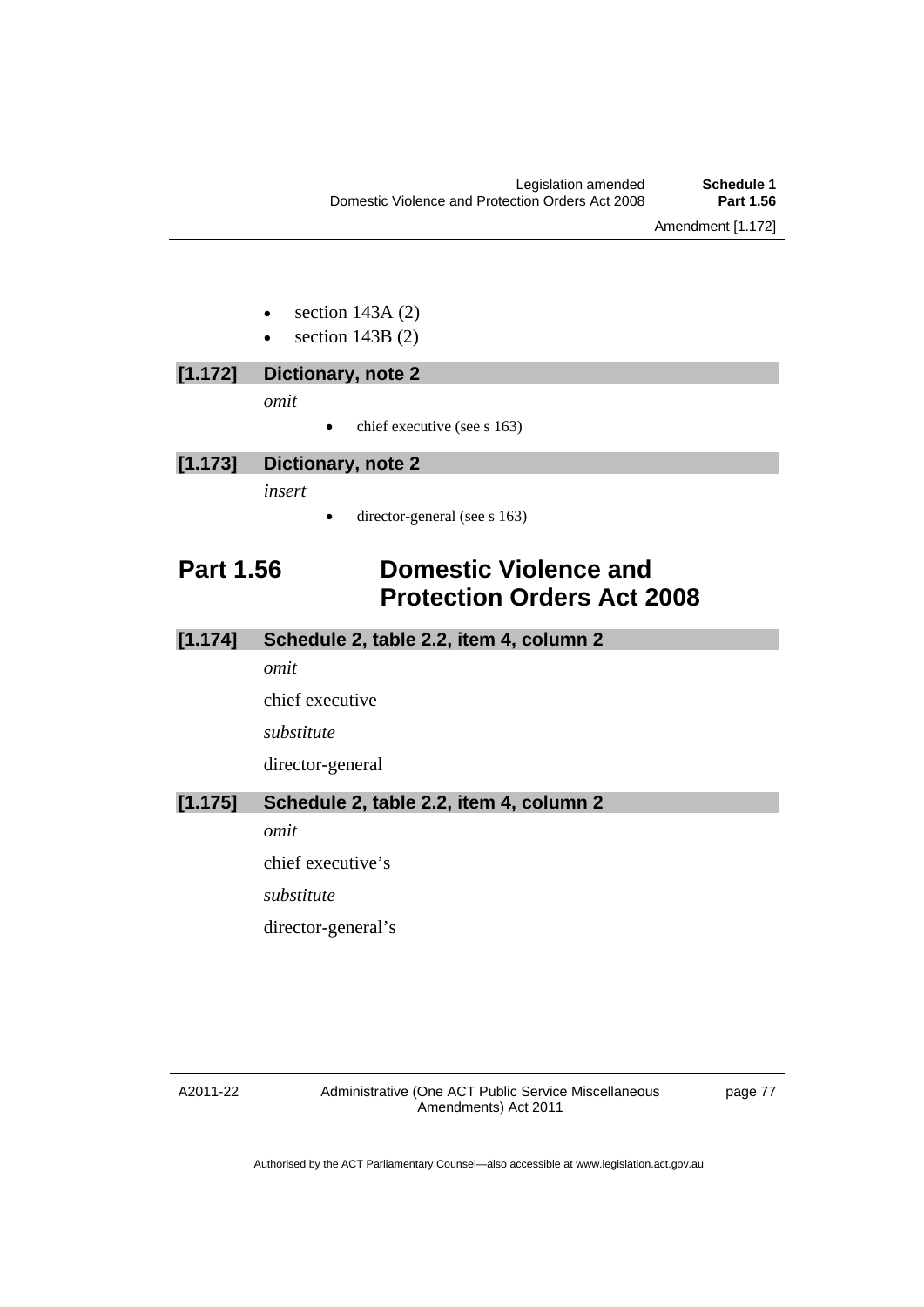**Schedule 1** Legislation amended<br> **Part 1.57** Education Act 2004 **Education Act 2004** Amendment [1.176]

#### **[1.176] Schedule 2, table 2.2, item 5, column 2**

*omit* 

chief executive

*substitute* 

director-general

#### **[1.177] Schedule 2, table 2.2, item 5, column 2**

*omit* 

chief executive's

*substitute*

director-general's

# **Part 1.57 Education Act 2004**

#### **[1.178] Section 62 (1), new note**

*insert* 

*Note* The director-general means the director-general of the administrative unit responsible for this section (see Legislation Act, s 163 (References to a director-general or the director-general)). Administrative units are established under the administrative arrangements (see *Public Sector Management Act 1994*, s 13).

#### **[1.179] Section 114 (1), new note**

#### *insert*

*Note* The director-general means the director-general of the administrative unit responsible for this section (see Legislation Act, s 163 (References to a director-general or the director-general)). Administrative units are established under the administrative arrangements (see *Public Sector Management Act 1994*, s 13).

page 78 Administrative (One ACT Public Service Miscellaneous Amendments) Act 2011

A2011-22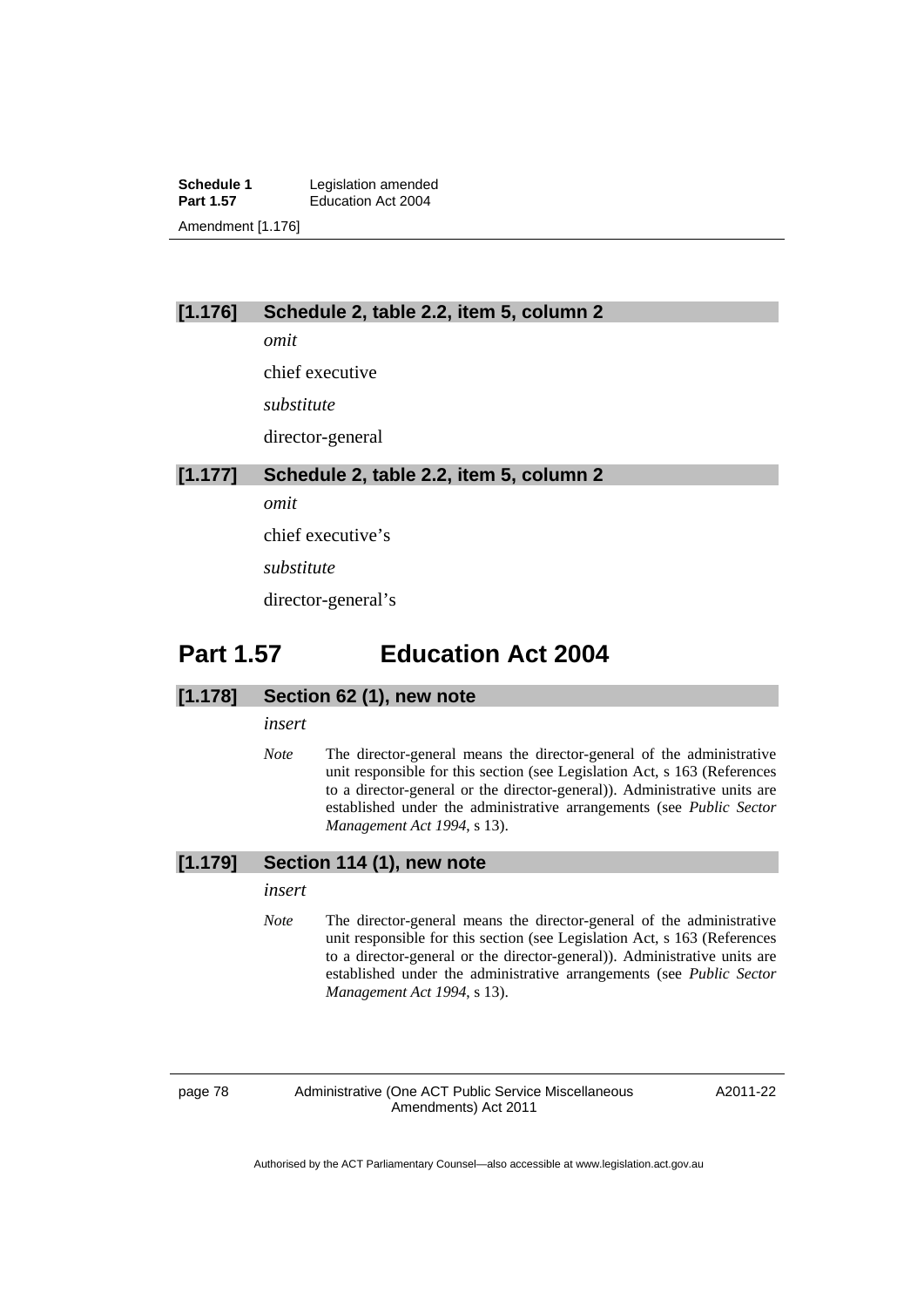| [1.180] | <b>Section 152 (3)</b> |  |  |
|---------|------------------------|--|--|
|---------|------------------------|--|--|

*omit* 

Departmental

*substitute* 

**Directorate** 

### **[1.181] Dictionary, note 2**

*omit* 

 $\bullet$  chief executive (see s 161)

### **[1.182] Dictionary, note 2**

*insert* 

• director-general (see s 163)

### **[1.183] Further amendments, mentions of** *chief executive*

#### *omit*

chief executive

*substitute* 

director-general

*in* 

- $\bullet$  section 9A (2)
- sections 9B to 9D
- sections 10 and 10A
- section 10D
- $\bullet$  section 11C (2)
- $\bullet$  section 11D (2)
- section 11E
- section 11F
- section 11H

A2011-22

Administrative (One ACT Public Service Miscellaneous Amendments) Act 2011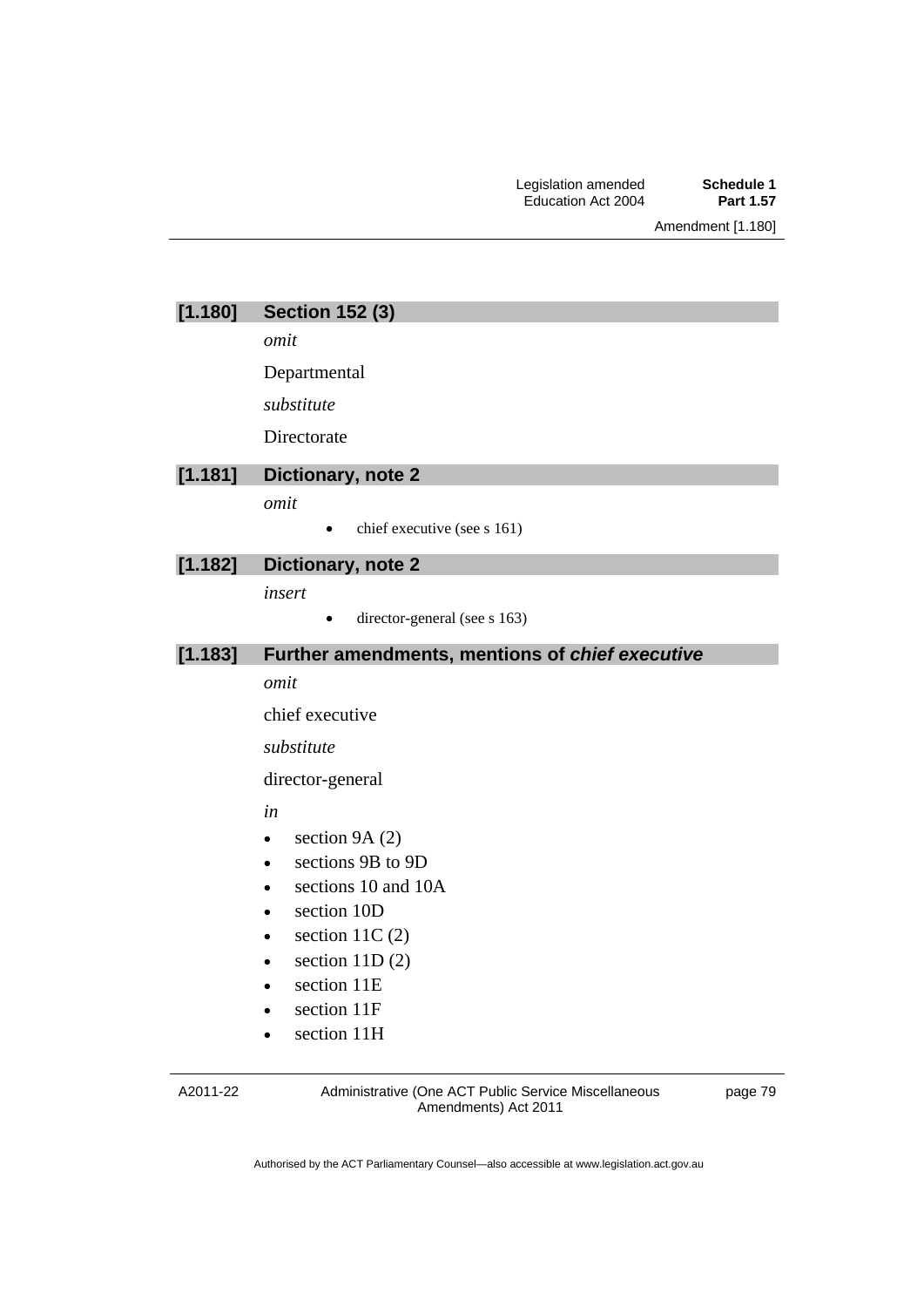**Schedule 1** Legislation amended<br> **Part 1.57** Education Act 2004 **Education Act 2004** Amendment [1.183]

- section 12
- section 12A
- section 12C
- section 13
- $\bullet$  section 13A (2)
- section 13D
- section 14
- section 14A
- sections 14C and 14D
- section 15A
- $\bullet$  section 15B (2)
- section 16B
- $\bullet$  section 16C (2)
- section 16D
- section 17
- sections 21 to 24
- $\bullet$  section 30 (1)
- section 31
- $\bullet$  section 34 (2) (a)
- section 36
- section 37, definition of *money*
- e sections 39 to 44
- $\bullet$  section 45 (2)
- $\bullet$  section 46
- $\bullet$  section 47 (3) (b)
- $\bullet$  section 49 (5)
- section 50
- section 52
- $\bullet$  section 56 (a)
- $\bullet$  section 62 (1)
- $\bullet$  section 63 (3) (b)

page 80 Administrative (One ACT Public Service Miscellaneous Amendments) Act 2011

A2011-22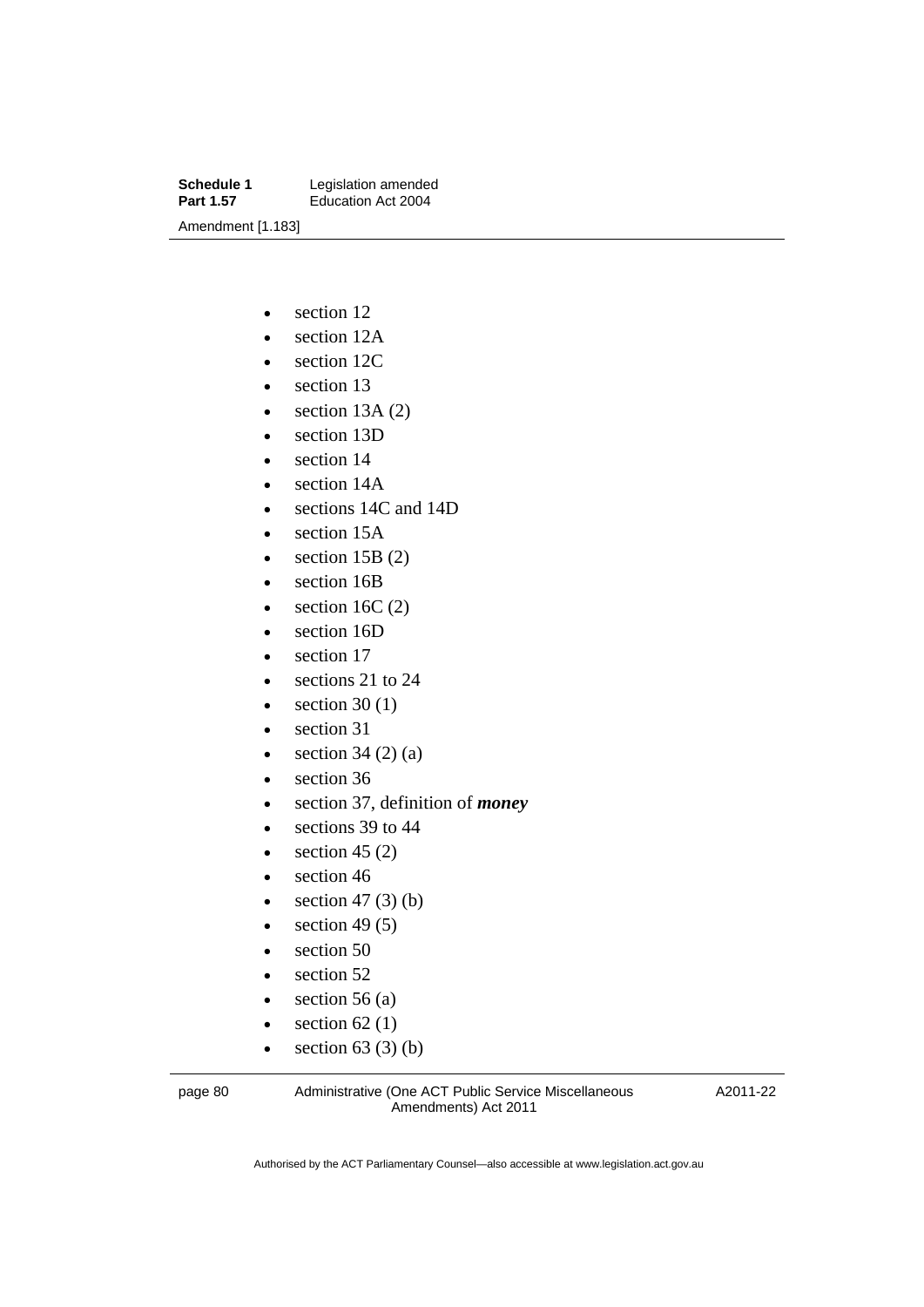- sections 67 and 68
- $\bullet$  section 79 (2)
- section 83
- $\bullet$  section 84 (7)
- section 85
- section 87
- section 88A
- section 89
- $\bullet$  section 98 (2)
- $\bullet$  section 101 (2) (a)
- $\bullet$  section 114 (1)
- sections 119 and 120
- sections 130 and 131
- $\bullet$  section 132 $(c)$
- section 133
- section 135
- sections 137 to 139
- section 140, definitions of *decision-maker*, *internally reviewable decision* and *reviewable decision*
- $\bullet$  section 145 (b)
- sections 146 and 146A
- $\bullet$  section 152(3)
- $\bullet$  schedule 1, items 1 to 11, column 5
- schedule 1, items 21 to 25, column 5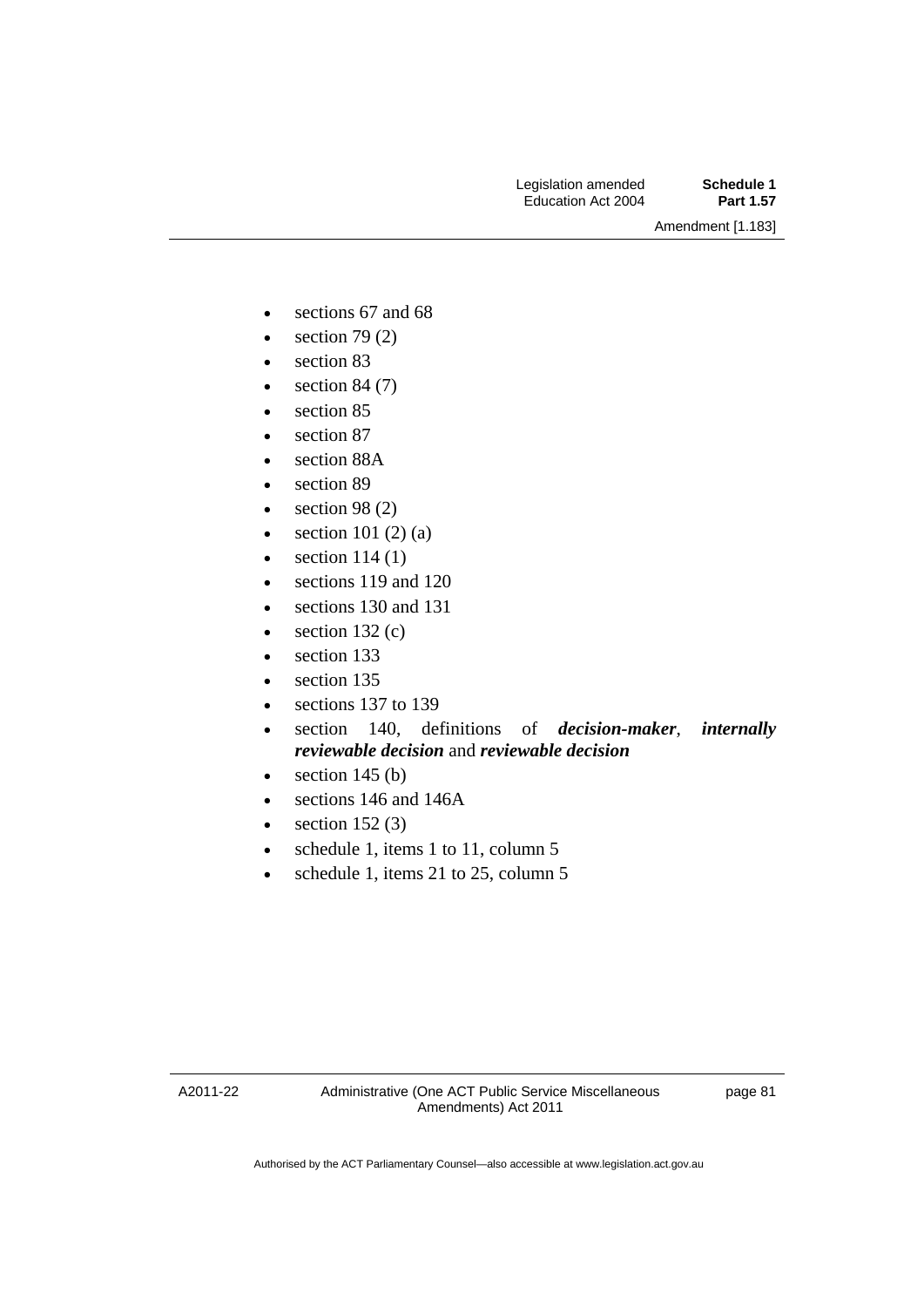**Schedule 1** Legislation amended<br> **Part 1.57** Education Act 2004 **Education Act 2004** Amendment [1.184]

### **[1.184] Further amendments, mentions of** *chief executive's*

*omit* 

chief executive's

*substitute* 

director-general's

*in* 

- $\bullet$  section 9D (1)
- $\bullet$  section 10 (6), note 1
- $\bullet$  section 10A (3), note 1
- section 10C, note
- $\bullet$  section 10D (4), note 1
- $\bullet$  section 11E (2)
- section 14D, note 1
- $\bullet$  section 16D (2)
- $\bullet$  section 22 (2)
- section 36
- $\bullet$  section 39 (4)
- $\bullet$  section 40 (2)
- $\bullet$  section 62(1)
- $\bullet$  section 114 (1)
- $\bullet$  section 135 (2) (b)

A2011-22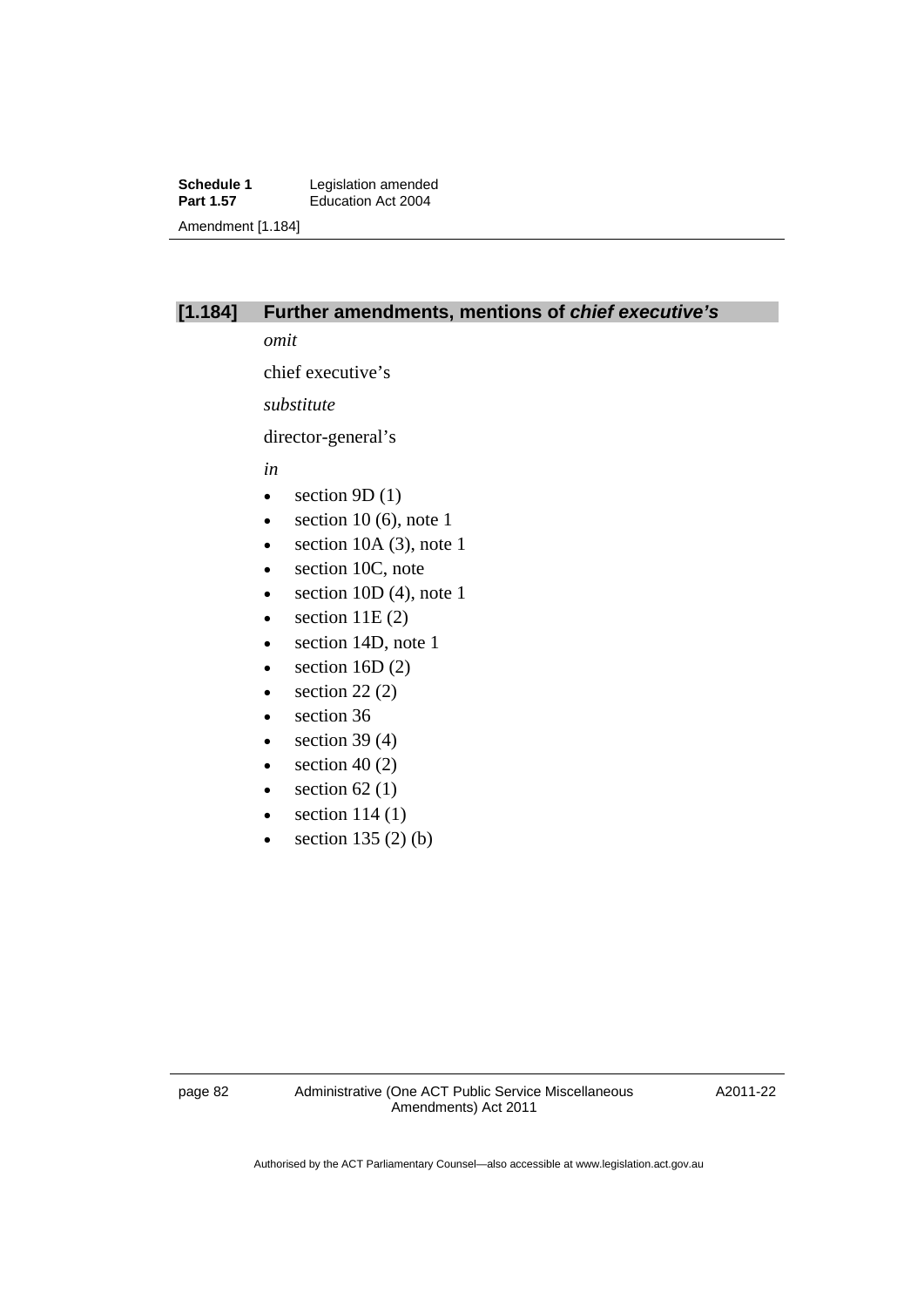# **Part 1.58 Education Regulation 2005**

#### **[1.185] Section 3 etc**

*omit* 

chief executive

*substitute* 

director-general

*in* 

- $\bullet$  section 3
- section 4
- $\bullet$  section 7 (1) (a) (ii)

# **Part 1.59 Electoral Act 1992**

### **[1.186] Section 12B (1) (c)**

*omit* 

chief executive

*insert* 

director-general

### **[1.187] New section 12B (3)**

*insert* 

 (3) In this section, a reference to a person who was a *director-general*  of an administrative unit includes a reference to someone who was a chief executive of an administrative unit.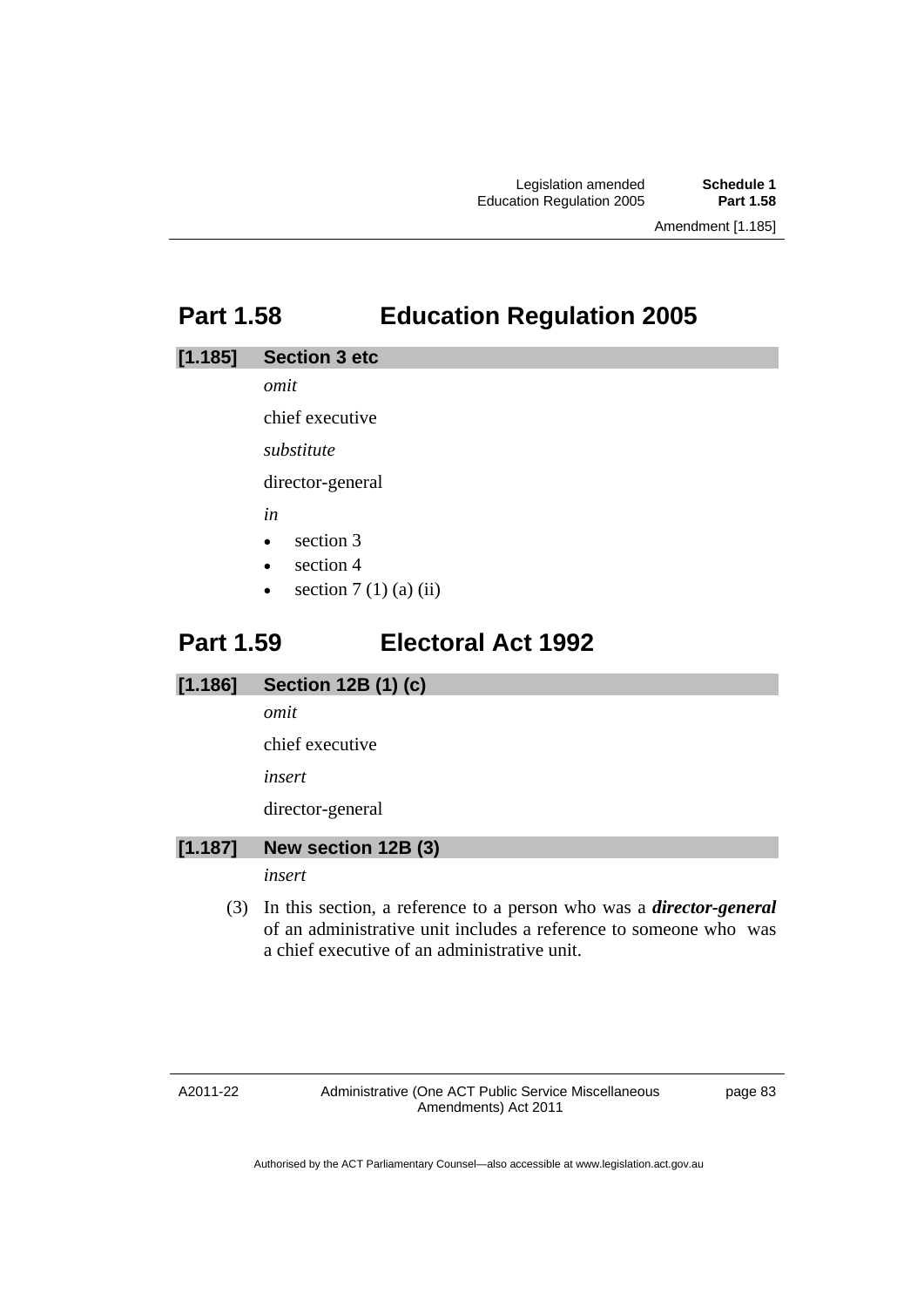**Schedule 1** Legislation amended<br> **Part 1.60** Electoral Regulation **Electoral Regulation 1993** Amendment [1.188]

### **[1.188] Section 340**

*omit* 

chief executive

*substitute* 

director-general

### **[1.189] Dictionary, note 2**

*omit* 

chief executive (see s 163)

### **[1.190] Dictionary, note 2**

*insert* 

director-general (see s 163)

# **Part 1.60 Electoral Regulation 1993**

#### **[1.191] Section 4A (1) and (2)**

*omit* 

chief executive

*substitute* 

director-general

# **[1.192] Section 4A (4), definition of** *chief executive of Treasury*

### *substitute*

*director-general of Treasury* means the director-general of the Treasury Directorate.

| [1.193] | Dictionary, note 2                                                           |          |  |
|---------|------------------------------------------------------------------------------|----------|--|
|         | insert                                                                       |          |  |
|         | director-general (see s $163$ )<br>$\bullet$                                 |          |  |
| page 84 | Administrative (One ACT Public Service Miscellaneous<br>Amendments) Act 2011 | A2011-22 |  |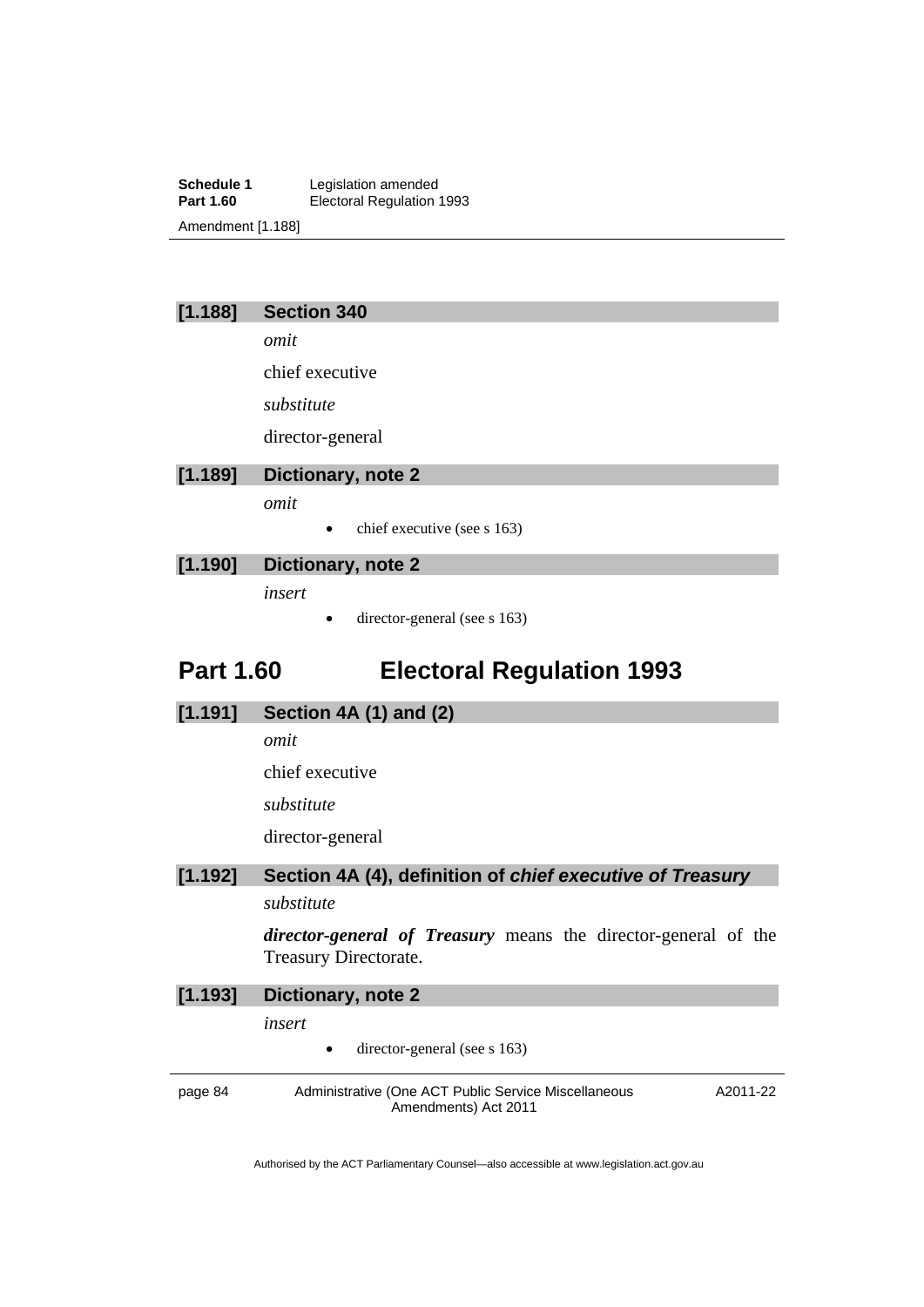# **Part 1.61 Emergencies Act 2004**

#### **[1.194] Section 7 etc**

*omit* 

chief executive

*substitute* 

director-general

*in* 

- $\bullet$  section 7
- e sections 28 to 32
- section 131
- section 142
- section 182

### **[1.195] Dictionary, note 2**

*insert* 

director-general (see s 163)

# **Part 1.62 Environment Protection Act 1997**

*omit* 

chief executive

*substitute* 

director-general

*in* 

- section 11
- $\bullet$  section 14 (1)

A2011-22

Administrative (One ACT Public Service Miscellaneous Amendments) Act 2011

page 85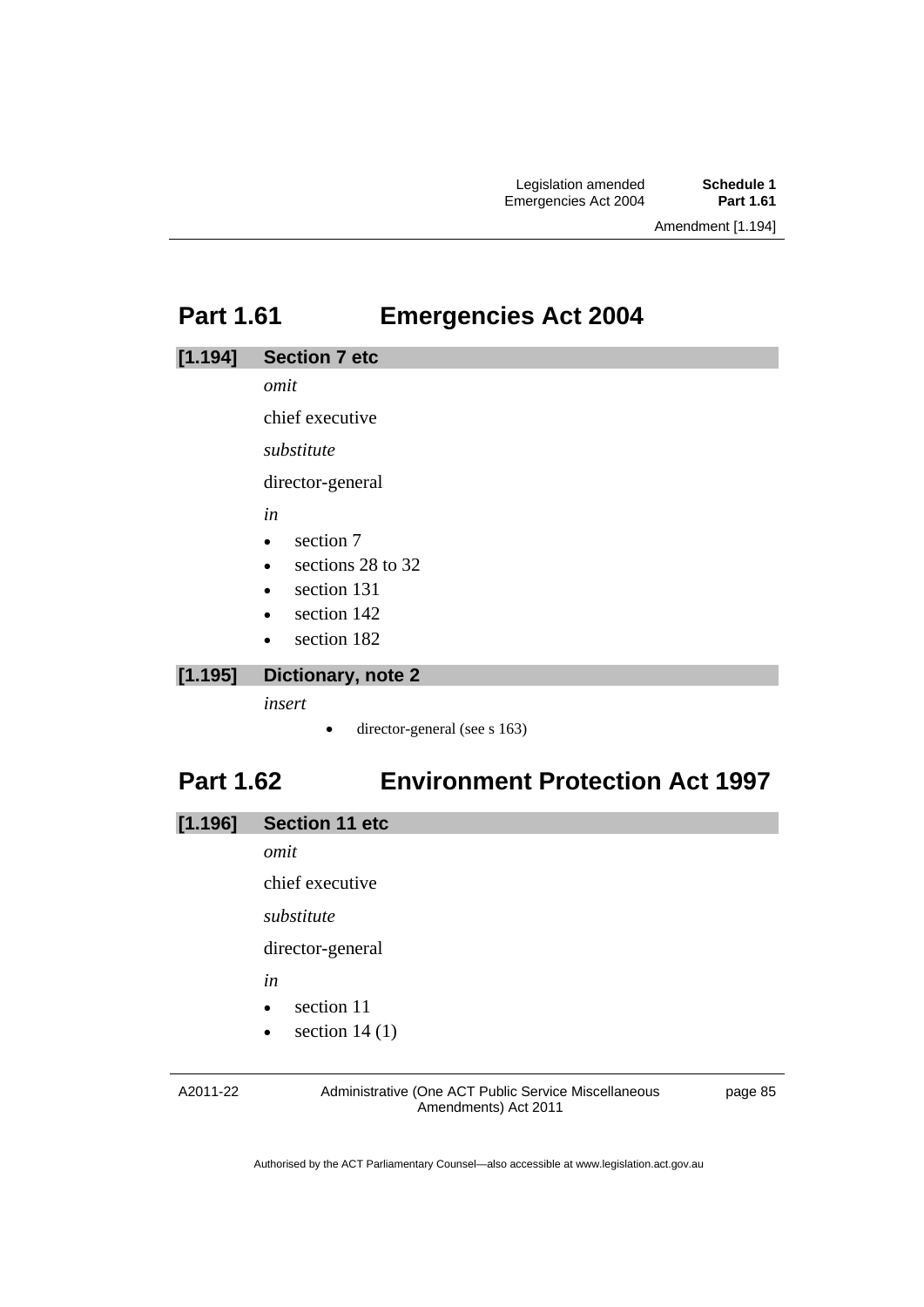- sections 16 and 17
- section 92
- $\bullet$  section 92A (1)
- $\bullet$  section 158A (1)

# **[1.197] Dictionary, note 2**

*insert* 

• director-general (see s 163)

# **Part 1.63 Environment Protection Regulation 2005**

| [1.198] | <b>Section 68 (2)</b>        |  |  |
|---------|------------------------------|--|--|
|         | omit                         |  |  |
|         | chief executive              |  |  |
|         | substitute                   |  |  |
|         | director-general             |  |  |
| [1.199] | <b>Section 69 (2)</b>        |  |  |
|         | omit                         |  |  |
|         | chief executive              |  |  |
|         | substitute                   |  |  |
|         | director-general             |  |  |
| [1.200] | Dictionary, note 2           |  |  |
|         | insert                       |  |  |
|         | director-general (see s 163) |  |  |

page 86 Administrative (One ACT Public Service Miscellaneous Amendments) Act 2011

A2011-22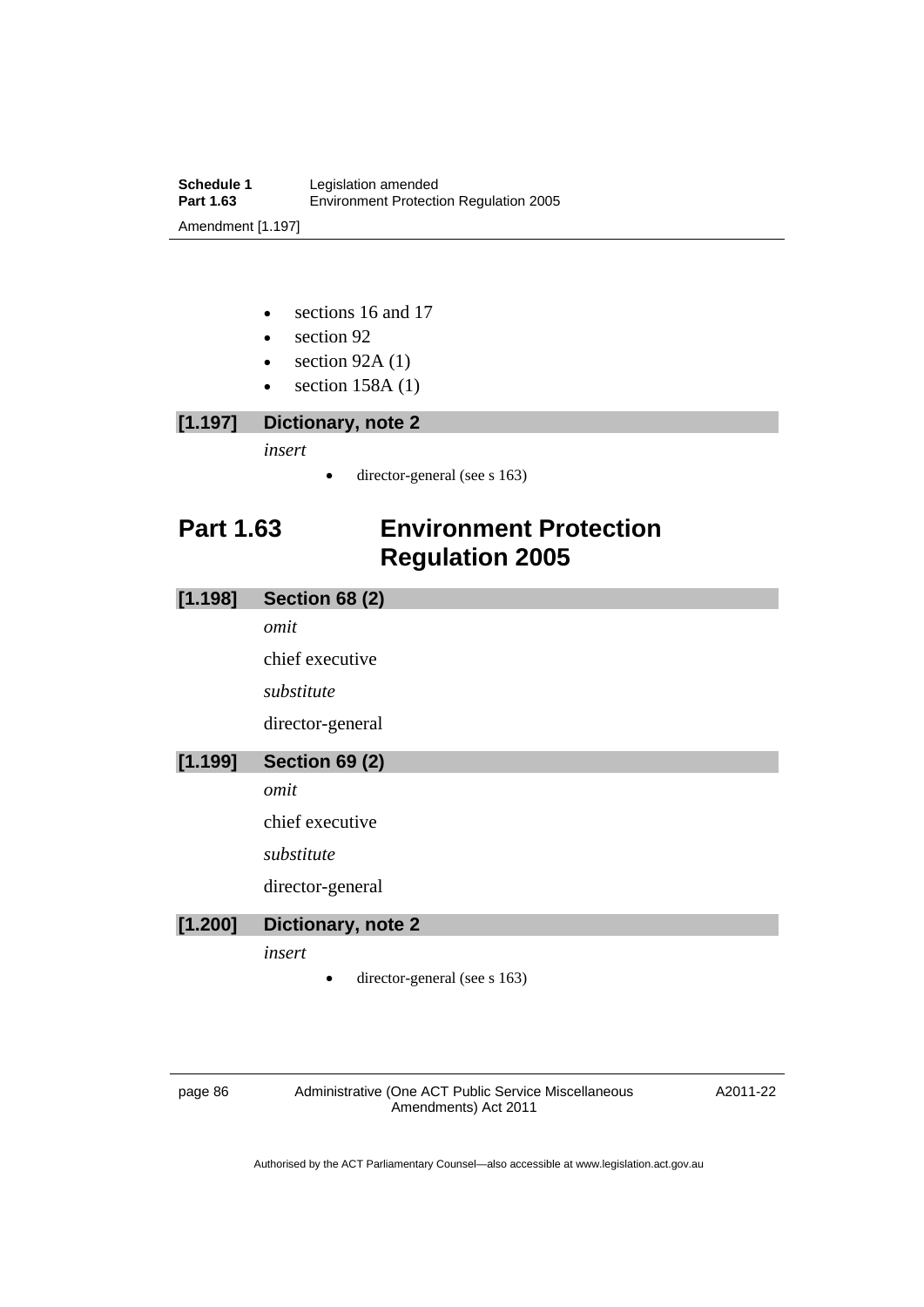# **Part 1.64 Exhibition Park Corporation Act 1976**

### **[1.201] Section 10 (1) and note**

#### *substitute*

- (1) The corporation may make arrangements with the director-general for the use of the services of public servants in the administrative unit under the director-general's control.
	- *Note* The director-general is the director-general of the administrative unit responsible for this section (see Legislation Act, dict, pt 1, def *director-general*).

#### **[1.202] Dictionary, note 2**

*insert* 

• director-general (see s 163)

# **Part 1.65 Fair Trading (Australian Consumer Law) Act 1992**

#### **[1.203] Section 32**

*omit* 

chief executive

*substitute* 

director-general

A2011-22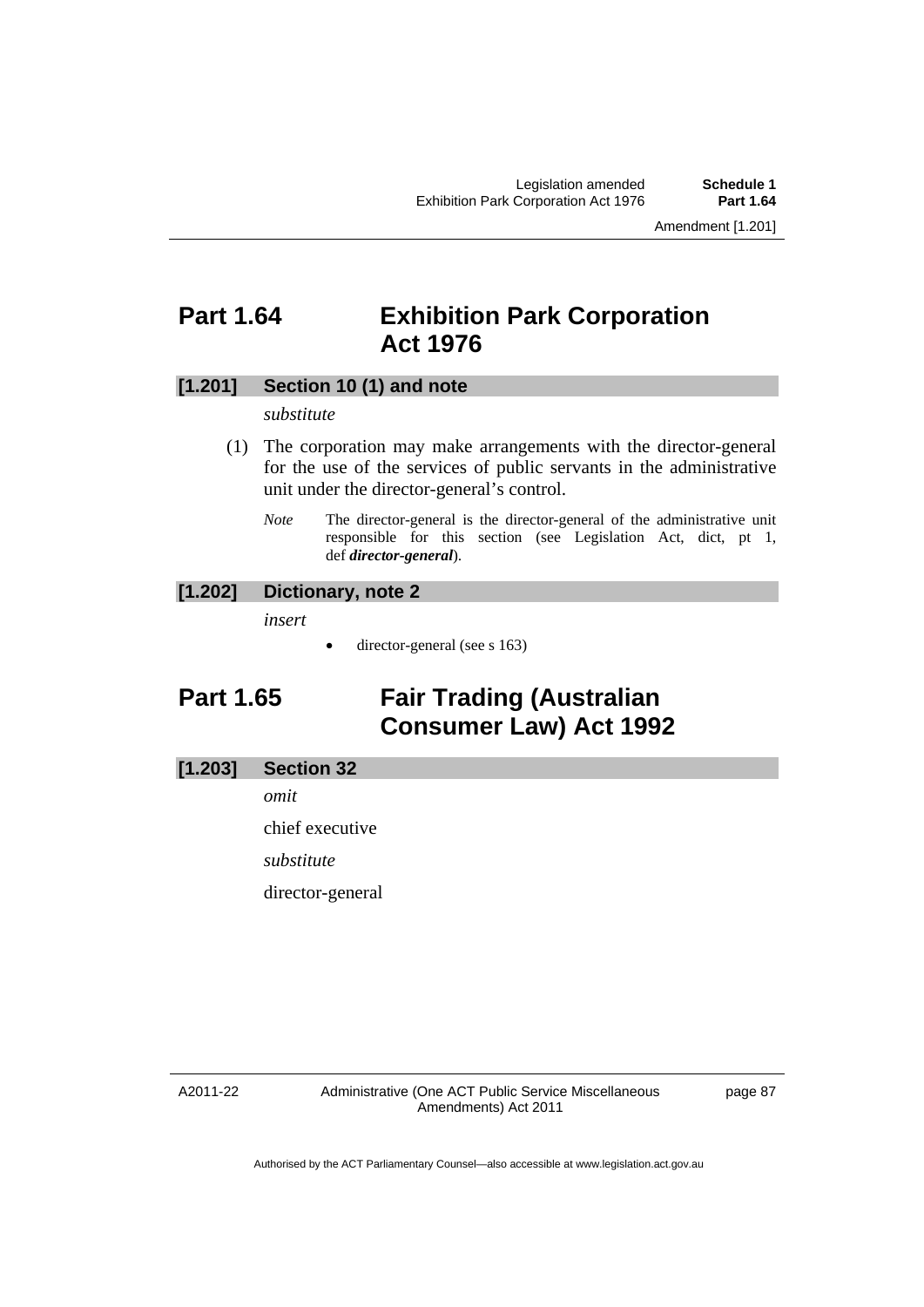**Schedule 1** Legislation amended<br>**Part 1.66** Firearms Act 1996 **Firearms Act 1996** Amendment [1.204]

# **[1.204] Section 33 (1) (g)**

*omit* 

chief executive

*substitute* 

director-general

# **[1.205] Dictionary, note 2**

*insert* 

• director-general (see s 163)

# **Part 1.66 Firearms Act 1996**

| [1.206] | Section 30 (2) etc                |  |  |
|---------|-----------------------------------|--|--|
|         | omit                              |  |  |
|         | chief executive                   |  |  |
|         | substitute                        |  |  |
|         | director-general                  |  |  |
|         | in                                |  |  |
|         | section $30(2)$<br>$\bullet$      |  |  |
|         | section $159(3)$ (b)<br>$\bullet$ |  |  |
|         | section $217(4)$<br>$\bullet$     |  |  |
| [1.207] | Dictionary, note 2                |  |  |
|         | insert                            |  |  |
|         | director-general (see s 163)      |  |  |

page 88 Administrative (One ACT Public Service Miscellaneous Amendments) Act 2011

A2011-22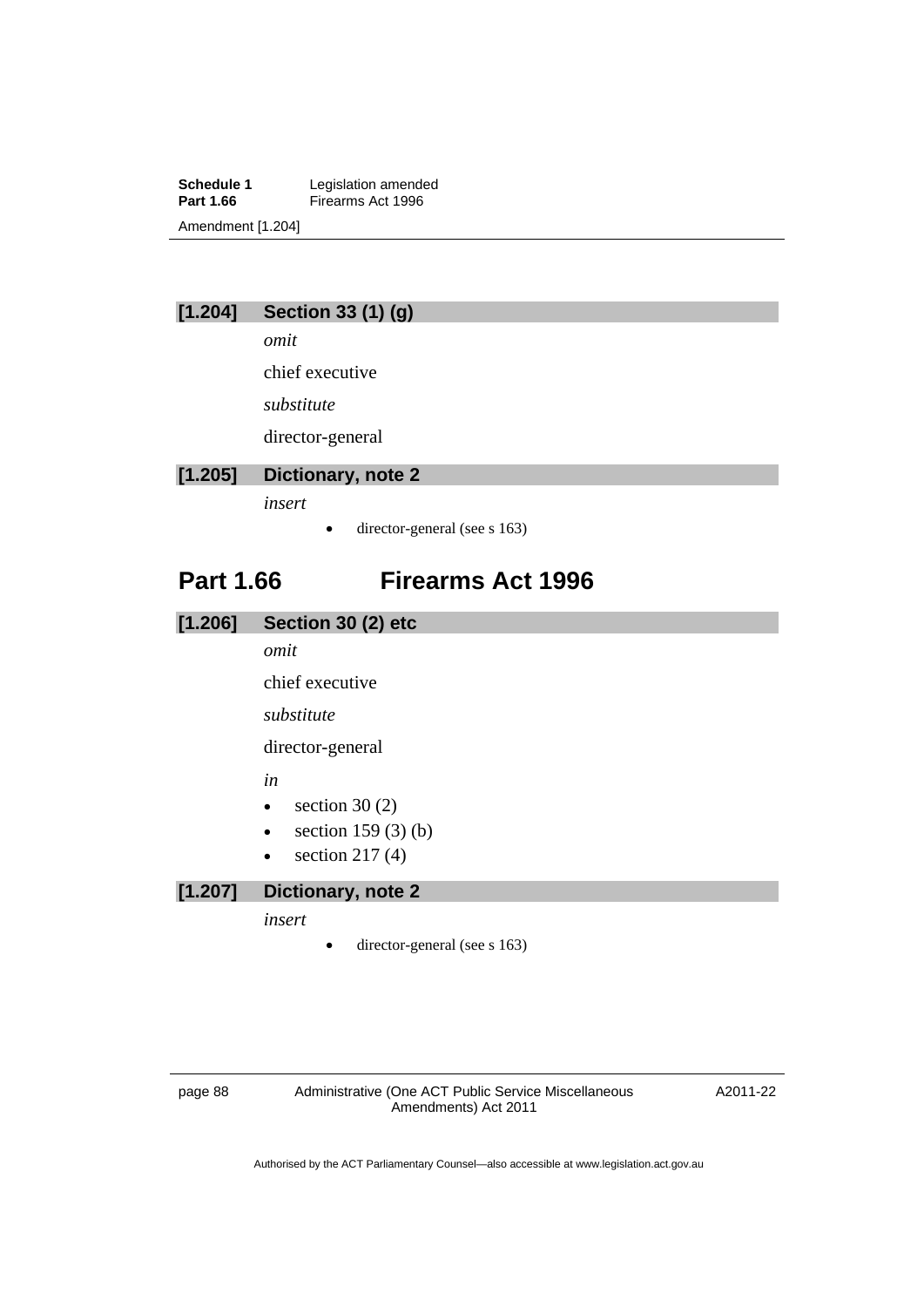Amendment [1.208]

# **[1.208] Dictionary, definition of** *head*

*omit* 

chief executive

*substitute* 

director-general

# **Part 1.67 Freedom of Information Act 1989**

| [1.209] | <b>Section 79 (1) (b)</b>                                         |  |  |
|---------|-------------------------------------------------------------------|--|--|
|         | omit                                                              |  |  |
|         | chief executive                                                   |  |  |
|         | substitute                                                        |  |  |
|         | director-general                                                  |  |  |
| [1.210] | Dictionary, note 2                                                |  |  |
|         | omit                                                              |  |  |
|         | chief executive (see s 163)<br>$\bullet$                          |  |  |
| [1.211] | Dictionary, note 2                                                |  |  |
|         | insert                                                            |  |  |
|         | director-general (see s 163)                                      |  |  |
| [1.212] | Dictionary, definition of <i>principal</i> officer, paragraph (a) |  |  |
|         | omit                                                              |  |  |
|         | chief executive                                                   |  |  |
|         | substitute                                                        |  |  |

director-general

#### A2011-22

Administrative (One ACT Public Service Miscellaneous Amendments) Act 2011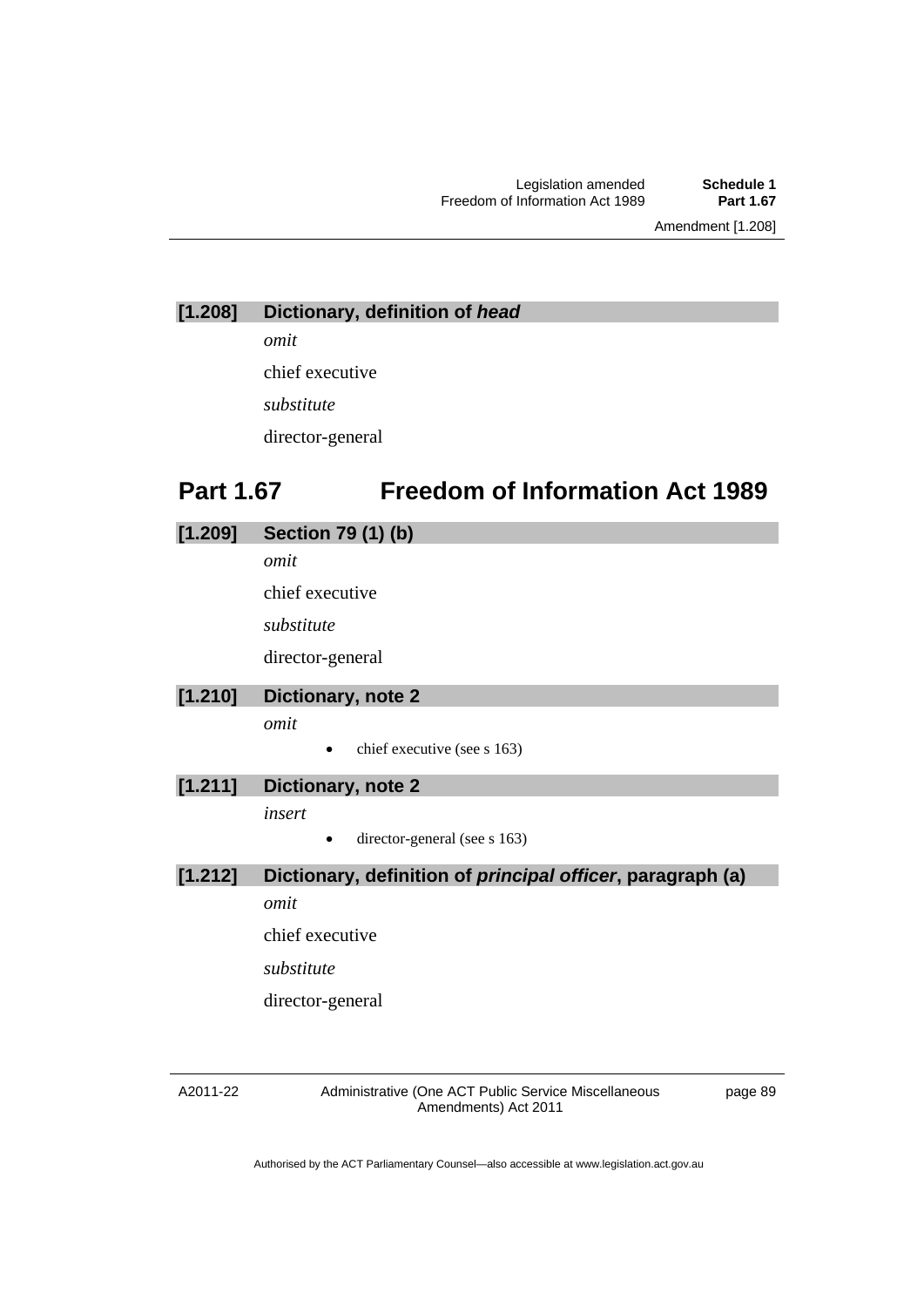# **Part 1.68 Freedom of Information Regulation 1991**

### **[1.213] Schedule 2, paragraph 3**

*omit* 

Department of Justice and Community Safety

*substitute* 

Justice and Community Safety Directorate

# **Part 1.69 Fuels Control Act 1979**

### **[1.214] Section 3 etc**

*omit* 

chief executive

*substitute* 

director-general

*in* 

- $\bullet$  section 3
- $\bullet$  section 5 (1)
- section 5A

### **[1.215] Dictionary, note 2**

#### *insert*

director-general (see s 163)

page 90 Administrative (One ACT Public Service Miscellaneous Amendments) Act 2011

A2011-22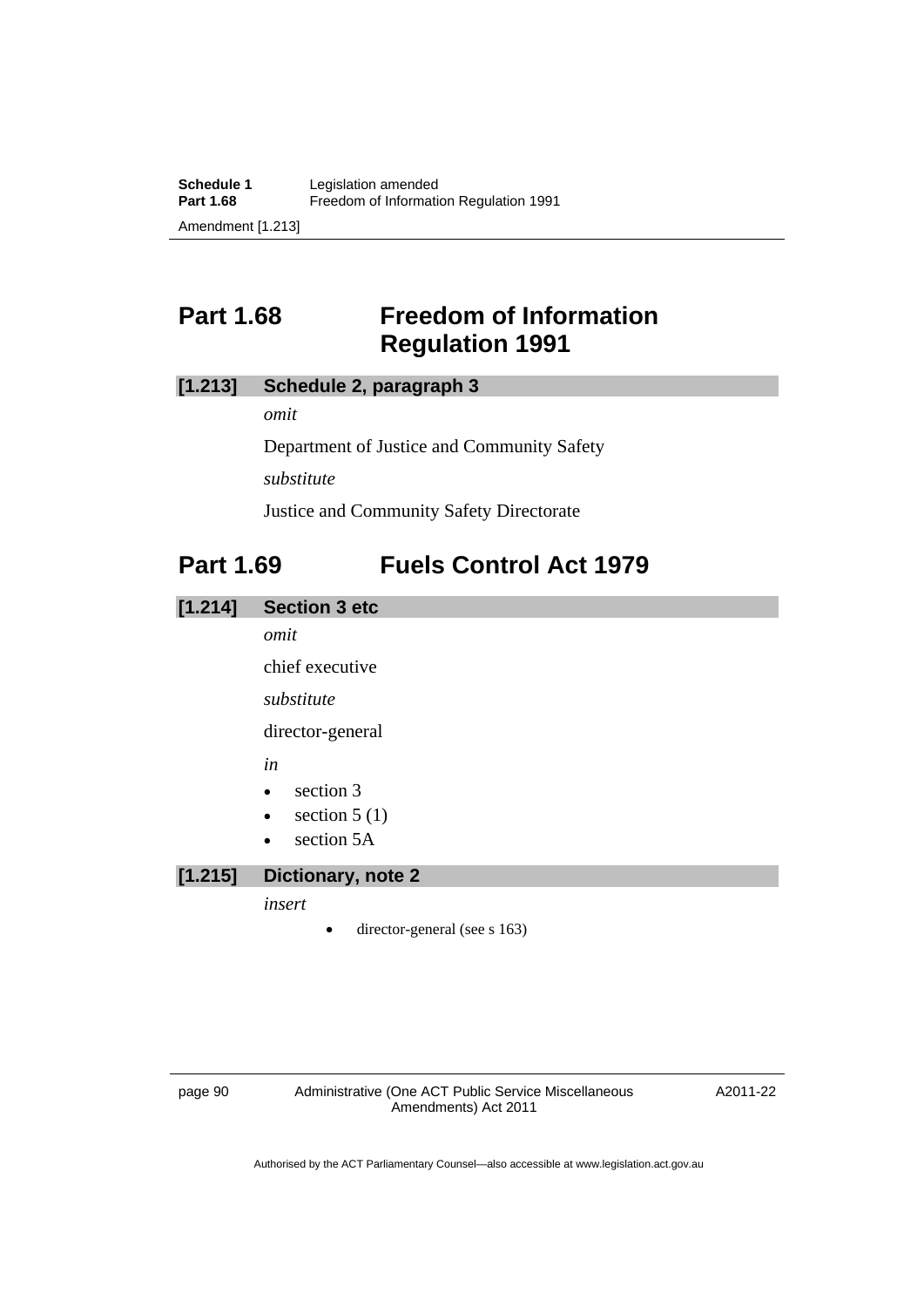Amendment [1.216]

# **Part 1.70 Gambling and Racing Control Act 1999**

### **[1.216] Section 14, note**

#### *omit*

all the powers of a chief executive under the Act in relation to the instrumentality staff to be employed under that Act (including, for example, in relation to the appointment of people to, or the employment of people for, that staff)

#### *substitute*

the powers of the head of service in relation to the appointment, engagement and employment of instrumentality staff to be employed under the Act

### **[1.217] Section 20 (3) and (4)**

*omit* 

chief executive

*substitute* 

director-general

#### **[1.218] Dictionary, note 2**

*insert* 

 $\bullet$  director-general (see s 163)

A2011-22

Administrative (One ACT Public Service Miscellaneous Amendments) Act 2011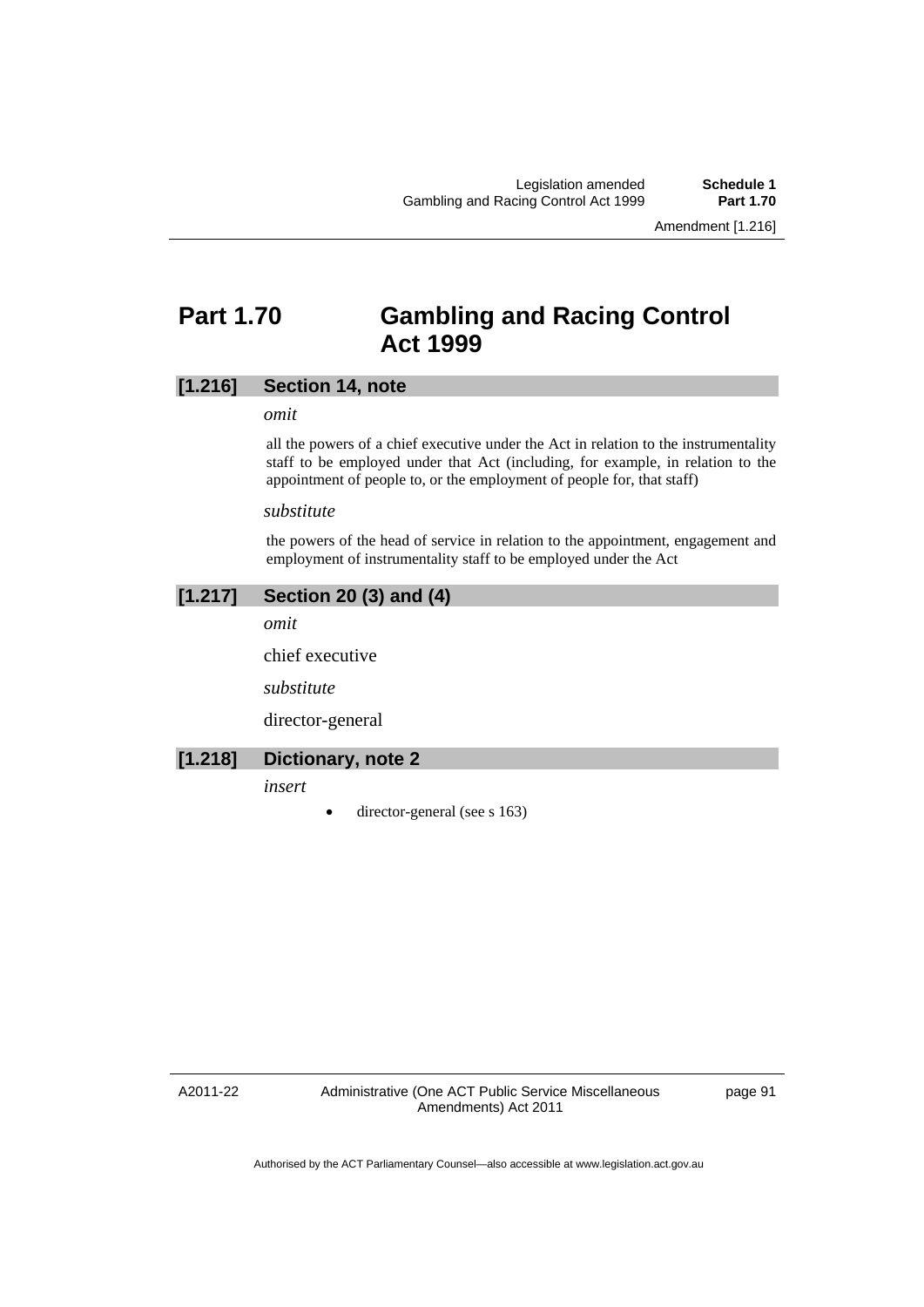# **Part 1.71 Gene Technology (GM Crop Moratorium) Act 2004**

### **[1.219] Section 11 (3) (a) etc**

*omit* 

chief executive

*substitute* 

director-general

*in* 

- $\bullet$  section 11 (3) (a)
- $\bullet$  section 14 (2) (b)
- section 15
- sections 17 and 18
- $\bullet$  section 29 (3)

### **[1.220] Dictionary, note 2**

*omit* 

• chief executive

*substitute* 

• director-general (see s 163)

A2011-22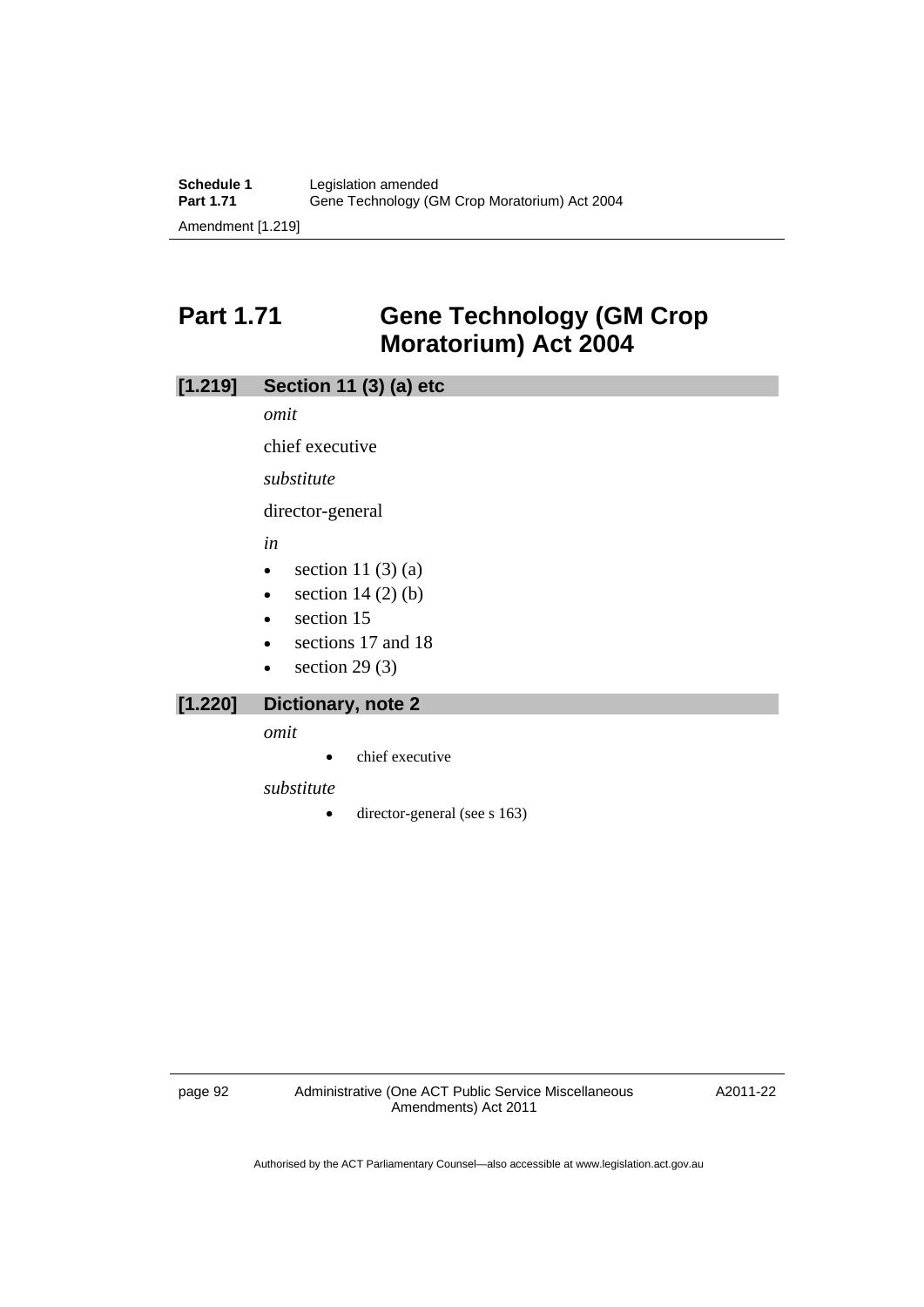# **Part 1.72 Government Agencies (Campaign Advertising) Act 2009**

# **[1.221] Section 21 (7), definition of** *public accounts committee*

*omit* 

department *substitute* 

directorate

### **[1.222] Dictionary, new definition of** *directorate*

*insert* 

*directorate*—see the *Financial Management Act 1996*, dictionary.

# **Part 1.73 Government Procurement Act 2001**

### **[1.223] Section 21**

*omit* 

chief executive's

*substitute* 

director-general's

#### **[1.224] Section 23 (1), example**

*substitute* 

#### **Example**

A directorate (representing the Territory) enters into a notifiable contract with a Territory owned corporation. The directorate, but not the Territory owned corporation, is required to notify the contract under pt 3 (Notifiable contracts).

A2011-22

Administrative (One ACT Public Service Miscellaneous Amendments) Act 2011

page 93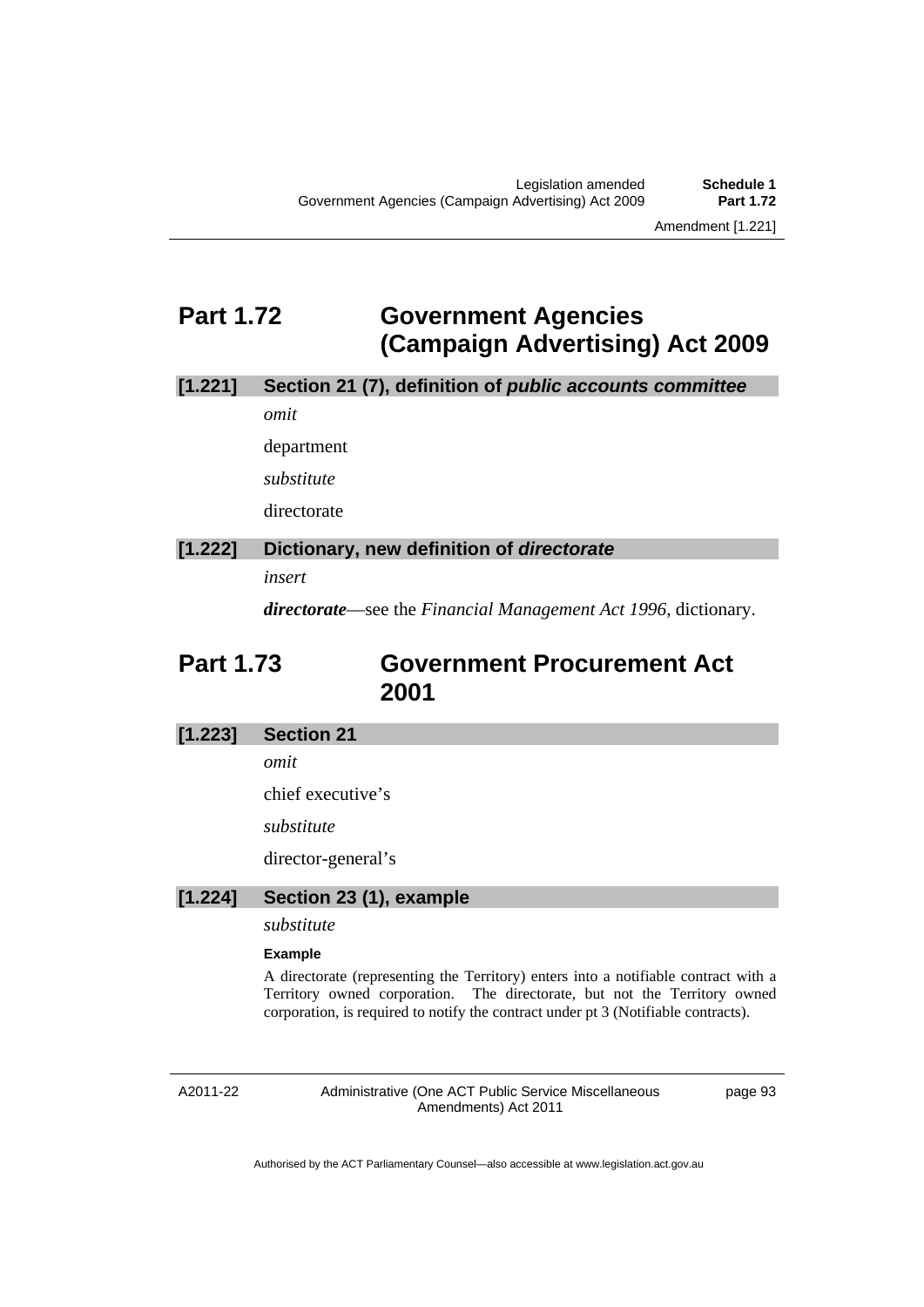**Schedule 1** Legislation amended<br> **Part 1.73** Government Procure **Part 1.73** Government Procurement Act 2001 Amendment [1.225]

### **[1.225] Section 47 (2)**

*omit* 

Departmental

*substitute* 

**Directorate** 

#### **[1.226] Dictionary, note 2**

*insert* 

director-general (see s 163)

# **[1.227] Dictionary, definition of** *department*

*omit* 

### **[1.228] Dictionary, new definition of** *directorate*

*insert* 

*directorate*––see the *Financial Management Act 1996*, dictionary.

### **[1.229] Dictionary, definition of** *responsible chief executive officer*

#### *substitute*

*responsible chief executive officer* means––

- (a) for a directorate—the responsible director-general of the directorate under the *Financial Management Act 1996*; or
- (b) for a territory authority—the chief executive officer of the authority under the *Financial Management Act 1996*; or
- (c) for a joint venture or trust in which the Territory or a territory entity has a controlling interest—the responsible director-general of the directorate or territory entity that is responsible for matters most closely related to that interest.

A2011-22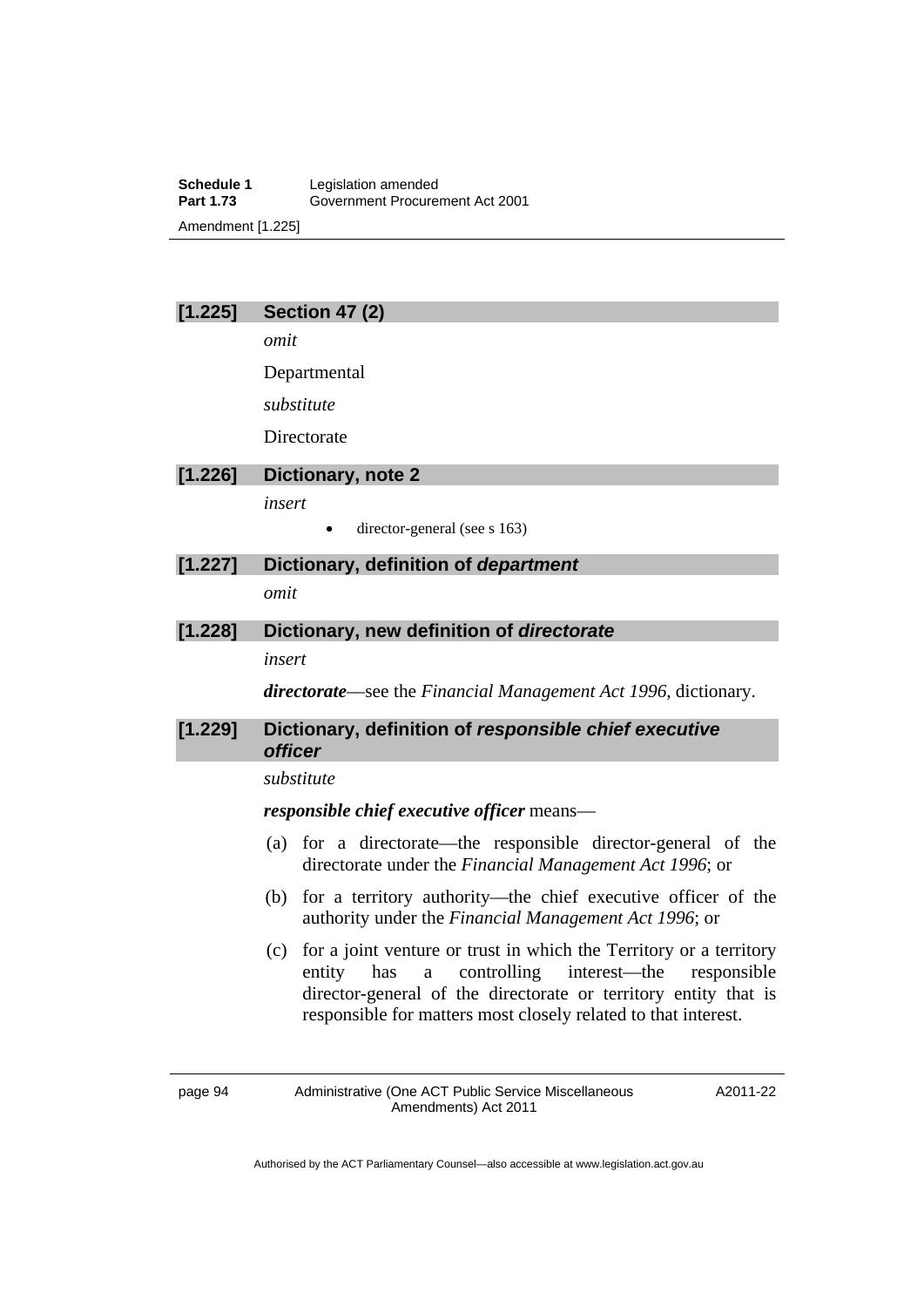Amendment [1.230]

### **[1.230] Further amendments, mentions of** *chief executive*

*omit* 

chief executive

*substitute* 

director-general

*in* 

- section 21
- sections 27 to 30

# **Part 1.74 Guardianship and Management of Property Act 1991**

### **[1.231] Section 75A**

*omit*  chief executive *substitute*  director-general

# **Part 1.75 Hawkers Act 2003**

- **[1.232] Section 25 (5)** 
	- *omit*

chief executive's *substitute* 

director-general's

#### A2011-22

Administrative (One ACT Public Service Miscellaneous Amendments) Act 2011

page 95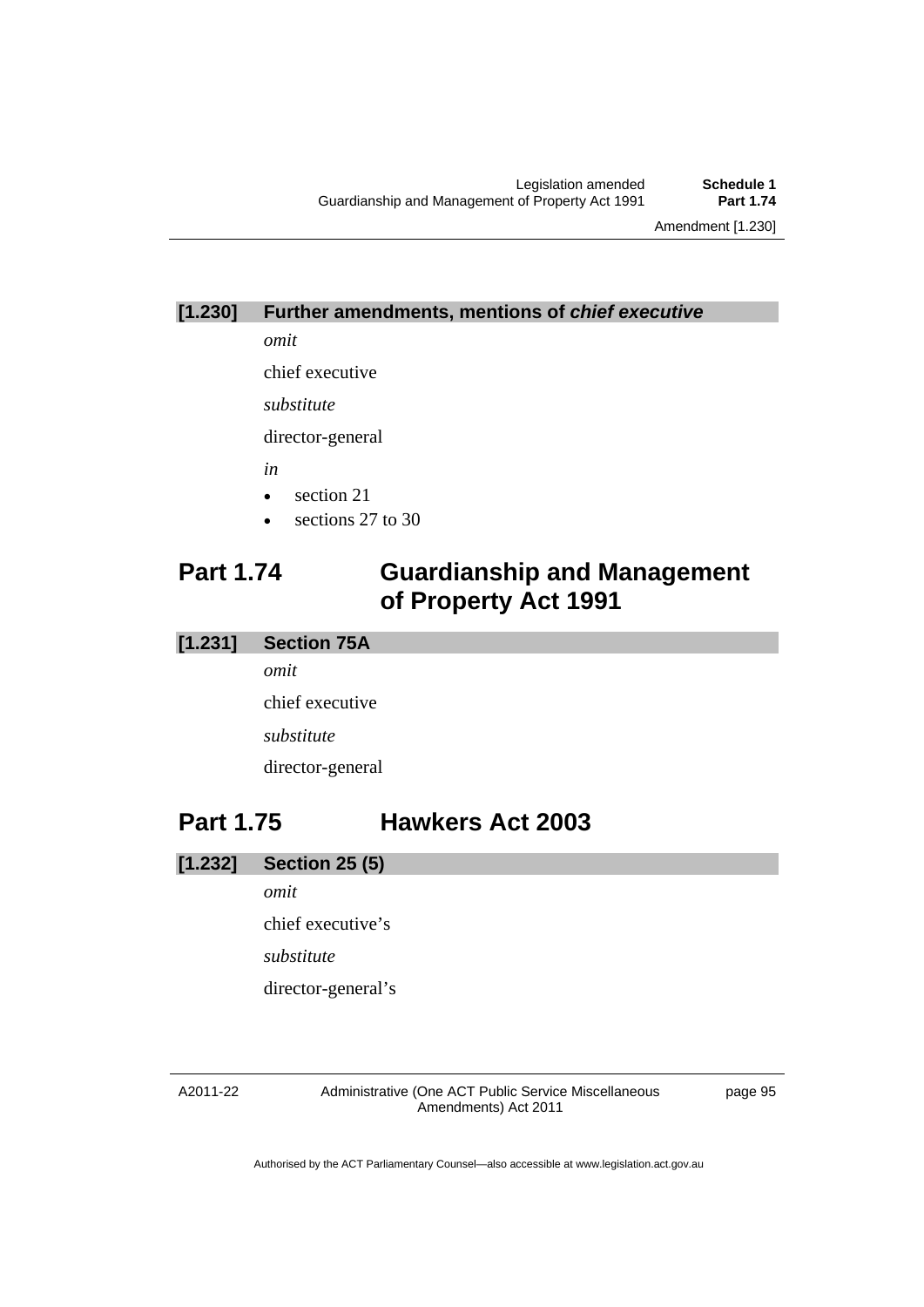**Schedule 1** Legislation amended<br> **Part 1.75** Hawkers Act 2003 **Hawkers Act 2003** Amendment [1.233]

|  | --<br>$\sim$ |
|--|--------------|
|  |              |

#### **[1.233] Dictionary, note 2**

*omit* 

• chief executive

*substitute* 

 $\bullet$  director-general (see s 163)

**[1.234] Further amendments, mentions of** *chief executive*

*omit* 

chief executive

*substitute* 

director-general

*in* 

- sections 17 and 18
- $\bullet$  section 21 (2)
- e sections 22 to 25
- $\bullet$  section 26 (1) (b)
- section 35
- e sections 37 to 39
- $\bullet$  section 40 (2)
- $\bullet$  section 41
- schedule 1, items 1 to 5, column 5

A2011-22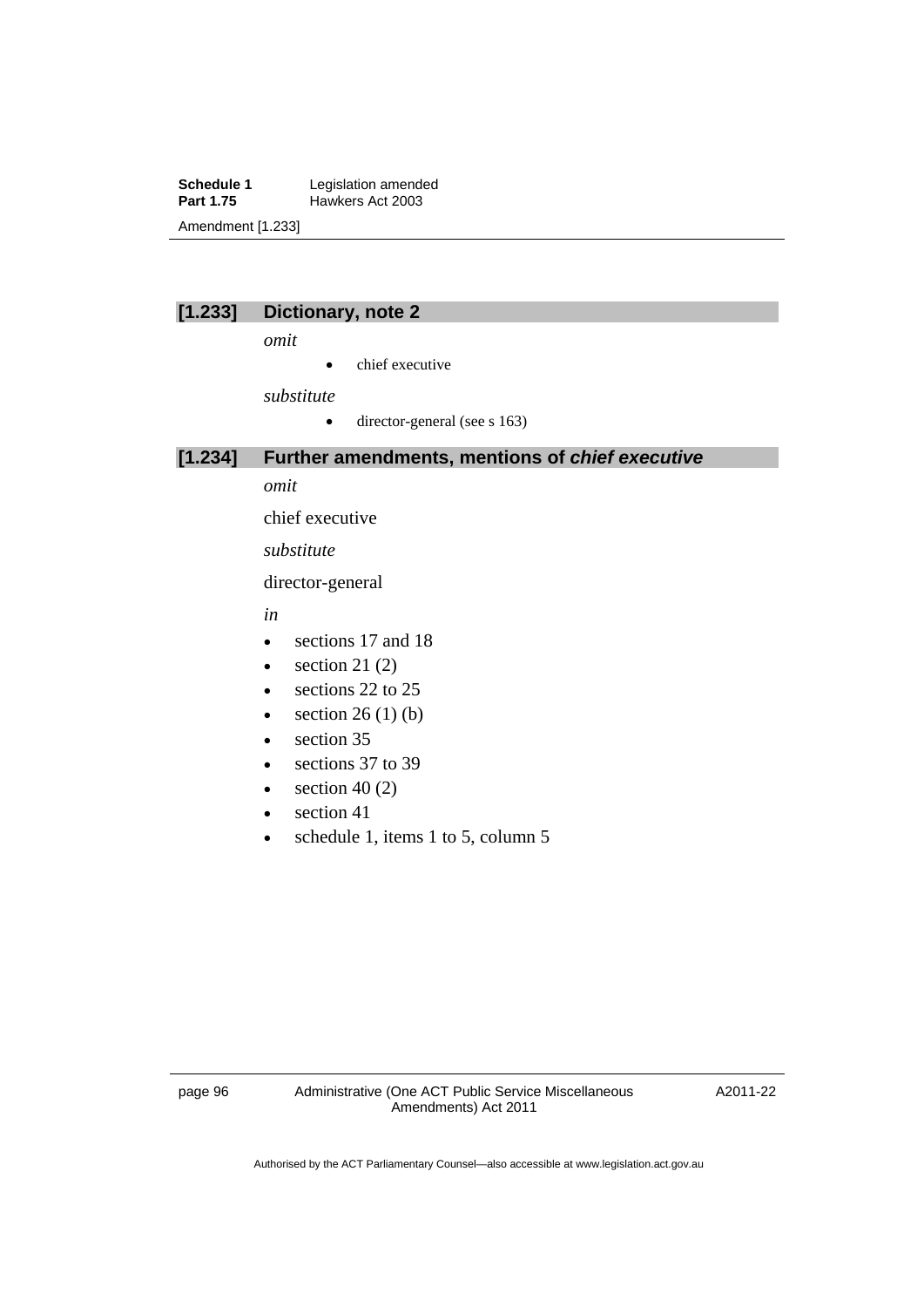# **Part 1.76 Health Act 1993**

### **[1.235] Section 66 (4)**

### *omit*

the committee must tell the chief executive and the chief executive officer, Calvary (the *executive officers*)

*substitute* 

the committee must tell the director-general and the chief executive officer, Calvary (the *executive officers*)

#### **[1.236] Dictionary, note 2**

*omit* 

 $\bullet$  chief executive (see s 163)

### **[1.237] Dictionary, note 2**

*insert* 

 $\bullet$  director-general (see s 163)

### **[1.238] Further amendments, mentions of** *chief executive*

*omit* 

chief executive

*substitute* 

director-general

*in* 

- section 22, definition of *CEO*, paragraph (a)
- $\bullet$  section 31 (3)
- section 38A (2)
- $\bullet$  section 38B (1)
- section 39

A2011-22

Administrative (One ACT Public Service Miscellaneous Amendments) Act 2011

page 97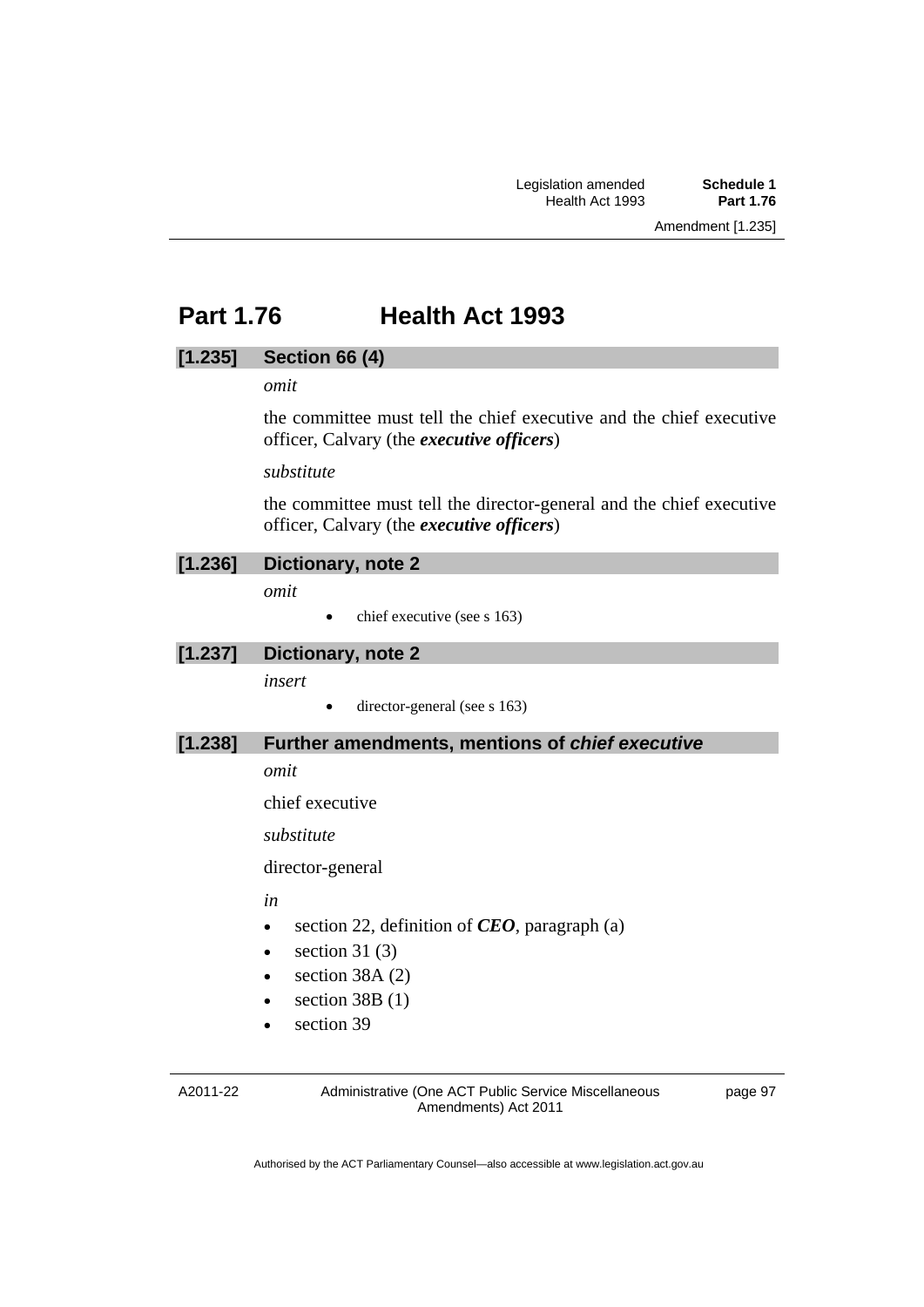- section 53, definition of *CEO*, paragraph (a)
- section 60
- $\bullet$  section 69 (6) (b)
- section 122, paragraph (b), note

# **[1.239] Further amendments consequential on** *Health Amendment Act 2011***, mentions of** *chief executive*

*omit* 

chief executive

*substitute* 

director-general

*in* 

- $\bullet$  section 14 (1)
- $\bullet$  section 19C (3) (b)
- section 19D (12)

# **Part 1.77 Health Records (Privacy and Access) Act 1997**

# **[1.240] Schedule 1 etc**

*omit* 

chief executive

*substitute* 

director-general

*in* 

- schedule 1, principle 11, paragraph 4 and note 2
- schedule 1, principle 11, paragraphs 8 and 9

page 98 Administrative (One ACT Public Service Miscellaneous Amendments) Act 2011

A2011-22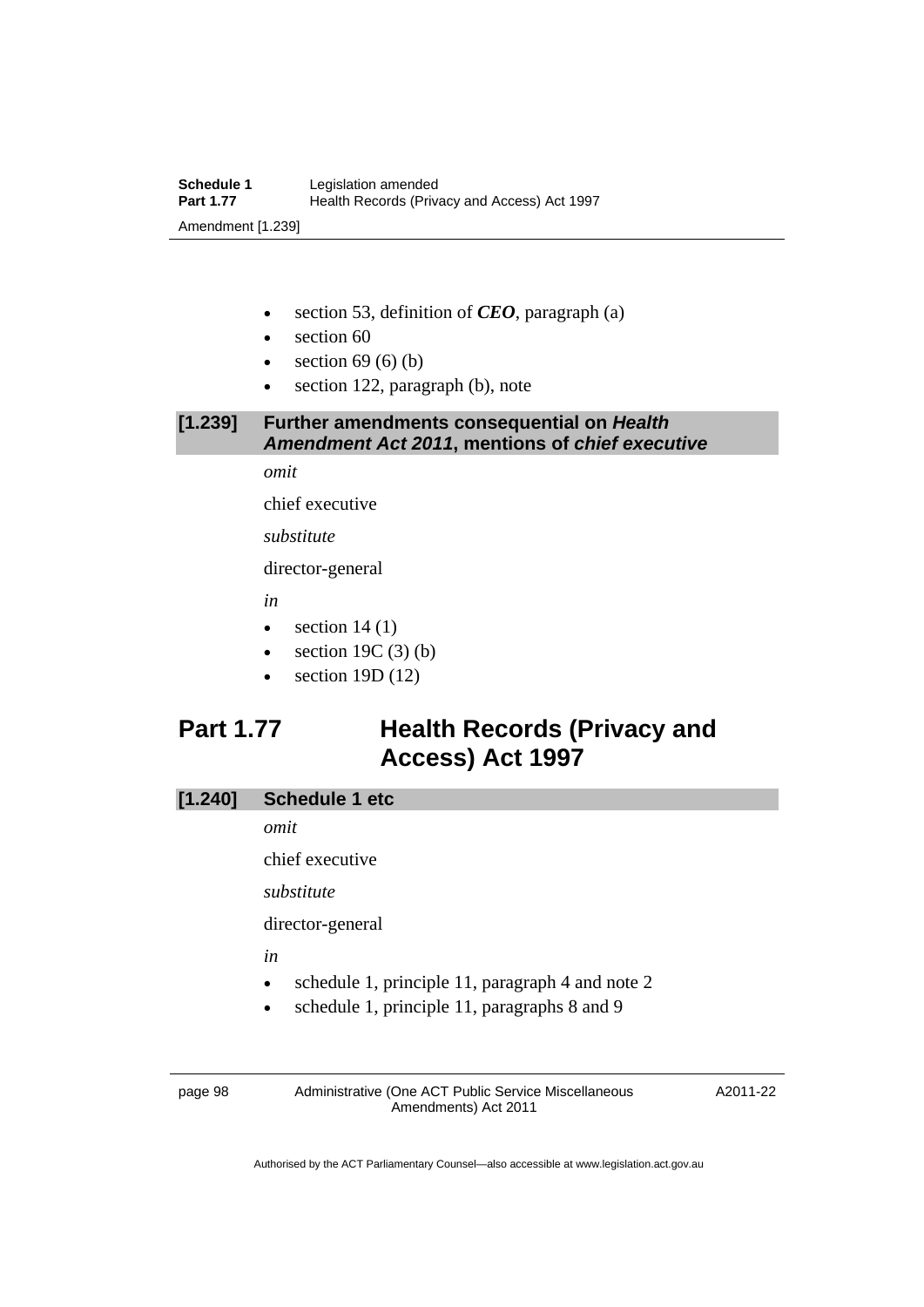### **[1.241] Dictionary, note 2**

*omit* 

 $\bullet$  chief executive (see s 163)

#### **[1.242] Dictionary, note 2**

*insert* 

director-general (see s 163)

# **Part 1.78 Health Regulation 2004**

#### **[1.243] Sections 6 to 11**

*omit* 

chief executive

*substitute* 

director-general

# **Part 1.79 Hemp Fibre Industry Facilitation Act 2004**

### **[1.244] Section 42 (5) and (6)**

*omit* 

chief executive

*substitute* 

director-general

(commencement: the commencement of the *Personal Property Securities Act 2010*, schedule 2, part 2.3)

Administrative (One ACT Public Service Miscellaneous Amendments) Act 2011

page 99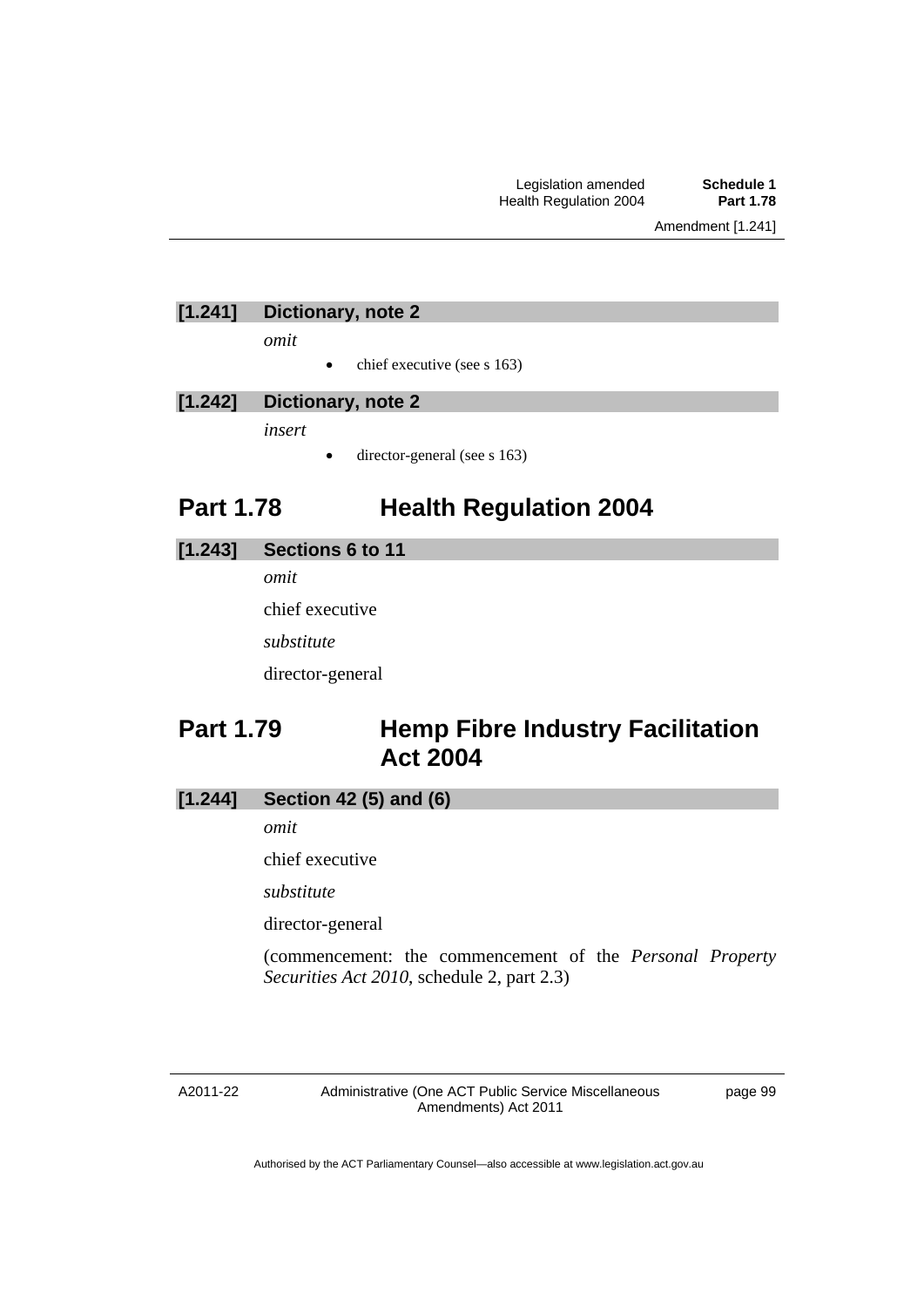#### **Schedule 1** Legislation amended<br> **Part 1.79** Hemp Fibre Industry Hemp Fibre Industry Facilitation Act 2004 Amendment [1.245]

### **[1.245] Dictionary, note 2**

*insert* 

 $\bullet$  director-general (see s 163)

#### **[1.246] Further amendments, mentions of** *chief executive*

*omit* 

chief executive

*substitute* 

director-general

*in* 

- section 8 (1), definition of *close associate*, paragraph (b)
- $\bullet$  section 9
- section 13
- $\bullet$  section 14 (1)
- $\bullet$  section 15 (1)
- section 17
- $\bullet$  section 18 (c)
- section 19
- $\bullet$  section 20 (2) (a)
- sections 21 and 22
- $\bullet$  section 24 (2)
- section 25
- section 26, note
- $\bullet$  section 27 (b)
- section 28
- $\bullet$  section 29 (1)
- $\bullet$  section 30 (1)

A2011-22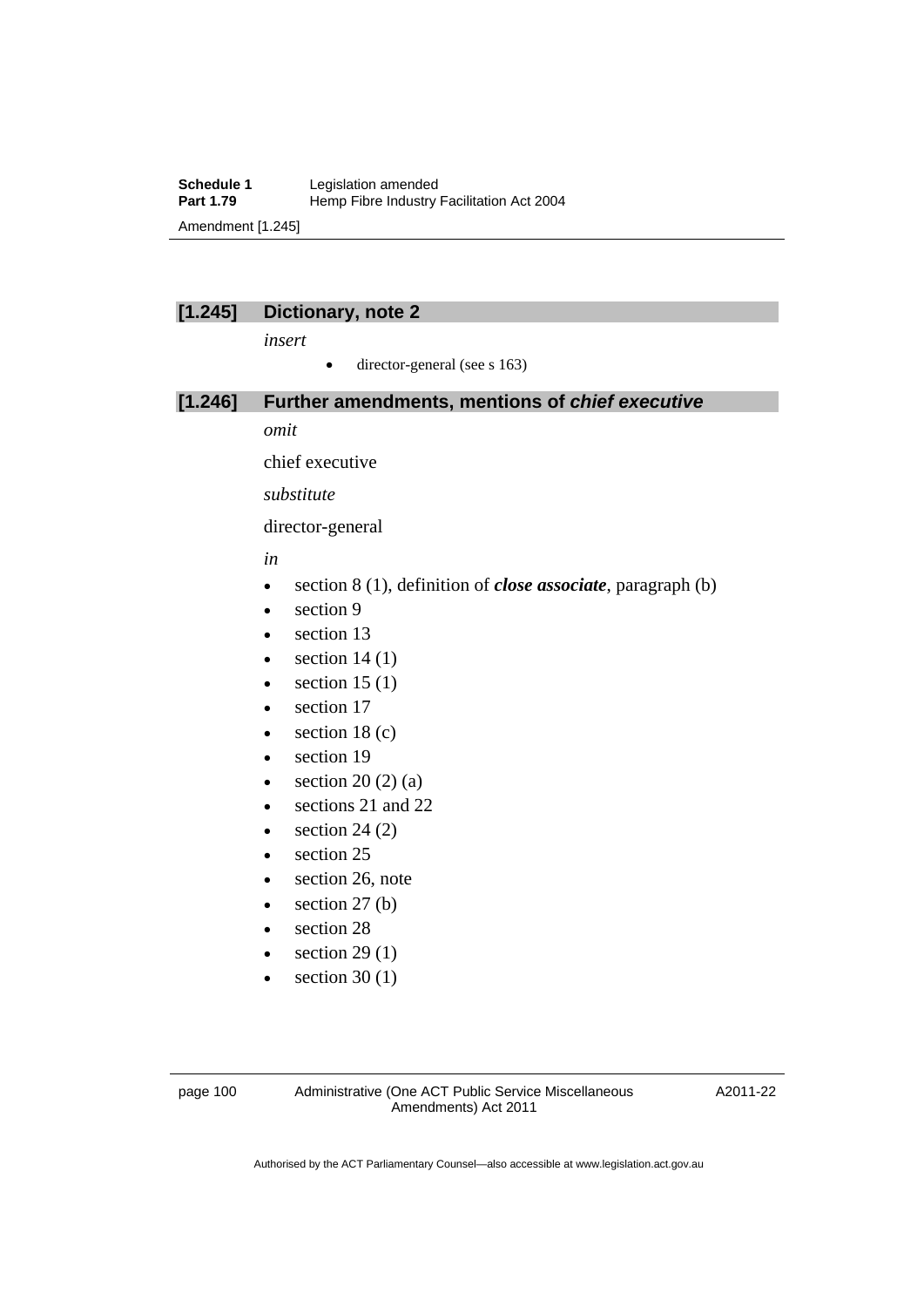- e sections 32 to 36
- $\bullet$  section 38 (b)
- $\bullet$  section 39 (1)
- e sections 40 to 42
- sections 44 and 45
- $\bullet$  section 56 (3)
- section 57A
- $\bullet$  section 59 (1)

### **[1.247] Further amendments, mentions of** *chief executive's*

#### *omit*

chief executive's

*substitute* 

director-general's

*in* 

- $\bullet$  section 28 (1) (b)
- $\bullet$  section 40 (5)
- $\bullet$  section 41 (3)

A2011-22

page 101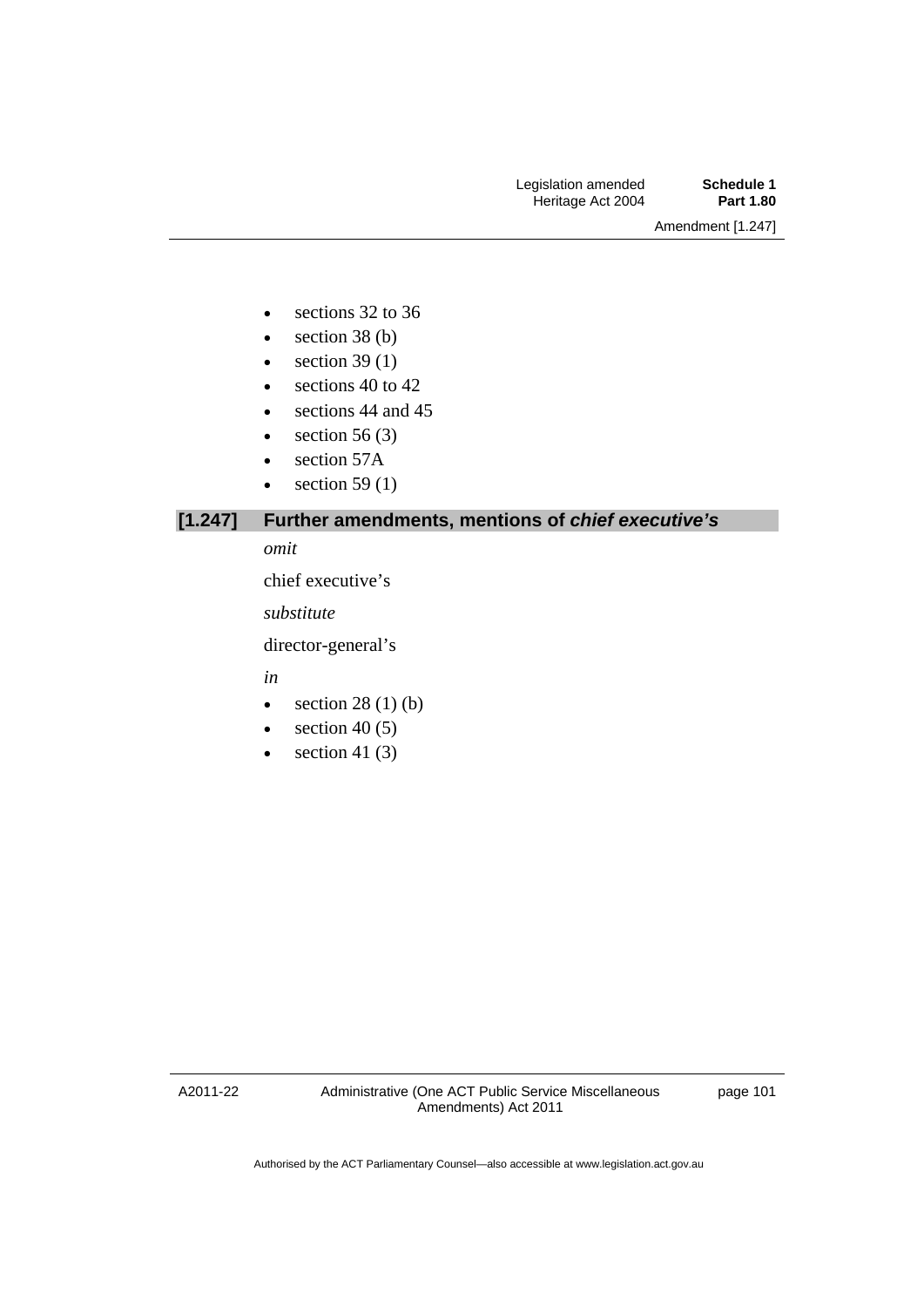**Schedule 1** Legislation amended<br> **Part 1.80** Heritage Act 2004 **Heritage Act 2004** Amendment [1.248]

# **Part 1.80 Heritage Act 2004**

| [1.248] | Sections 78 and 79 etc              |  |  |  |
|---------|-------------------------------------|--|--|--|
|         | omit                                |  |  |  |
|         | chief executive                     |  |  |  |
|         | substitute                          |  |  |  |
|         | director-general                    |  |  |  |
|         | in                                  |  |  |  |
|         | sections 78 and 79<br>$\bullet$     |  |  |  |
|         | section 94 $(2)$ $(b)$<br>$\bullet$ |  |  |  |
|         | section 117<br>$\bullet$            |  |  |  |
|         | section 121                         |  |  |  |

#### **[1.249] Dictionary, note 2**

*omit* 

• chief executive

### **[1.250] Dictionary, note 2**

*insert* 

• director-general (see s 163)

# **Part 1.81 Housing Assistance Act 2007**

**[1.251] Section 9 (3)** 

*omit* 

chief executive

*substitute* 

director-general

page 102 Administrative (One ACT Public Service Miscellaneous Amendments) Act 2011

A2011-22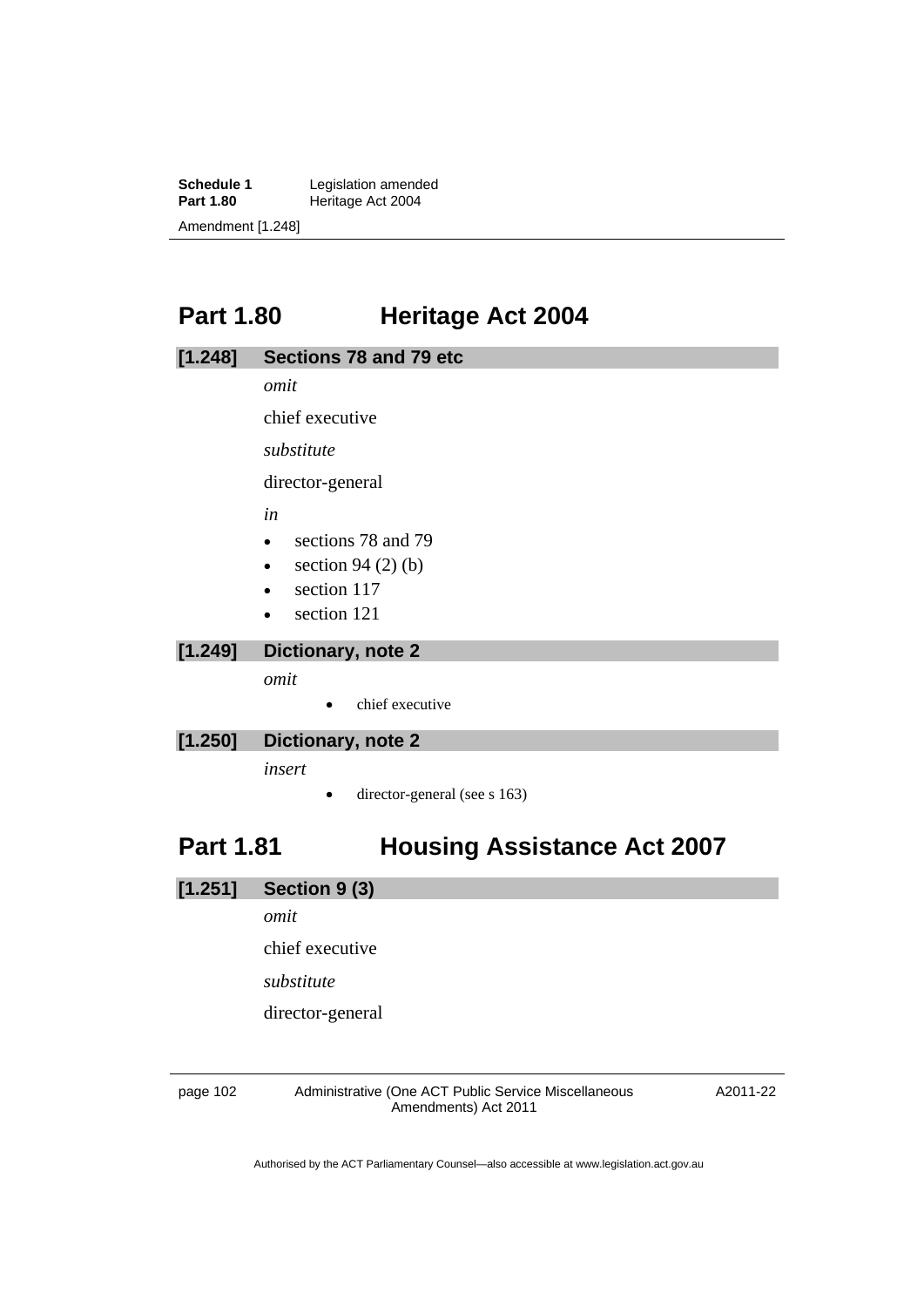Amendment [1.252]

| [1.252] | <b>Section 36 (1)</b> |
|---------|-----------------------|
|---------|-----------------------|

*omit* 

departmental

*substitute* 

directorate

### **[1.253] Dictionary, note 2**

*omit* 

chief executive (see s 163)

*substitute* 

• director-general (see s 163)

# **Part 1.82 Human Rights Commission Act 2005**

### **[1.254] Section 14 (1) (g) etc**

*omit* 

chief executive

*substitute* 

director-general

*in* 

- $\bullet$  section 14 (1) (g)
- $\bullet$  section 51A (1) (b)
- $\bullet$  section 96 (2)
- $\bullet$  section 97 (2)

A2011-22

Administrative (One ACT Public Service Miscellaneous Amendments) Act 2011

page 103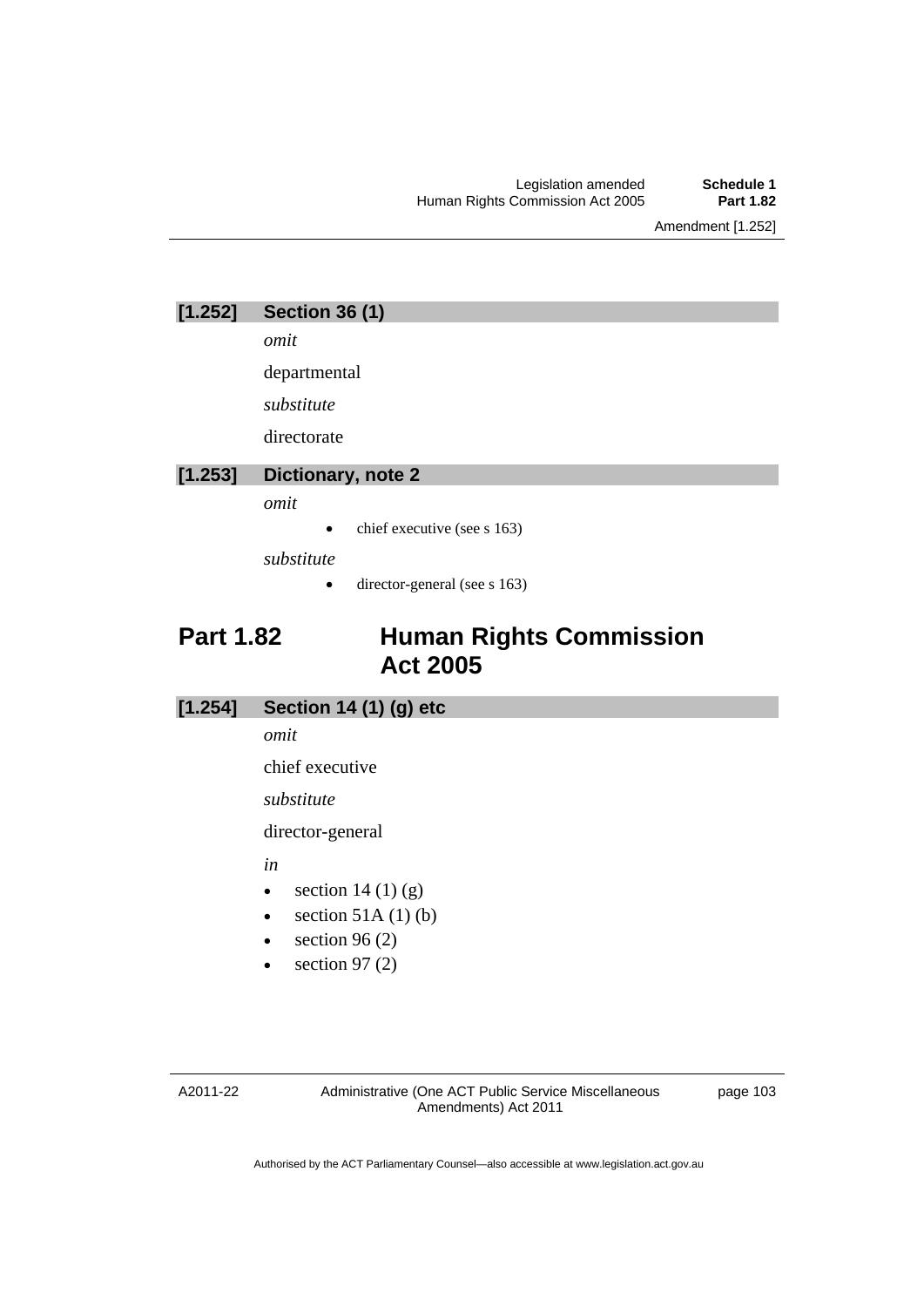**Schedule 1** Legislation amended<br> **Part 1.83** Inquiries Act 1991 **Part 1.83** Inquiries Act 1991 Amendment [1.255]

### **[1.255] Dictionary, note 2**

*insert* 

 $\bullet$  director-general (see s 163)

# **Part 1.83 Inquiries Act 1991**

**[1.256] Section 12 (1)**  *omit*  chief executive *substitute*  director-general **[1.257] Dictionary, note 2** 

*insert* 

• director-general (see s 163)

# **Part 1.84 Insurance Authority Act 2005**

| $[1.258]$ | Section 7 (1), note |  |
|-----------|---------------------|--|
|-----------|---------------------|--|

*omit*  s 54 (1) *substitute*  s 54

A2011-22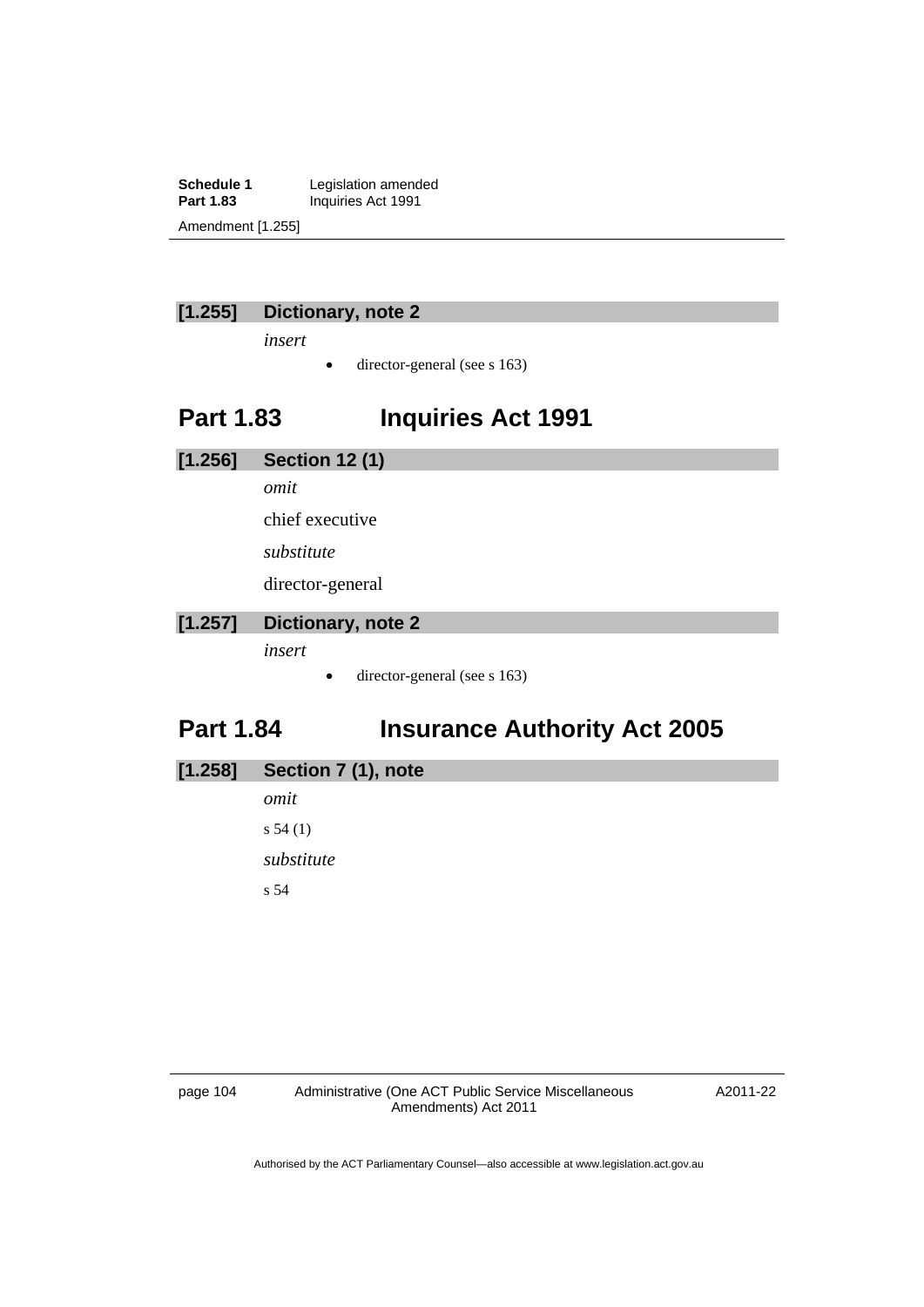Amendment [1.259]

| [1.259] | Section 7 (2) |  |
|---------|---------------|--|
|---------|---------------|--|

*omit* 

chief executive

*substitute* 

director-general

### **[1.260] Dictionary, note 2**

*omit* 

chief executive (see s 163)

*substitute* 

director-general (see s 163)

# **Part 1.85 Intoxicated People (Care and Protection) Act 1994**

#### **[1.261] Sections 27 and 28**

*omit* 

chief executive

*substitute* 

director-general

### **[1.262] Dictionary, note 2**

*insert* 

director-general (see s 163)

#### A2011-22

Administrative (One ACT Public Service Miscellaneous Amendments) Act 2011

page 105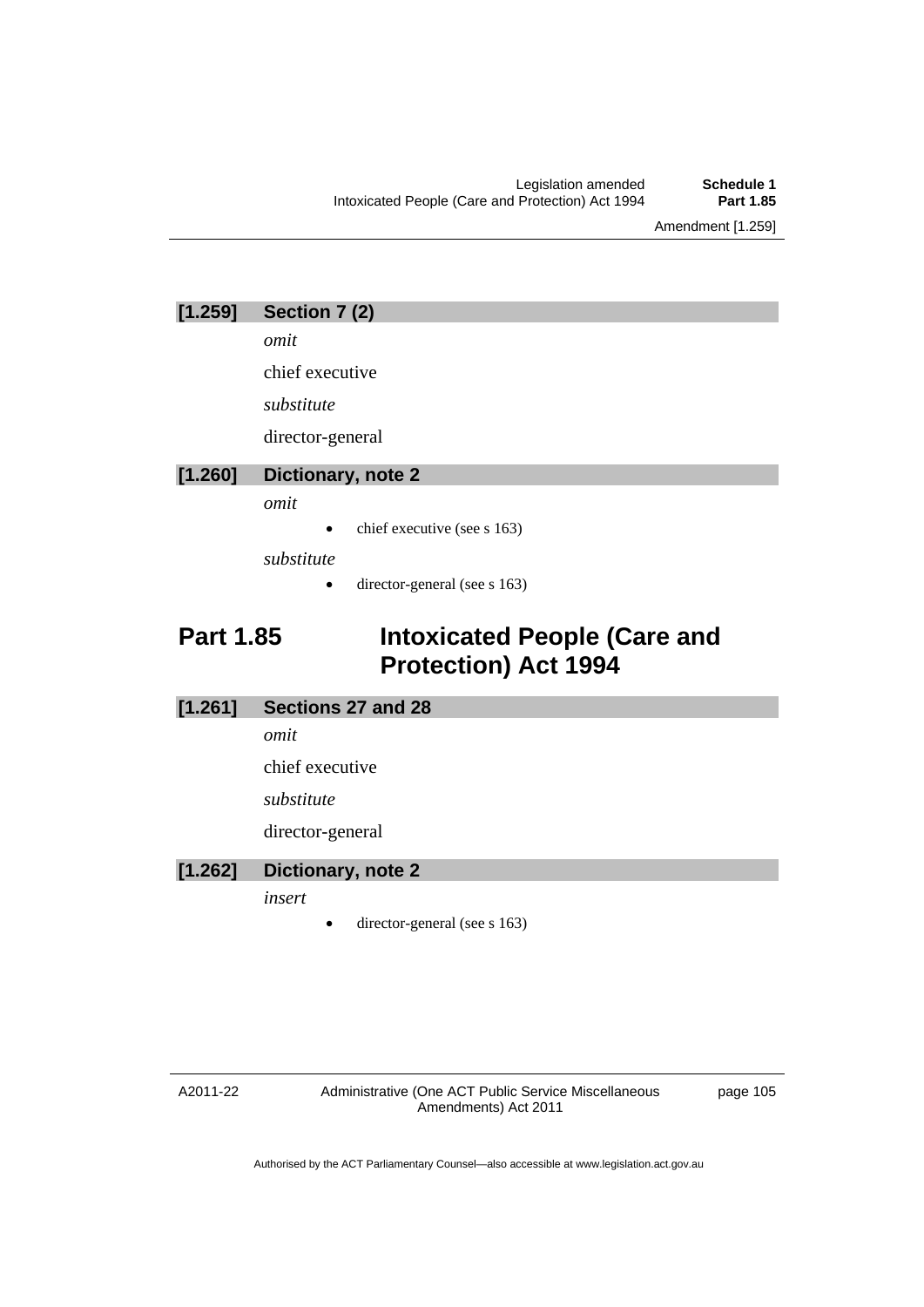**Schedule 1** Legislation amended<br> **Part 1.86** Judicial Commissions **Part 1.86** Judicial Commissions Act 1994 Amendment [1.263]

# **Part 1.86 Judicial Commissions Act 1994**

#### **[1.263] Section 13 (1)**

*omit* 

chief executive

*substitute* 

director-general

### **[1.264] Dictionary, note 2**

*insert* 

 $\bullet$  director-general (see s 163)

### **Part 1.87 Juries Act 1967**

### **[1.265] Schedule 2, part 2.1, item 15**

*omit* 

a chief executive (in the public service)

*substitute* 

a director-general

**[1.266] Schedule 2, part 2.1, item 17, paragraph (a)** 

#### *substitute*

(a) the Justice and Community Safety Directorate;

**[1.267] Dictionary, note 2** 

*insert* 

director-general (see s 163)

page 106 Administrative (One ACT Public Service Miscellaneous Amendments) Act 2011

A2011-22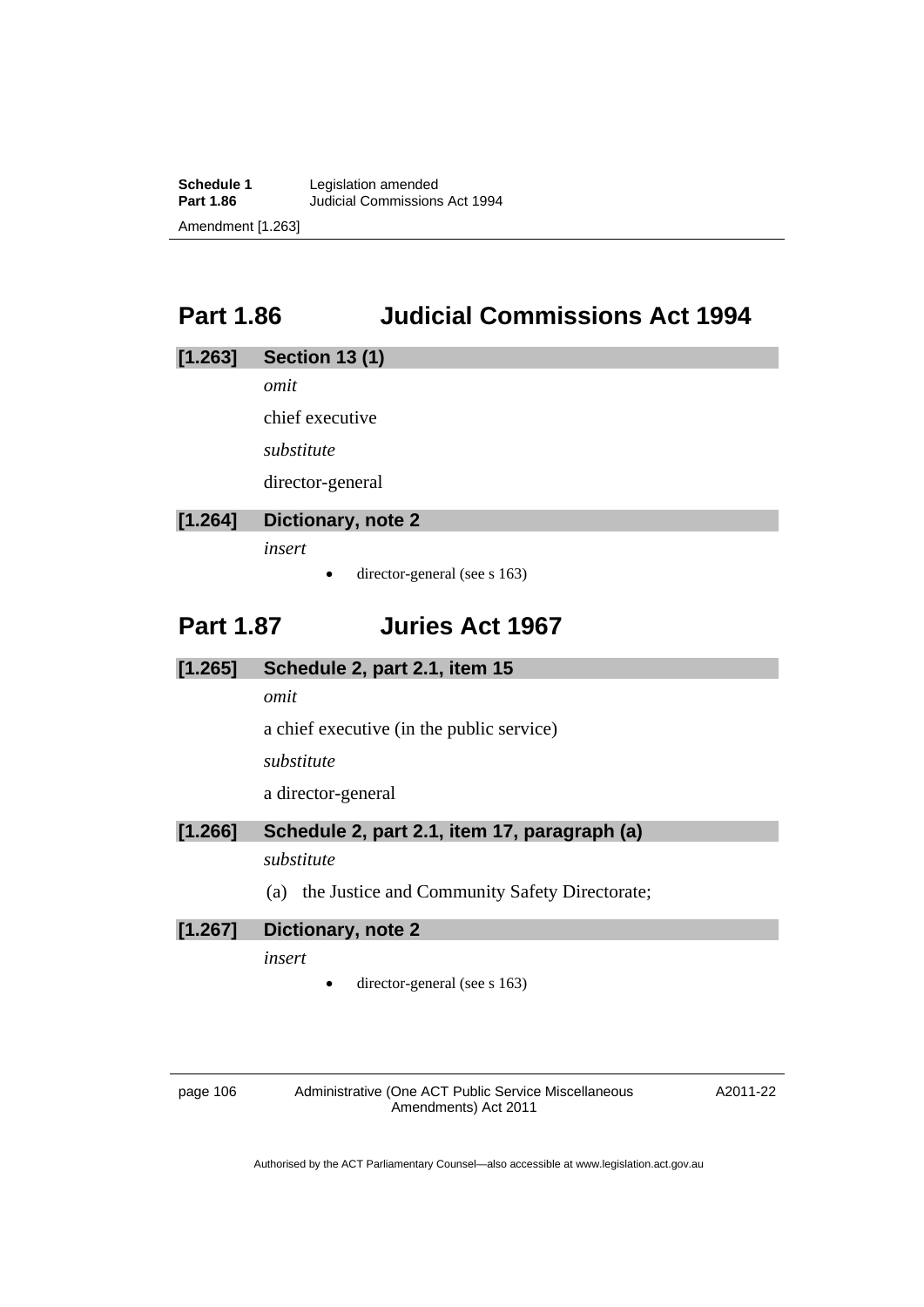Amendment [1.268]

### **Part 1.88 Lakes Act 1976**

#### **[1.268] Sections 6 to 8**

*omit* 

chief executive

*substitute* 

director-general

### **[1.269] Dictionary, note 2**

*insert* 

 $\bullet$  director-general (see s 163)

# **Part 1.89 Lands Acquisition Act 1994**

#### **[1.270] Section 30 (1) etc**

*omit* 

chief executive

*substitute* 

director-general

*in* 

- $\bullet$  section 30 (1)
- $\bullet$  section 41 (1)
- $\bullet$  section 45 (2) (e) (ii)
- $\bullet$  section 54 (1) (b) (ii)
- section 72

#### **[1.271] Dictionary, note 2**

*insert* 

director-general (see s 163)

A2011-22 Administrative (One ACT Public Service Miscellaneous Amendments) Act 2011 page 107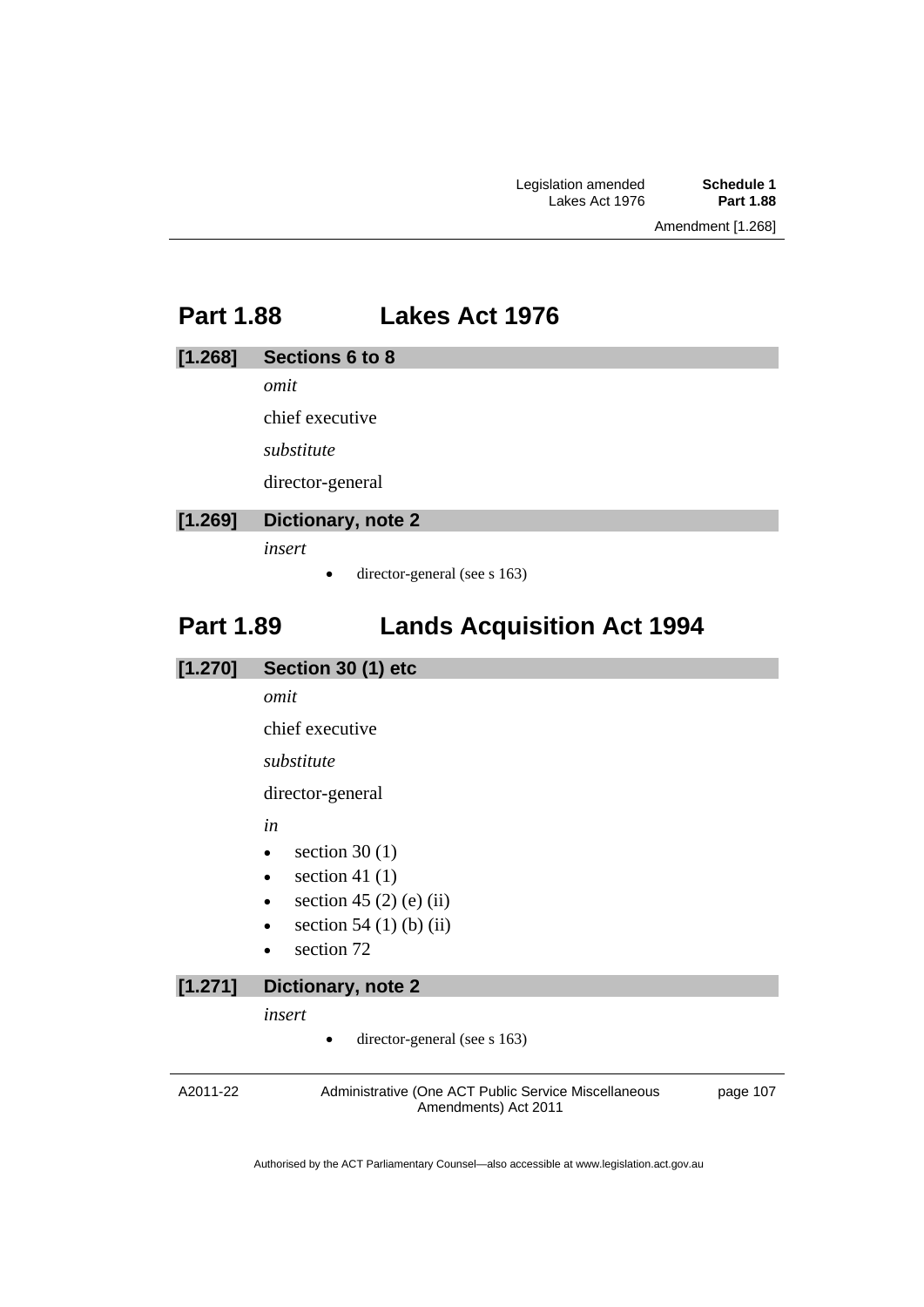**Schedule 1** Legislation amended<br> **Part 1.90** Law Officer Act 1992 Law Officer Act 1992 Amendment [1.272]

# **Part 1.90 Law Officer Act 1992**

### **[1.272] Section 5AC (1)**

*omit* 

chief executive

*substitute* 

director-general

### **[1.273] Section 5AC (2) to (4)**

*substitute* 

- (2) Each director-general (other than the JACS director-general) must—
	- (a) prepare a report setting out the matters mentioned in subsection (1) (a) and (b) for the administrative unit; and
	- (b) give the report to the JACS director-general not later than 21 days after the end of the financial year.
- (3) The report prepared by the JACS director-general under subsection (1) must include a summary of each report given to the director-general under subsection (2) for the relevant financial year.
- (4) In this section:

*JACS director-general* means the director-general of the administrative unit responsible for this Act.

#### **[1.274] Dictionary, note 2**

*insert* 

director-general (see s 163)

A2011-22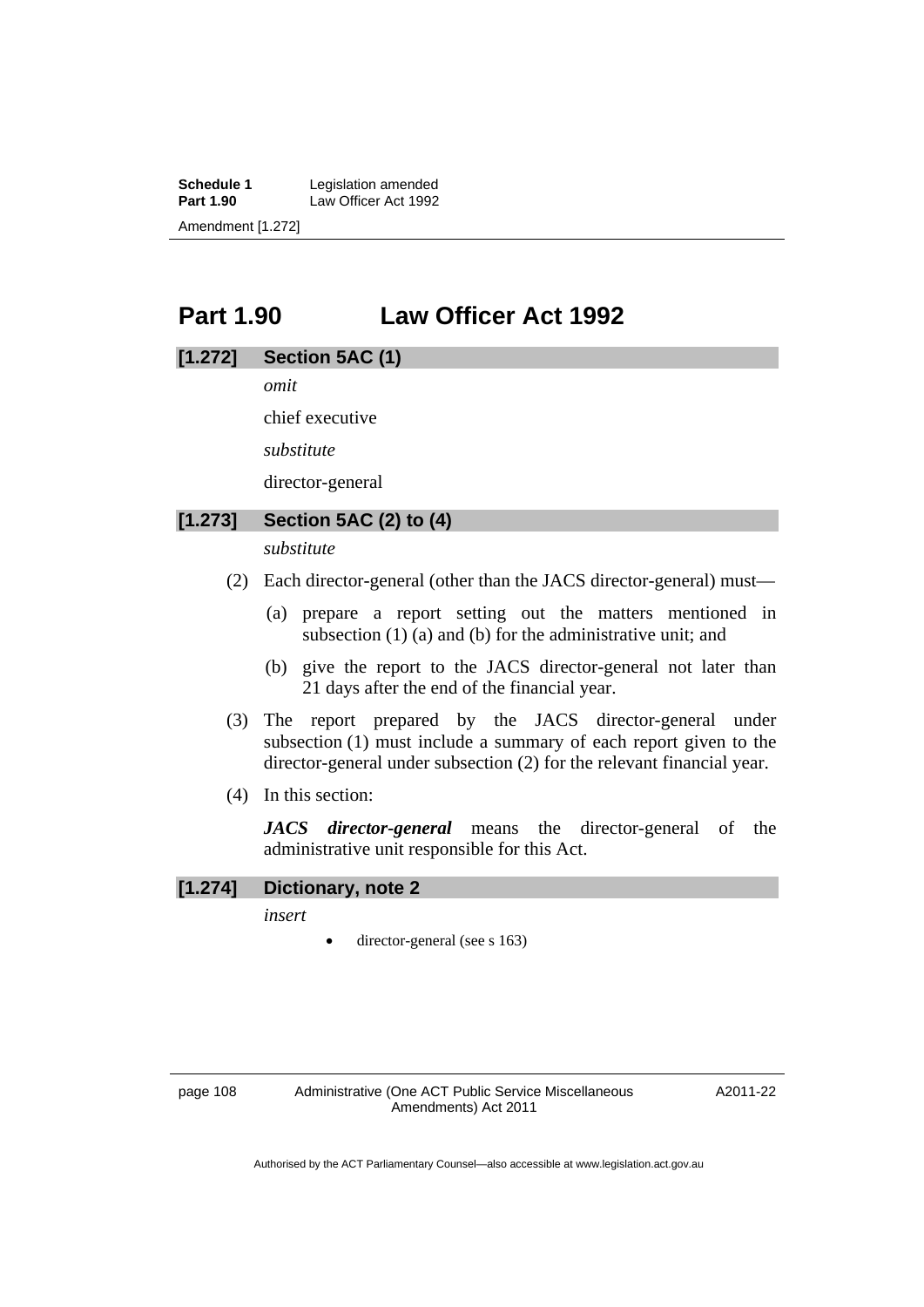# **Part 1.91 Legislation Act 2001**

#### **[1.275] Section 61 (12), definition of** *authorised person*

*omit* 

chief executive

*substitute* 

director-general

#### **[1.276] Section 163**

*substitute* 

#### **163 References to** *a director-general* **or** *the director-general*

- (1) In an Act or statutory instrument, a reference to *a director-general* is a reference to a person employed under the Public Sector Management Act, section 28 (Directors-general—engagement) or section 30 (Directors-general—temporary contracts) to perform the duties of an office of director-general.
- (2) In a provision of an Act or statutory instrument, a reference to *the director-general* without identifying the director-general's title is a reference to—
	- (a) the director-general of the administrative unit responsible for the provision; or
	- (b) if, for the time being, different administrative units are responsible for the provision in relation to different matters—
		- (i) if only 1 administrative unit is responsible for the provision in relation to the relevant matter—the director-general of the administrative unit; or
		- (ii) if 2 or more administrative units are responsible for the provision in relation to the relevant matter—the director-general of any of the administrative units; or

A2011-22

Administrative (One ACT Public Service Miscellaneous Amendments) Act 2011 page 109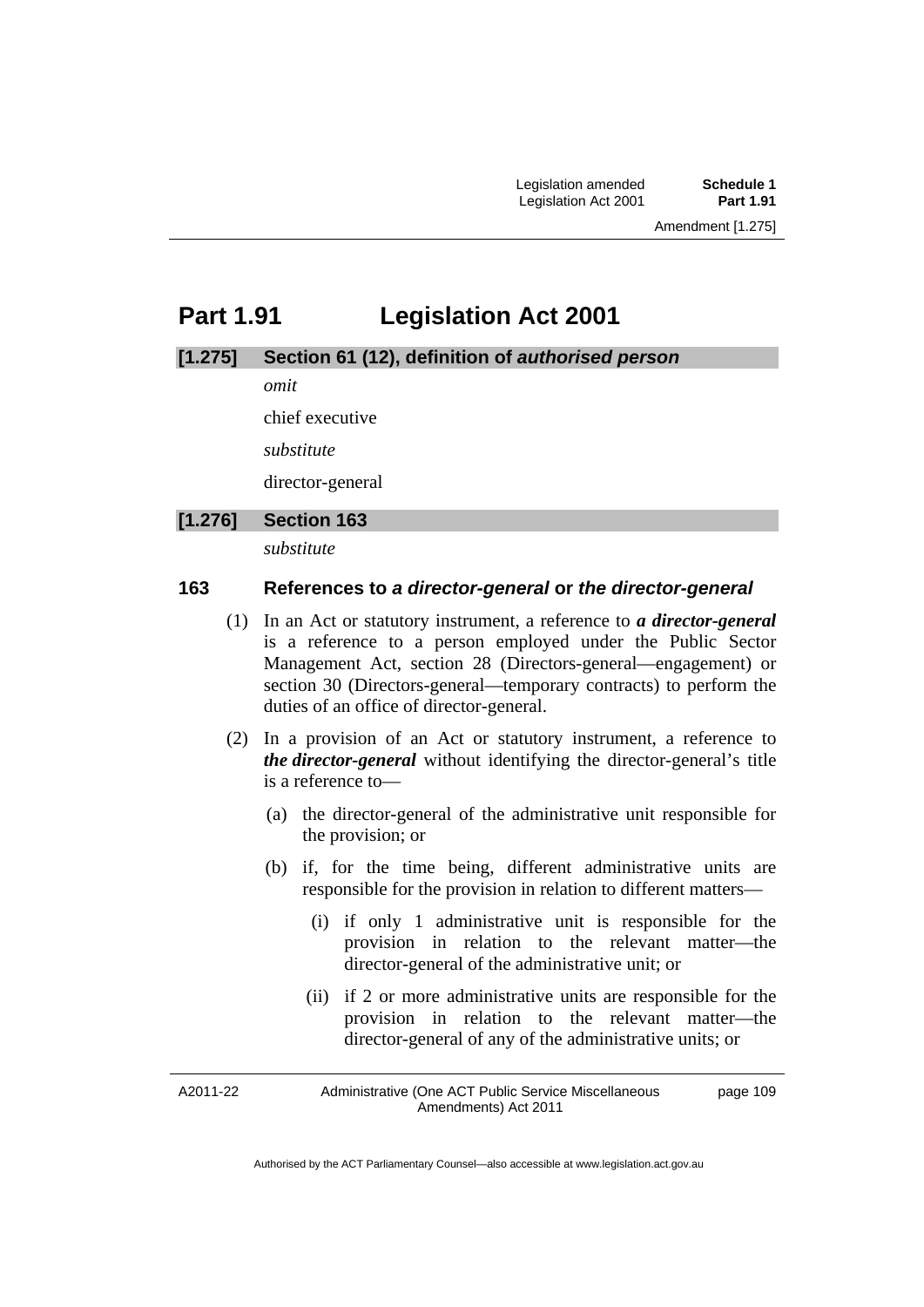(c) if paragraph (b) does not apply and, for the time being, 2 or more administrative units are responsible for the provision the director-general of any of the administrative units.

*Note Administrative unit*—see the dictionary, pt 1.

- (3) If an Act or statutory instrument mentions a director-general and identifies the director-general by reference to the fact that the director-general is the director-general of the administrative unit responsible for a stated Act, statutory instrument or provision, subsection (2) applies as if references in paragraphs (a) to (c) to the provision were references to the stated Act, instrument or provision.
- (4) In this section:

*director-general*, of an administrative unit, means the person who is employed under the Public Sector Management Act, section 28 or section 30 to perform the duties of the office of director-general in the administrative unit.

*Public Sector Management Act* means the *Public Sector Management Act 1994*.

*responsible*, for a provision, means allocated responsibility for the provision under the Public Sector Management Act, section 14 (1) (b) (Ministerial responsibility and functions of administrative units).

# **[1.277] Section 246, definition of** *executive officer***, paragraph (b)**

*omit* 

chief executive

*substitute* 

director-general

A2011-22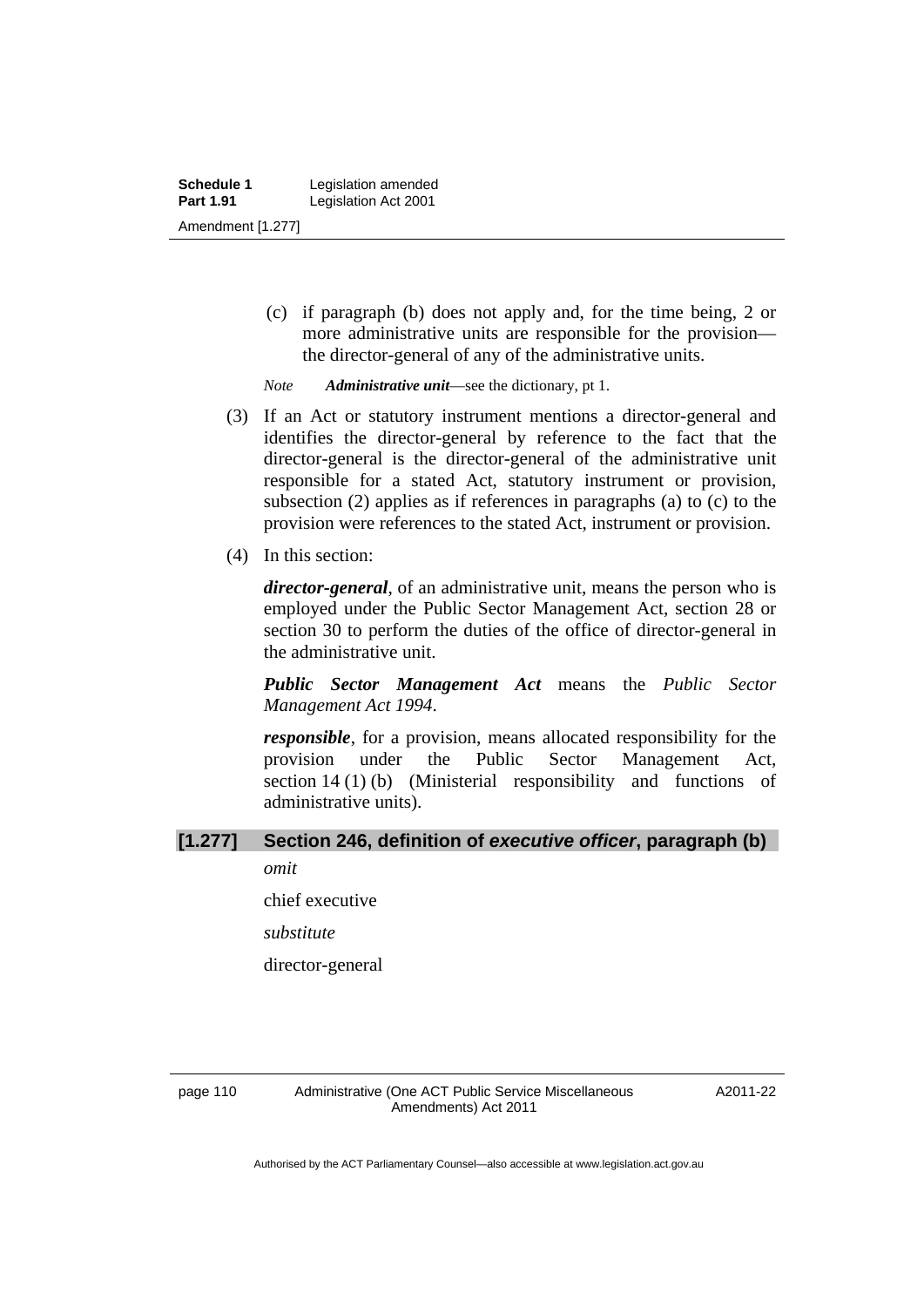# **[1.278] Dictionary, part 1, definition of** *chief executive*

*omit* 

# **[1.279] Dictionary, part 1, new definition of** *director-general*

*insert* 

*director-general*—see section 163.

#### **[1.280] Dictionary, part 1, definition of** *road transport authority***, note**

#### *substitute*

*Note* The director-general of the directorate responsible for the *Road Transport (General) Act 1999* is the road transport authority (see *Road Transport (General) Act 1999*, s 16).

# **Part 1.92 Legislative Assembly (Members' Staff) Act 1989**

#### **[1.281] Section 2, note 1**

*omit* 

For example, the signpost definition '*relevant chief executive*—see the PSM Act.' means that the term 'relevant chief executive' is defined in that Act and the definition applies to this Act.

#### *substitute*

For example, the signpost definition '*classification*—see the PSM Act, dictionary.' means that the term 'classification' is defined in that Act and the definition applies to this Act.

A2011-22

Administrative (One ACT Public Service Miscellaneous Amendments) Act 2011

page 111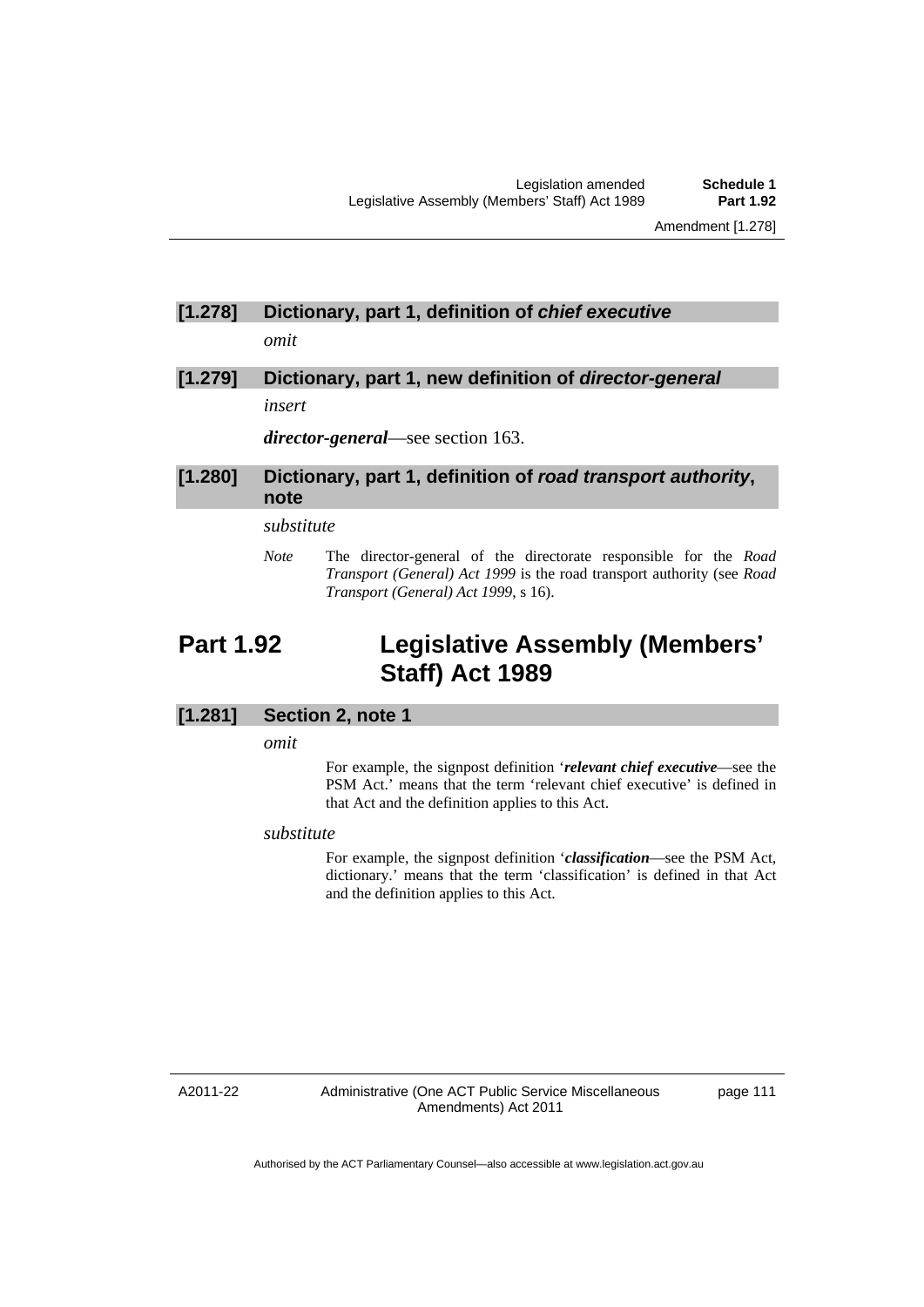### **[1.282] Section 14 (3) (a)**

*omit* 

relevant chief executive

*substitute* 

head of service

### **[1.283] Dictionary, new definition of** *head of service insert*

*head of service*—see the PSM Act, dictionary.

### **[1.284] Dictionary, definition of** *relevant chief executive omit*

# **Part 1.93 Legislative Assembly (Members' Superannuation) Act 1991**

### **[1.285] Section 7 (1) (d)**

*omit* 

chief executive

*substitute* 

director-general

### **[1.286] Section 9**

*omit* 

chief executive

*substitute* 

director-general

page 112 Administrative (One ACT Public Service Miscellaneous Amendments) Act 2011

A2011-22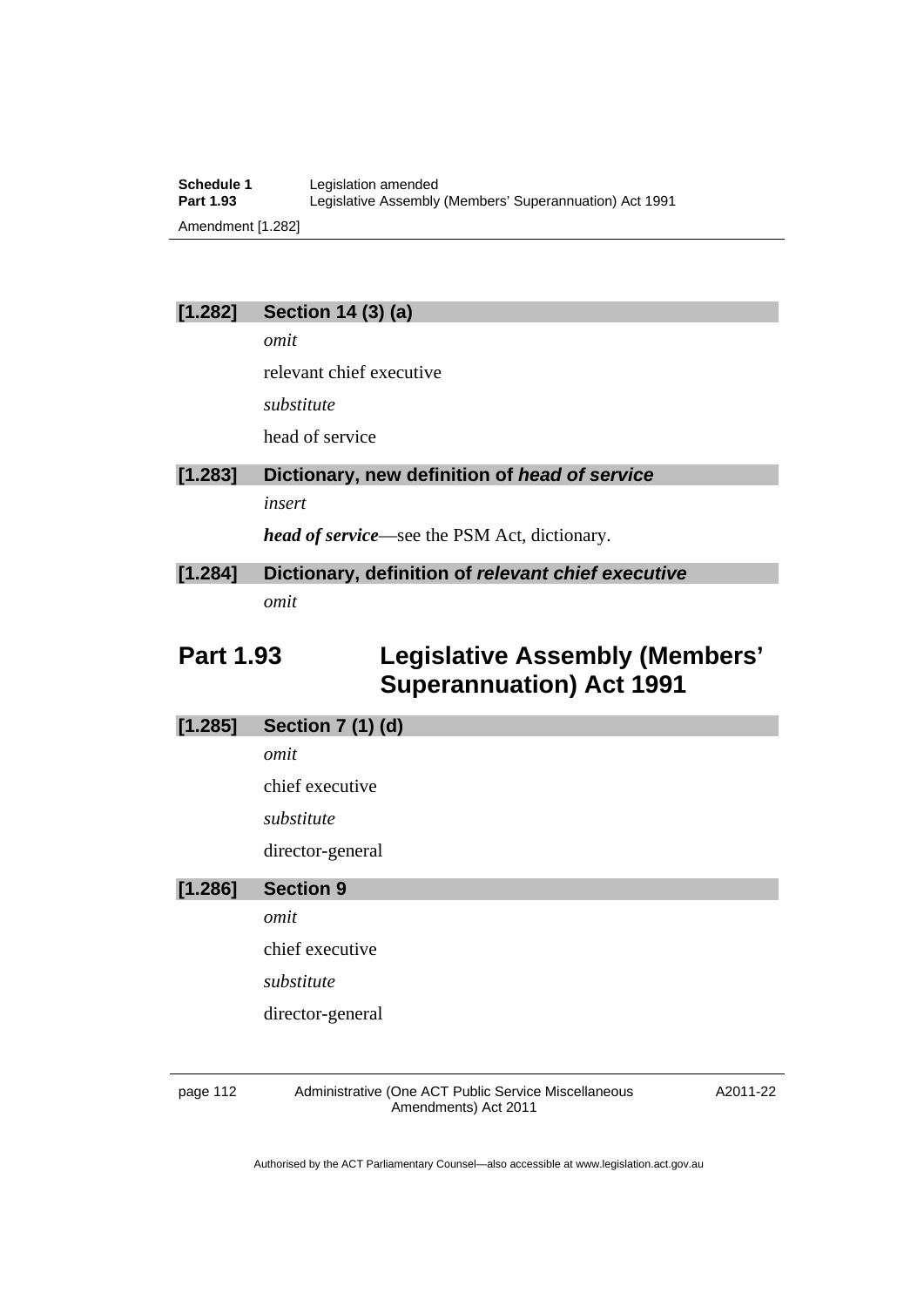### **[1.287] Dictionary, note 2**

*insert* 

 $\bullet$  director-general (see s 163)

### **Part 1.94 Liquor Act 2010**

#### **[1.288] Section 149, definition of** *CYP chief executive*

*substitute* 

*CYP director-general* means the director-general responsible for the *Children and Young People Act 2008*.

#### **[1.289] Section 150 (3) (b) (iii) etc**

*omit* 

chief executive

*substitute* 

director-general

*in* 

- $\bullet$  section 150 (3) (b) (iii)
- $\bullet$  section 151 (3)
- $\bullet$  section 152 (2) (c)
- $\bullet$  section 167 (2) (a)
- $\bullet$  section 168 (2) (b)
- section 170
- section 171 (4) (a)

### **[1.290] Dictionary, note 2**

*insert* 

director-general (see s 163)

A2011-22

Administrative (One ACT Public Service Miscellaneous Amendments) Act 2011

page 113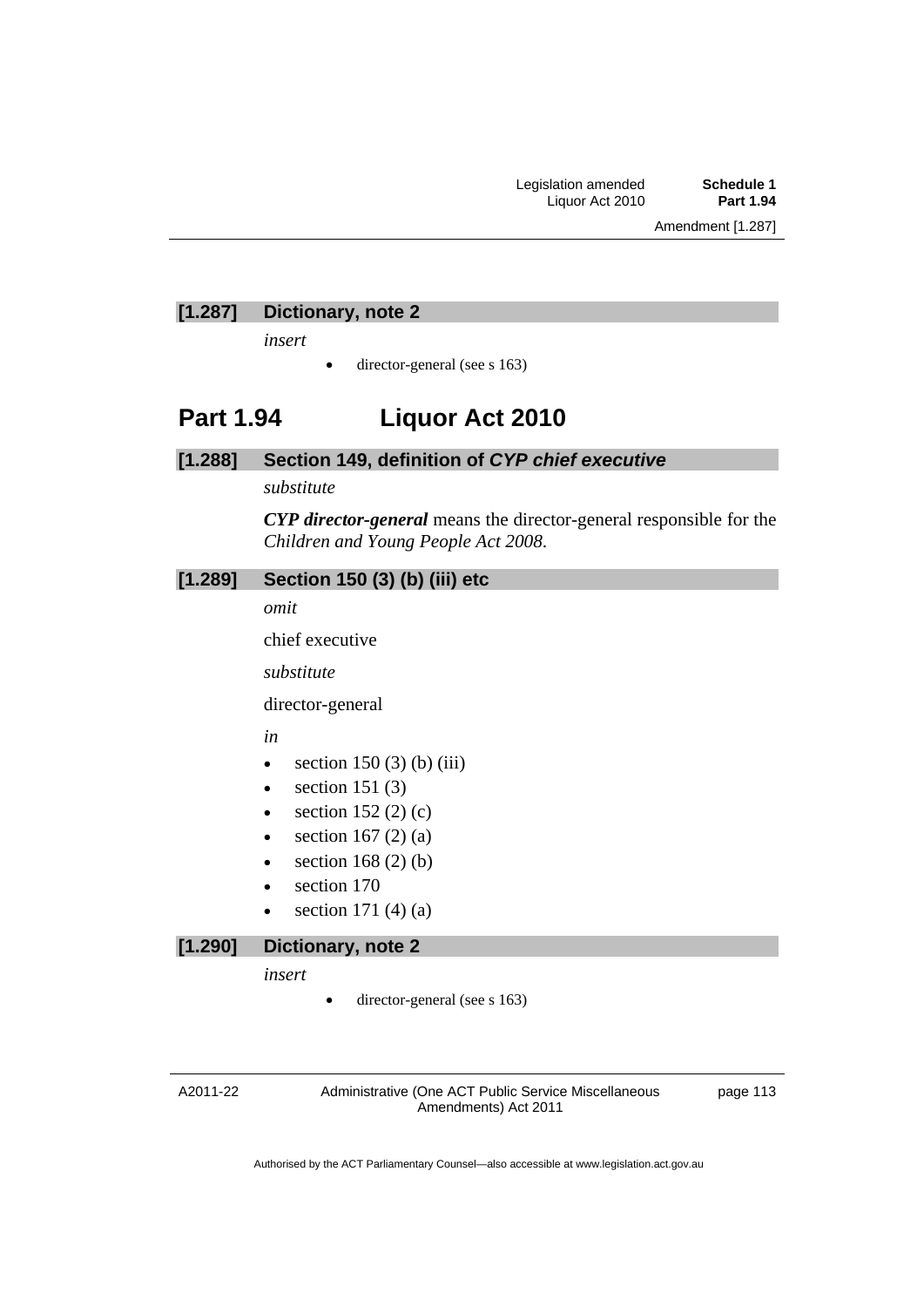**Schedule 1** Legislation amended<br>**Part 1.95** Litter Act 2004 Litter Act 2004 Amendment [1.291]

### **[1.291] Dictionary, definition of** *CYP chief executive*

*substitute* 

*CYP director-general*, for division 9.3 (Police cautions for children and young people)—see section 149.

# **Part 1.95 Litter Act 2004**

| [1.292]  | Section 24H (1)                                                              |          |  |  |
|----------|------------------------------------------------------------------------------|----------|--|--|
|          | omit                                                                         |          |  |  |
|          | chief executive's                                                            |          |  |  |
|          | substitute                                                                   |          |  |  |
|          | director-general's                                                           |          |  |  |
| [1.293]  | Dictionary, note 2                                                           |          |  |  |
|          | omit                                                                         |          |  |  |
|          | chief executive (see s 163)<br>٠                                             |          |  |  |
| [1.294]  | Dictionary, note 2                                                           |          |  |  |
|          | insert                                                                       |          |  |  |
|          | director-general (see s 163)                                                 |          |  |  |
| [1.295]  | Further amendments, mentions of chief executive                              |          |  |  |
|          | omit                                                                         |          |  |  |
|          | chief executive                                                              |          |  |  |
|          | substitute                                                                   |          |  |  |
|          | director-general                                                             |          |  |  |
|          | in                                                                           |          |  |  |
|          | sections 14 and 15                                                           |          |  |  |
|          | section 22                                                                   |          |  |  |
| page 114 | Administrative (One ACT Public Service Miscellaneous<br>Amendments) Act 2011 | A2011-22 |  |  |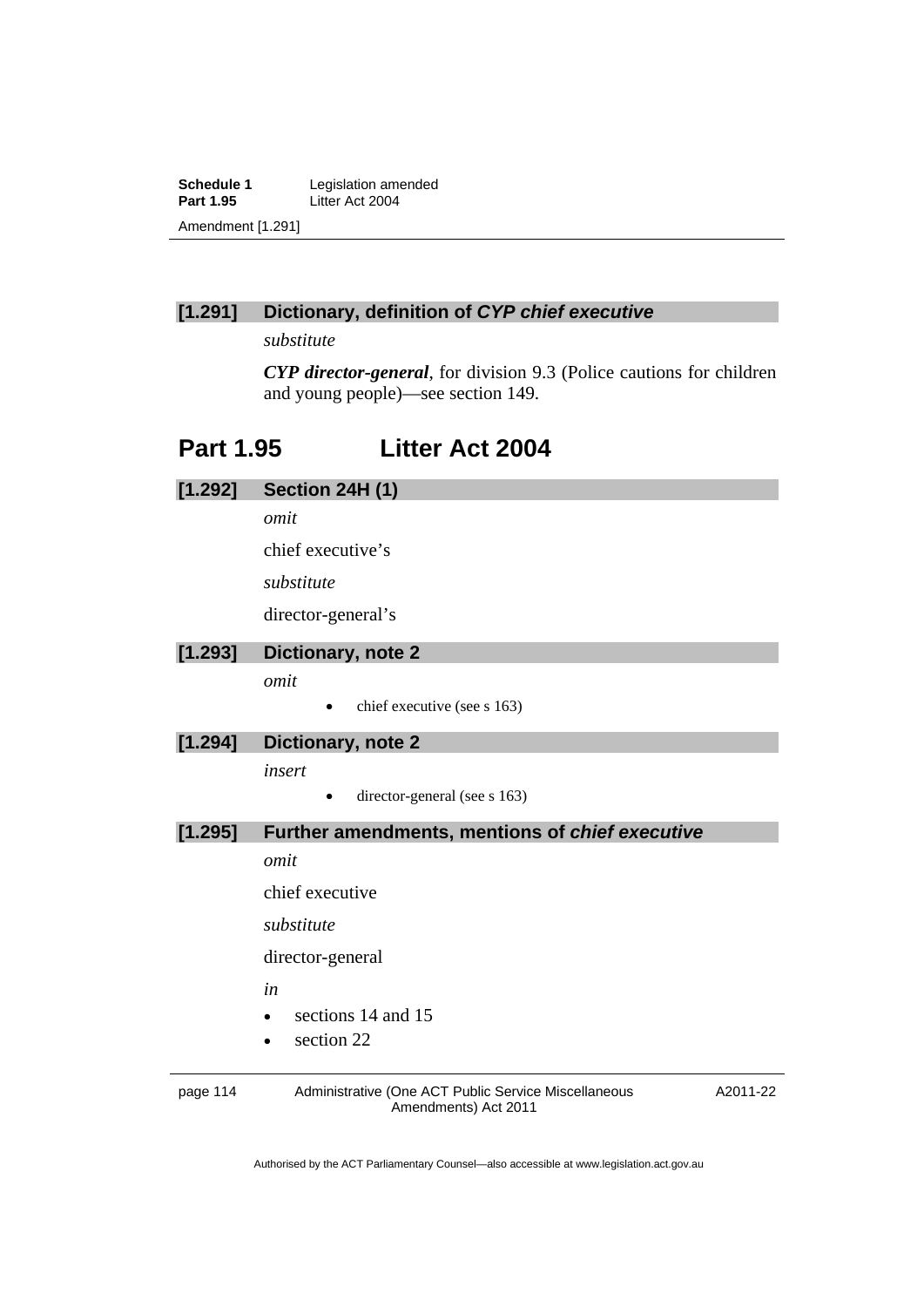Amendment [1.296]

- $\bullet$  section 24A (2)
- $\bullet$  section 24B (1)
- section 24G (4), definition of *trolley containment system*
- $\bullet$  section 24H (1)
- $\bullet$  section 24J (1)
- $\bullet$  section 24K (2)
- section 24L
- section 26

# **Part 1.96 Long Service Leave Act 1976**

### **[1.296] Section 13 (1) etc**

*omit* 

chief executive

*substitute* 

director-general

*in* 

- $\bullet$  section 13 (1)
- sections 13A and 13B

#### **[1.297] Dictionary, note 2**

*omit* 

chief executive (see s 163)

*substitute* 

 $\bullet$  director-general (see s 163)

A2011-22

Administrative (One ACT Public Service Miscellaneous Amendments) Act 2011

page 115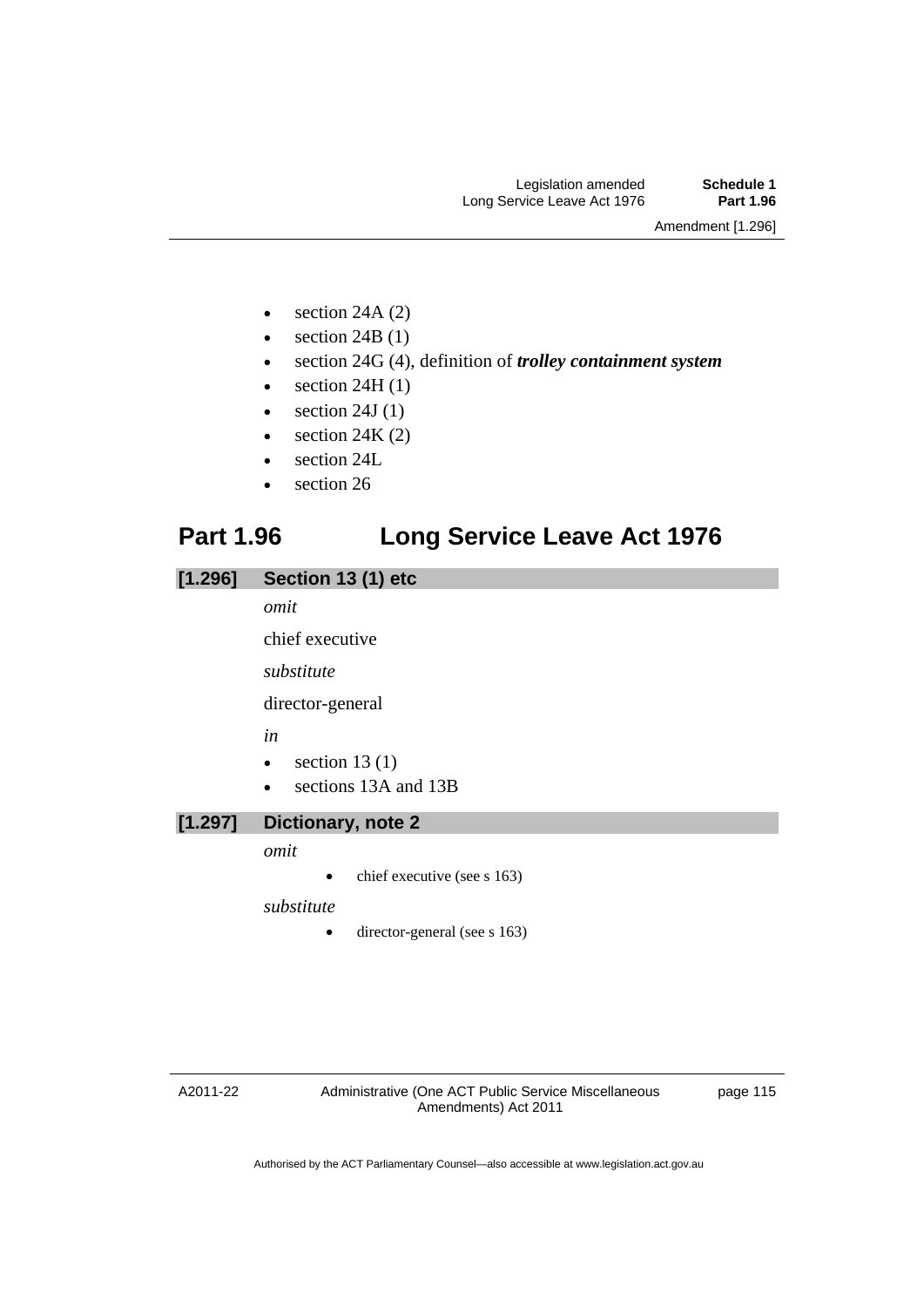# **Part 1.97 Long Service Leave (Portable Schemes) Act 2009**

#### **[1.298] Section 25 (1) and note**

#### *substitute*

- (1) The authority may arrange with the director-general to use public servants in the administrative unit under the director-general's control.
	- *Note* The director-general means the director-general of the administrative unit responsible for this section (see Legislation Act, s 163 (References to *a director-general* or *the director-general*)). Administrative units are established under the administrative arrangements (see *Public Sector Management Act 1994*, s 13).

#### **[1.299] Dictionary, note 2**

*omit* 

chief executive (see s 163)

#### **[1.300] Dictionary, note 2**

*insert* 

director-general (see s 163)

#### **[1.301] Further amendments, mentions of** *chief executive*

*omit* 

chief executive

*substitute* 

director-general

*in* 

- $\bullet$  section 23 (1), except note 1
- sections 71 and 72

page 116 Administrative (One ACT Public Service Miscellaneous Amendments) Act 2011

A2011-22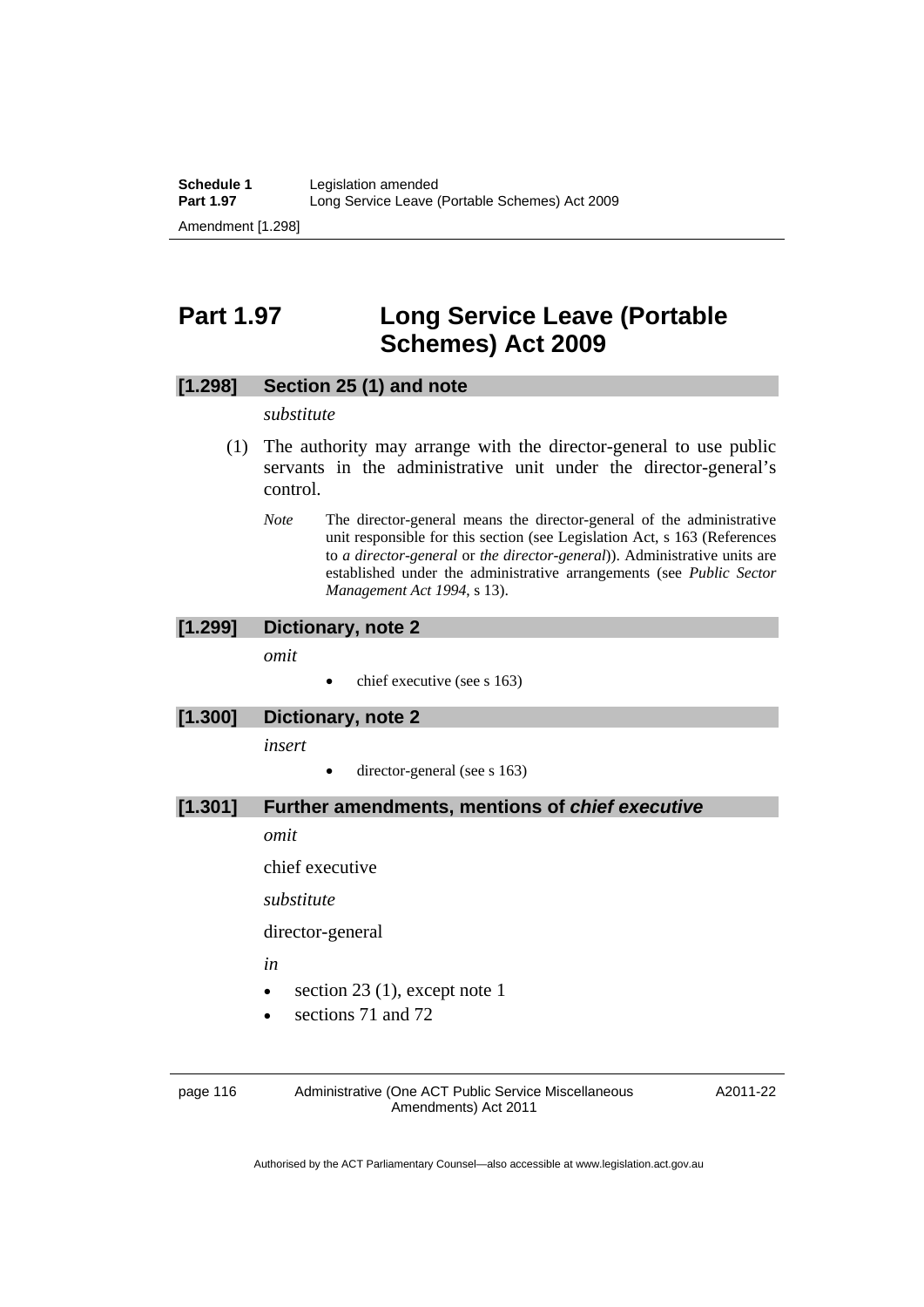- section 84 (2), definition of *territory entity*, paragraph (a)
- section 101 (3), definition of *territory entity*, paragraph (a)

# **Part 1.98 Machinery Act 1949**

| [1.302] | <b>Section 3</b>             |
|---------|------------------------------|
|         | omit                         |
|         | chief executive              |
|         | substitute                   |
|         | director-general             |
| [1.303] | Section 4 (1)                |
|         | omit                         |
|         | chief executive              |
|         | substitute                   |
|         | director-general             |
| [1.304] | Dictionary, note 2           |
|         | omit                         |
|         | chief executive (see s 163)  |
|         | substitute                   |
|         | director-general (see s 163) |

A2011-22

page 117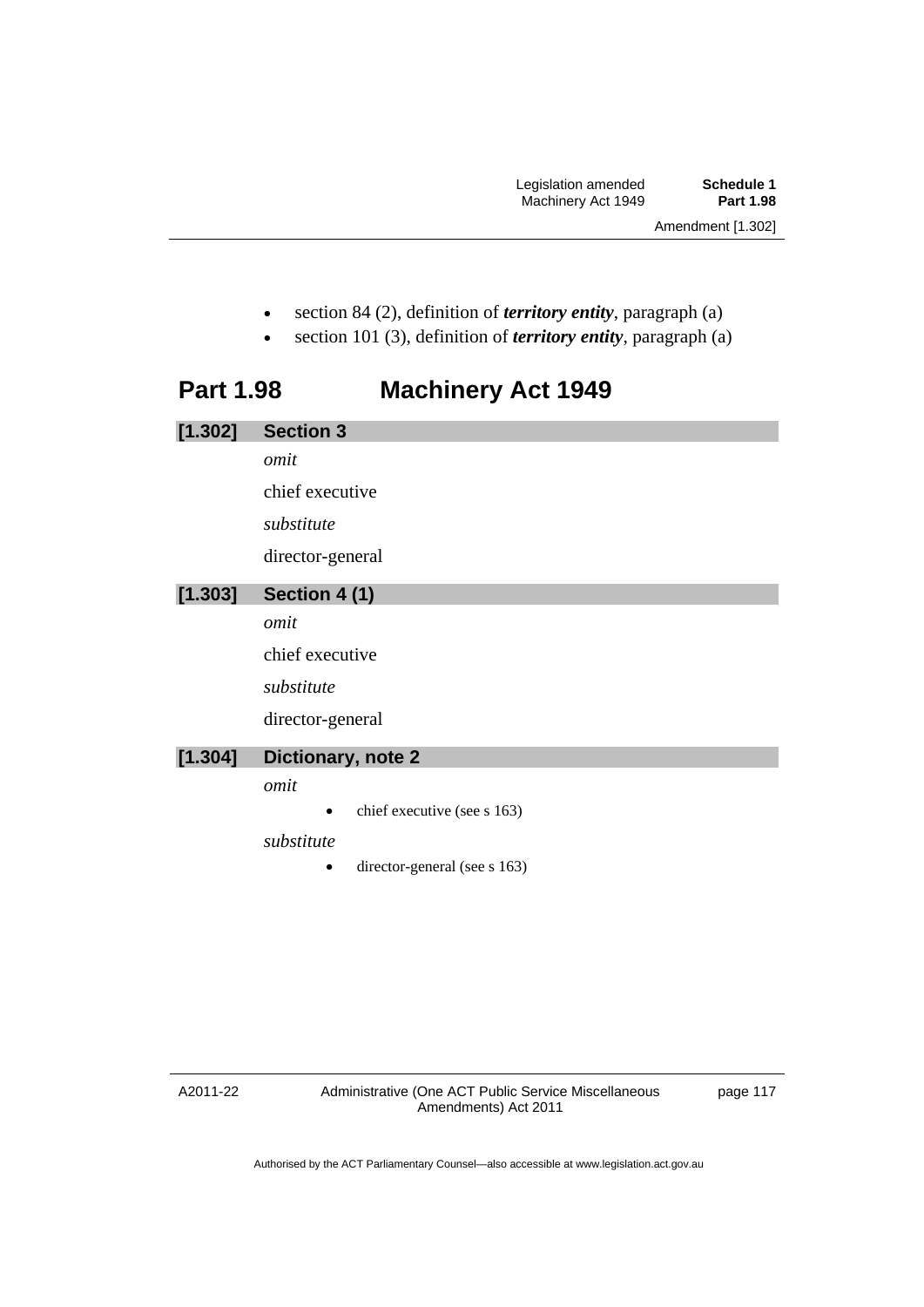**Schedule 1** Legislation amended<br> **Part 1.99** Magistrates Court Ac **Magistrates Court Act 1930** Amendment [1.305]

### **Part 1.99 Magistrates Court Act 1930**

#### **[1.305] Section 70 (2), note**

#### *substitute*

- *Note 1* The court must issue a warrant for the remand of the defendant in the director-general's custody (see *Crimes (Sentence Administration) Act 2005*, s 17).
- *Note 2* The *Crimes (Sentence Administration) Act 2005*, pt 3.2 provides for the director-general to have custody of the defendant during the remand.

### **[1.306] Section 70 (3), note**

*omit* 

#### **[1.307] Section 74, notes 1 and 2**

*substitute* 

- *Note 1* If the court remands the defendant in custody, it must issue a warrant for the defendant's remand in the director-general's custody (see *Crimes (Sentence Administration) Act 2005*, s 17).
- *Note 2* The *Crimes (Sentence Administration) Act 2005*, pt 3.2 provides for the director-general to have custody of the defendant during the remand.

#### **[1.308] Section 84, notes 1 and 2**

#### *substitute*

- *Note 1* The court must issue a warrant for the defendant's remand in the director-general's custody (see *Crimes (Sentence Administration) Act 2005*, s 17).
- *Note 2* The *Crimes (Sentence Administration) Act 2005*, pt 3.2 provides for the director-general to have custody of the defendant during the remand.

#### **[1.309] Dictionary, note 2**

*insert* 

director-general (see s 163)

page 118 Administrative (One ACT Public Service Miscellaneous Amendments) Act 2011

A2011-22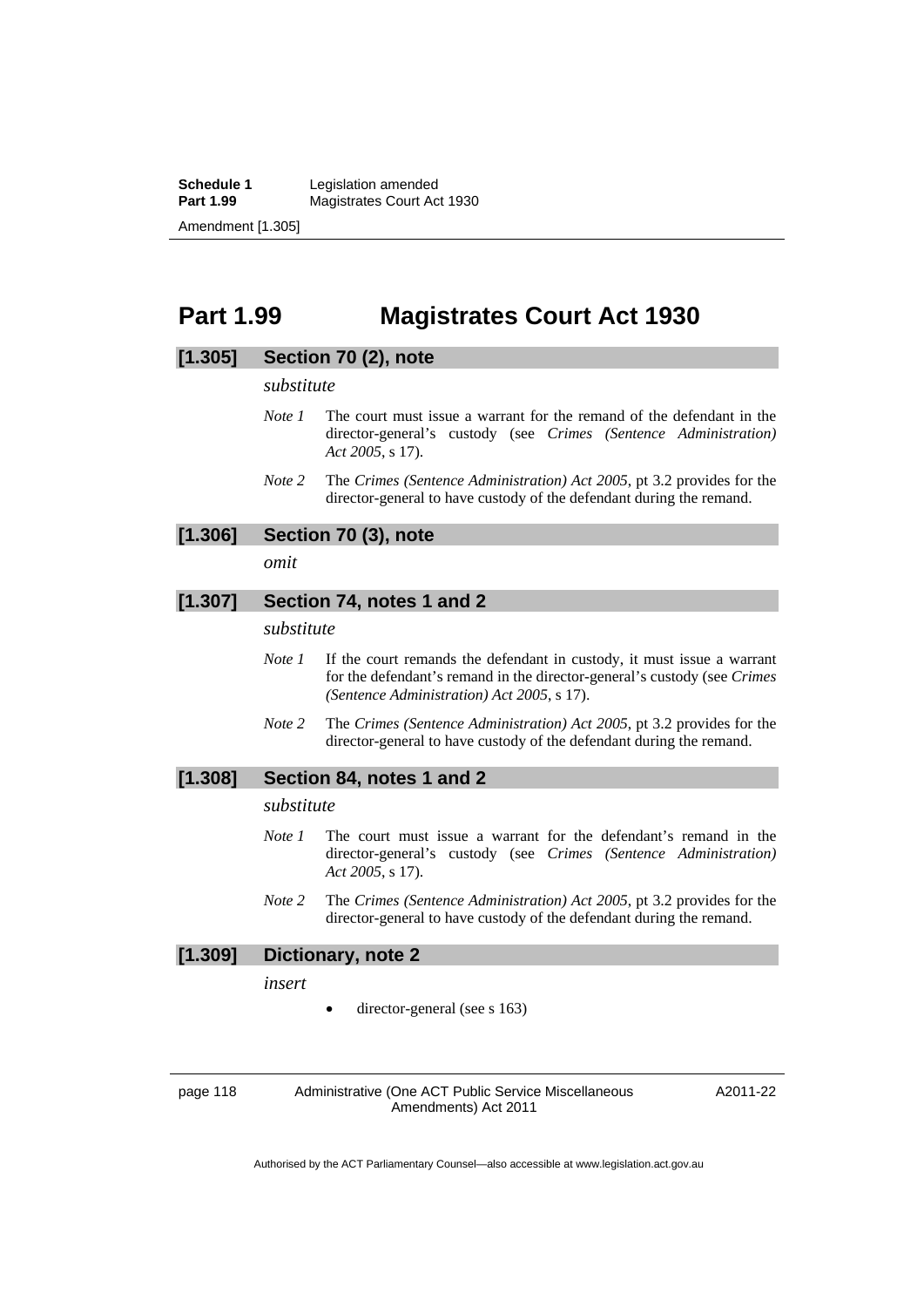Amendment [1.310]

#### **[1.310] Further amendments, mentions of** *chief executive*

*omit* 

chief executive

*substitute* 

director-general

*in* 

- $\bullet$  section 70 (2) (c)
- section 72, note
- $\bullet$  section 72B (2)
- section 105

### **[1.311] Further amendments, mentions of** *chief executive's*

*omit* 

chief executive's

*substitute* 

director-general's

*in* 

- section 94, note 2
- $\bullet$  section 141 (1), note 1
- section 216, note
- $\bullet$  section 312 (2) (b), note

A2011-22

page 119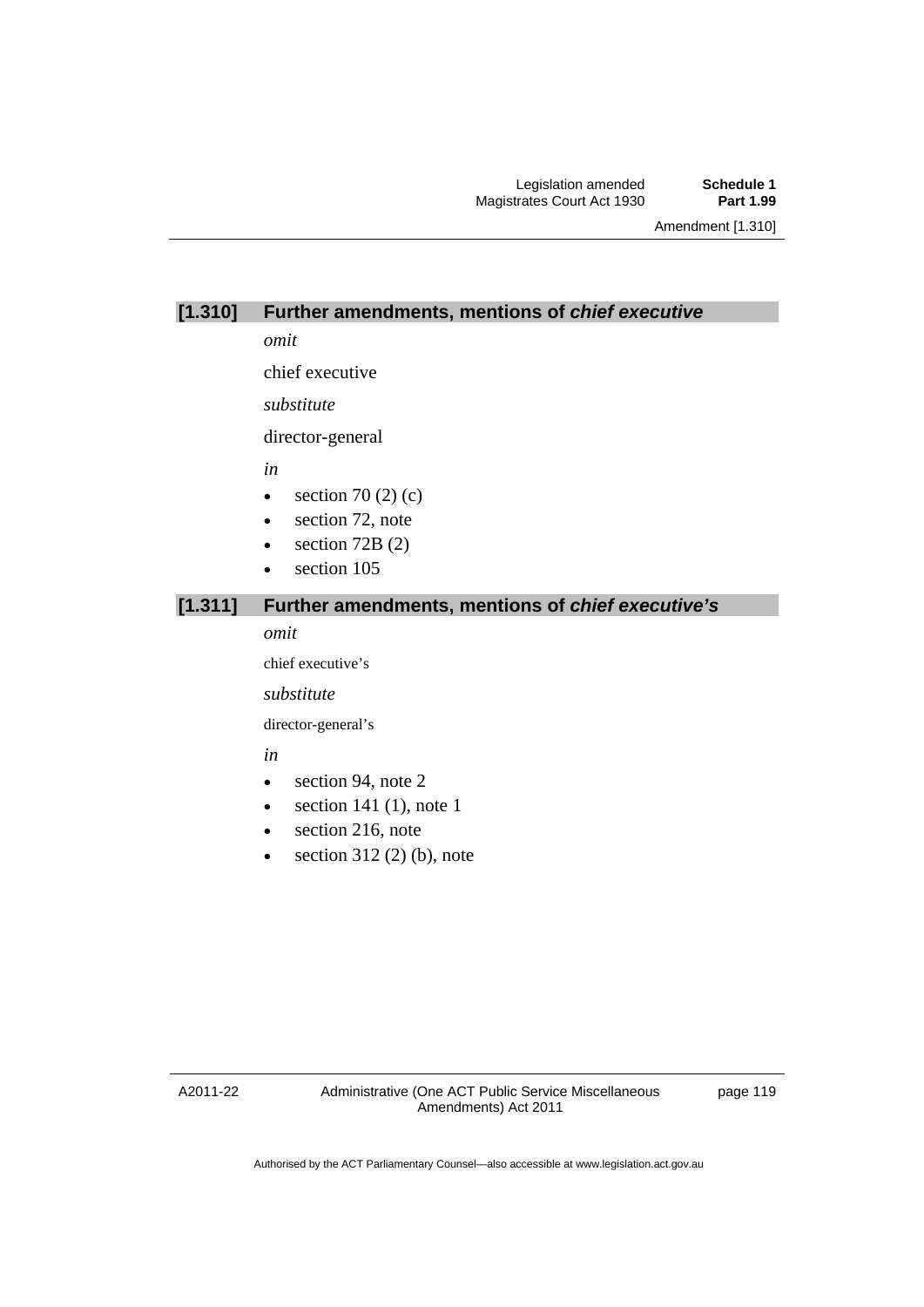| Schedule 1        | Legislation amended                                                                |
|-------------------|------------------------------------------------------------------------------------|
| Part 1.100        | Magistrates Court (Charitable Collections Infringement Notices) Regulation<br>2003 |
| Amendment [1.312] |                                                                                    |

**Part 1.100 Magistrates Court (Charitable Collections Infringement Notices) Regulation 2003** 

#### **[1.312] Section 6**

*omit*  chief executive *substitute*  director-general

# **Part 1.101 Magistrates Court (Dangerous Substances Infringement Notices) Regulation 2004**

#### **[1.313] Section 6**

*omit* 

chief executive

*substitute* 

director-general

page 120 Administrative (One ACT Public Service Miscellaneous Amendments) Act 2011

A2011-22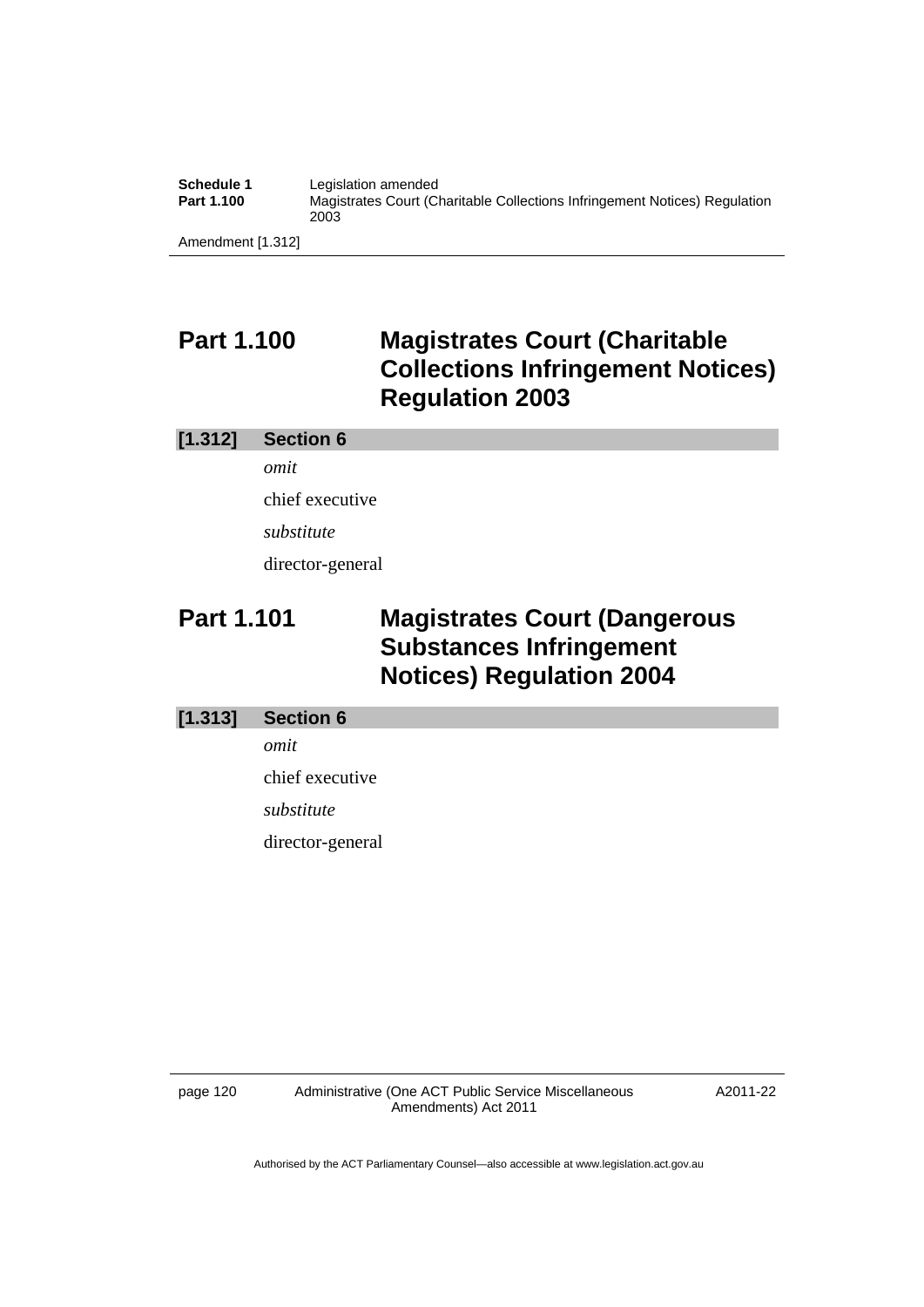# **Part 1.102 Magistrates Court (Hawkers Infringement Notices) Regulation 2003**

### **[1.314] Section 6**  *omit*

chief executive *substitute*  director-general

# **Part 1.103 Magistrates Court (Liquor Infringement Notices) Regulation 2010**

### **[1.315] Section 6**

*omit* 

chief executive

*substitute* 

director-general

### **[1.316] Dictionary, note 2**

*omit* 

chief executive (see s 163)

#### **[1.317] Dictionary, note 2**

*insert* 

director-general (see s 163)

A2011-22

Administrative (One ACT Public Service Miscellaneous Amendments) Act 2011

page 121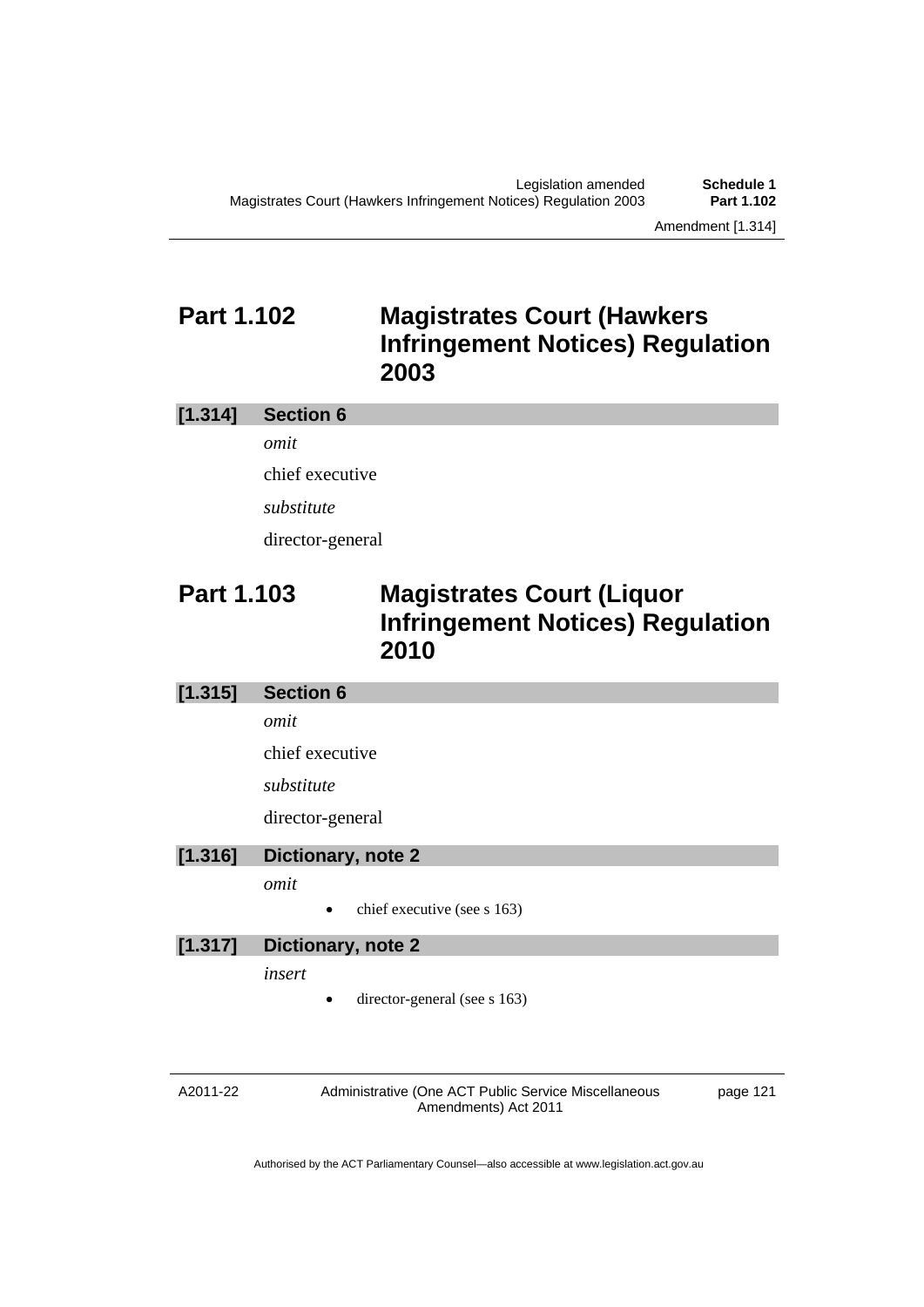# **Part 1.104 Magistrates Court (Litter Infringement Notices) Regulation 2004**

#### **[1.318] Section 6**

*omit*  chief executive *substitute*  director-general

# **Part 1.105 Magistrates Court (Occupational Health and Safety Infringement Notices) Regulation 2004**

### **[1.319] Section 6**

*omit* 

chief executive

*substitute* 

director-general

page 122 Administrative (One ACT Public Service Miscellaneous Amendments) Act 2011

A2011-22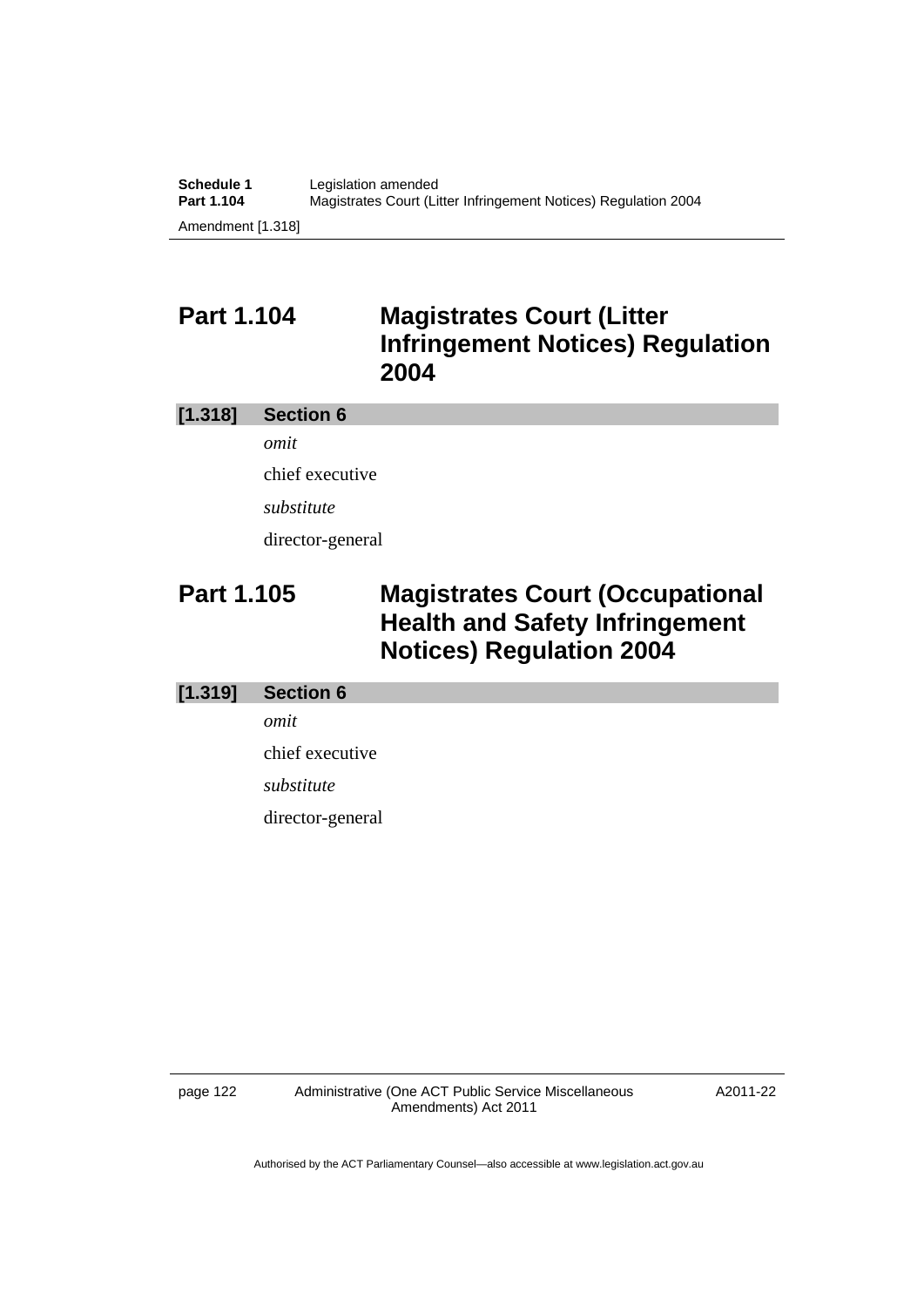**Part 1.106**

Amendment [1.320]

# **Part 1.106 Magistrates Court (Pest Plants and Animals Infringement Notices) Regulation 2005**

#### **[1.320] Section 6**

*omit*  chief executive *substitute*  director-general

# **Part 1.107 Magistrates Court (Plant Diseases Infringement Notices) Regulation 2005**

#### **[1.321] Section 6**

*omit* 

chief executive

*substitute* 

director-general

A2011-22

Administrative (One ACT Public Service Miscellaneous Amendments) Act 2011

page 123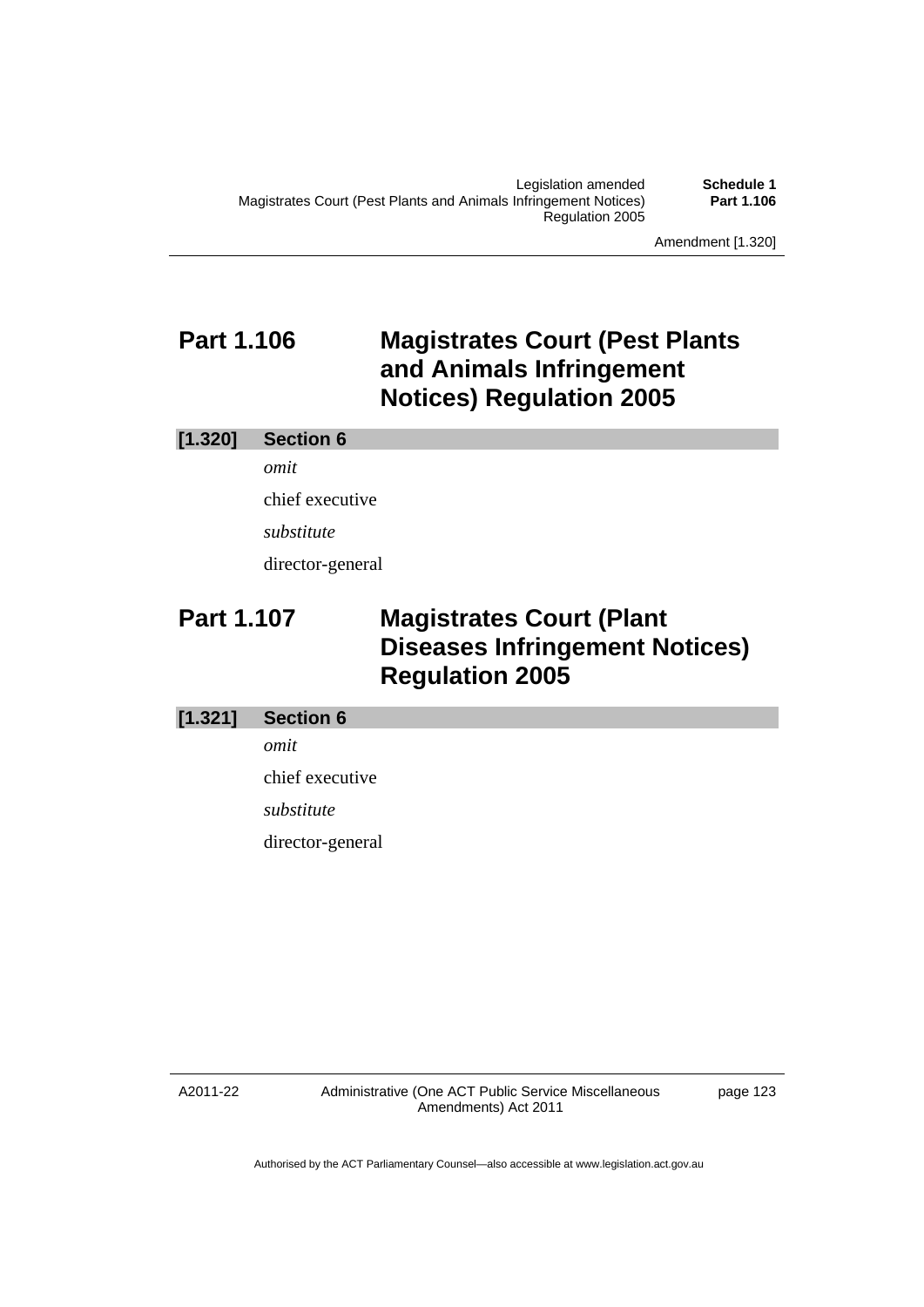| Schedule 1 | Legislation amended                                                                  |
|------------|--------------------------------------------------------------------------------------|
| Part 1.108 | Magistrates Court (Smoke-Free Public Places Infringement Notices)<br>Regulation 2010 |

Amendment [1.322]

# **Part 1.108 Magistrates Court (Smoke-Free Public Places Infringement Notices) Regulation 2010**

#### **[1.322] Section 6**

*omit* 

chief executive

*substitute* 

director-general

### **[1.323] Dictionary, note 2**

*omit* 

 $\bullet$  chief executive (see s 163)

### **[1.324] Dictionary, note 2**

*insert* 

• director-general (see s 163)

# **Part 1.109 Magistrates Court (Tobacco Infringement Notices) Regulation 2010**

#### **[1.325] Section 6**

*omit* 

chief executive

*substitute* 

director-general

page 124 Administrative (One ACT Public Service Miscellaneous Amendments) Act 2011

A2011-22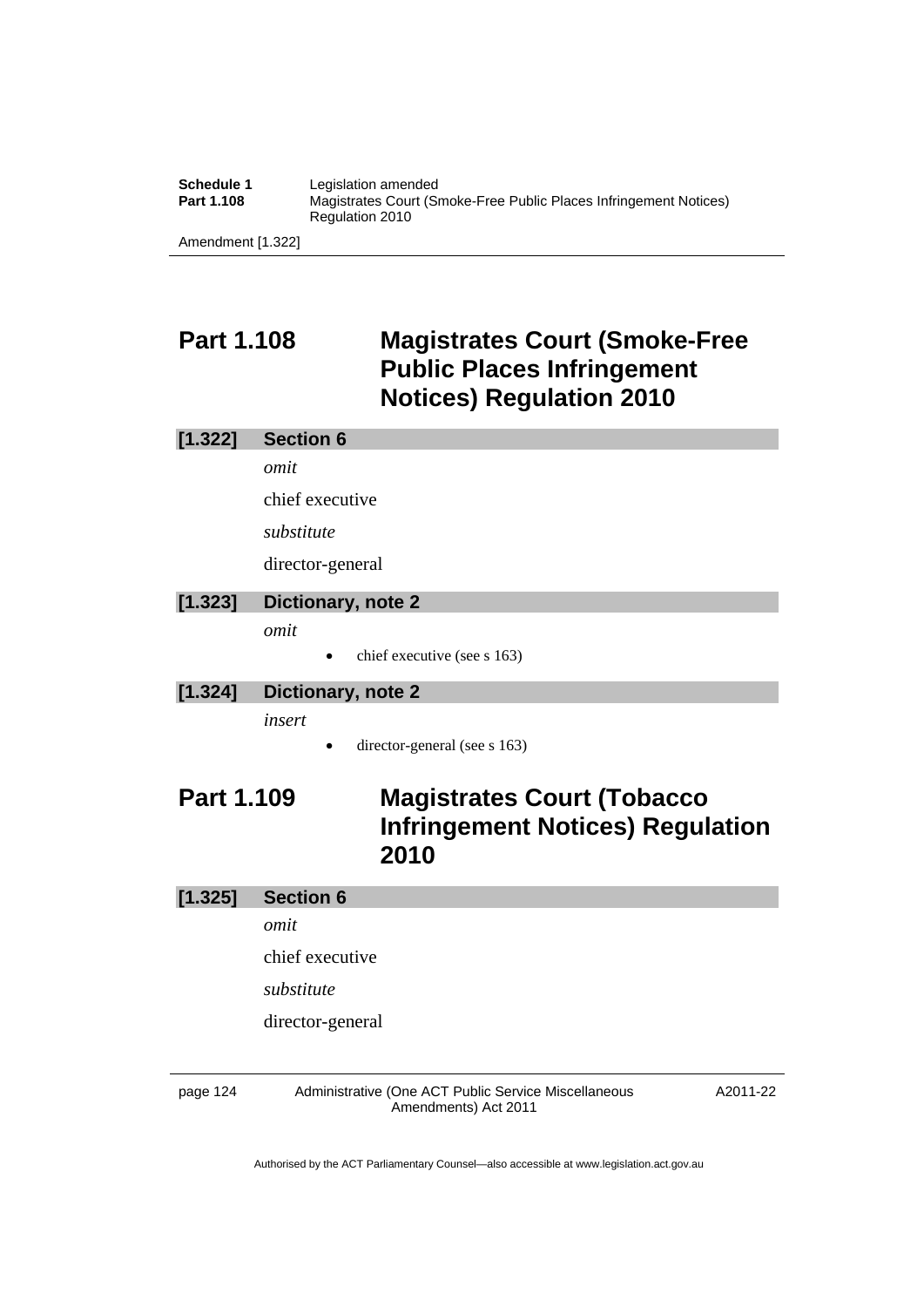### **[1.326] Dictionary, note 2**

*omit* 

chief executive (see s 163)

| [1.327] Dictionary, note 2 |
|----------------------------|
| insert                     |

director-general (see s 163)

# **Part 1.110 Magistrates Court (Tree Protection Infringement Notices) Regulation 2006**

#### **[1.328] Section 6**

*omit* 

chief executive

*substitute* 

director-general

# **Part 1.111 Magistrates Court (Workers Compensation Infringement Notices) Regulation 2006**

### **[1.329] Section 6**

*omit* 

chief executive

*substitute* 

director-general

#### A2011-22

Administrative (One ACT Public Service Miscellaneous Amendments) Act 2011

page 125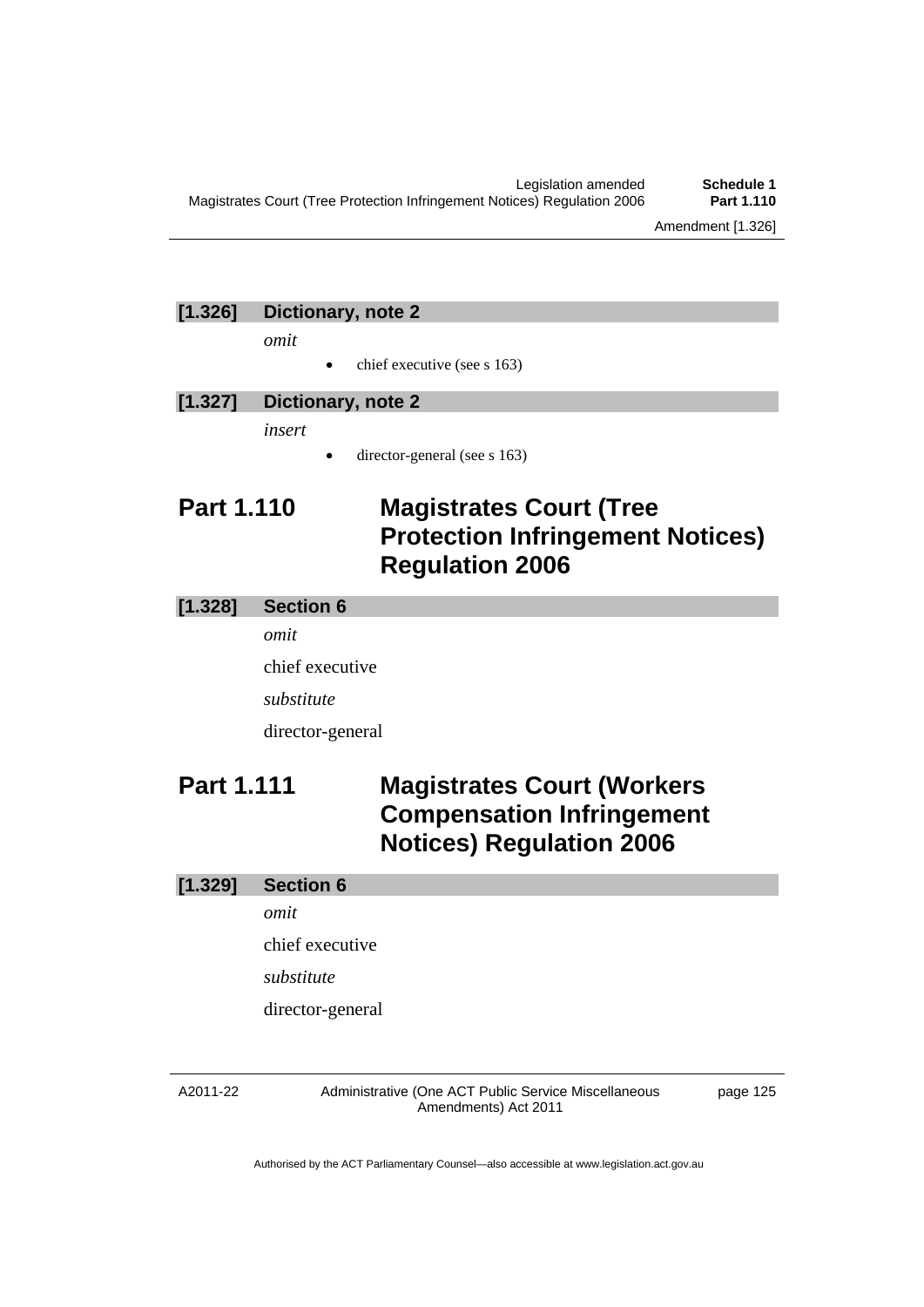# **Part 1.112 Magistrates Court (Work Safety Infringement Notices) Regulation 2009**

#### **[1.330] Section 6**

*omit*  chief executive *substitute*  director-general

# **Part 1.113 Medicines, Poisons and Therapeutic Goods Act 2008**

### **[1.331] Section 177**  *omit*

chief executive *substitute*  director-general

### **[1.332] Section 177 (3)**

*omit* 

chief executive's

*substitute* 

director-general's

page 126 Administrative (One ACT Public Service Miscellaneous Amendments) Act 2011

A2011-22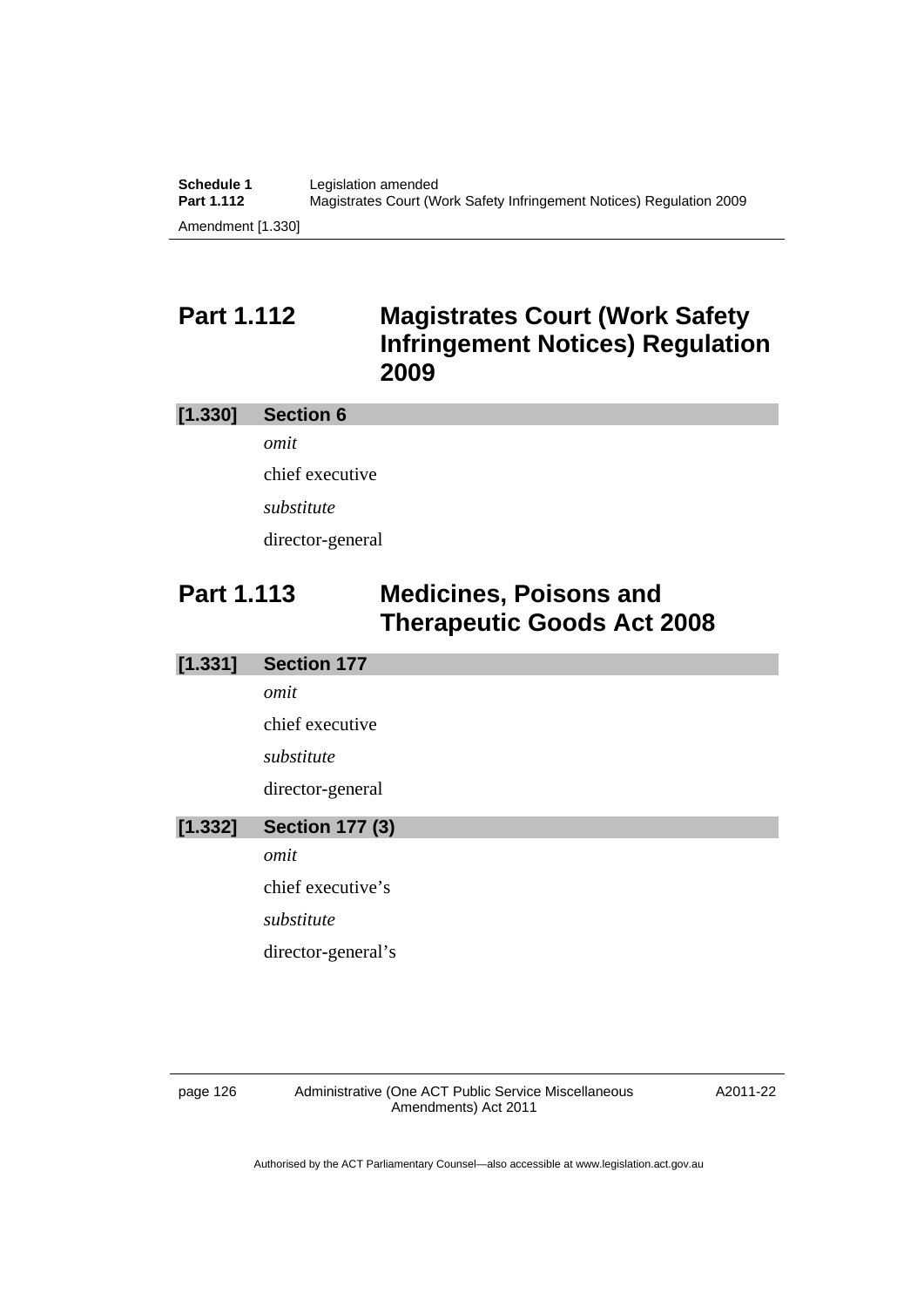### **[1.333] Section 177 (4), definition of** *responsible chief executive*

*substitute* 

*responsible director-general*—see the *Auditor-General Act 1996*, dictionary.

# **Part 1.114 Mental Health (Treatment and Care) Act 1994**

#### **[1.334] Dictionary, note 2**

*omit* 

 $\bullet$  chief executive (see s 163)

#### **[1.335] Dictionary, note 2**

*insert* 

director-general (see s 163)

#### **[1.336] Dictionary, definition of** *C&YP chief executive*

#### *substitute*

*CYP director-general* means the director-general responsible for the *Children and Young People Act 2008*.

#### **[1.337] Further amendments, mentions of** *chief executive*

*omit* 

chief executive

*substitute* 

director-general

*in* 

- section 49, definition of *responsible person*, paragraph (c)
- $\bullet$  section 80 (1)

A2011-22

Administrative (One ACT Public Service Miscellaneous Amendments) Act 2011

page 127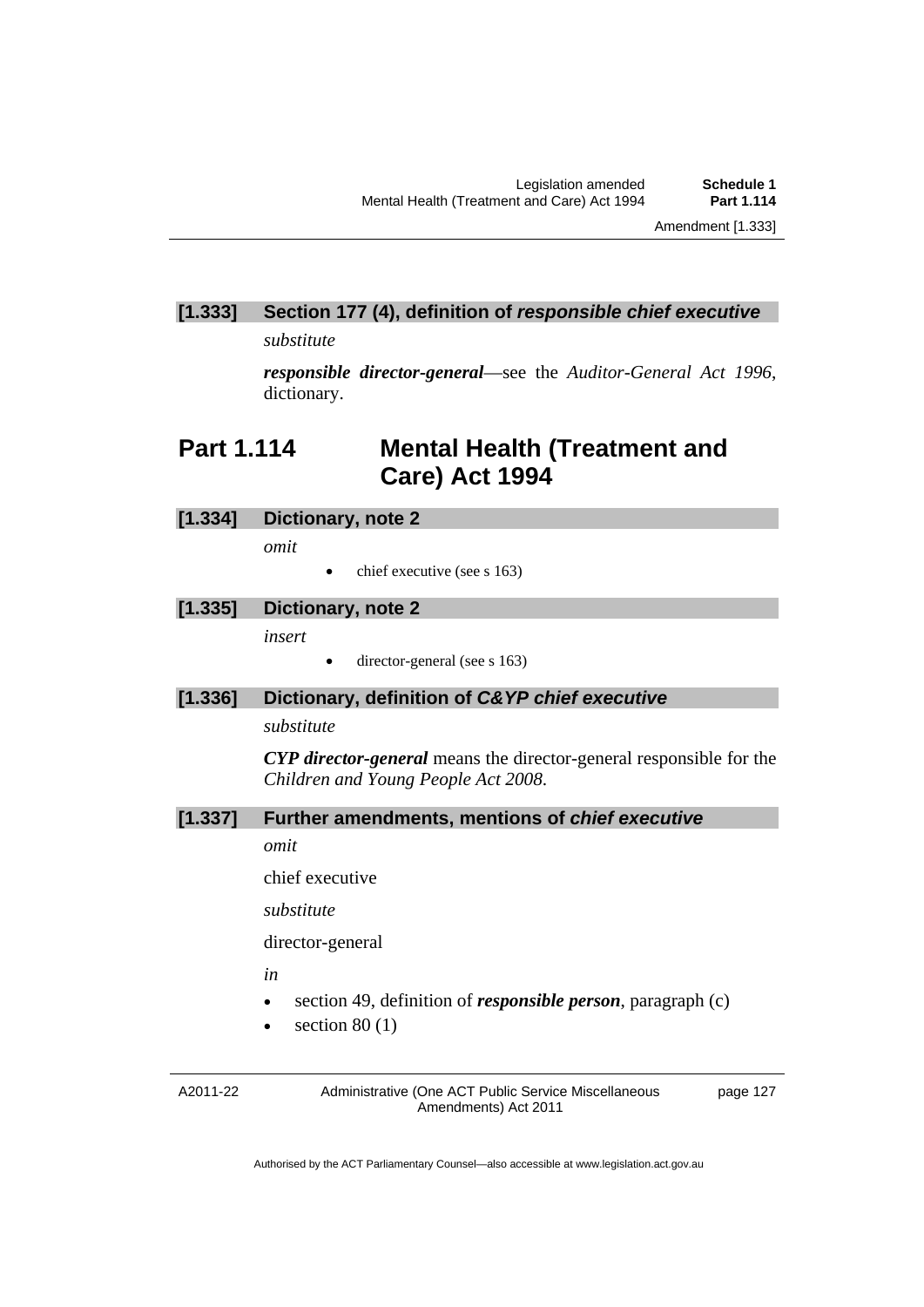- $\bullet$  section 85 (i)
- section 119B
- dictionary, definition of *referring officer*, note

**[1.338] Further amendments, mentions of** *C&YP chief executive*

*omit* 

C&YP chief executive

*substitute* 

CYP director-general

*in* 

- $\bullet$  section 55M (2), note 1
- $\bullet$  section 71 (e)
- $\bullet$  section 79 (2) (b)
- $\bullet$  section 80 (1)
- $\bullet$  section 85 (c) (ii)

# **Part 1.115 Motor Sport (Public Safety) Act 2006**

| [1.339] | Section 12 (1) etc |  |  |
|---------|--------------------|--|--|
|         |                    |  |  |

*omit* 

chief executive

*substitute* 

director-general

*in* 

- $\bullet$  section 12(1)
- sections 23 and 24

page 128 Administrative (One ACT Public Service Miscellaneous Amendments) Act 2011

A2011-22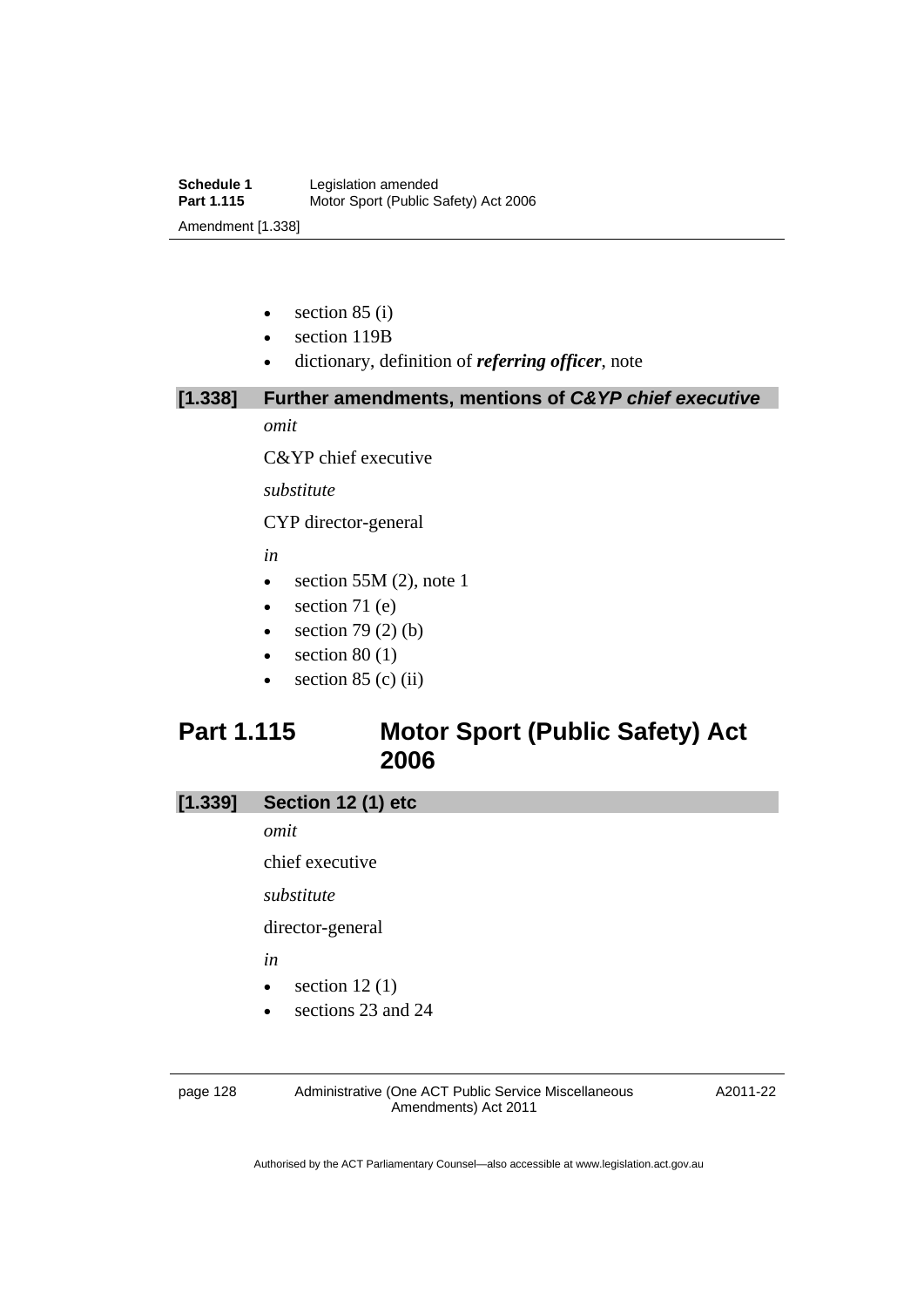- $\bullet$  section 34 (2)
- $\bullet$  section 35 (2)

| [1.340] | Dictionary, note 2                        |
|---------|-------------------------------------------|
|         | omit                                      |
|         | chief executive (see s 163)<br>$\bullet$  |
|         | substitute                                |
|         | director-general (see s 163)<br>$\bullet$ |
|         |                                           |

# **Part 1.116 Nature Conservation Act 1980**

| [1.341] | <b>Section 7 etc</b> |  |
|---------|----------------------|--|
|---------|----------------------|--|

*omit* 

chief executive

*substitute* 

director-general

*in* 

- section 7
- $\bullet$  section 8 (1)
- $\bullet$  section 9
- section 19

### **[1.342] Dictionary, note 2**

*insert* 

• director-general (see s 163)

page 129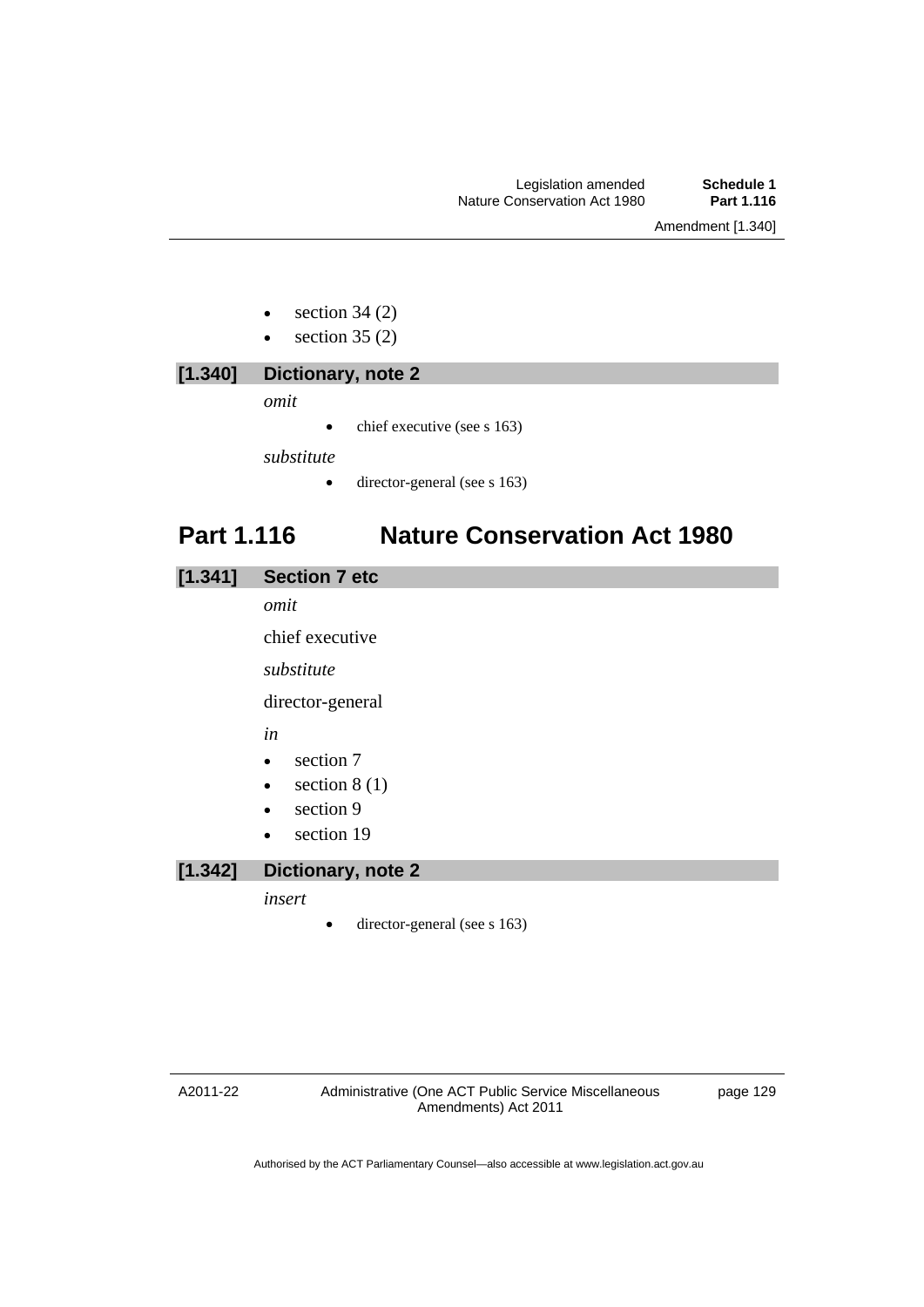**Schedule 1** Legislation amended<br>**Part 1.117** Ombudsman Act 198 **Part 1989** Amendment [1.343]

# **Part 1.117 Ombudsman Act 1989**

| [1.343] | <b>Section 3A</b>                                          |
|---------|------------------------------------------------------------|
|         | omit                                                       |
|         | chief executive                                            |
|         | substitute                                                 |
|         | director-general                                           |
| [1.344] | <b>Section 9 (12)</b>                                      |
|         | omit                                                       |
|         | chief executive                                            |
|         | substitute                                                 |
|         | director-general                                           |
| [1.345] | Dictionary, note 2                                         |
|         | insert                                                     |
|         | director-general (see s 163)                               |
| [1.346] | Dictionary, definition of principal officer, paragraph (a) |
|         | omit                                                       |
|         | chief executive                                            |
|         | substitute                                                 |
|         | director-general                                           |
|         |                                                            |

A2011-22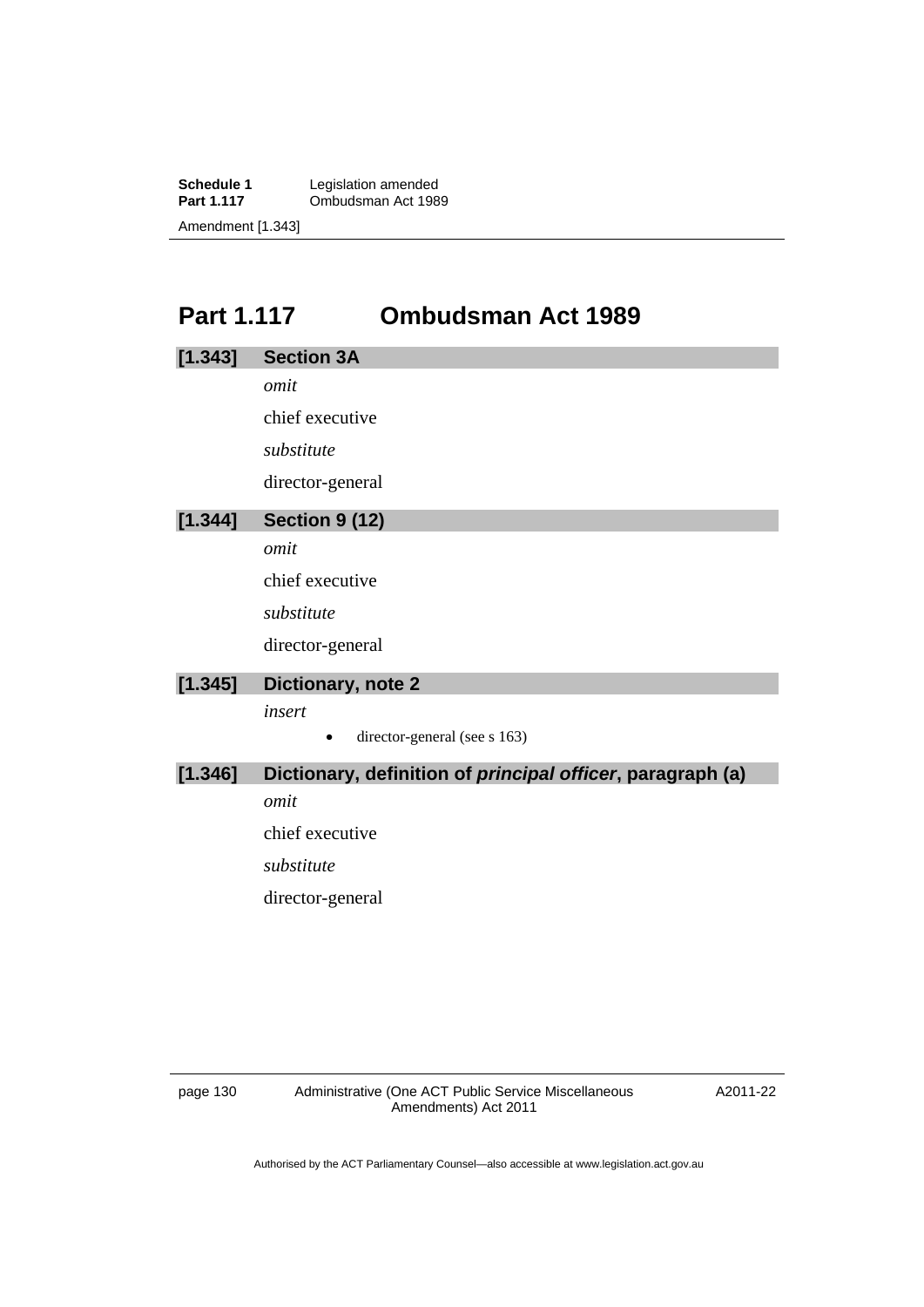# **Part 1.118 Parentage Act 2004**

#### **[1.347] Section 29 (2) (d)**

*omit* 

chief executive

*substitute* 

director-general

### **Part 1.119 Pest Plants and Animals Act 2005**

### **[1.348] Section 7 (2) etc**

*omit* 

chief executive

*substitute* 

director-general

*in* 

- $\bullet$  section 7 (2)
- $\bullet$  section 9 (d)
- section 14
- $\bullet$  section 16 (2) (a)
- $\bullet$  section 18 (d)
- section 23
- section 25
- $\bullet$  section 28 (4)
- sections 30 and 31
- $\bullet$  section 46 (2) (b)

A2011-22

Administrative (One ACT Public Service Miscellaneous Amendments) Act 2011

page 131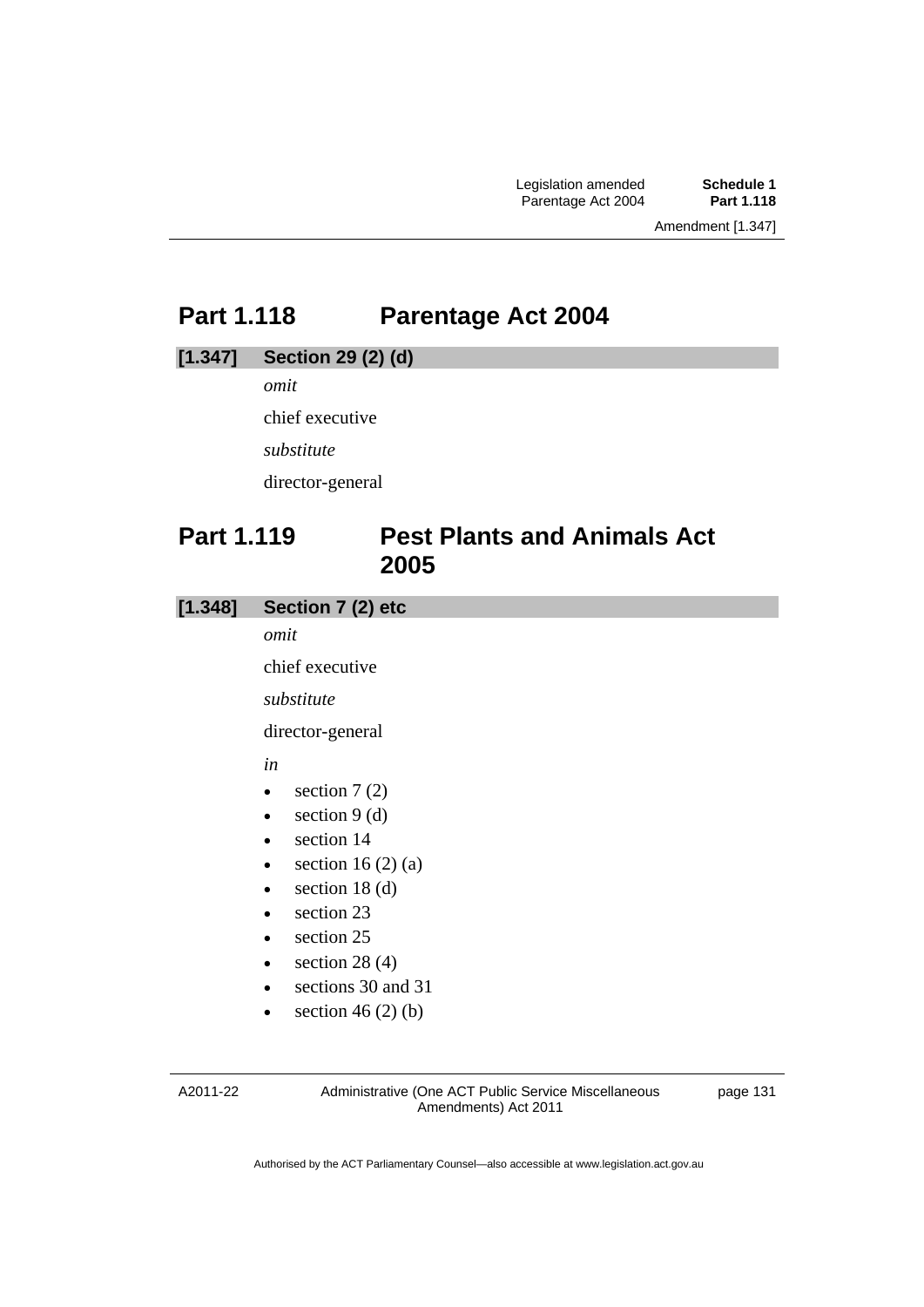**Schedule 1** Legislation amended<br> **Part 1.120** Planning and Develor Planning and Development Act 2007 Amendment [1.349]

#### **[1.349] Dictionary, note 2**

*omit* 

 $\bullet$  chief executive (see s 163)

*substitute* 

 $\bullet$  director-general (see s 163)

### **Part 1.120 Planning and Development Act 2007**

#### **[1.350] Section 20 (1) (a)**

*omit* 

who is an authority staff member

#### **[1.351] Section 44, note**

#### *omit*

all the powers of a chief executive under the Act in relation to the instrumentality staff to be employed under that Act (including, for example, in relation to the appointment of people to, or the employment of people for, that staff)

#### *substitute*

the powers of the head of service in relation to the appointment, engagement and employment of instrumentality staff to be employed under the Act

page 132 Administrative (One ACT Public Service Miscellaneous Amendments) Act 2011

A2011-22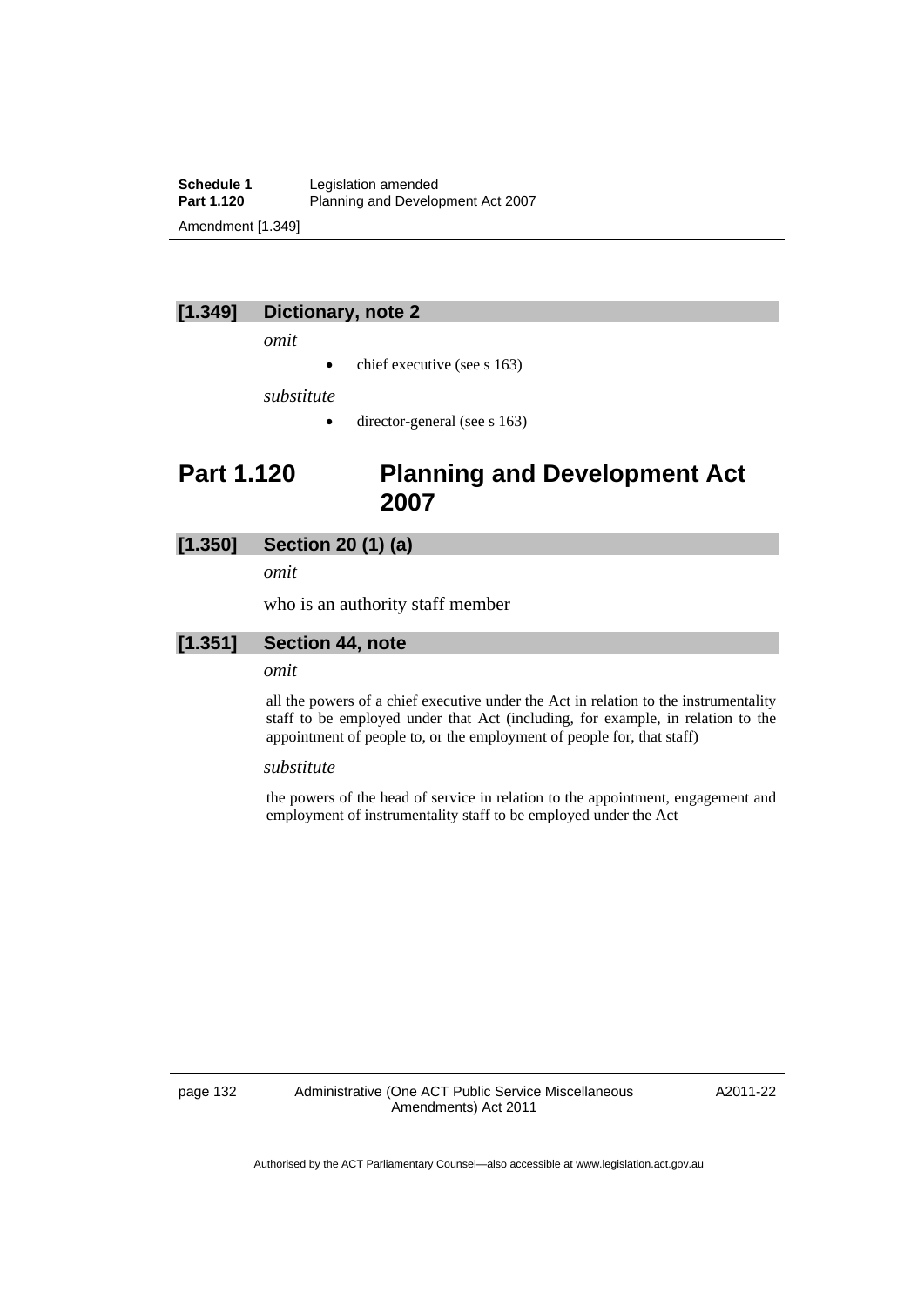Amendment [1.352]

# **Part 1.121 Planning and Development Regulation 2008**

### **[1.352] Section 26 (1) (g) etc**

*omit* 

chief executive

*substitute* 

director-general

*in* 

- $\bullet$  section 26 (1) (g)
- $\bullet$  section 51 (3) (b), example 2
- schedule 1, section  $1.30$  (1) (c)
- schedule 1, section 1.90A (1) (c)
- schedule 1, section  $1.93$  (1) (a)

### **Part 1.122 Plant Diseases Act 2002**

| [1.353] | Sections 19 and 20 |  |  |  |
|---------|--------------------|--|--|--|
|---------|--------------------|--|--|--|

*omit*  chief executive *substitute*  director-general

A2011-22

page 133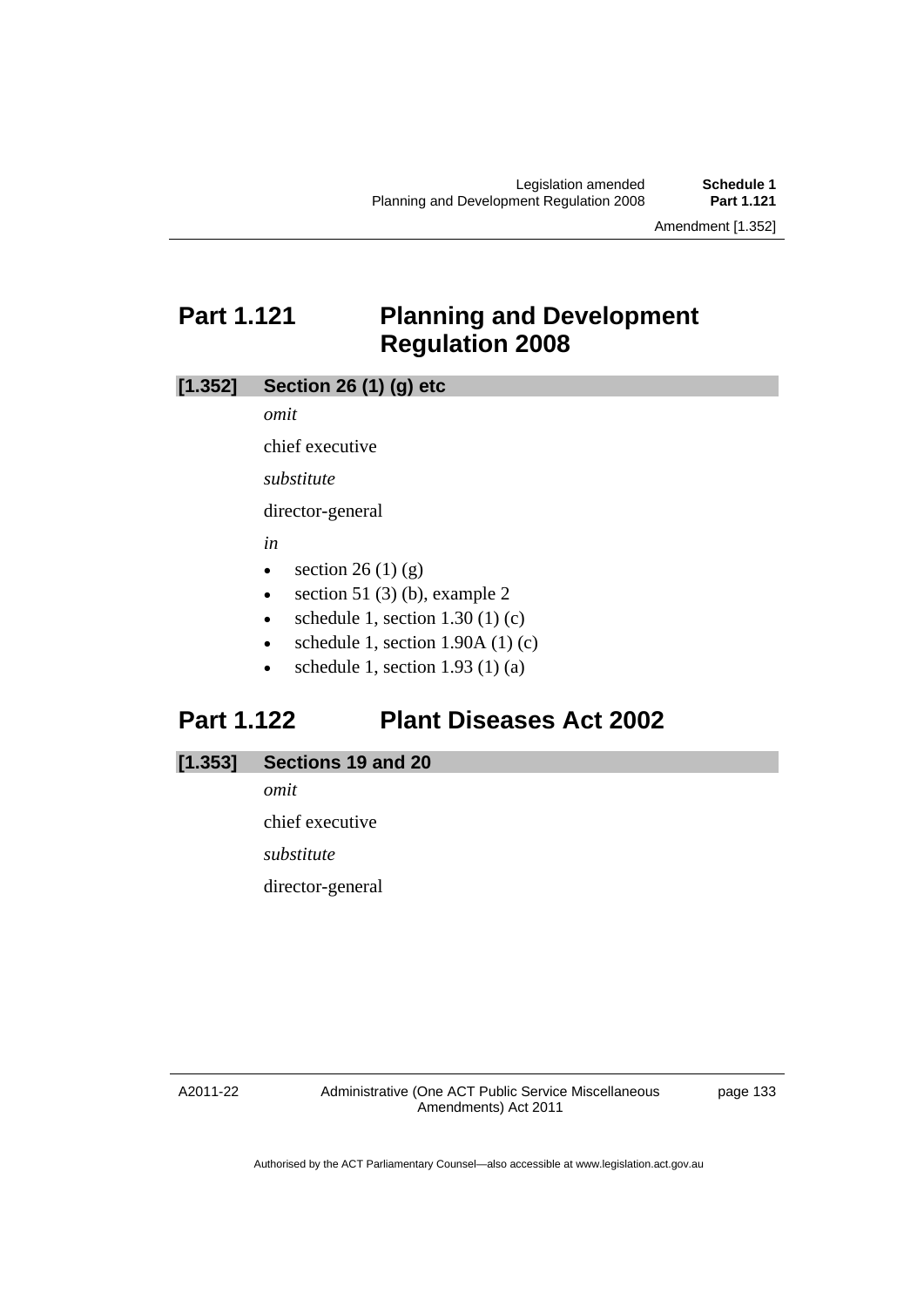**Schedule 1** Legislation amended<br>**Part 1.123** Prohibited Weapons Prohibited Weapons Act 1996 Amendment [1.354]

### **[1.354] Section 31 (3)**

*omit* 

chief executive

*substitute* 

director-general

### **[1.355] Dictionary, note 2**

*insert* 

• director-general (see s 163)

# **Part 1.123 Prohibited Weapons Act 1996**

| [1.356] | Section 41 (2)     |
|---------|--------------------|
|         | omit               |
|         | chief executive    |
|         | substitute         |
|         | director-general   |
| [1.357] | Dictionary, note 2 |
|         | insert             |

director-general (see s 163)

page 134 Administrative (One ACT Public Service Miscellaneous Amendments) Act 2011

A2011-22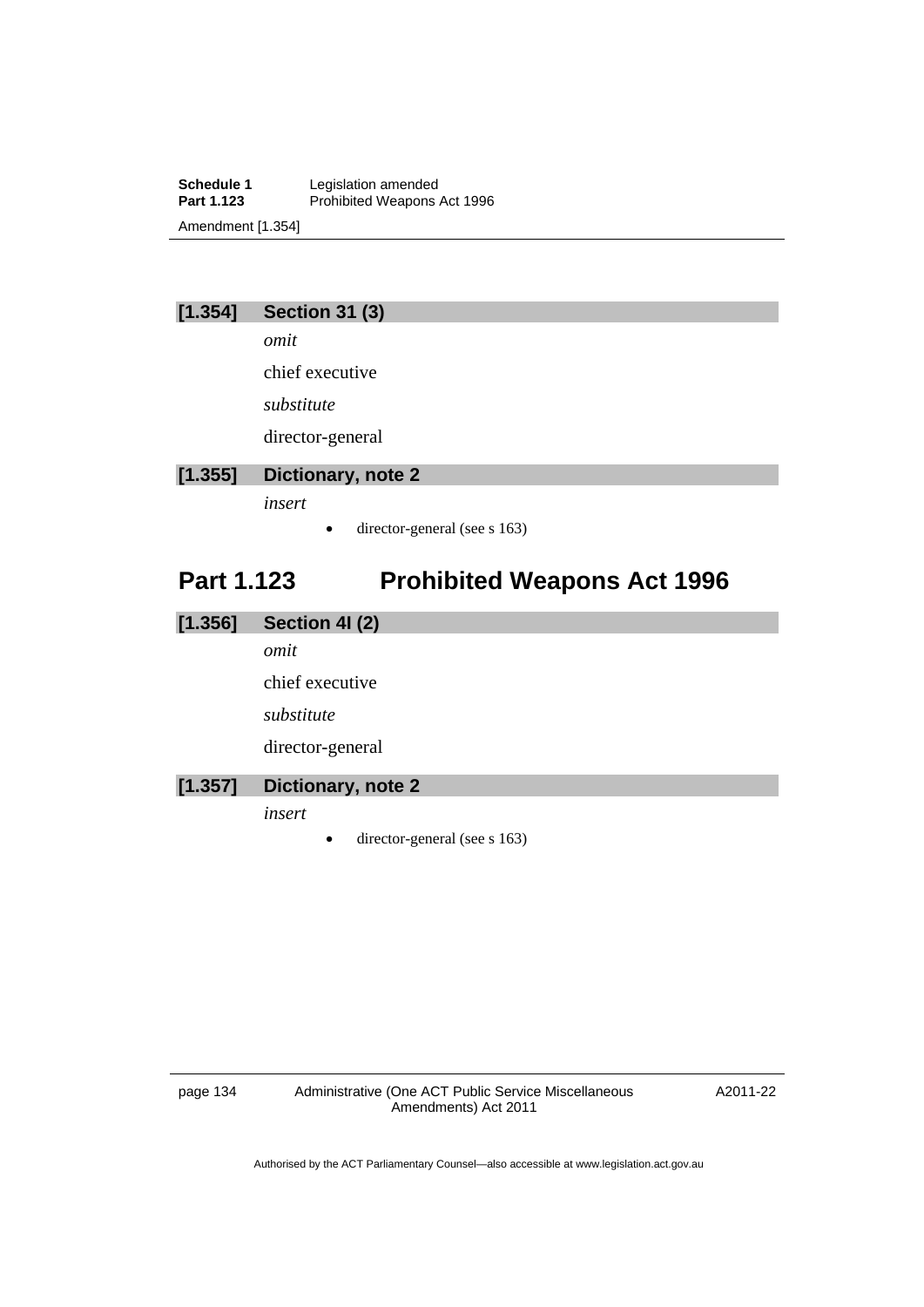# **Part 1.124 Prostitution Act 1992**

#### **[1.358] Section 9**

*omit* 

chief executive

*substitute* 

director-general

### **[1.359] Dictionary, note 2**

*insert* 

 $\bullet$  director-general (see s 163)

# **Part 1.125 Public Baths and Public Bathing Act 1956**

### **[1.360] Section 7**

*omit* 

chief executive

*substitute* 

director-general

### **[1.361] Dictionary, note 2**

*insert* 

director-general (see s 163)

#### A2011-22

Administrative (One ACT Public Service Miscellaneous Amendments) Act 2011

page 135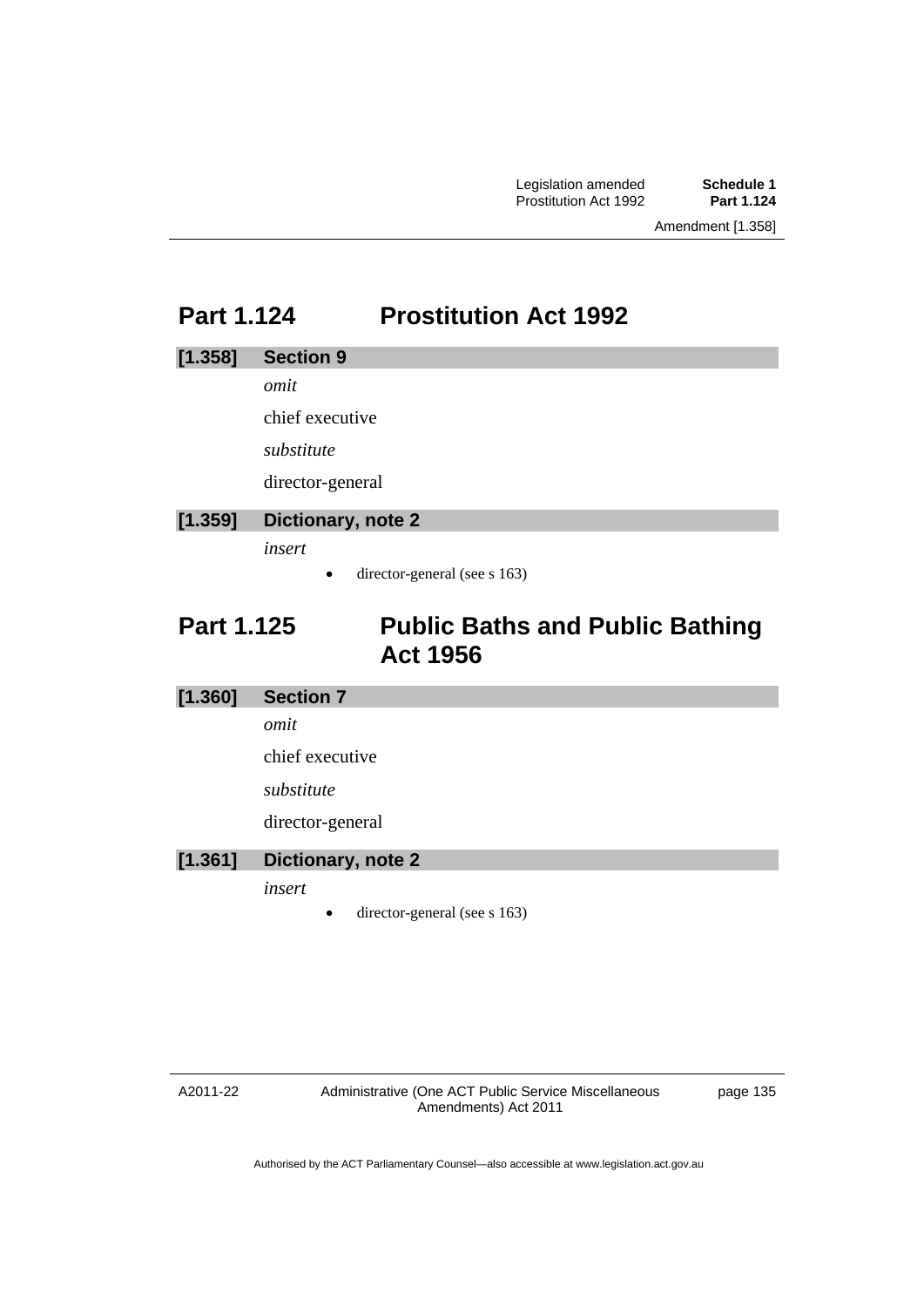**Schedule 1** Legislation amended **Part 1.126** Public Health Act 1997 Amendment [1.362]

# **Part 1.126 Public Health Act 1997**

| [1.362]  | Sections 15B to 15D                                  |          |
|----------|------------------------------------------------------|----------|
|          | omit                                                 |          |
|          | chief executive's                                    |          |
|          | substitute                                           |          |
|          | director-general's                                   |          |
| [1.363]  | Dictionary, note 2                                   |          |
|          | omit                                                 |          |
|          | chief executive (see s 163)                          |          |
| [1.364]  | Dictionary, note 2                                   |          |
|          | insert                                               |          |
|          | director-general (see s 163)<br>$\bullet$            |          |
| [1.365]  | Further amendments, mentions of chief executive      |          |
|          | omit                                                 |          |
|          | chief executive                                      |          |
|          | substitute                                           |          |
|          | director-general                                     |          |
|          | in                                                   |          |
|          | section $8(1)$<br>$\bullet$                          |          |
|          | sections 12 and 13<br>$\bullet$                      |          |
|          | section 15                                           |          |
|          | section 15B                                          |          |
|          | section 15C $(1)$<br>$\bullet$                       |          |
|          | section 15D                                          |          |
|          | section 16                                           |          |
| page 136 | Administrative (One ACT Public Service Miscellaneous | A2011-22 |
|          | Amendments) Act 2011                                 |          |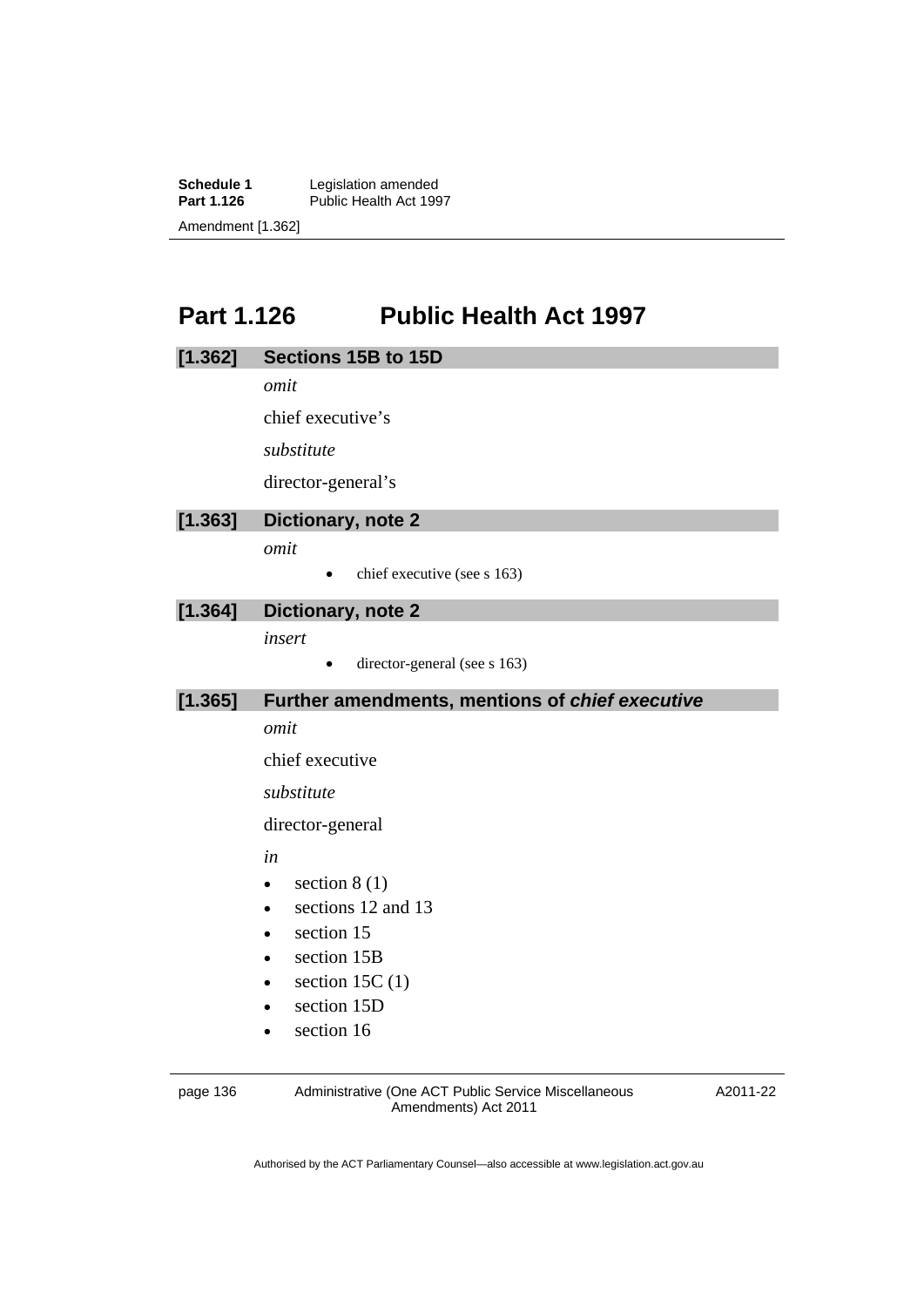Amendment [1.366]

### **Part 1.127 Public Sector Management Act 1994**

#### **[1.366] New part 17**

*insert* 

# **Part 17 Transitional—Administrative (One ACT Public Service Miscellaneous Amendments) Act 2011**

#### **276 Meaning of** *commencement day***—pt 17**

In this part:

*commencement day* means the day the *Public Sector Management (One ACT Public Service) Amendment Act 2011* commences.

### **277 Change of name—identity not affected**

If the context allows and it is consistent with this Act and otherwise appropriate, in any document, including an agreement, order (whether executive, judicial or otherwise) or contract, in force immediately before the commencement day (except in relation to matters that happened before the commencement day):

- (a) a reference to a chief executive is to be read as a reference to a director-general; and
- (b) a reference to a department is to be read as a reference to a directorate.
- *Note 1* If a law changes the name of an entity established under a law, the entity continues in existence under the new name and its identity is not affected by the change. A reference in a law to the entity by its

A2011-22

Administrative (One ACT Public Service Miscellaneous Amendments) Act 2011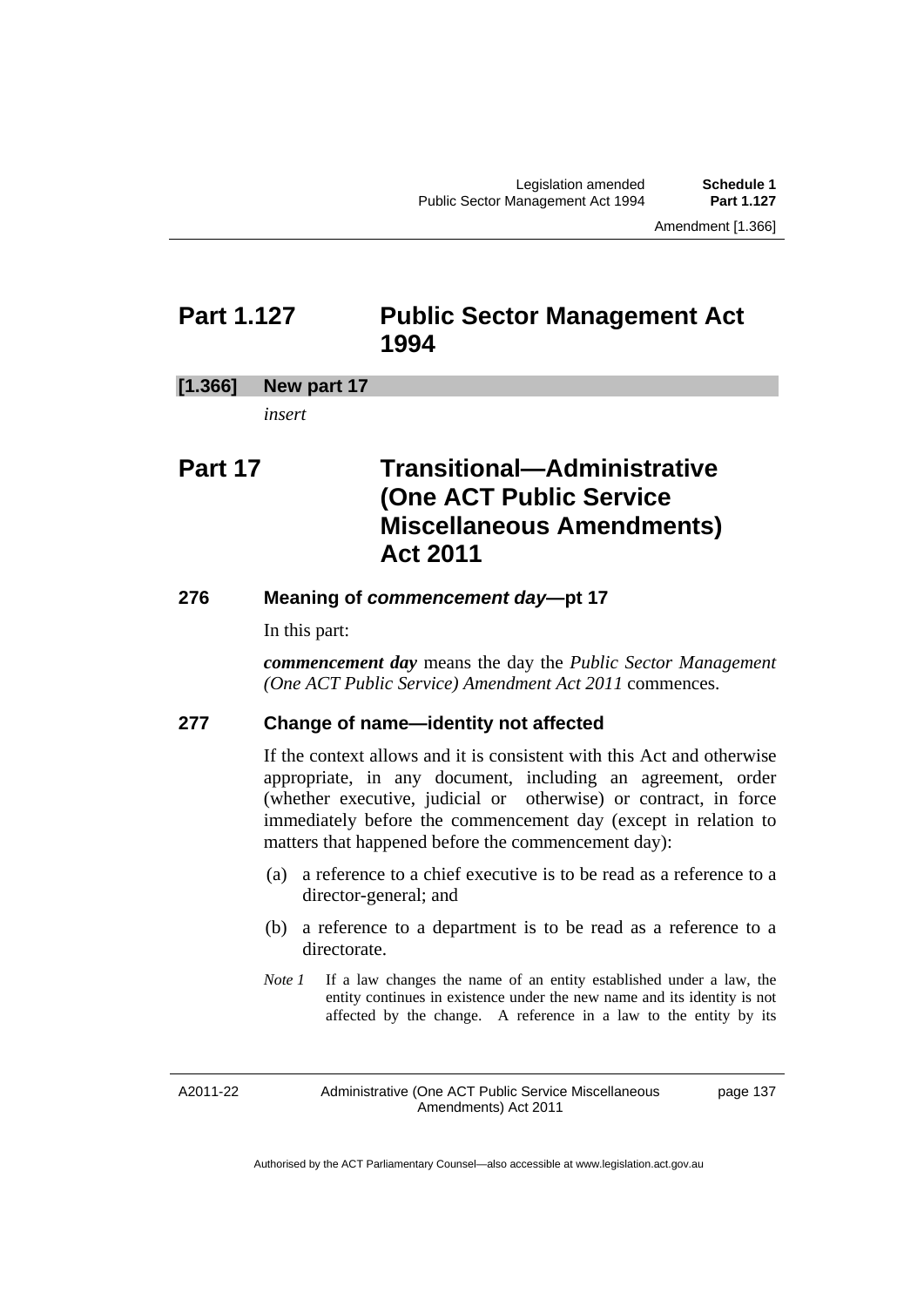previous name is taken, after the change, to be a reference to the entity by its new name (see Legislation Act, s 183).

- *Note 2* If a law changes the name of a position established under a law, the position continues in existence under the new name and its identity is not affected by the change. A reference in a law to the position by its previous name is taken, after the change, to be a reference to the position by its new name (see Legislation Act, s 186).
- *Note 3* For entities and positions, *law* includes a statutory instrument (see Legislation Act, s 182).

#### **278 Engagement of certain former officers etc prohibited**

A reference (however expressed) in section 248A (Engagement of certain former officers and employees prohibited) or section 248B (Engagement of certain former directors-general and executives prohibited) to a person who was engaged as a director-general of an administrative unit includes a reference to someone who was engaged as a chief executive of an administrative unit.

### **279 Employment powers**

- (1) This section applies if, immediately before the commencement day, an employment action started by a chief executive under this Act in relation to a person employed under this Act has not been finally dealt with.
- (2) The relevant director-general for the person may continue the employment action unless the head of service decides otherwise.
- (3) For subsection (2), the director-general has all the powers of the head of service in relation to the appointment, engagement and employment of the person.

A2011-22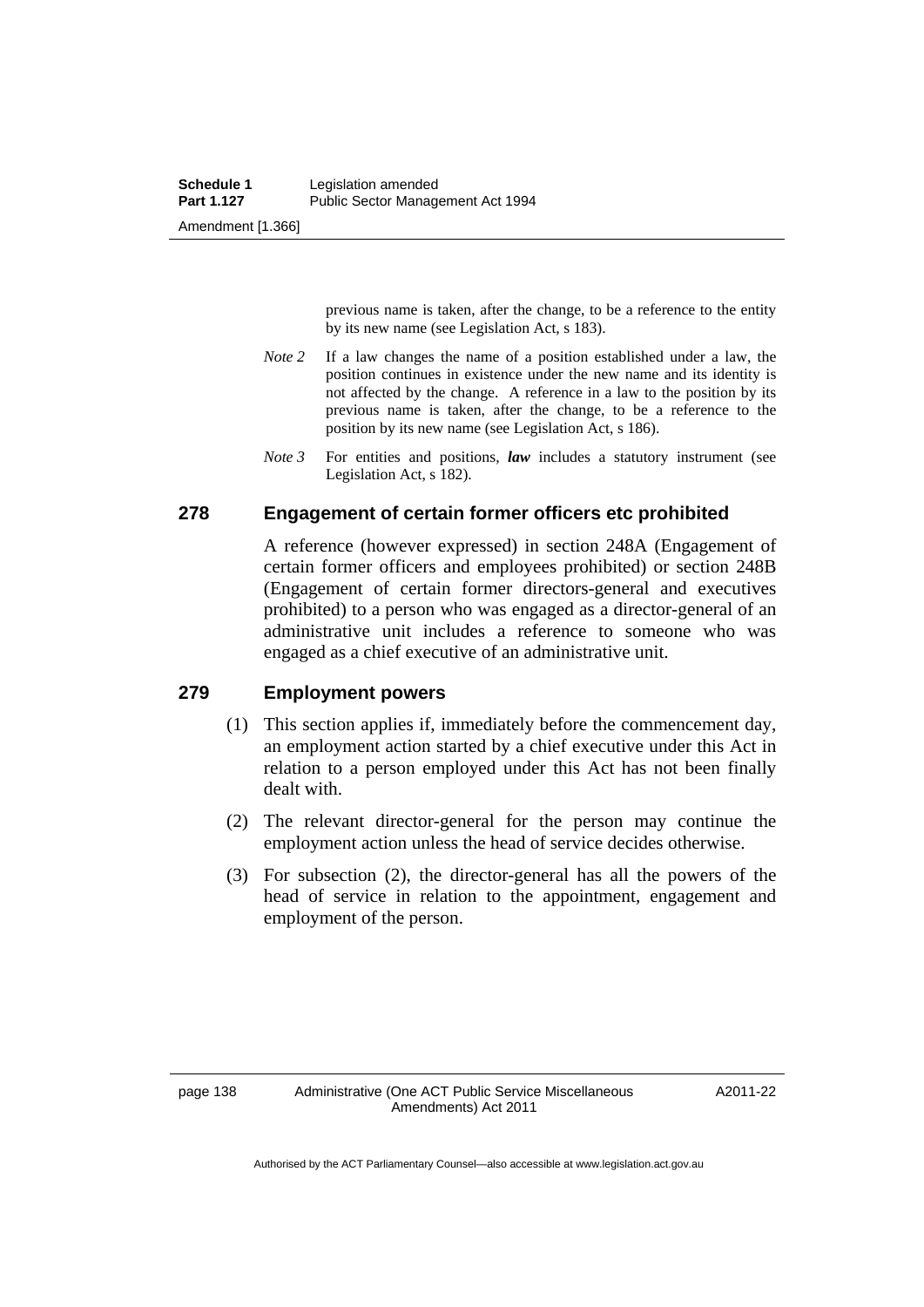(4) In this section:

*employment action* means the exercise of a function relating to the appointment, engagement or employment of a person.

#### **Examples—employment action**

- transfer
- reduction of classification
- reconsideration of disciplinary action
- consideration of application for reappointment
- *Note* An example is part of the Act, is not exhaustive and may extend, but does not limit, the meaning of the provision in which it appears (see Legislation Act, s 126 and s 132).

#### *finally dealt with*—an employment action is *finally dealt with* if—

- (a) the time for any appeal or review in relation to the action has ended; or
- (b) any appeal or review in relation to the action has been decided or withdrawn.

#### **280 Head of service**

- (1) For this Act, in the transitional period, the *head of service* is taken to mean the person who, on the commencement day, is the directorgeneral of the Chief Minister and Cabinet Directorate.
- (2) Section 65 (1) (b) does not apply to the engagement in the transitional period of the person mentioned in subsection (1) under section 23C (Head of service—engagement).
- (3) In this section:

*transitional period* means the period beginning on the commencement day and ending at the earlier of the following:

 (a) the end of the contract of engagement under section 28, as in force immediately before the commencement day, of the person mentioned in subsection (1); and

A2011-22

Administrative (One ACT Public Service Miscellaneous Amendments) Act 2011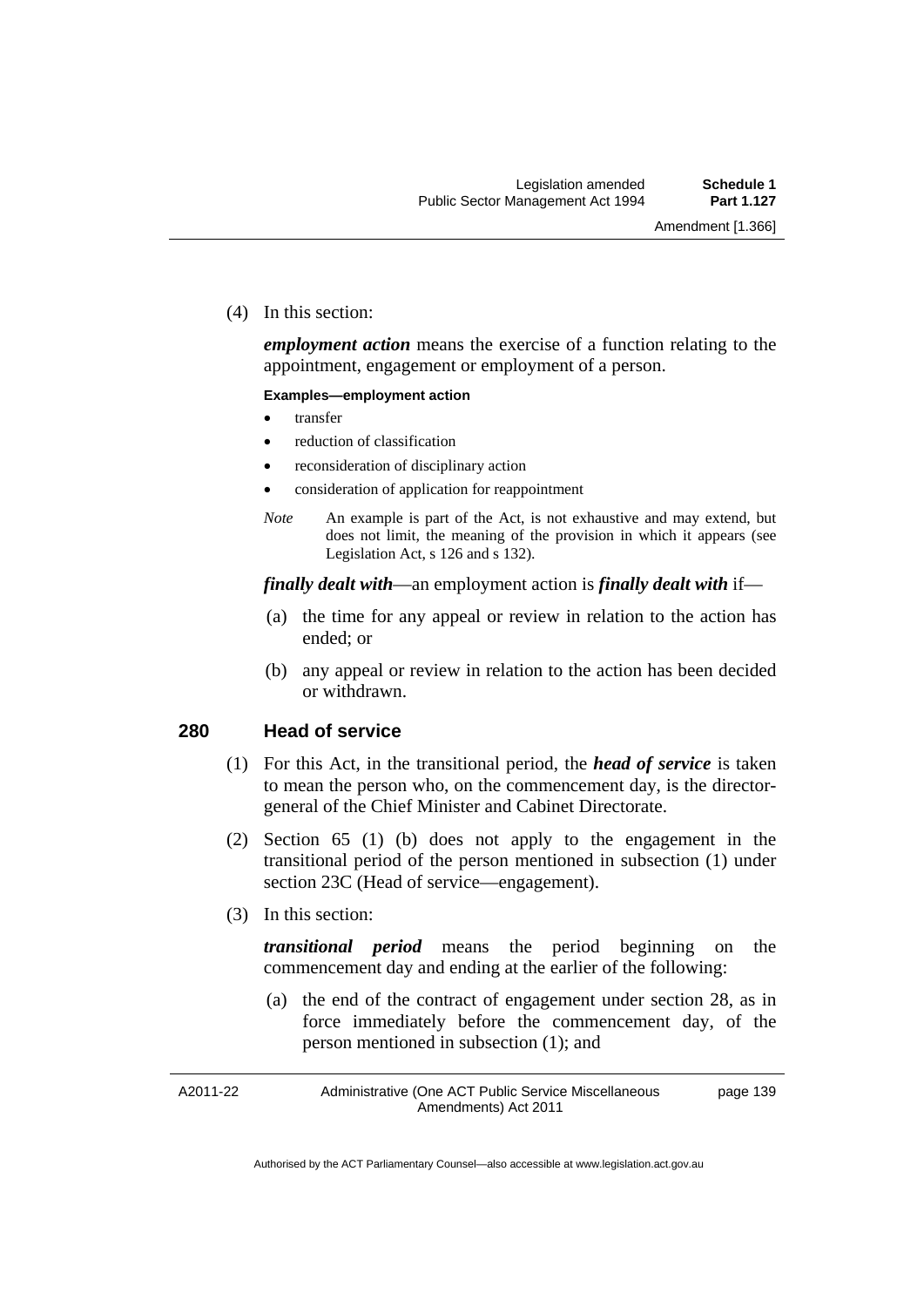(b) the beginning of a contract of engagement under section 23C (Head of service—engagement).

#### **281 Transitional regulations**

- (1) A regulation may prescribe transitional matters necessary or convenient to be prescribed because of the enactment of the *Public Sector Management (One ACT Public Service) Amendment Act 2011*.
- (2) A regulation may modify this part (including in relation to another territory law) to make provision in relation to anything that, in the Executive's opinion, is not, or is not adequately or appropriately, dealt with in this part.
- (3) A regulation under subsection (2) has effect despite anything else in this Act or another territory law.

### **282 Expiry—pt 17**

- (1) This part expires 2 years after the day it commences.
- (2) This part, other than sections 280 and 281, is a law to which the Legislation Act, section 88 (Repeal does not end effect of transitional laws etc) applies.

# **Part 1.128 Race and Sports Bookmaking Act 2001**

### **[1.367] Section 60**

*omit* 

chief executive

*substitute* 

chief executive officer

page 140 Administrative (One ACT Public Service Miscellaneous Amendments) Act 2011

A2011-22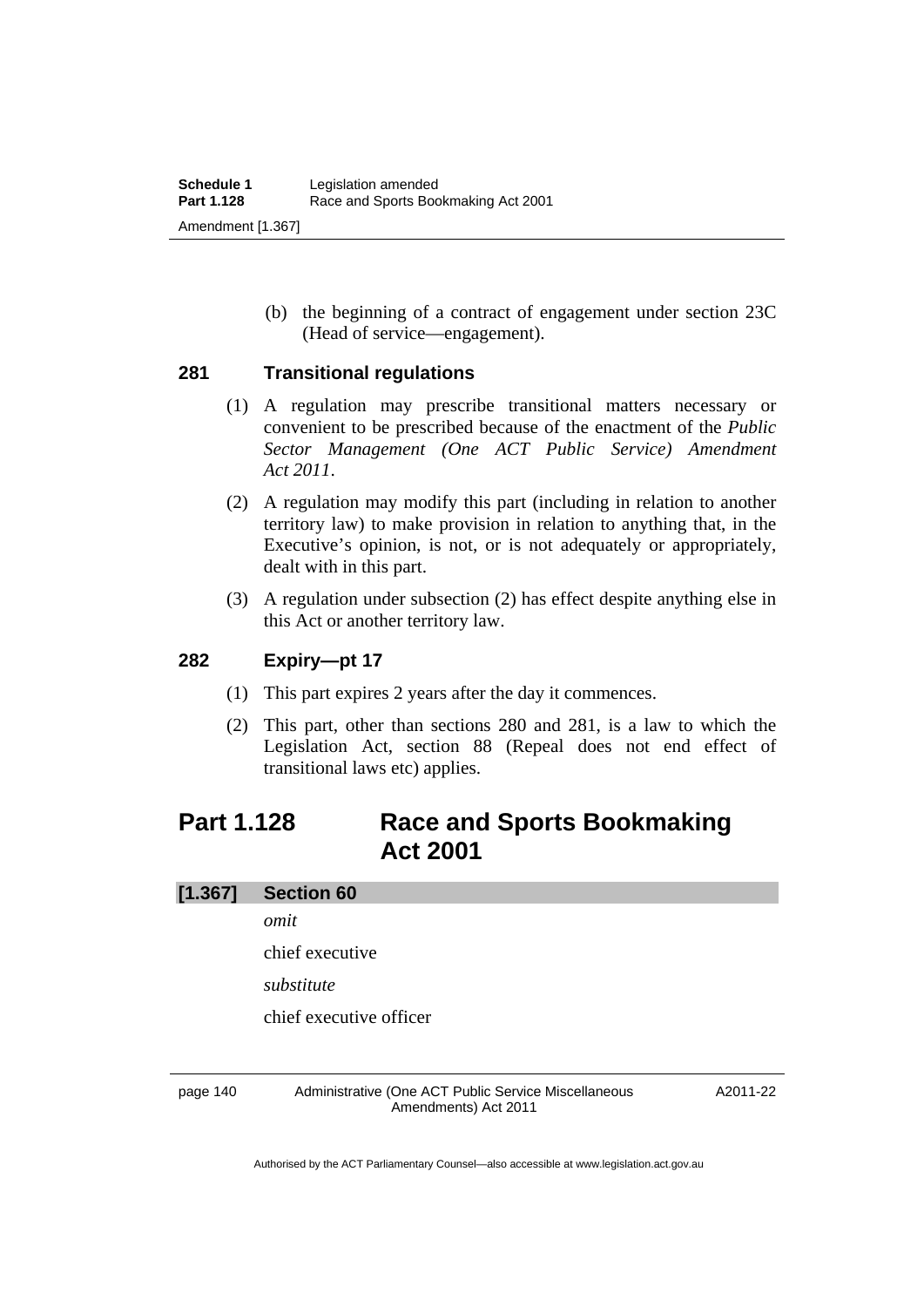Amendment [1.368]

| [1.368] | <b>Section 85</b> |  |
|---------|-------------------|--|
|---------|-------------------|--|

*omit* 

chief executive

*substitute* 

chief executive officer

**[1.369] Dictionary, note 2**  *insert*  gambling and racing commission

### **[1.370] Dictionary, definition of** *chief executive*

*substitute* 

*chief executive officer* means the chief executive officer of the gambling and racing commission.

# **Part 1.129 Racing Act 1999**

### **[1.371] Section 46**

*omit* 

chief executive

*substitute* 

chief executive officer

### **[1.372] Dictionary, note 2**

*insert* 

gambling and racing commission

#### A2011-22

Administrative (One ACT Public Service Miscellaneous Amendments) Act 2011

page 141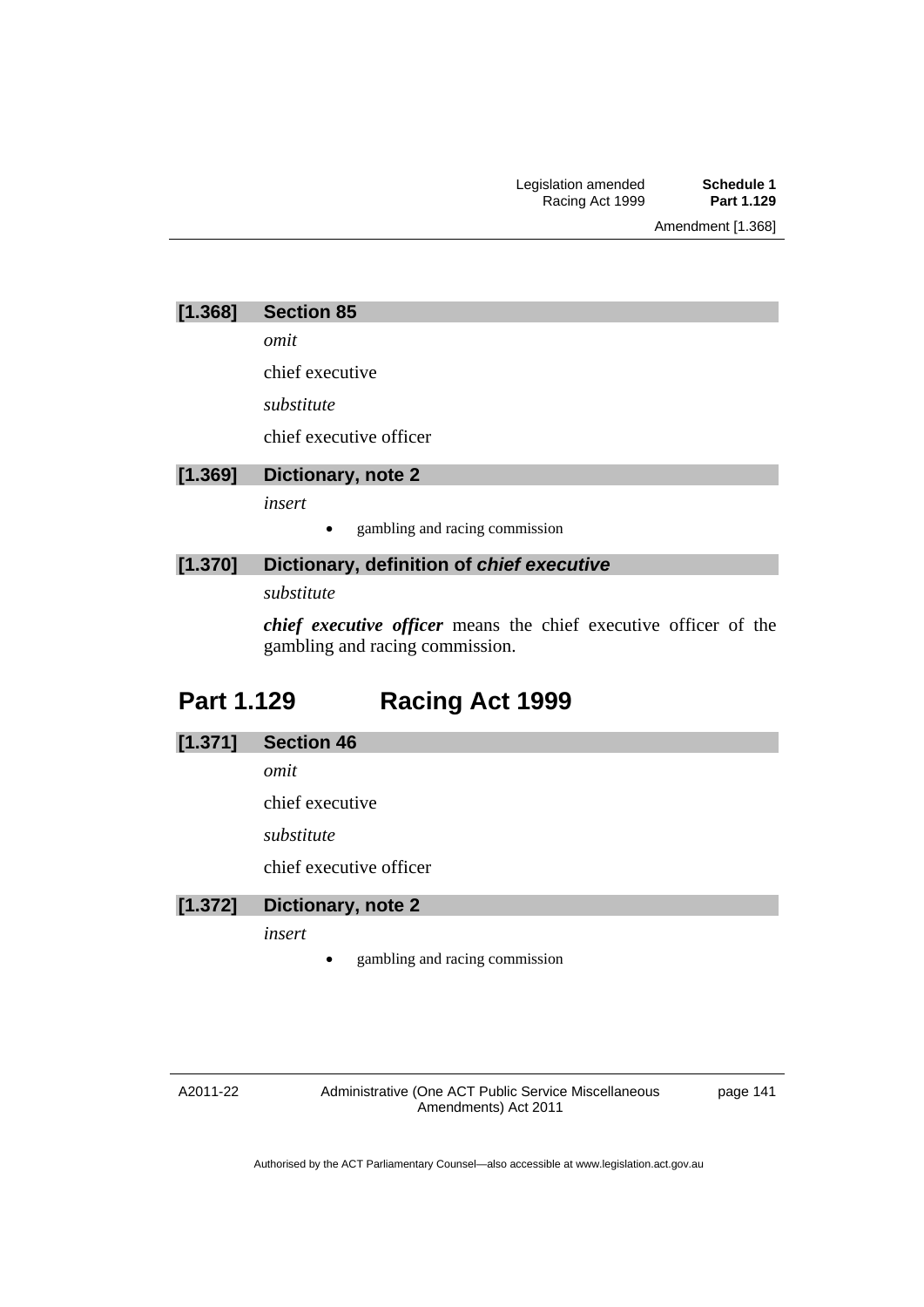### **[1.373] Dictionary, definition of** *chief executive*

*substitute* 

*chief executive officer* means the chief executive officer of the gambling and racing commission.

# **Part 1.130 Radiation Protection Act 2006**

| [1.374] | Sections 47 and 48 etc            |
|---------|-----------------------------------|
|         | omit                              |
|         | chief executive                   |
|         | substitute                        |
|         | director-general                  |
|         | in                                |
|         | sections 47 and 48<br>$\bullet$   |
|         | sections 89 and 90<br>$\bullet$   |
|         | sections 104 and 105<br>$\bullet$ |
|         | sections 107 and 108<br>$\bullet$ |
|         | section 115<br>$\bullet$          |
|         | sections 117 and 118<br>$\bullet$ |
| .       | .                                 |

**[1.375] Dictionary, note 2** 

*omit* 

 $\bullet$  chief executive (see s 163)

*substitute* 

• director-general (see s 163)

page 142 Administrative (One ACT Public Service Miscellaneous Amendments) Act 2011

A2011-22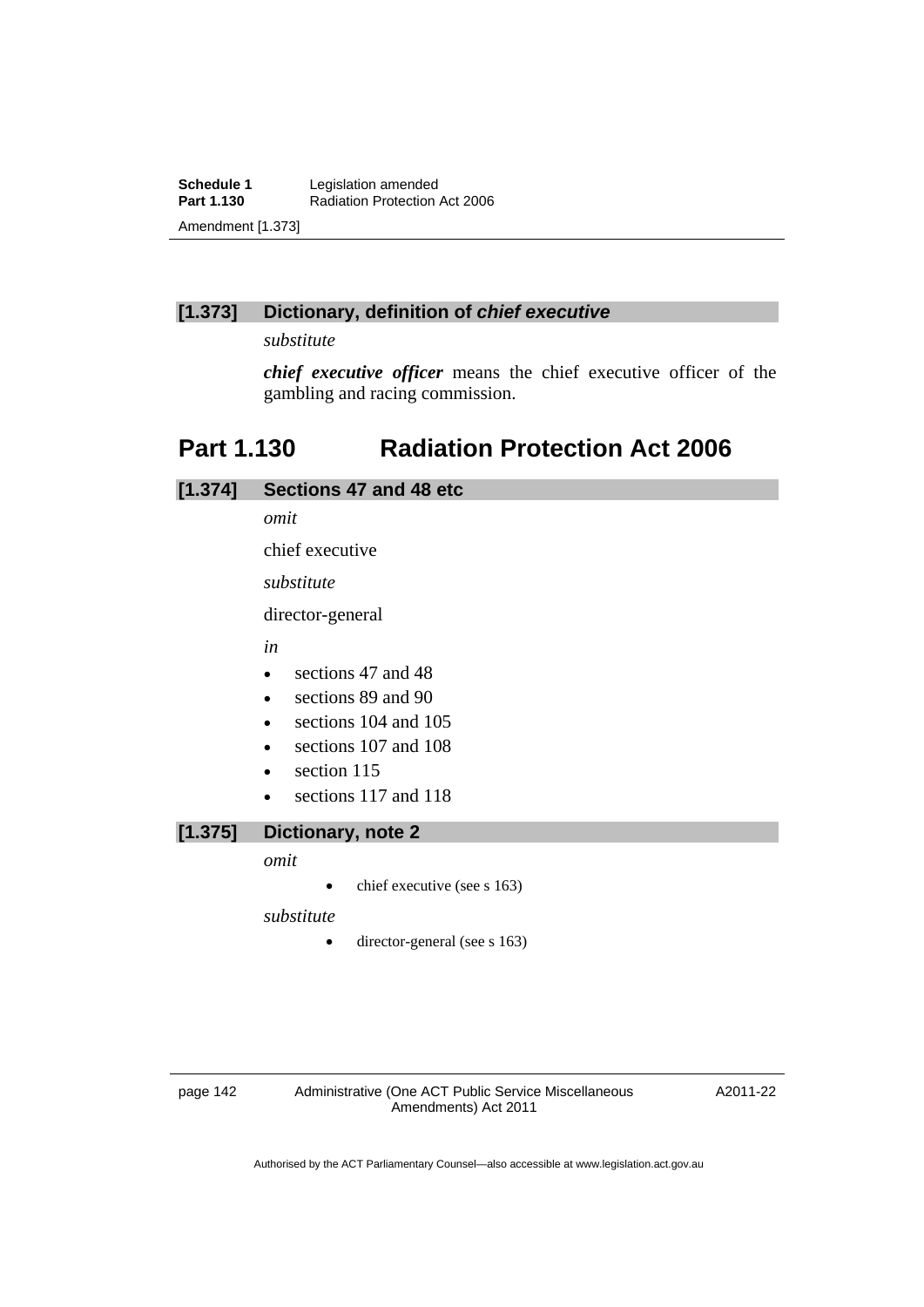# **Part 1.131 Registrar-General Act 1993**

#### **[1.376] Sections 4 and 4A**

*omit* 

chief executive

*substitute* 

director-general

### **[1.377] Dictionary, note 2**

*insert* 

 $\bullet$  director-general (see s 163)

# **Part 1.132 Remuneration Tribunal Act 1995**

### **[1.378] Section 18**

*substitute* 

### **18 Arrangements for the use of staff or facilities**

The tribunal may make arrangements with the director-general of the Chief Minister and Cabinet Directorate for the use of—

- (a) the services of public servants in that directorate; or
- (b) facilities of that directorate.

**[1.379] Schedule 1, part 1.2** 

- *omit*
- chief executive

### **[1.380] Schedule 1, part 1.2**

*insert* 

director-general

A2011-22

Administrative (One ACT Public Service Miscellaneous Amendments) Act 2011

page 143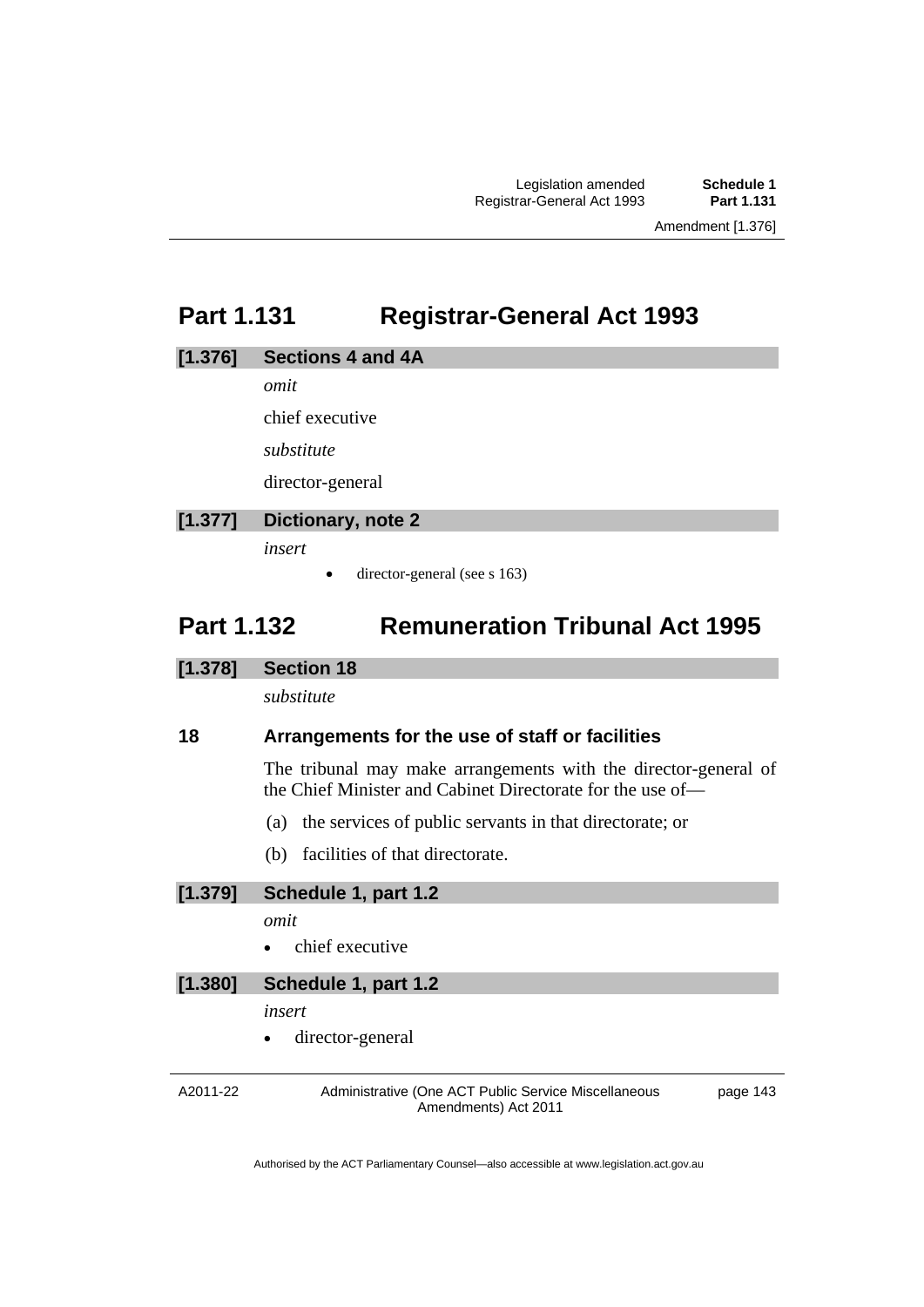**Schedule 1** Legislation amended<br> **Part 1.133** Residential Tenancie **Part 1.133** Residential Tenancies Act 1997 Amendment [1.381]

### **[1.381] Schedule 1, part 1.2**

*insert* 

• head of service

# **Part 1.133 Residential Tenancies Act 1997**

| [1.382] | <b>Section 28</b>                       |
|---------|-----------------------------------------|
|         | omit                                    |
|         | chief executive                         |
|         | substitute                              |
|         | director-general                        |
| [1.383] | <b>Section 32 (2)</b>                   |
|         | omit                                    |
|         | chief executive's                       |
|         | substitute                              |
|         | director-general's                      |
| [1.384] | Dictionary, note 2                      |
|         | insert                                  |
|         | director-general (see s 163)            |
| [1.385] | Dictionary, definition of trust account |
|         | omit                                    |
|         | chief executive                         |
|         | substitute                              |
|         | director-general                        |

page 144 Administrative (One ACT Public Service Miscellaneous Amendments) Act 2011

A2011-22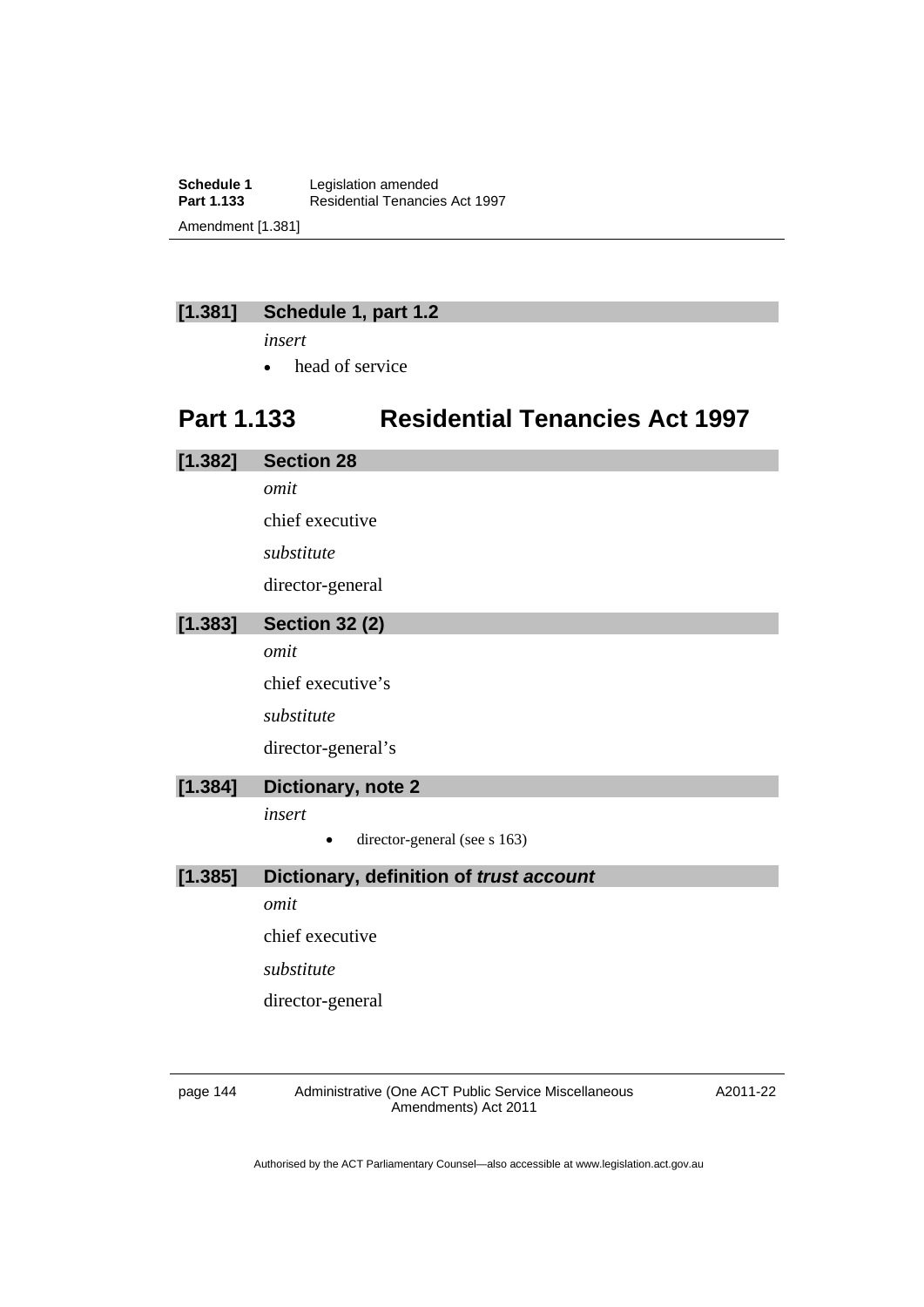Amendment [1.386]

## **Part 1.134 Roads and Public Places Act 1937**

### **[1.386] Section 2C etc**

*omit* 

chief executive

*insert* 

director-general

*in* 

- section 2C
- section 12EA
- section 12F
- section 12H
- section 14A (9), definition of *authorised person*

### **[1.387] Dictionary, note 2**

*omit* 

• chief executive

*substitute* 

• director-general (see s 163)

A2011-22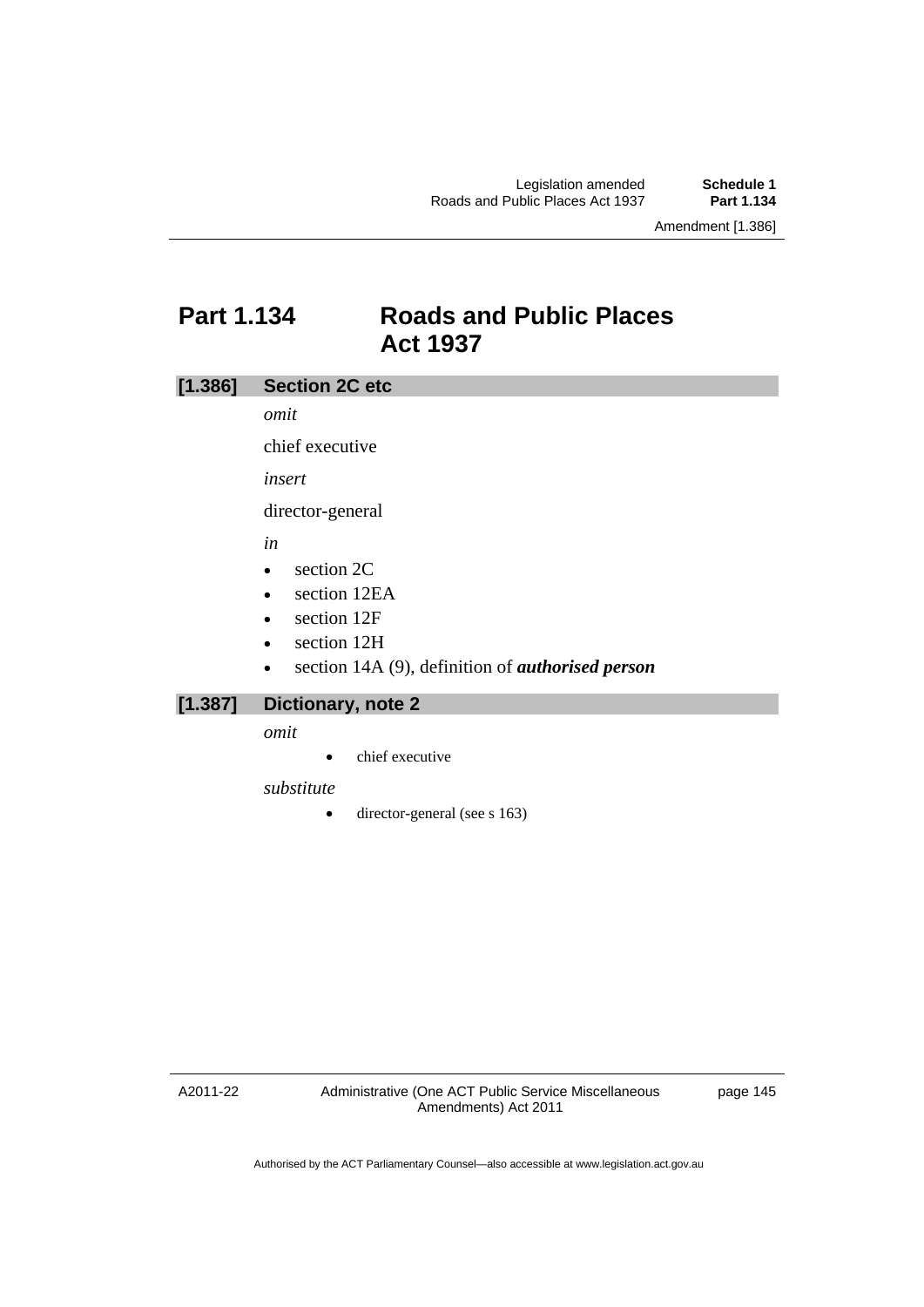# **Part 1.135 Road Transport (General) Act 1999**

| [1.388]           | <b>Section 16</b>                                                                 |
|-------------------|-----------------------------------------------------------------------------------|
|                   | omit                                                                              |
|                   | chief executive                                                                   |
|                   | insert                                                                            |
|                   | director-general                                                                  |
| [1.389]           | Section 84 (1), note                                                              |
|                   | omit                                                                              |
|                   | chief executive                                                                   |
|                   | insert                                                                            |
|                   | director-general                                                                  |
| [1.390]           | Dictionary, note 2                                                                |
|                   | insert                                                                            |
|                   | director-general (see s 163)                                                      |
| <b>Part 1.136</b> | <b>Road Transport (Mass,</b><br><b>Dimensions and Loading)</b><br><b>Act 2009</b> |
| [1.391]           | <b>Sections 357 to 360</b>                                                        |
|                   | omit                                                                              |
|                   | chief executive                                                                   |
|                   | insert                                                                            |
|                   | director-general                                                                  |
|                   |                                                                                   |

page 146 Administrative (One ACT Public Service Miscellaneous Amendments) Act 2011

A2011-22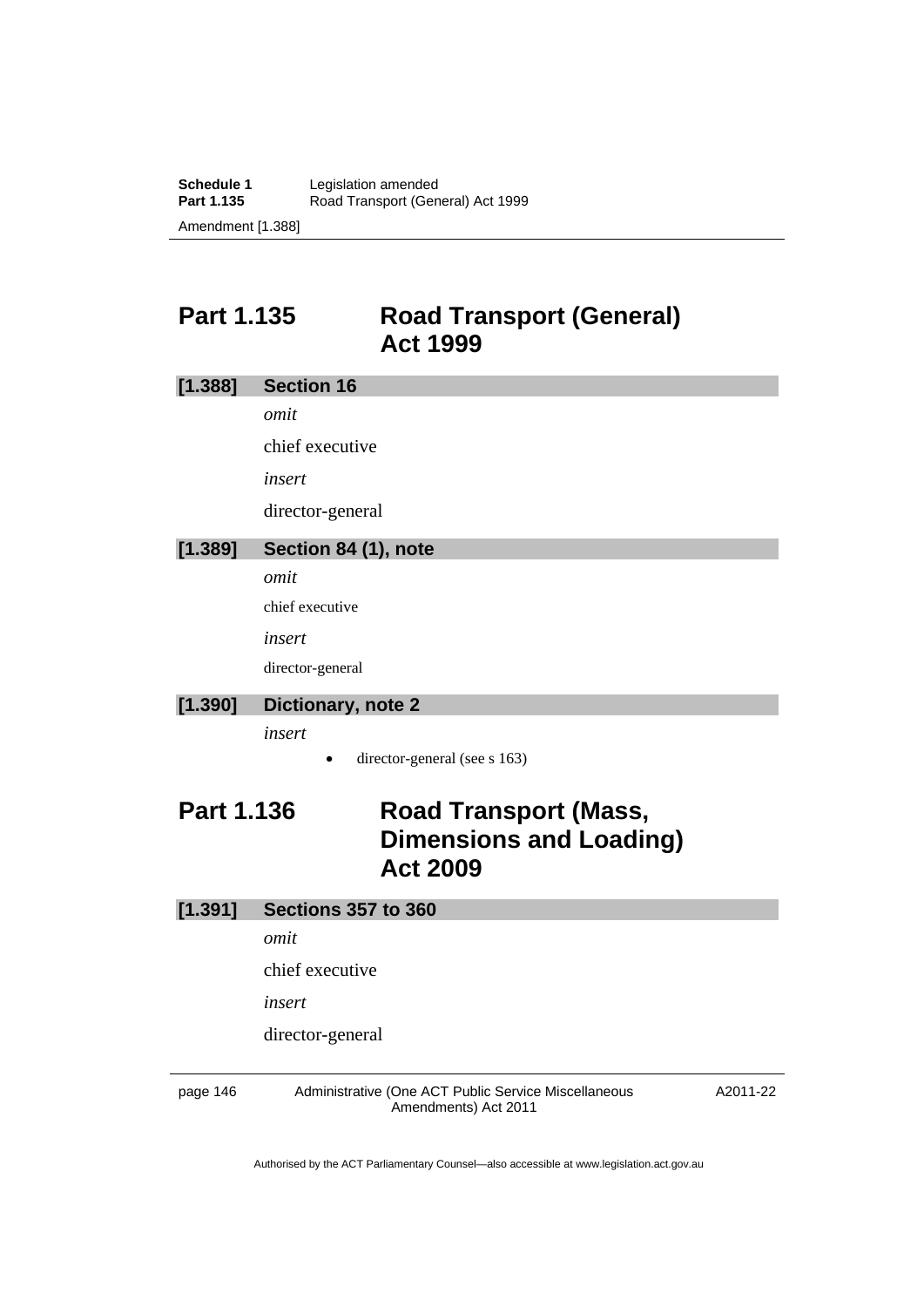# **[1.392] Section 412 (2), definition of** *office-holder***, paragraph (a)**

*omit* 

chief executive

*insert* 

director-general

# **Part 1.137 Road Transport (Third-Party Insurance) Act 2008**

| [1.393] | <b>Section 14 (2)</b>      |
|---------|----------------------------|
|         | omit                       |
|         | chief executive            |
|         | insert                     |
|         | director-general           |
| [1.394] | <b>Sections 263 to 266</b> |
|         | omit                       |
|         | chief executive            |
|         | insert                     |
|         | director-general           |
| [1.395] | <b>Section 276</b>         |
|         | omit                       |
|         | chief executive            |
|         | insert                     |
|         | director-general           |
|         |                            |

A2011-22

Administrative (One ACT Public Service Miscellaneous Amendments) Act 2011

page 147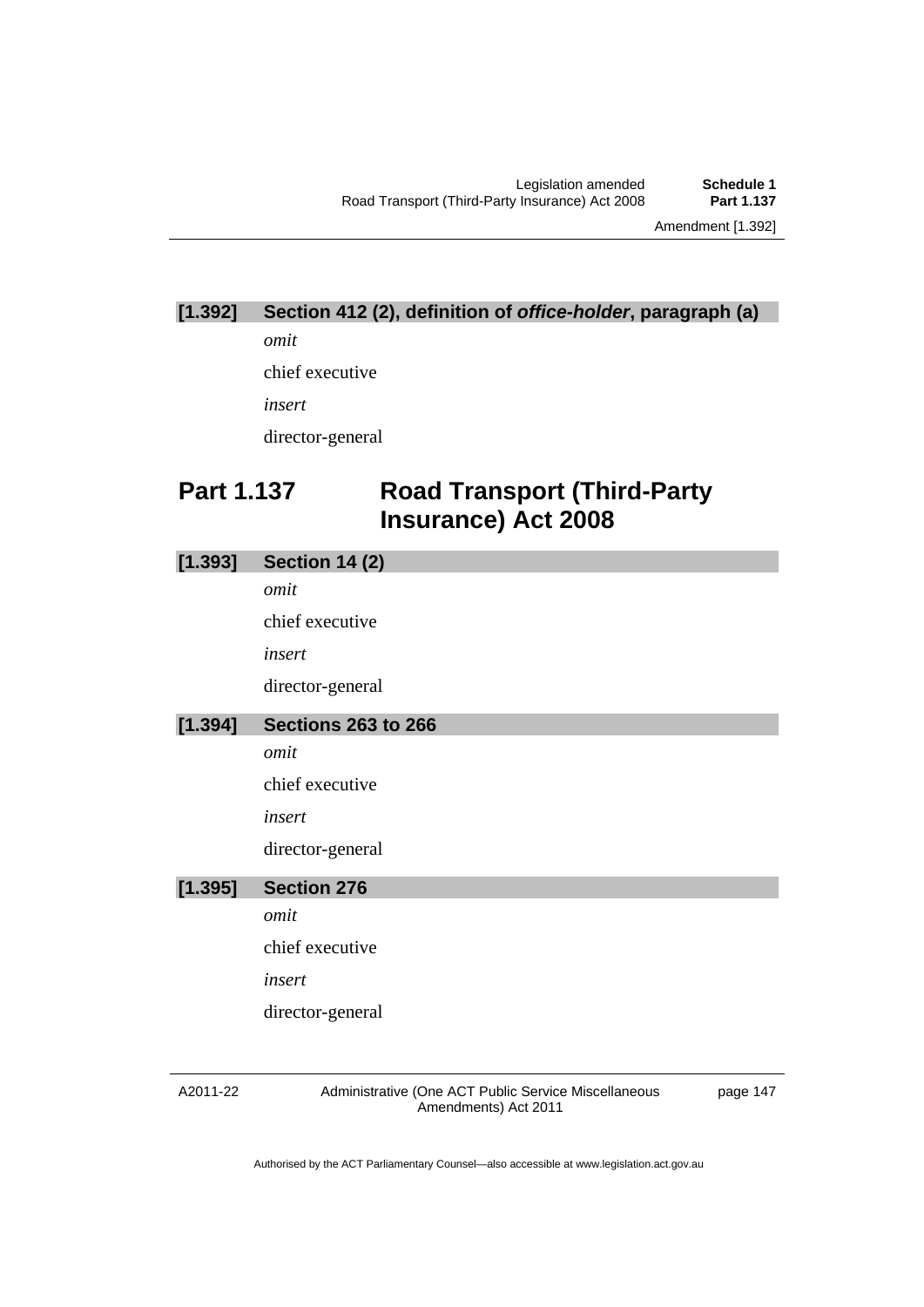# **Part 1.138 Road Transport (Vehicle Registration) Regulation 2000**

### **[1.396] Schedule 1, section 1.161, note**

*substitute* 

*Note* The manuals are available from the road transport authority.

# **Part 1.139 Royal Commissions Act 1991**

### **[1.397] Section 12 (1)**

*omit* 

chief executive

*substitute* 

director-general

#### **[1.398] Dictionary, note 2**

*insert* 

director-general (see s 163)

### **Part 1.140 Sale of Motor Vehicles Act 1977**

### **[1.399] Section 5C (1), (2) and (3)**

*omit* 

chief executive shall

*substitute* 

director-general must

page 148 Administrative (One ACT Public Service Miscellaneous Amendments) Act 2011

A2011-22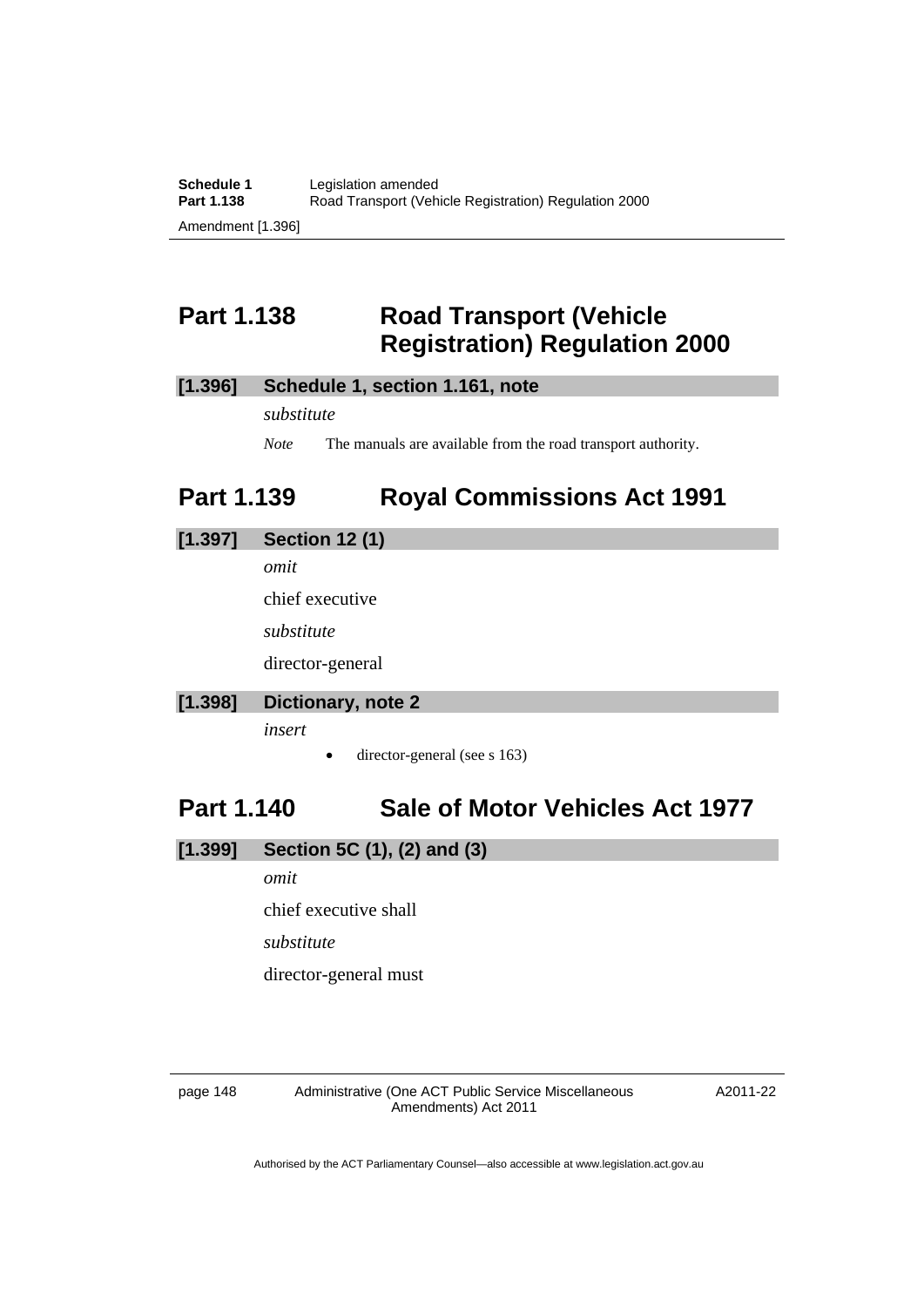Amendment [1.400]

### **[1.400] Dictionary, note 2**

*omit* 

 $\bullet$  chief executive (see s 163)

#### **[1.401] Dictionary, note 2**

*insert* 

director-general (see s 163)

### **[1.402] Further amendments, mentions of** *chief executive*

*omit* 

chief executive

*substitute* 

director-general

*in* 

- $\bullet$  sections 5 to 5B
- $\bullet$  section 5C (4)
- sections 70S to 70V

# **Part 1.141 Smoke-Free Public Places Act 2003**

### **[1.403] Sections 10 and 11**

*omit* 

chief executive

*substitute* 

director-general

#### A2011-22

Administrative (One ACT Public Service Miscellaneous Amendments) Act 2011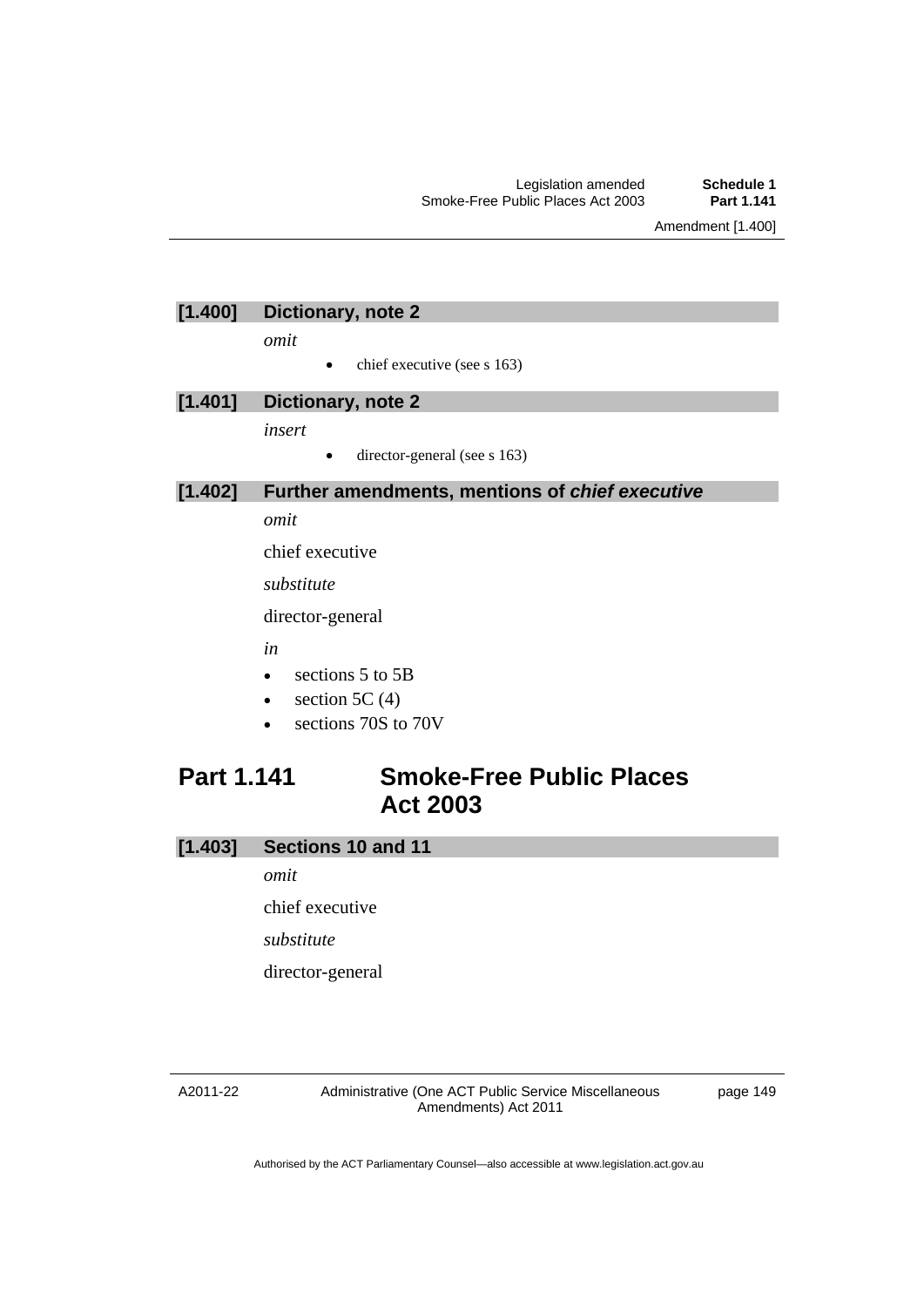**Schedule 1** Legislation amended<br> **Part 1.142** Stock Act 2005 **Stock Act 2005** Amendment [1.404]



### **[1.404] Dictionary, note 2**

*insert* 

 $\bullet$  director-general (see s 163)

### **Part 1.142 Stock Act 2005**

**[1.405] Section 22 (1) (b)** 

*omit* 

chief executive's

*substitute* 

director-general's

### **[1.406] Section 33**

*omit everything before subsection (1) (a), substitute* 

### **33 Director-general may impound trespassing stock**

(1) The director-general may impound stock that is—

### **[1.407] Dictionary, note 2**

*insert* 

director-general (see s 163)

A2011-22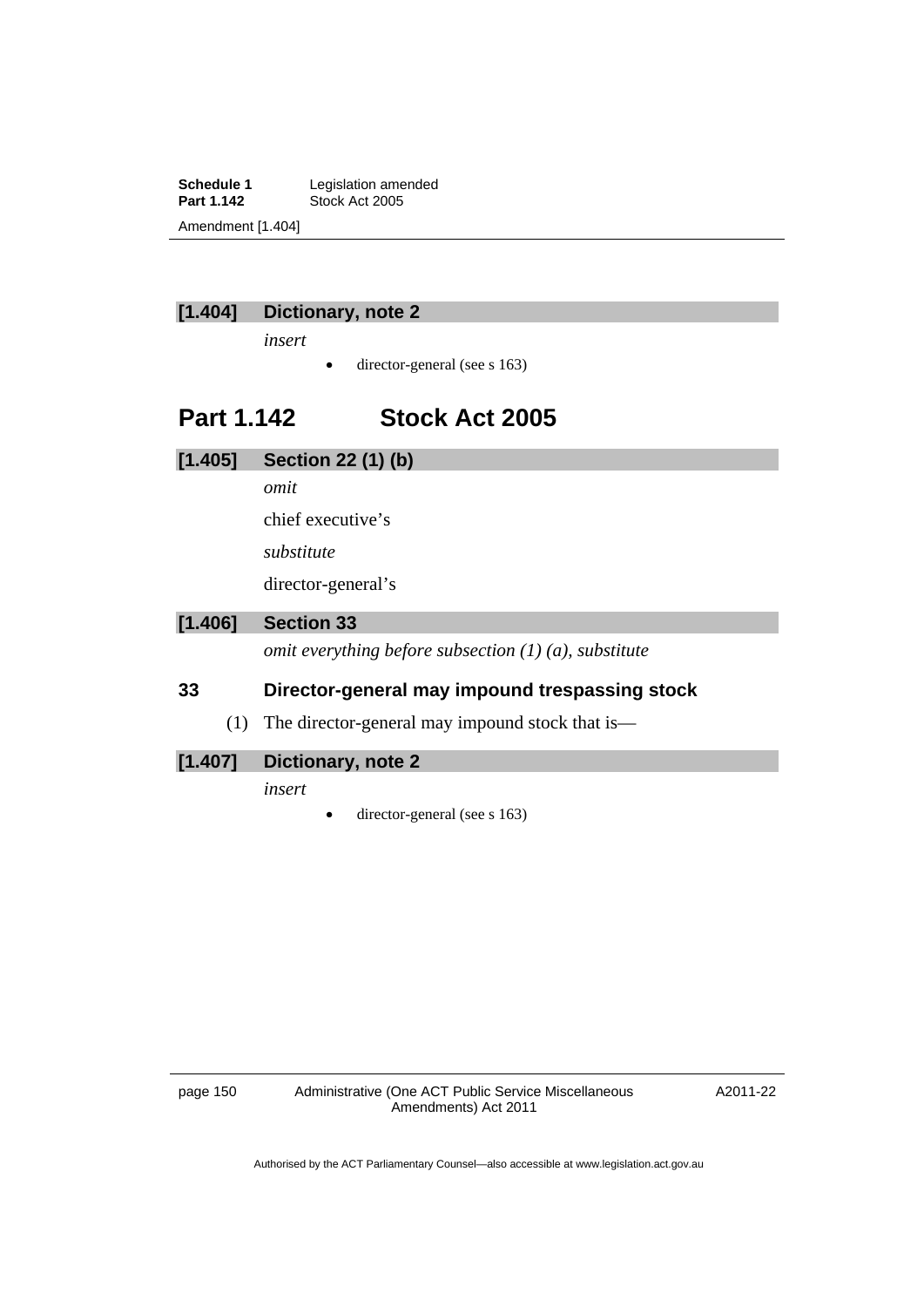Amendment [1.408]

#### **[1.408] Further amendments, mentions of** *chief executive*

*omit* 

chief executive

*substitute* 

director-general

*in* 

- section 7
- $\bullet$  section 9 (1)
- section 10
- e sections 13 to 16
- e sections 18 to 20
- section 24
- sections 27 to 29
- $\bullet$  sections 35 to 40
- sections 46 and 47
- section 62

# **Part 1.143 Supervised Injecting Place Trial Act 1999**

#### **[1.409] Sections 20 and 28**

*omit* 

chief executive

*substitute* 

director-general

#### A2011-22

Administrative (One ACT Public Service Miscellaneous Amendments) Act 2011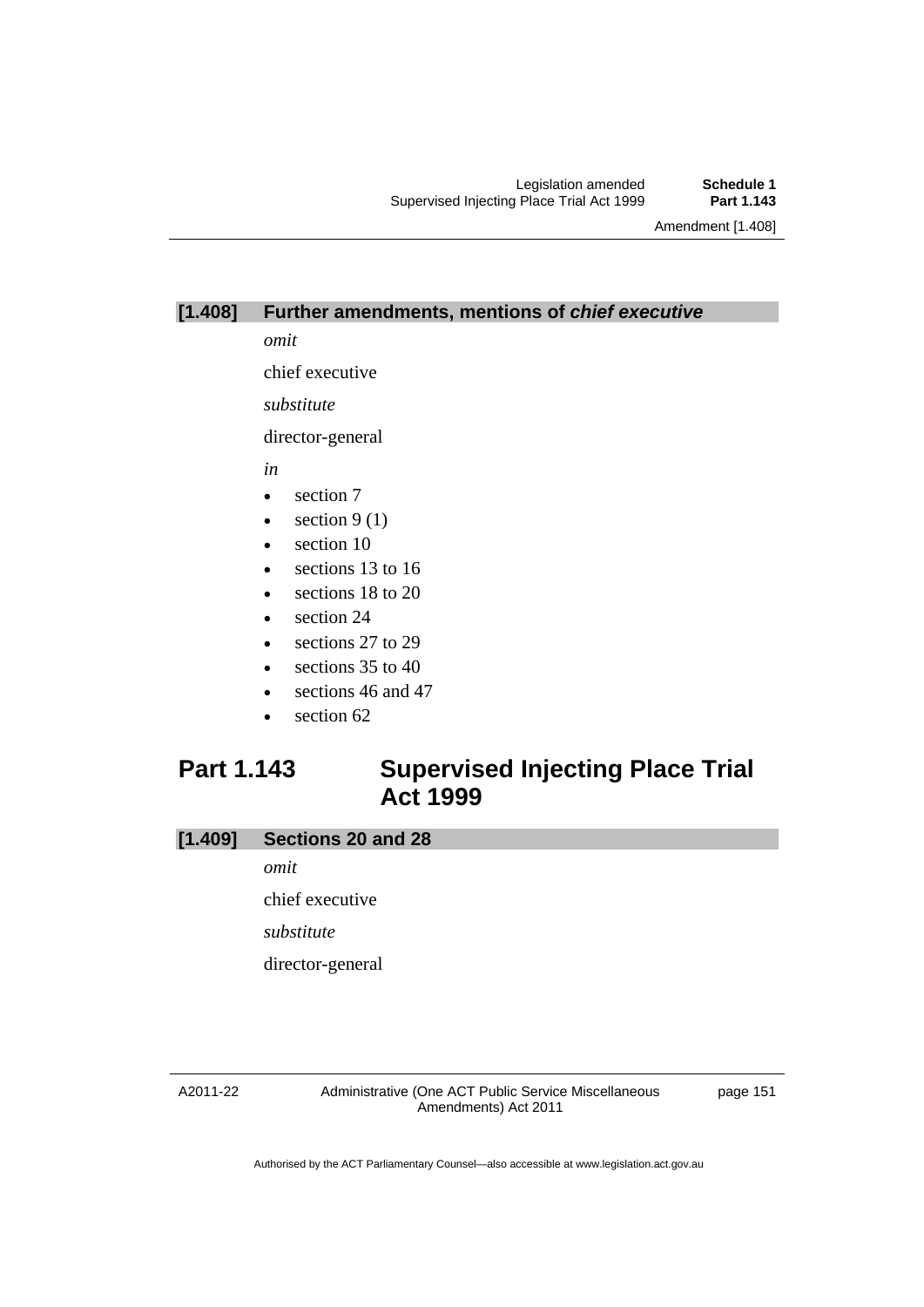**Schedule 1** Legislation amended<br> **Part 1.144** Surveyors Act 2007 Surveyors Act 2007 Amendment [1.410]

### **[1.410] Dictionary, note 2**

*insert* 

 $\bullet$  director-general (see s 163)

# **Part 1.144 Surveyors Act 2007**

**[1.411] Section 59**  *omit*  chief executive *substitute* 

director-general

### **[1.412] Dictionary, note 2**

*insert* 

• director-general (see s 163)

# **Part 1.145 Taxation Administration Act 1999**

| [1.413] | <b>Section 97</b> |  |
|---------|-------------------|--|
|         |                   |  |

*omit* 

chief executive

*substitute* 

director-general

#### **[1.414] Dictionary, note 2**

*insert* 

• director-general (see s 163)

page 152 Administrative (One ACT Public Service Miscellaneous Amendments) Act 2011

A2011-22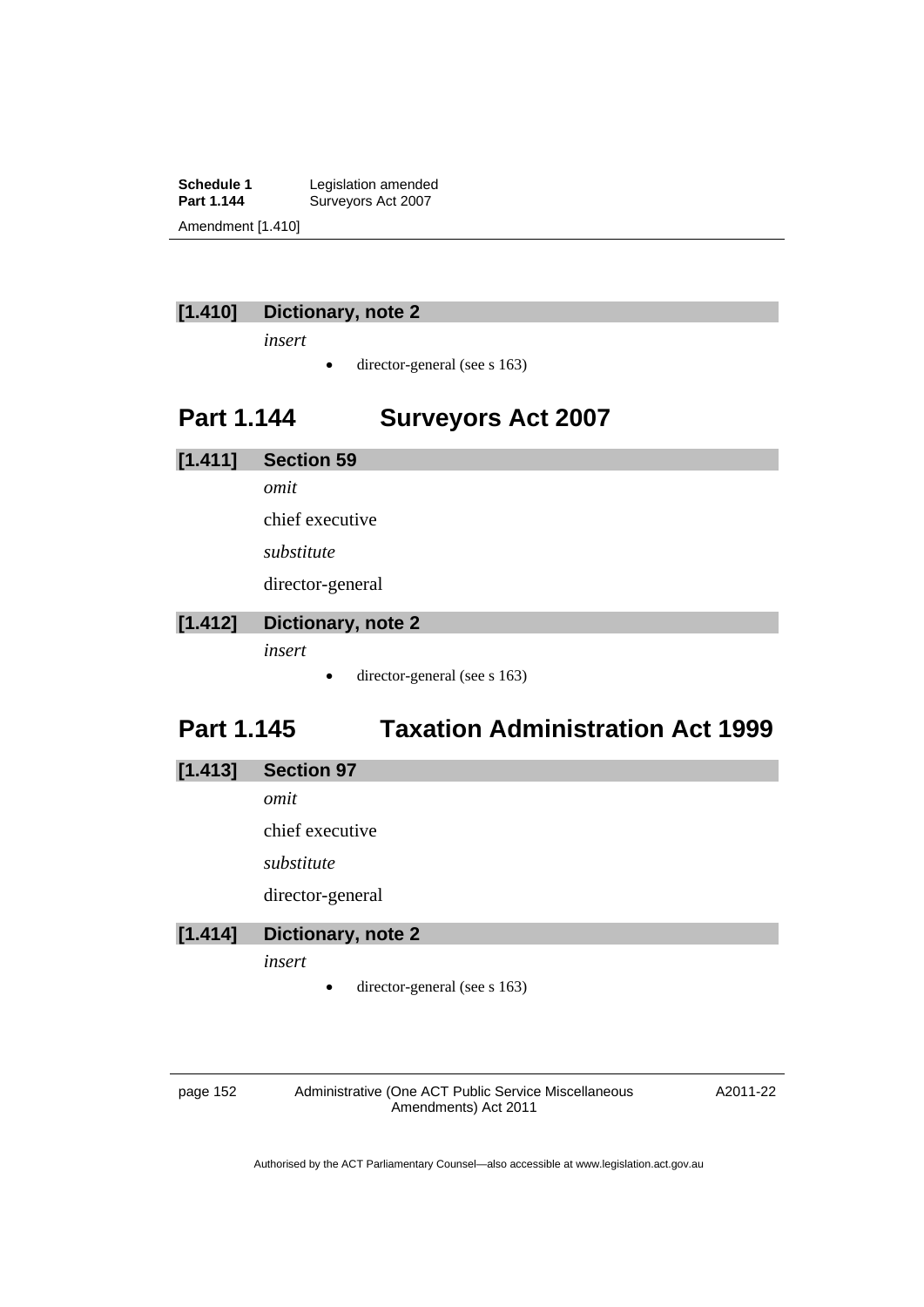# **Part 1.146 Taxation Administration Regulation 2004**

### **[1.415] Section 4**

*omit* 

chief executive

*substitute* 

director-general

# **Part 1.147 Taxation (Government Business Enterprises) Regulation 2003**

### **[1.416] Section 4**

#### *omit*

- Property Branch, Department of Territory and Municipal Services
- Territory Venues and Events, Department of Territory and Municipal Services

#### *substitute*

- Property Branch, Territory and Municipal Services Directorate
- Territory Venues and Events, Economic Development **Directorate**

A2011-22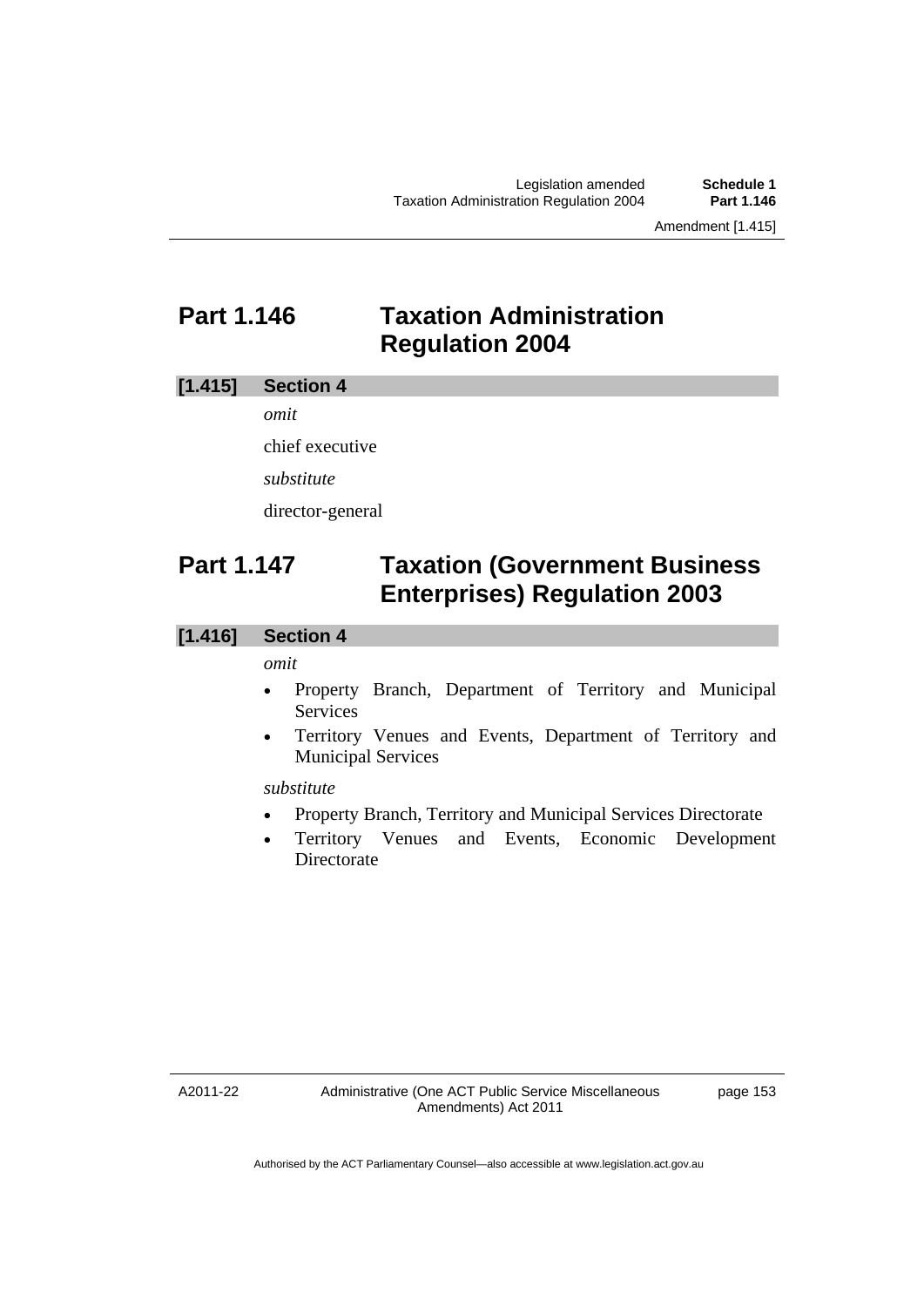# **Part 1.148 Territory-owned Corporations Act 1990**

#### **[1.417] Section 2, note 1**

*omit* 

For example, the signpost definition '*department*—see *Financial Management Act 1996*, dictionary.' means that the term 'department' is defined in that dictionary and the definition applies to this Act.

*substitute* 

For example, the signpost definition '*directorate*—see the *Financial Management Act 1996*, dictionary.' means that the term 'directorate' is defined in that dictionary and the definition applies to this Act.

### **[1.418] Section 33C (4)**

*omit* 

department

*substitute* 

directorate

### **[1.419] Dictionary, definition of** *department*

*substitute* 

*directorate*—see the *Financial Management Act 1996*, dictionary.

### **Part 1.149 Territory Records Act 2002**

| [1.420]  | Section 8 (a), (f) and (g)                                                   |          |
|----------|------------------------------------------------------------------------------|----------|
|          | omit                                                                         |          |
|          | chief executive                                                              |          |
|          | substitute                                                                   |          |
|          | director-general                                                             |          |
| page 154 | Administrative (One ACT Public Service Miscellaneous<br>Amendments) Act 2011 | A2011-22 |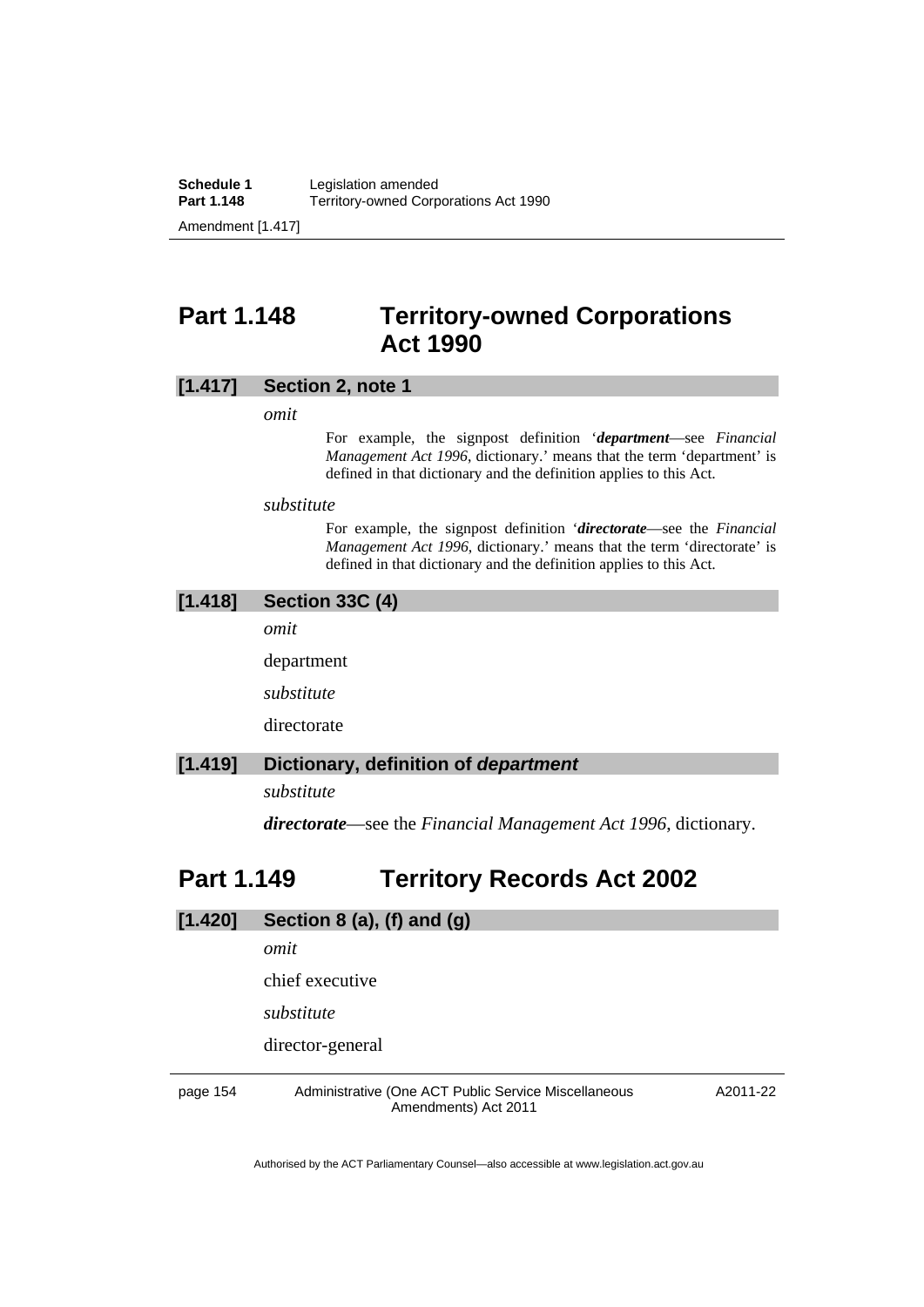Amendment [1.421]

*omit* 

chief executive

*substitute* 

director-general

### **[1.422] Section 31G, note**

*omit* 

chief executive

*substitute* 

principal officer

### **[1.423] Section 40 (1)**

*substitute* 

 (1) The director may arrange with the director-general to use public servants in the administrative unit under the director-general's control.

#### **[1.424] Dictionary, note 2**

*omit* 

 $\bullet$  chief executive (see s 163)

*substitute* 

• director-general (see s 163)

A2011-22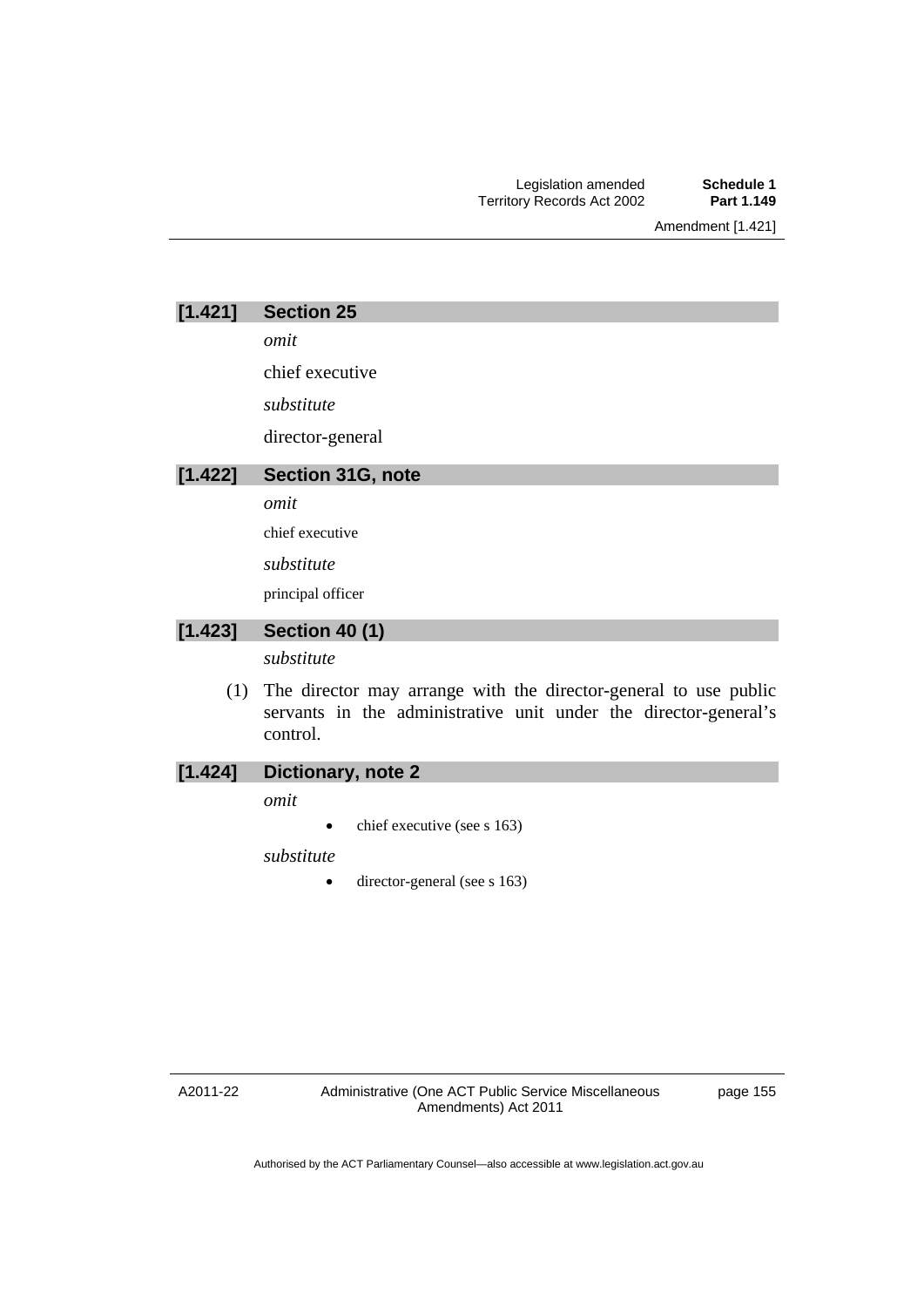# **Part 1.150 Territory Records Regulation 2009**

#### **[1.425] Schedule 1, items 1 to 4 etc**

*omit* 

chief executive, Department of Justice and Community Safety

*substitute* 

director-general, Justice and Community Safety Directorate

*in* 

- $\bullet$  items 1 to 4
- items 18 and 19

#### **[1.426] Dictionary, note 2**

*omit* 

chief executive (see s 163)

#### **[1.427] Dictionary, note 2**

*insert* 

director-general (see s 163)

# **Part 1.151 Territory Superannuation Provision Protection Act 2000**

#### **[1.428] Section 6**

*substitute* 

#### **6 Establishment of superannuation directorate**

The Treasurer must, under the Financial Management Act, dictionary, definition of *directorate*, paragraph (b) establish and keep a directorate for this Act.

page 156 Administrative (One ACT Public Service Miscellaneous Amendments) Act 2011 A2011-22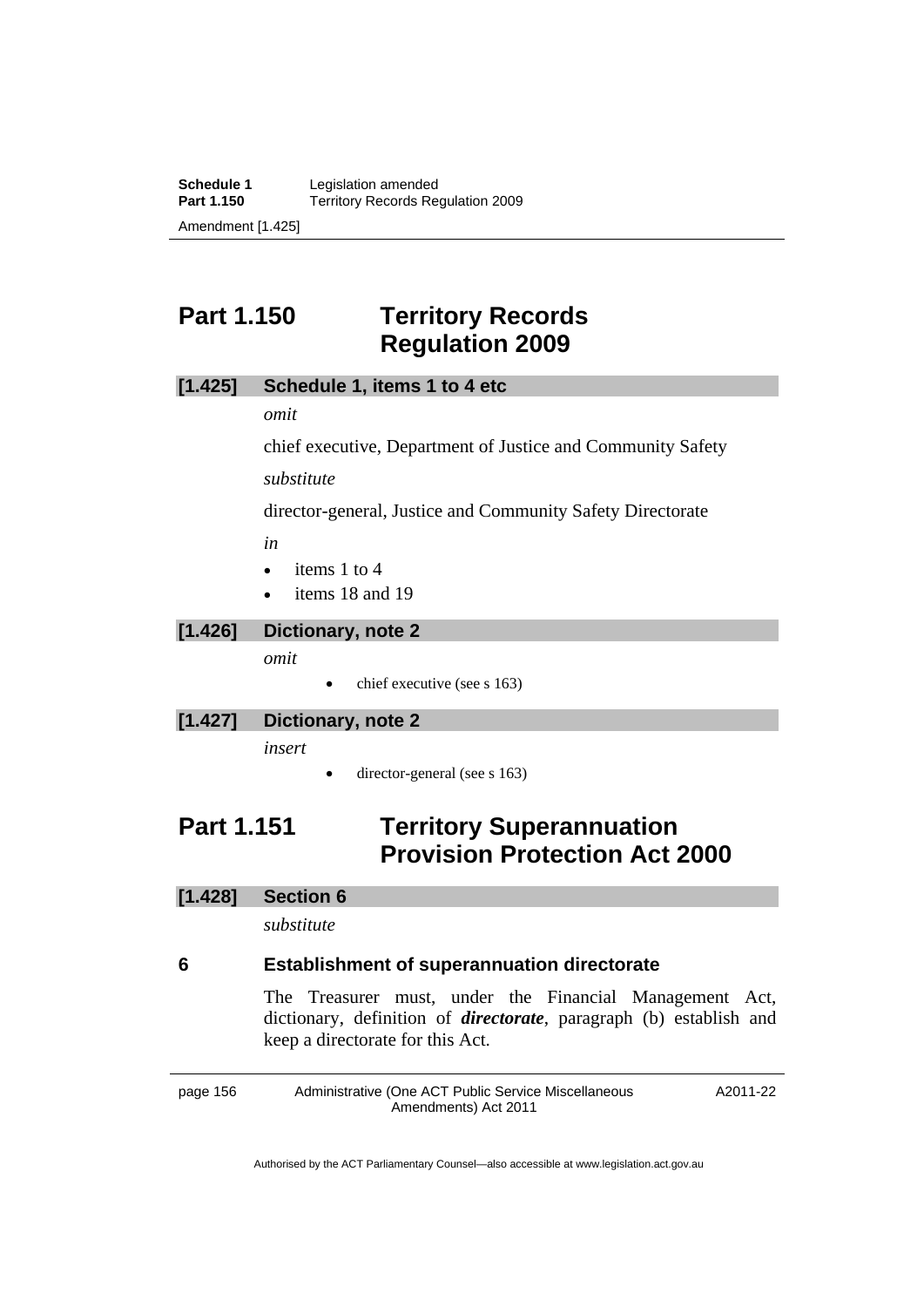Amendment [1.429]

### **[1.429] Section 7 (1)**

*omit* 

chief executive of the superannuation department

*substitute* 

director-general

# **[1.430] Section 7 (2)**

*substitute* 

 (2) A superannuation banking account is a directorate banking account of the superannuation directorate.

### **[1.431] Dictionary, note 2**

*omit* 

chief executive

### **[1.432] Dictionary, note 2**

*insert* 

director-general (see s 163)

### **[1.433] Dictionary, definition of** *department*

### *substitute*

*directorate*—see the Financial Management Act, dictionary.

### **[1.434] Dictionary, definition of** *superannuation department substitute*

*superannuation directorate* means the directorate established under section 6.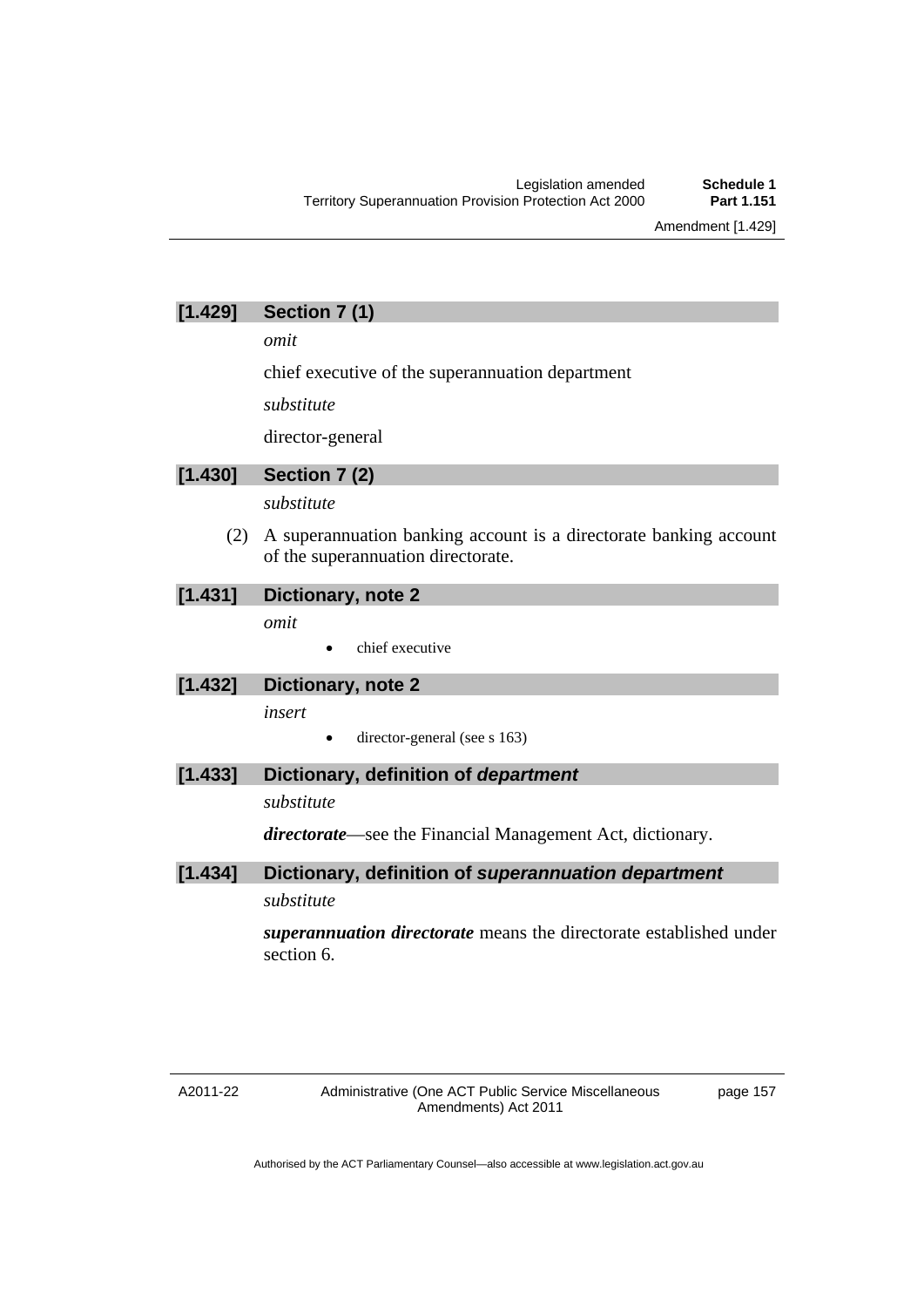#### **[1.435] Further amendments, mentions of** *department*

*omit* 

department

*substitute* 

directorate

*in* 

- $\bullet$  section 9 (d)
- sections 11 and 12
- dictionary, definition of *superannuation appropriation* (1st mention)

# **Part 1.152 Terrorism (Extraordinary Temporary Powers) Act 2006**

#### **[1.436] Section 43 (11)**

*substitute* 

(11) In this section:

*director-general* means the director-general under the *Crimes (Sentence Administration) Act 2005*.

*human rights*—see the *Human Rights Act 2004*, section 5.

#### **[1.437] Section 89**

*substitute* 

### **89 Power to give directions to directorates etc for special powers**

 (1) The chief police officer may, to facilitate the exercise of another power under this part, give the responsible director-general of a

page 158 Administrative (One ACT Public Service Miscellaneous Amendments) Act 2011

A2011-22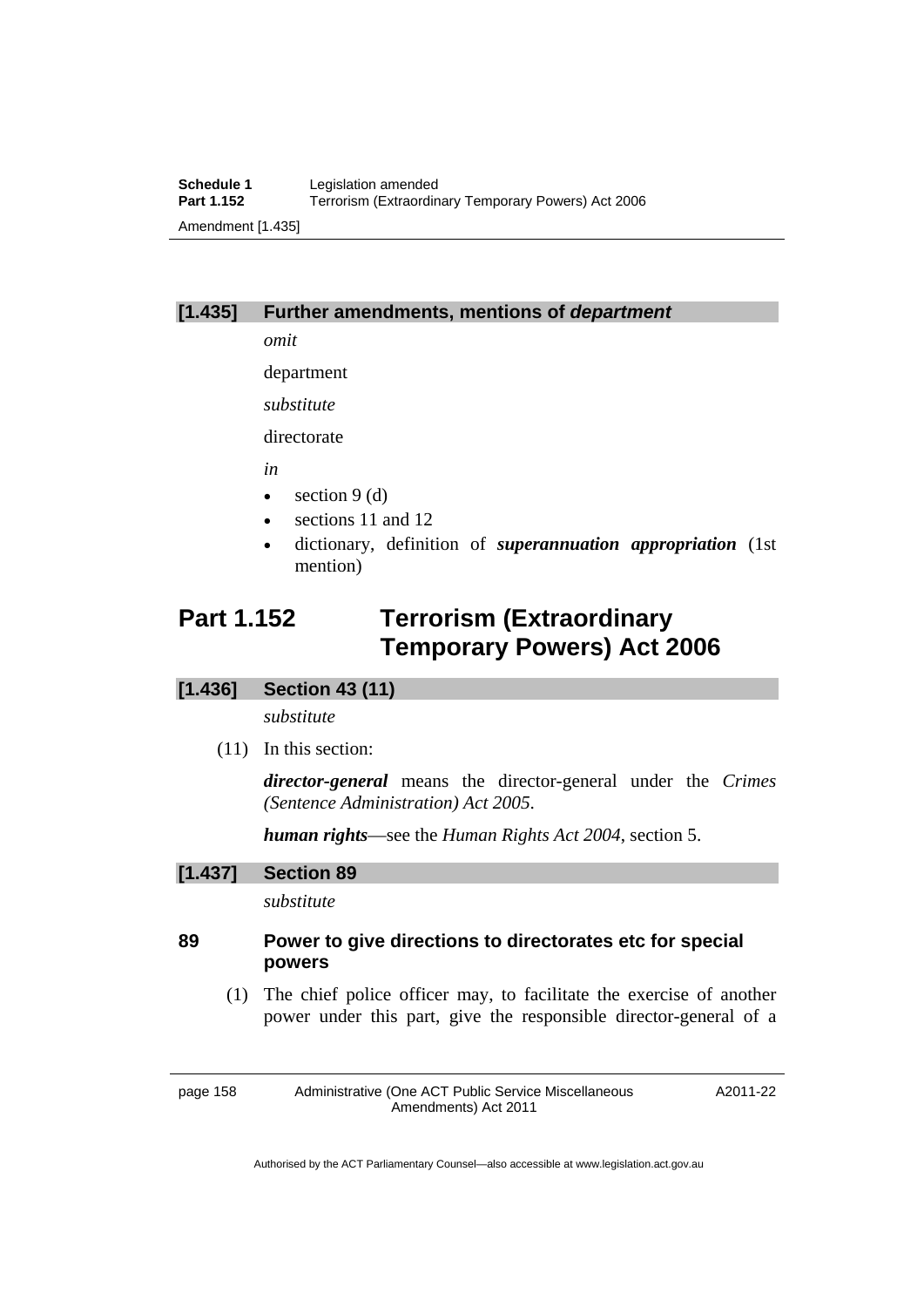directorate or territory entity directions in relation to the exercise of functions of the directorate or entity.

- (2) The responsible director-general is authorised and required to comply with the direction.
- (3) In this section:

*directorate***—**see the *Financial Management Act 1996*, dictionary.

*responsible director-general*, of a directorate or territory entity see the *Auditor-General Act 1996*, dictionary. *territory entity—*see the *Auditor-General Act 1996*, dictionary.

### **[1.438] Section 97 (2) (f)**

*substitute* 

 (f) section 89 (Power to give directions to directorates etc for special powers);

#### **[1.439] Further amendments, mentions of** *chief executive*

#### *omit*

chief executive

#### *substitute*

director-general

*in* 

- section 31
- section 43
- section 98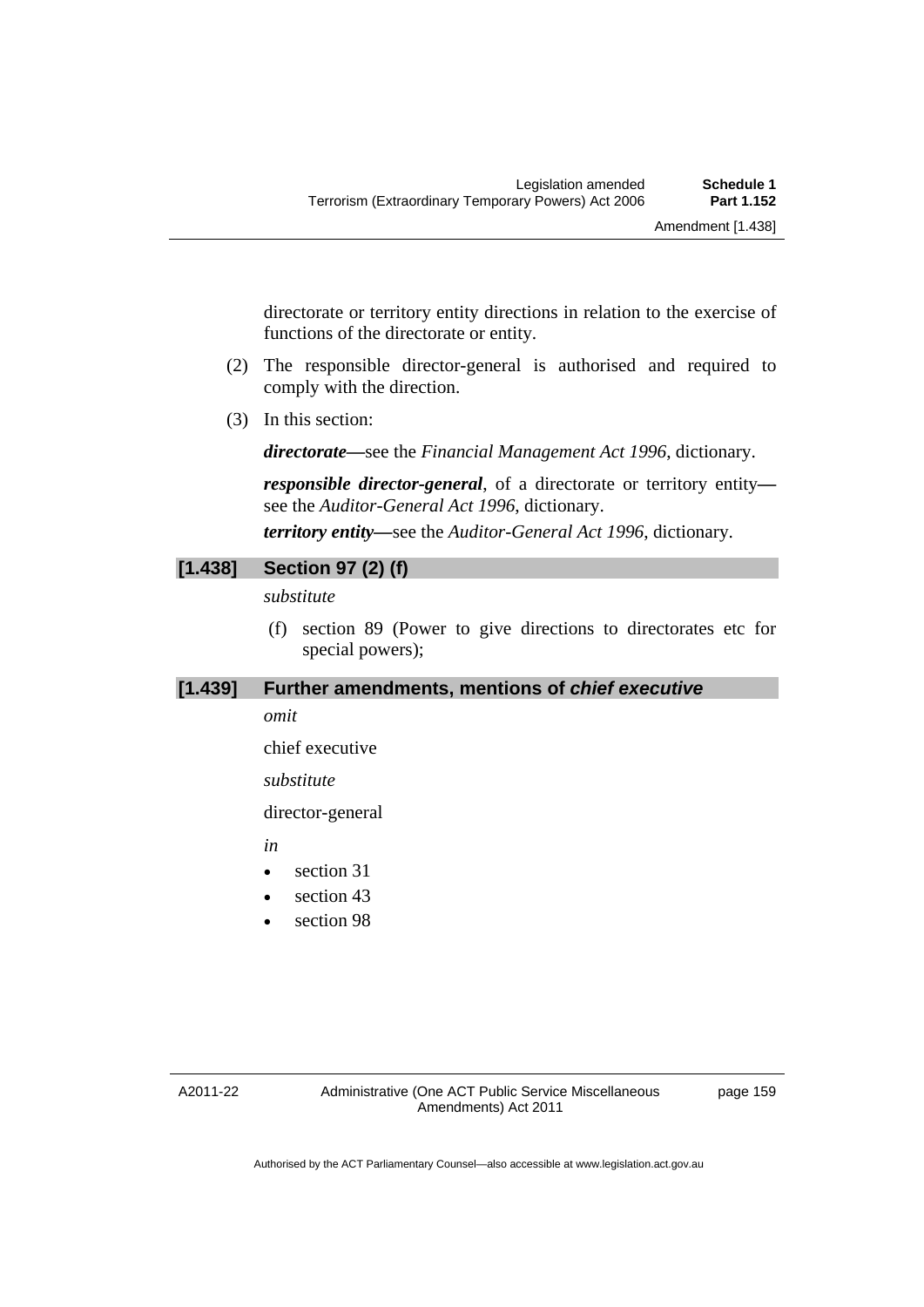# **Part 1.153 Testamentary Guardianship Act 1984**

### **[1.440] Section 5 (2) (a)**

*omit*  chief executive *substitute*  director-general

# **Part 1.154 Tobacco Act 1927**

### **[1.441] Section 29 etc**

*omit* 

chief executive

*substitute* 

director-general

*in* 

- sections 29 and 30
- $\bullet$  section 32
- section 34
- section 42H

A2011-22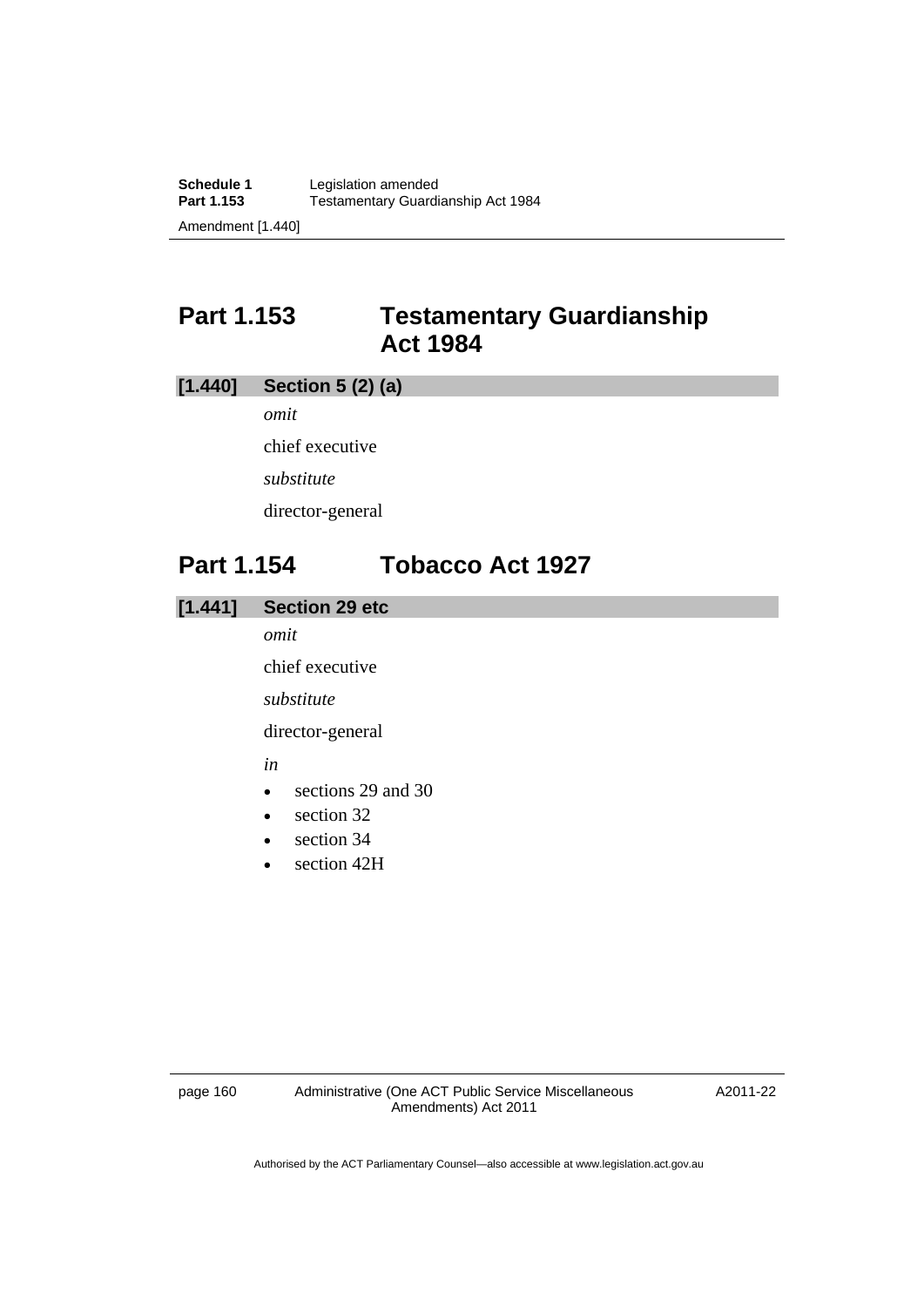Amendment [1.442]

# **Part 1.155 Training and Tertiary Education Act 2003**

### **[1.442] Section 17 (1)**

*omit* 

chief executive's

*substitute* 

director-general's

#### **[1.443] Further amendments, mentions of** *chief executive*

*omit* 

chief executive

*substitute* 

director-general

#### *in*

- $\bullet$  section 17(1)
- e sections 55A to 55D
- sections 55G to 55I
- section 99A
- section 101 (4), definition of *relevant authority*
- section 103A
- $\bullet$  section 112
- schedule 1, items 17 and 37
- dictionary, definition of *approved training contract*
- dictionary, definition of *work-related training*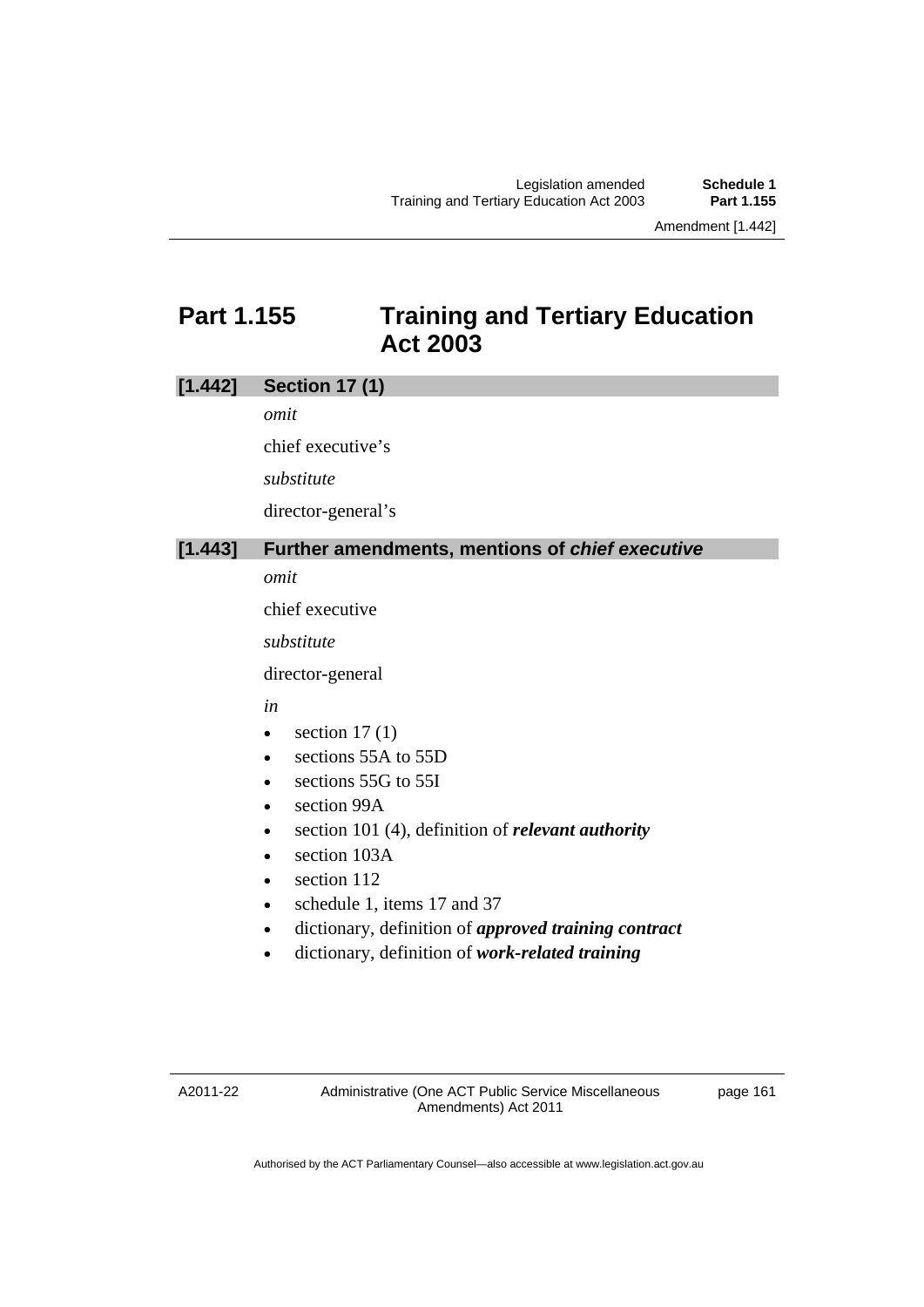**Schedule 1** Legislation amended<br>**Part 1.156** Tree Protection Act 2 **Tree Protection Act 2005** Amendment [1.444]

# **Part 1.156 Tree Protection Act 2005**

### **[1.444] Sections 85 and 86 etc**

*omit* 

chief executive

*substitute* 

director-general

*in* 

- sections 85 and 86
- section 101
- sections 113 and 114

# **Part 1.157 Trespass on Territory Land Act 1932**

#### **[1.445] Section 3A**

*omit* 

chief executive

*substitute* 

director-general

page 162 Administrative (One ACT Public Service Miscellaneous Amendments) Act 2011

A2011-22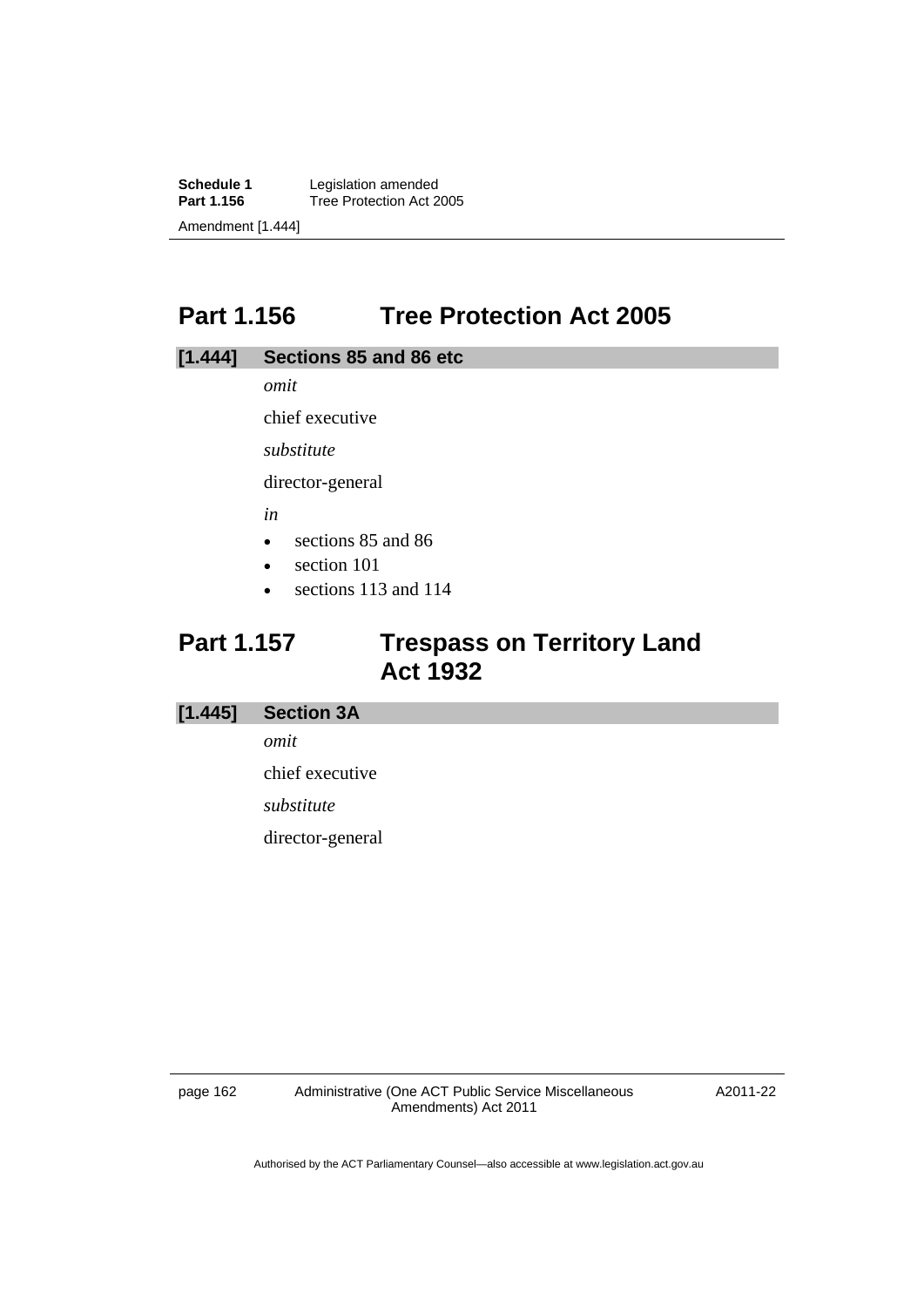# **Part 1.158 Trustee Act 1925**

#### **[1.446] Section 47 (5)**

*omit* 

chief executive

*substitute* 

director-general

# **Part 1.159 Unclaimed Money Act 1950**

### **[1.447] Dictionary, definition of** *trust account*

*omit*  chief executive *substitute*  director-general

# **Part 1.160 Uncollected Goods Act 1996**

### **[1.448] Sections 16 and 16A etc**

*omit* 

chief executive

*substitute* 

director-general

*in* 

- sections 16 and 16A
- section 34

A2011-22

Administrative (One ACT Public Service Miscellaneous Amendments) Act 2011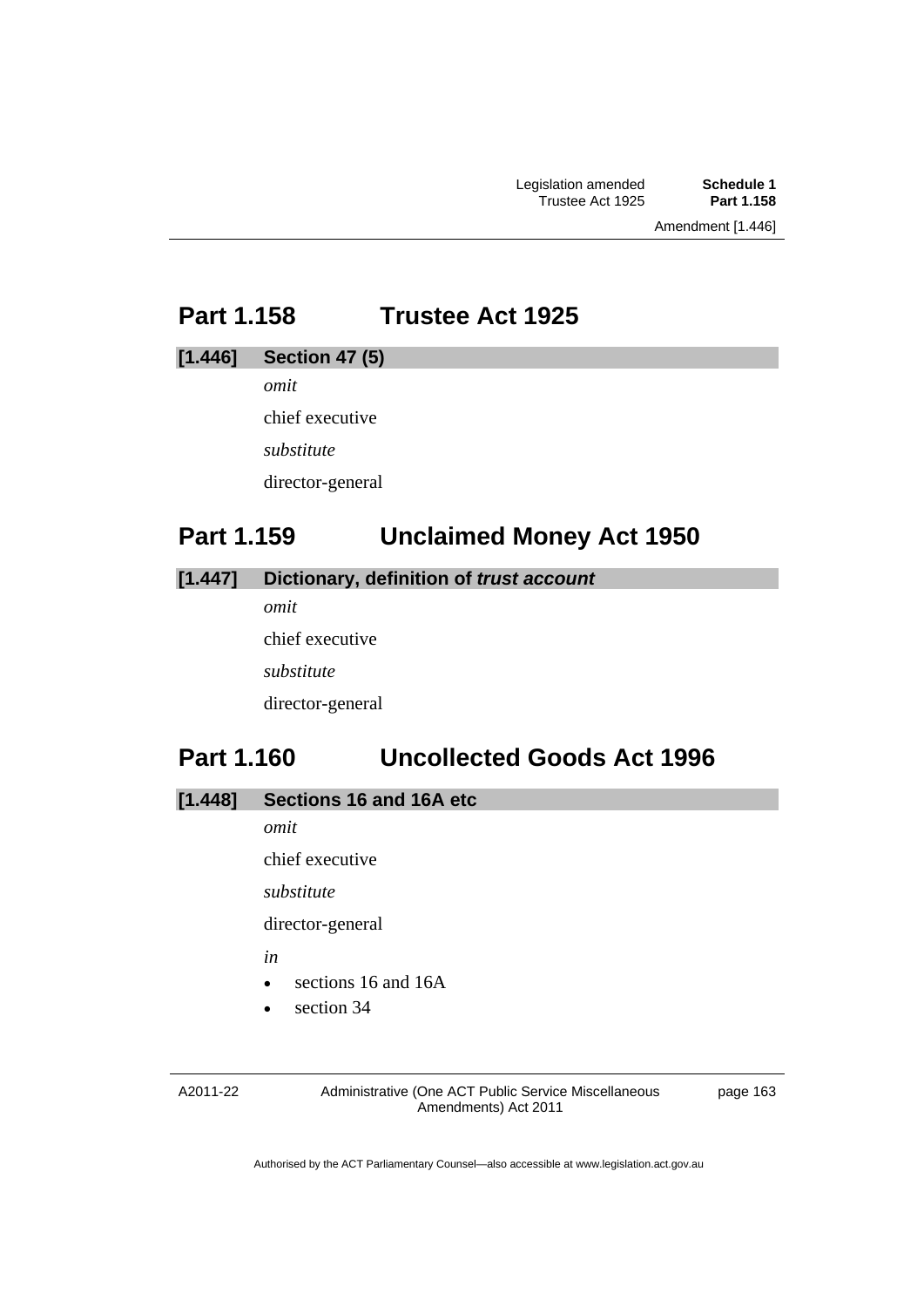**Schedule 1** Legislation amended<br> **Part 1.161** Unit Titles Act 2001 **Unit Titles Act 2001** Amendment [1.449]

### **[1.449] Dictionary, note 2**

*insert* 

• director-general (see s 163)

### **[1.450] Dictionary, definition of** *trust bank account omit*

chief executive *substitute*  director-general

# **Part 1.161 Unit Titles Act 2001**

| Section 140 (d) etc<br>[1.451] |
|--------------------------------|
|--------------------------------|

*omit* 

chief executive

*substitute* 

director-general

*in* 

- $\bullet$  section 140 (d)
- section 141
- section 153
- section 161D
- section 165
- section 169

### **[1.452] Dictionary, note 2**

*insert* 

 $\bullet$  director-general (see s 163)

page 164 Administrative (One ACT Public Service Miscellaneous Amendments) Act 2011

A2011-22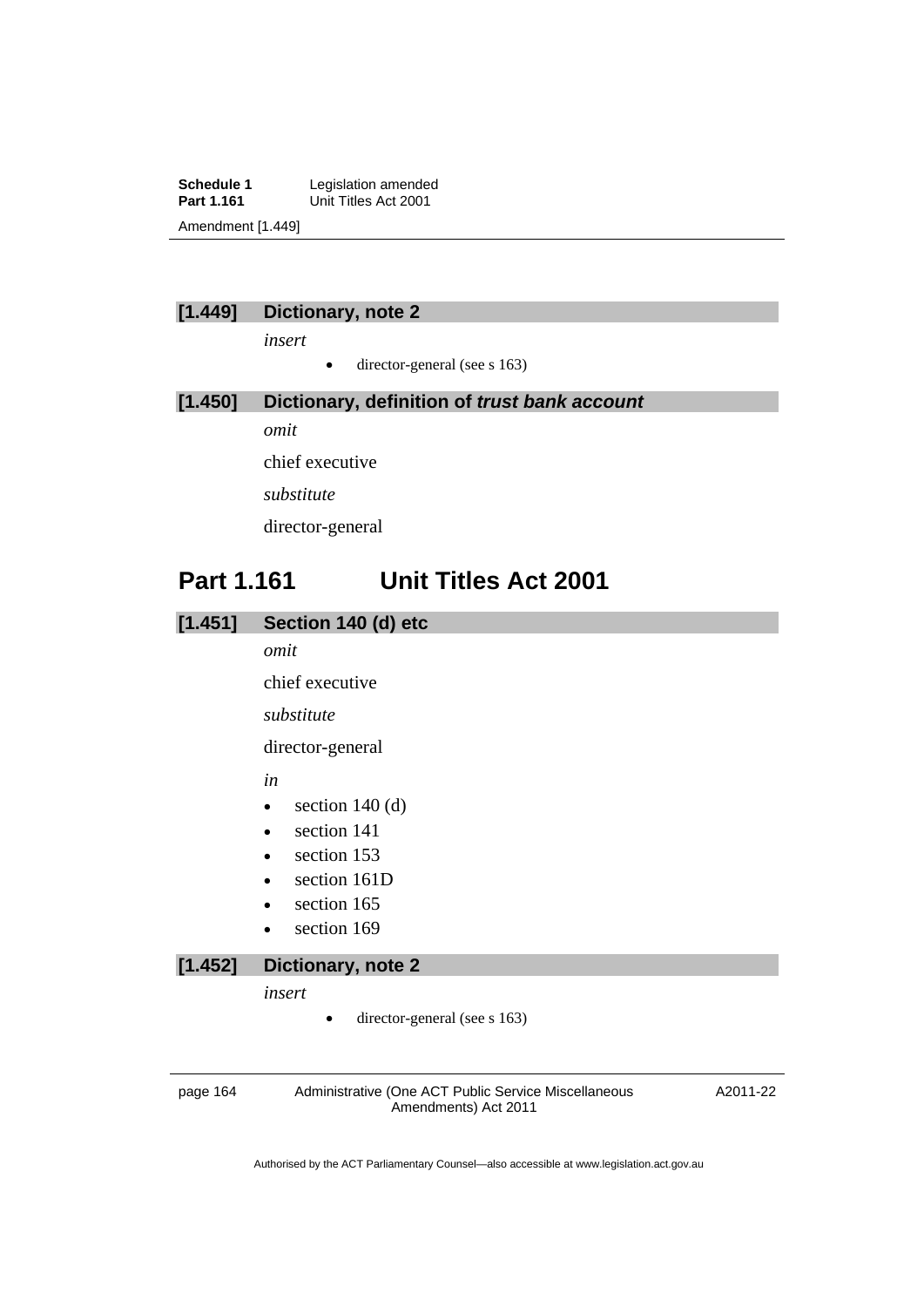### **Part 1.162 University of Canberra Act 1989**

#### **[1.453] Schedule 1, modification 1.3, section 58 (5)**

#### *substitute*

- (5) However, if an investment of funds of a territory authority is made or managed by a directorate, the directorate may deduct from the interest received by the directorate for the investment—
	- (a) a fee charged by the directorate for making or managing the investment; and
	- (b) expenses reasonably incurred by the directorate in making or managing the investment.

### **Part 1.163 Utilities Act 2000**

### **[1.454] Section 3 (g) etc**

*omit* 

chief executive

#### *substitute*

director-general

*in* 

- $\bullet$  section 3 (g)
- $\bullet$  section 25 (2) (a) (vi)
- $\bullet$  section 45 (2) (a) (ii)
- $\bullet$  section 54 (1) (a)
- sections 66 to 68
- section 70
- section 72
- section 144 (c)
- section 146

A2011-22

Administrative (One ACT Public Service Miscellaneous Amendments) Act 2011

page 165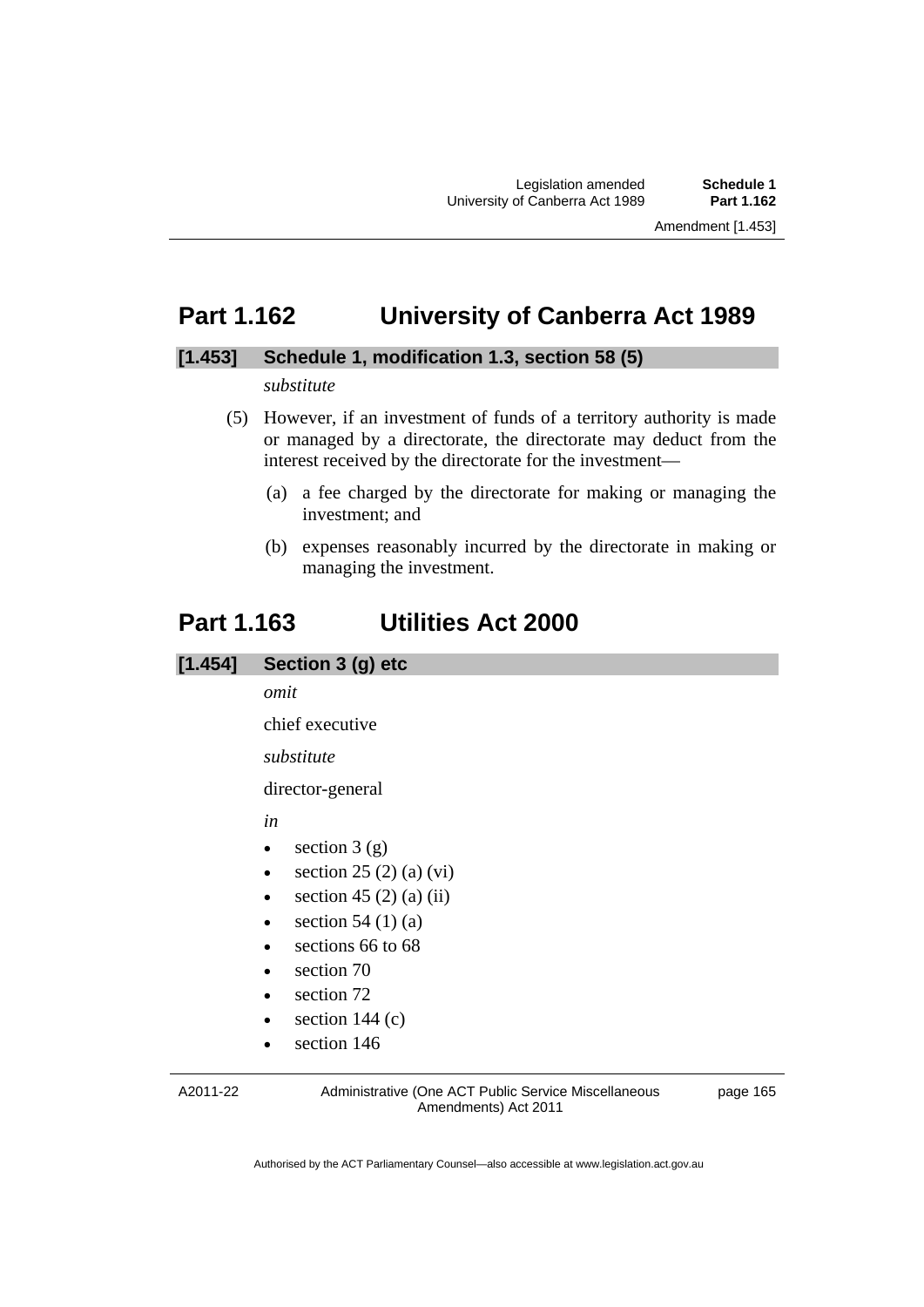- $\bullet$  section 152 (3)
- $\bullet$  section 164 (b)
- section 242
- $\bullet$  section 243 (3)
- **[1.455] Dictionary, note 2**

*insert* 

• director-general (see s 163)

# **Part 1.164 Utilities (Electricity Restrictions) Regulation 2004**

| [1.456] | Section 8 (1)                |
|---------|------------------------------|
|         | omit                         |
|         | chief executive              |
|         | substitute                   |
|         | director-general             |
| [1.457] | <b>Section 11 (1)</b>        |
|         | omit                         |
|         | chief executive              |
|         | substitute                   |
|         | director-general             |
| [1.458] | Dictionary, note 2           |
|         | insert                       |
|         | director-general (see s 163) |
|         |                              |

page 166 Administrative (One ACT Public Service Miscellaneous Amendments) Act 2011

A2011-22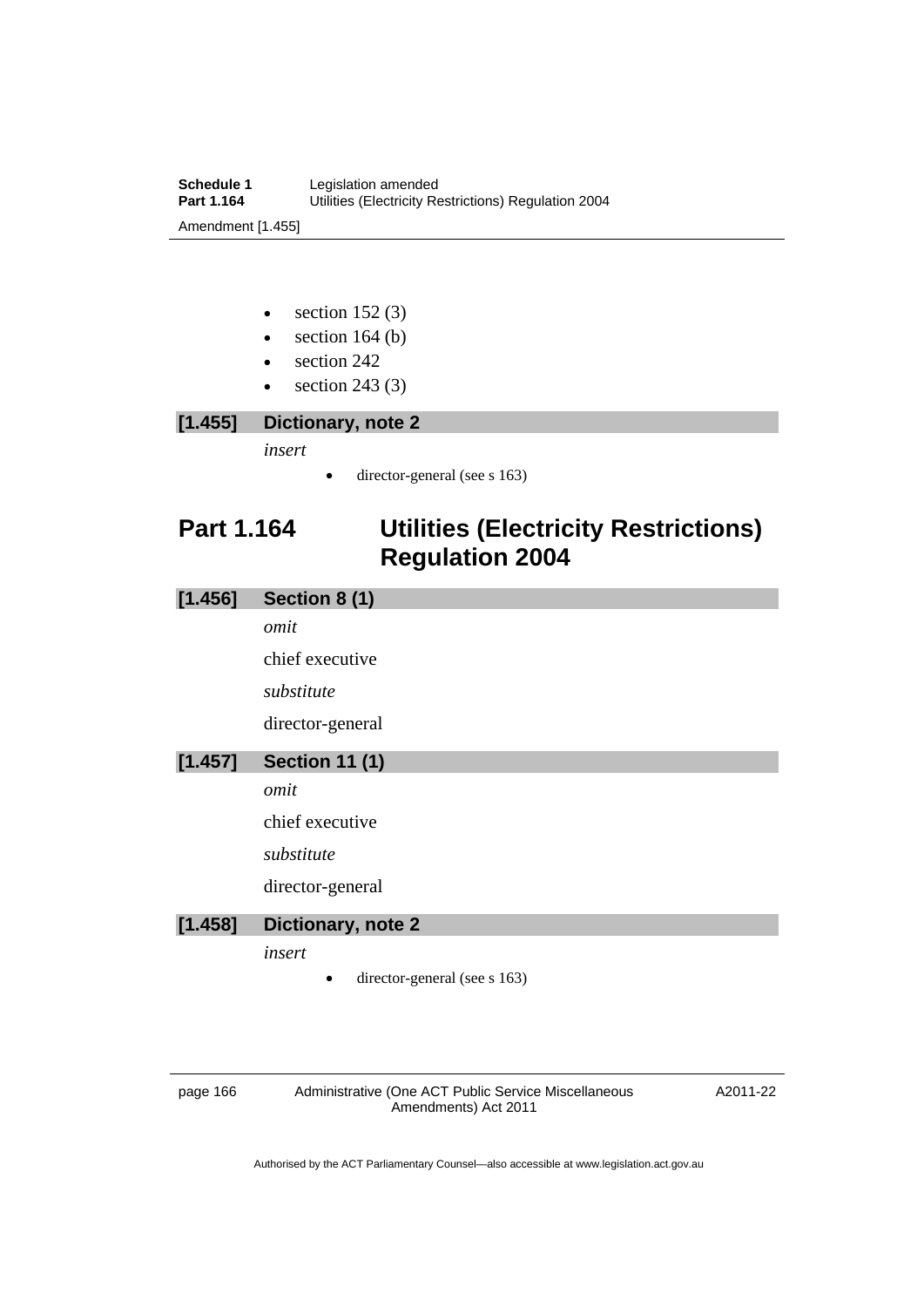Amendment [1.459]

# **Part 1.165 Utilities (Gas Restrictions) Regulation 2005**

| [1.459] | Section 8 (1)                |
|---------|------------------------------|
|         | omit                         |
|         | chief executive              |
|         | substitute                   |
|         | director-general             |
| [1.460] | <b>Section 11 (1)</b>        |
|         | omit                         |
|         | chief executive              |
|         | substitute                   |
|         | director-general             |
| [1.461] | Dictionary, note 2           |
|         | omit                         |
|         | chief executive (see s 163)  |
| [1.462] | Dictionary, note 2           |
|         | insert                       |
|         | director-general (see s 163) |

A2011-22

page 167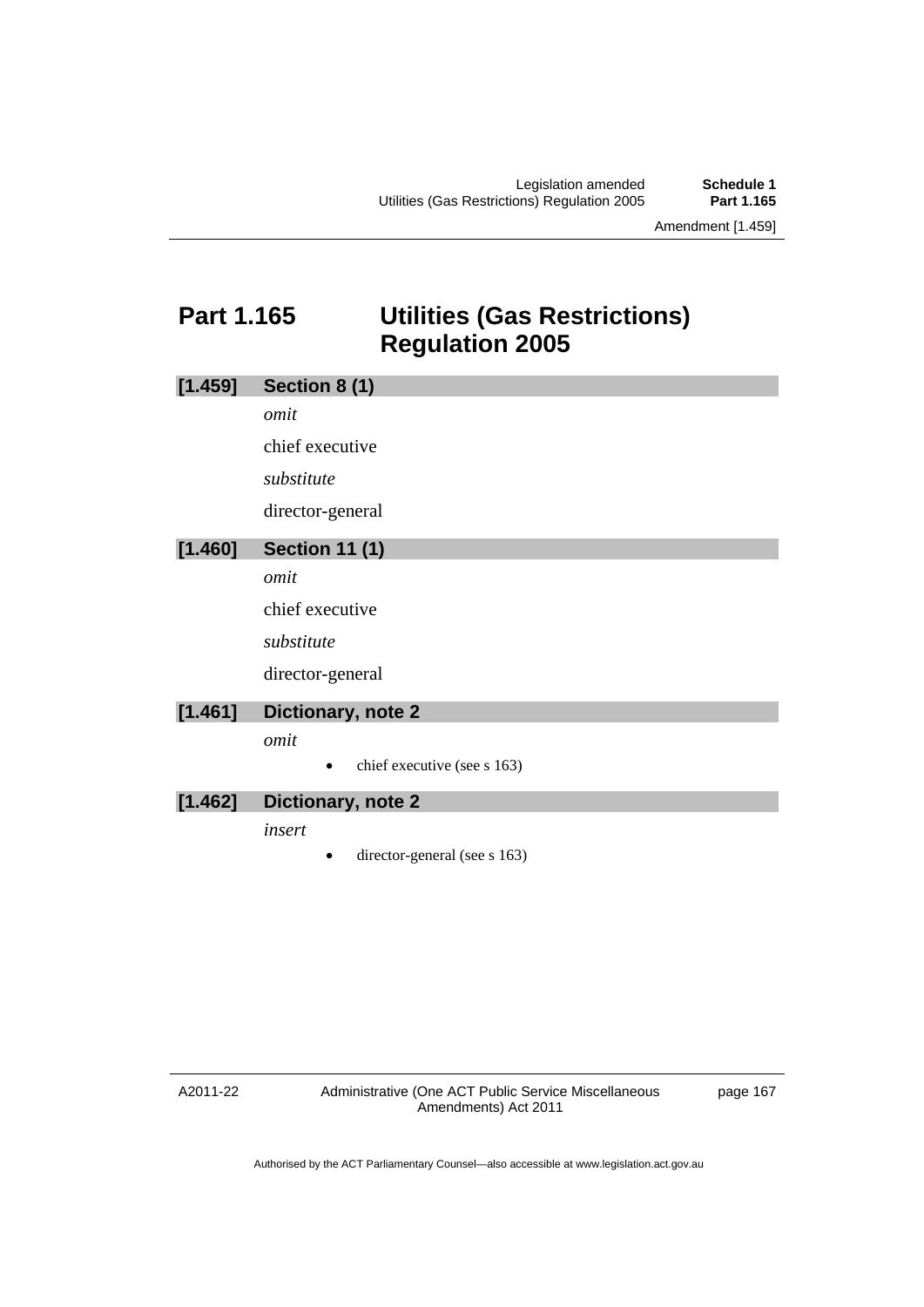# **Part 1.166 Utilities (Telecommunications Installations) Act 2001**

### **[1.463] Dictionary, definition of** *land-holder***, paragraph (b)**

*omit* 

chief executive

*substitute* 

director-general

## **Part 1.167 Victims of Crime Act 1994**

| [1.464] | <b>Section 22C</b> |
|---------|--------------------|
|         | omit               |
|         | chief executive    |
|         | substitute         |
|         | director-general   |
| [1.465] | <b>Section 22E</b> |
|         | omit               |
|         | chief executive    |
|         | substitute         |
|         | director-general   |
| [1.466] | Dictionary, note 2 |
|         | insert             |

• director-general (see s 163)

page 168 Administrative (One ACT Public Service Miscellaneous Amendments) Act 2011

A2011-22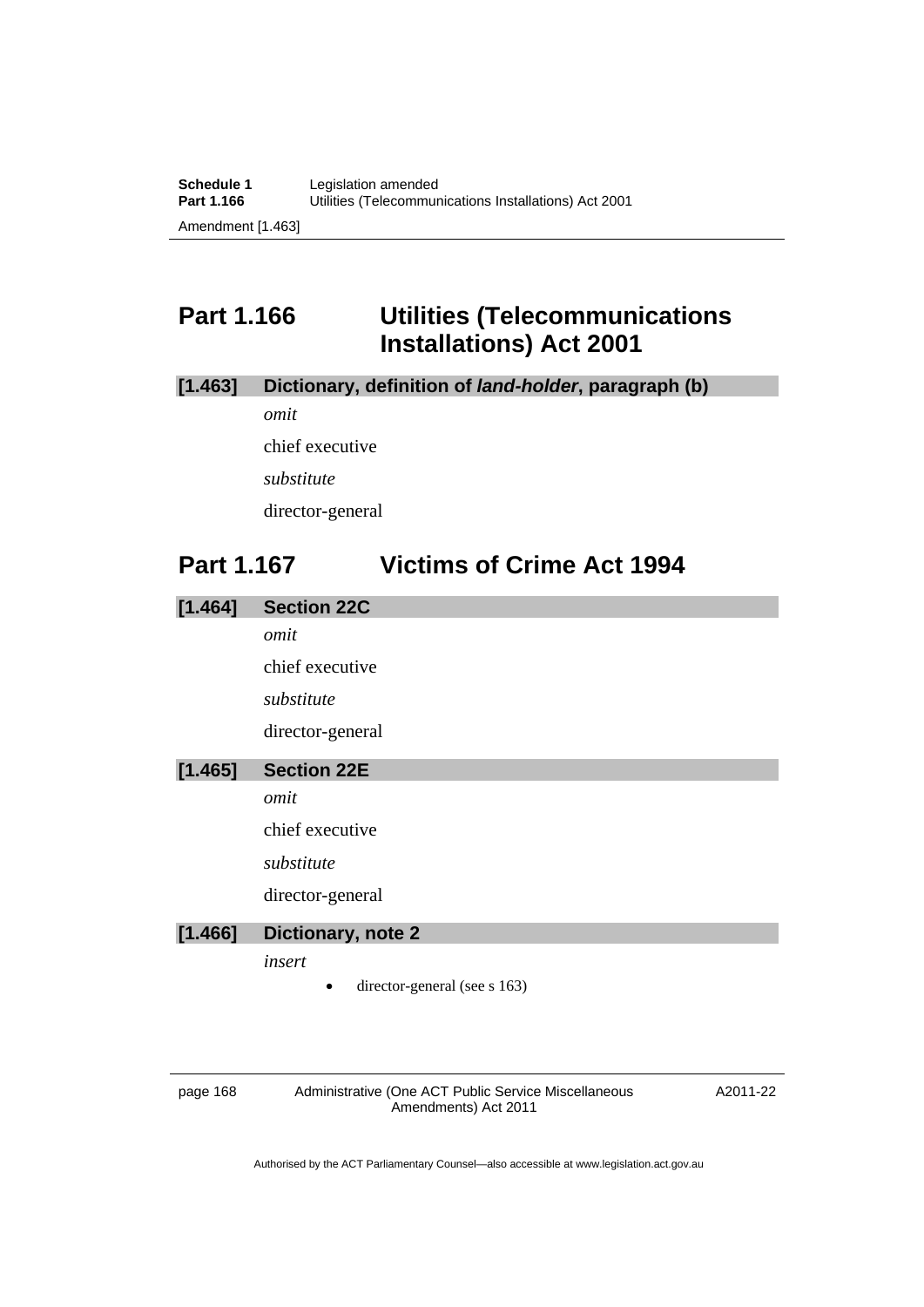# **Part 1.168 Victims of Crime (Financial Assistance) Act 1983**

| [1.467]   | <b>Section 53</b>  |
|-----------|--------------------|
|           | omit               |
|           | chief executive    |
|           | substitute         |
|           | director-general   |
| $[1.468]$ | Dictionary, note 2 |

*insert* 

• director-general (see s 163)

### **[1.469] Dictionary, definition of** *guardian*

*omit* 

chief executive

*substitute* 

director-general

# **Part 1.169 Victims of Crime (Financial Assistance) Regulation 1998**

### **[1.470] Section 4**

*omit* 

chief executive

*substitute* 

director-general

#### A2011-22

Administrative (One ACT Public Service Miscellaneous Amendments) Act 2011

page 169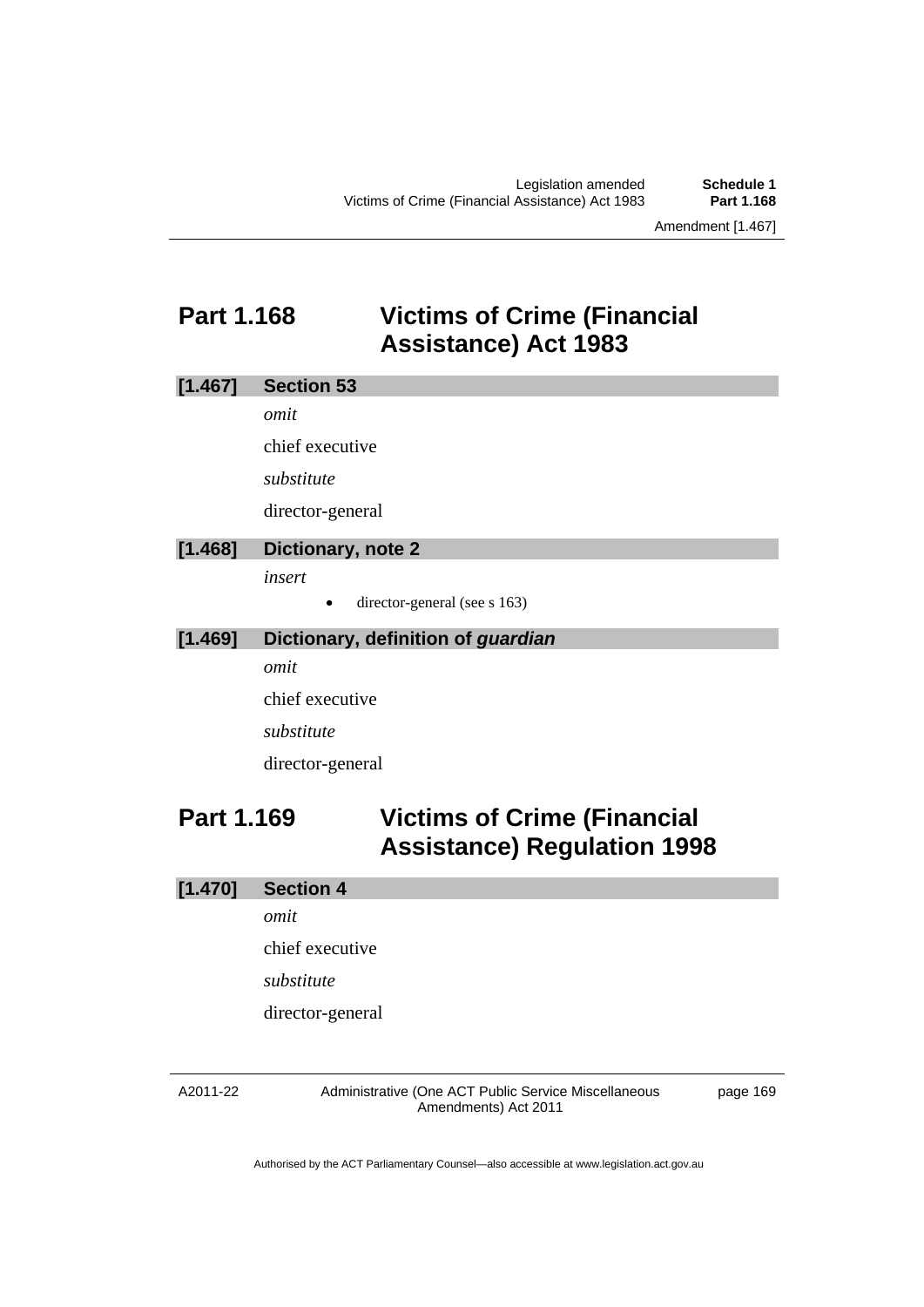**Schedule 1** Legislation amended<br>**Part 1.170** Victims of Crime Reg Victims of Crime Regulation 2000 Amendment [1.471]

### **[1.471] Dictionary, note 2**

*insert* 

 $\bullet$  director-general (see s 163)

# **Part 1.170 Victims of Crime Regulation 2000**

| [1.472] | Section 22 (f)     |
|---------|--------------------|
|         | omit               |
|         | chief executive    |
|         | substitute         |
|         | director-general   |
| [1.473] | <b>Section 49</b>  |
|         | omit               |
|         | chief executive    |
|         | substitute         |
|         | director-general   |
| [1.474] | Dictionary, note 2 |
|         | omit               |
|         | chief executive    |
| [1.475] | Dictionary, note 2 |
|         | insert             |

• director-general (see s 163)

page 170 Administrative (One ACT Public Service Miscellaneous Amendments) Act 2011

A2011-22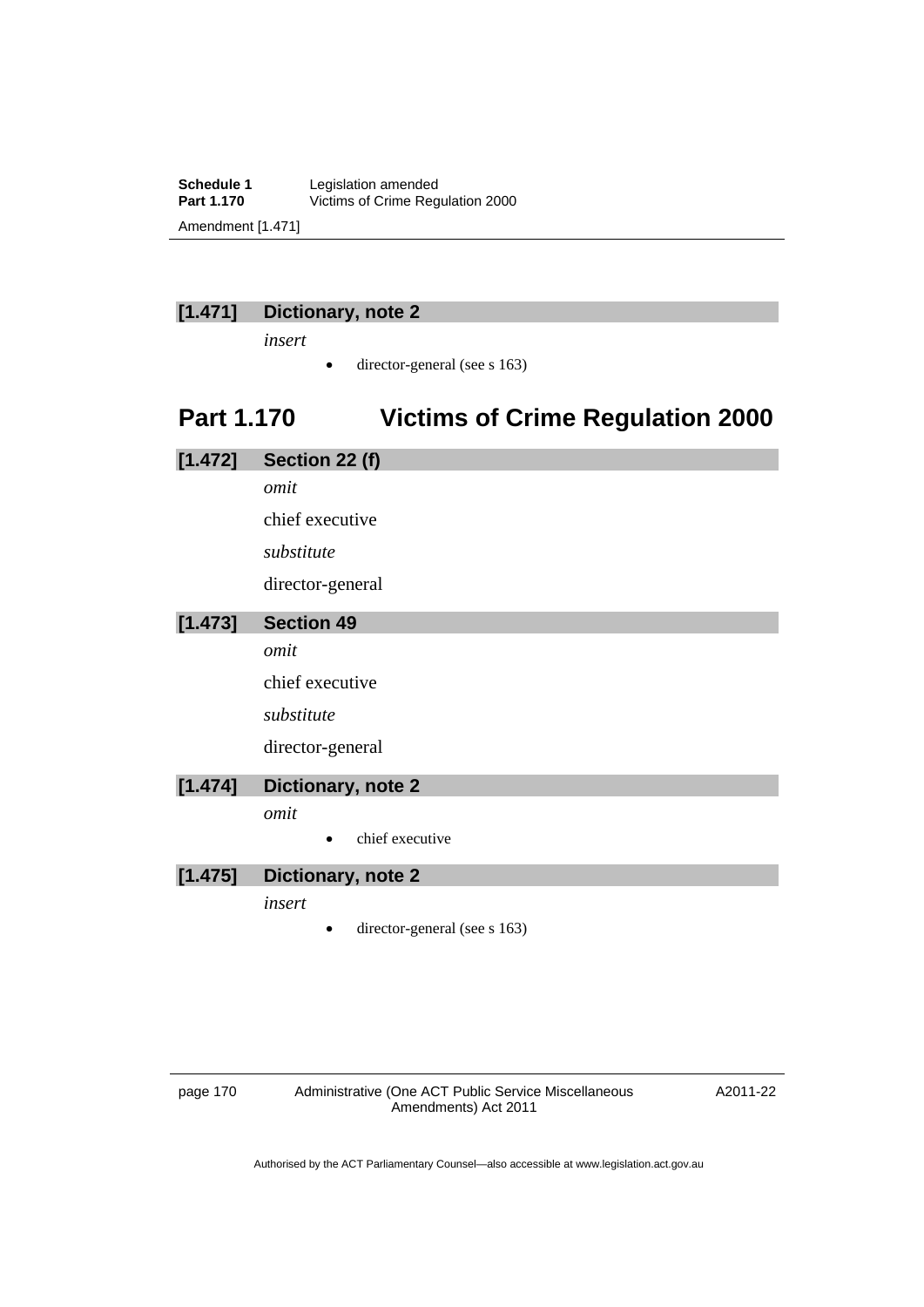# **Part 1.171 Waste Minimisation Act 2001**

# **[1.476] Section 37 (5) (b)**  *omit*  chief executive's *substitute*  director-general's **[1.477] Dictionary, note 2**  *insert*   $\bullet$  director-general (see s 163) **[1.478] Further amendments, mentions of** *chief executive omit*  chief executive *substitute*  director-general

*in* 

- $\bullet$  section 7 (b) (i)
- $\bullet$  section 8 (2) (h)
- $\bullet$  section 9 (2) (b)
- $\bullet$  sections 10 to 15
- sections 17 and 18
- $\bullet$  section 20 (2) (d)
- sections 28 and 29
- $\bullet$  section 40 (3)
- section 44A

A2011-22

Administrative (One ACT Public Service Miscellaneous Amendments) Act 2011

page 171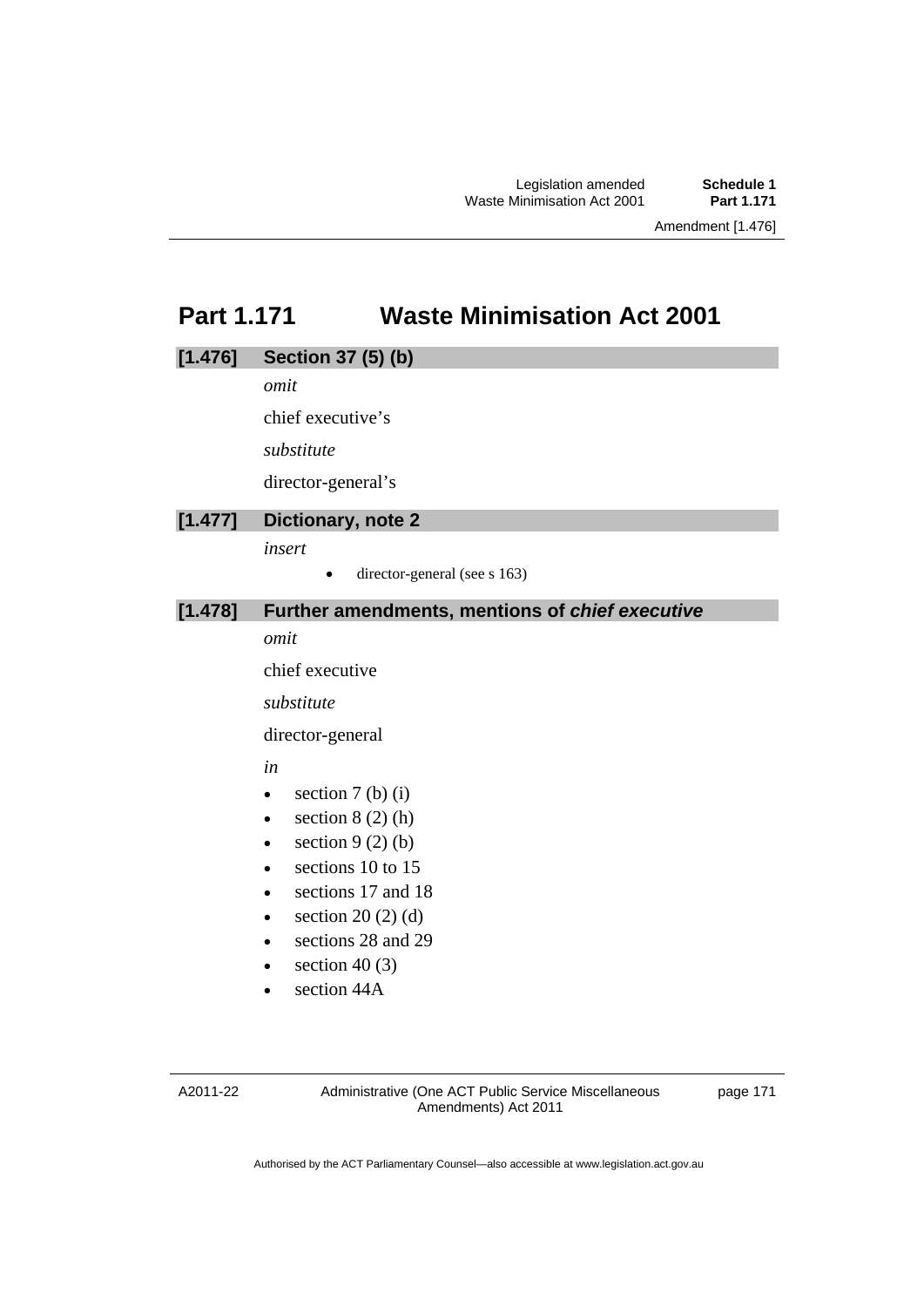**Schedule 1** Legislation amended<br> **Part 1.172** Water and Sewerage Water and Sewerage Act 2000 Amendment [1.479]

# **Part 1.172 Water and Sewerage Act 2000**

# **[1.479] Section 8 (5) (b)**  *omit*  chief executive *substitute*  director-general

# **Part 1.173 Water and Sewerage Regulation 2001**

### **[1.480] Dictionary, note 2**

*omit* 

chief executive (see s 163)

# **Part 1.174 Water Efficiency Labelling and Standards Act 2005**

### **[1.481] Section 22 (g) (ii)**

*omit* 

chief executive

*substitute* 

director-general

#### **[1.482] Dictionary, note 2**

*omit* 

chief executive (see s 163)

page 172 Administrative (One ACT Public Service Miscellaneous Amendments) Act 2011

A2011-22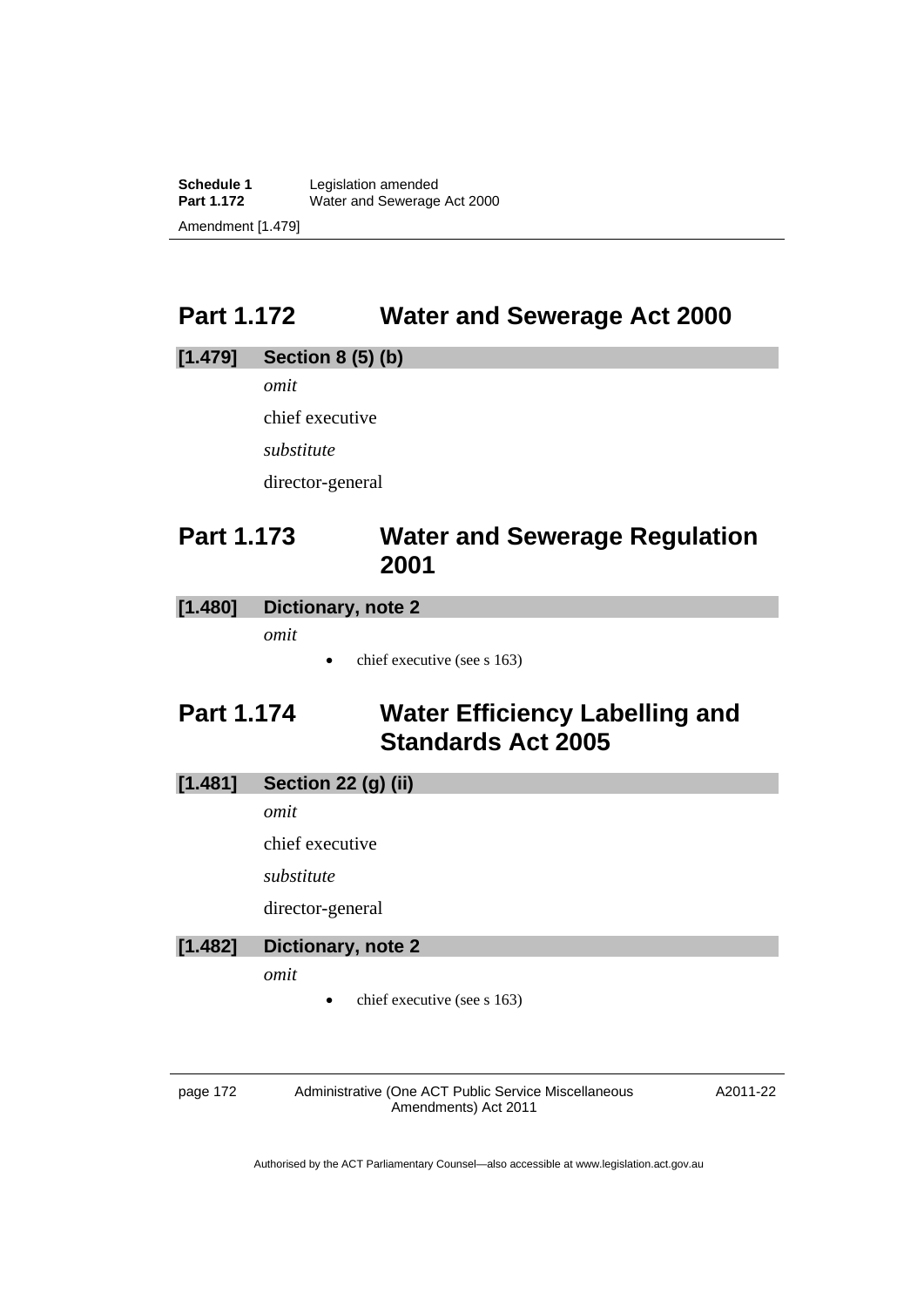### **[1.483] Dictionary, note 2**

*insert* 

 $\bullet$  director-general (see s 163)

## **Part 1.175 Work Safety Act 2008**

### **[1.484] Section 218 (2) (b)**

#### *substitute*

 (b) the chief executive officer of a registered organisation established to represent the interests of employers.

#### **[1.485] Dictionary, note 2**

*omit* 

chief executive (see s 163)

*substitute* 

director-general (see s 163)

#### **[1.486] Further amendments, mentions of** *chief executive*

*omit* 

chief executive

*substitute* 

director-general

*in* 

- $\bullet$  section 38 (1)
- $\bullet$  section 41 (1)
- sections 55 and 55A
- $\bullet$  section 57
- $\bullet$  section 69 (2)
- section 70

A2011-22

Administrative (One ACT Public Service Miscellaneous Amendments) Act 2011

page 173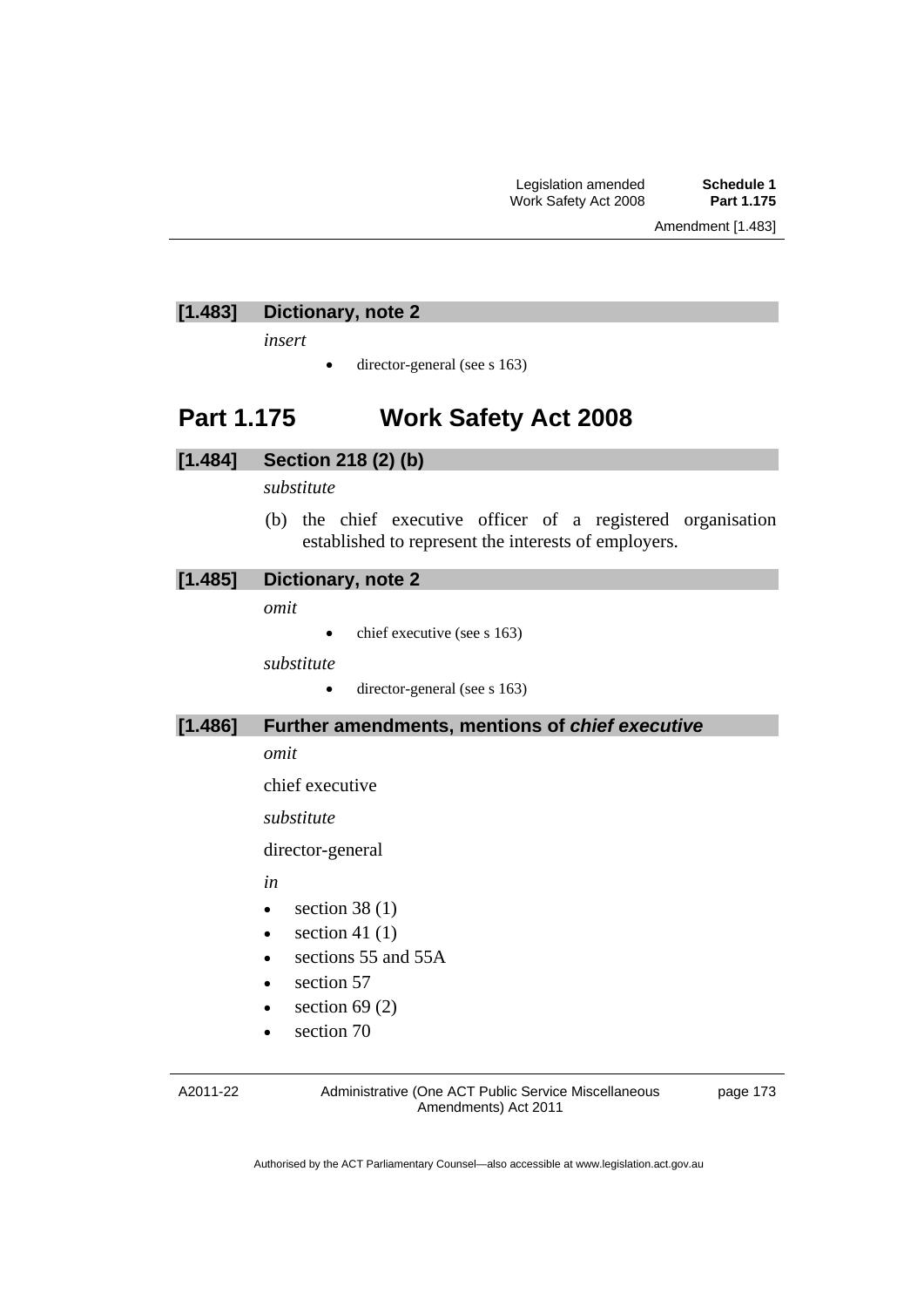**Schedule 1** Legislation amended<br> **Part 1.175** Work Safety Act 2008 **Work Safety Act 2008** Amendment [1.486]

- $\bullet$  section 81 (5)
- $\bullet$  section 82 (b)
- $\bullet$  section 102 (2) (b)
- section 103
- $\bullet$  section 104 (4) (a)
- $\bullet$  section 105 (2)
- $\bullet$  section 106 (2)
- $\bullet$  section 107 (2)
- section 115
- section 119
- $\bullet$  section 120 (2)
- sections 121 and 122
- $\bullet$  section 123(1)
- section 147
- $\bullet$  section 148 (3)
- section 154
- $\bullet$  section 155 (1)
- section 157
- $\bullet$  section 158 (1)
- $\bullet$  section 159 (1)
- $\bullet$  section 160 (2)
- $\bullet$  sections 162 and 163
- sections 166 to 171
- $\bullet$  section 172 $(1)$
- $\bullet$  section 174 (a)
- $\bullet$  section 175 (1)
- section 176
- sections 180 and 181
- $\bullet$  section 182 (1) (b)
- section 183
- $\bullet$  section 201 (2)

page 174 Administrative (One ACT Public Service Miscellaneous Amendments) Act 2011

A2011-22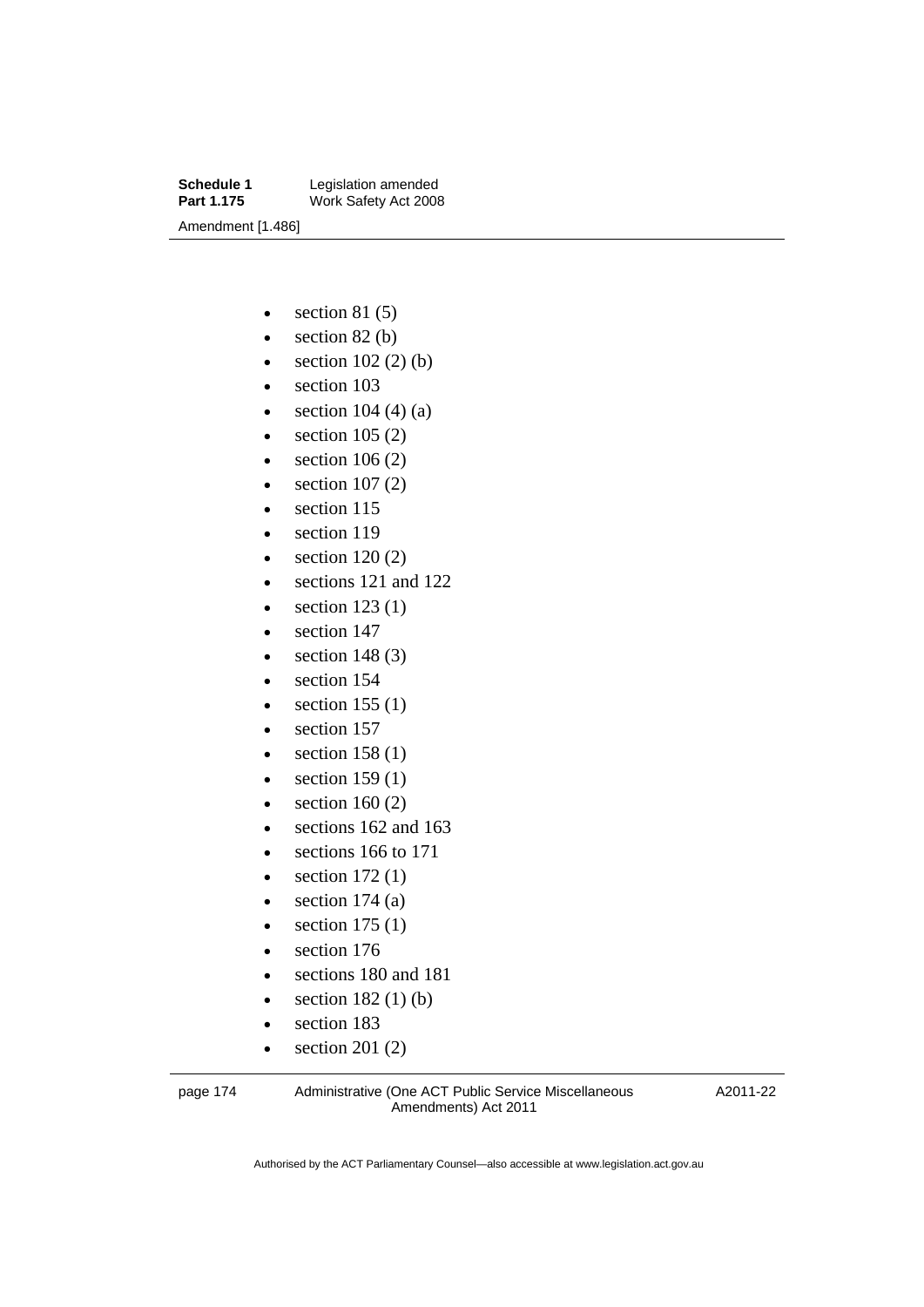Amendment [1.487]

- part 11 heading
- sections 208 and 209
- $\bullet$  section 214 (2)
- sections 215 and 216
- section 220

### **[1.487] Further amendments, mentions of** *chief executive's*

*omit* 

chief executive's

*substitute* 

director-general's

*in* 

- $\bullet$  section 156 (1)
- section 157
- $\bullet$  section 171 (3)
- $\bullet$  section 172 $(1)$
- $\bullet$  section 183 (1)
- section 208 heading

# **Part 1.176 Work Safety Regulation 2009**

#### **[1.488] Dictionary, note 2**

#### *omit*

 $\bullet$  chief executive (see s 163)

*substitute* 

• director-general (see s 163)

#### A2011-22

Administrative (One ACT Public Service Miscellaneous Amendments) Act 2011

page 175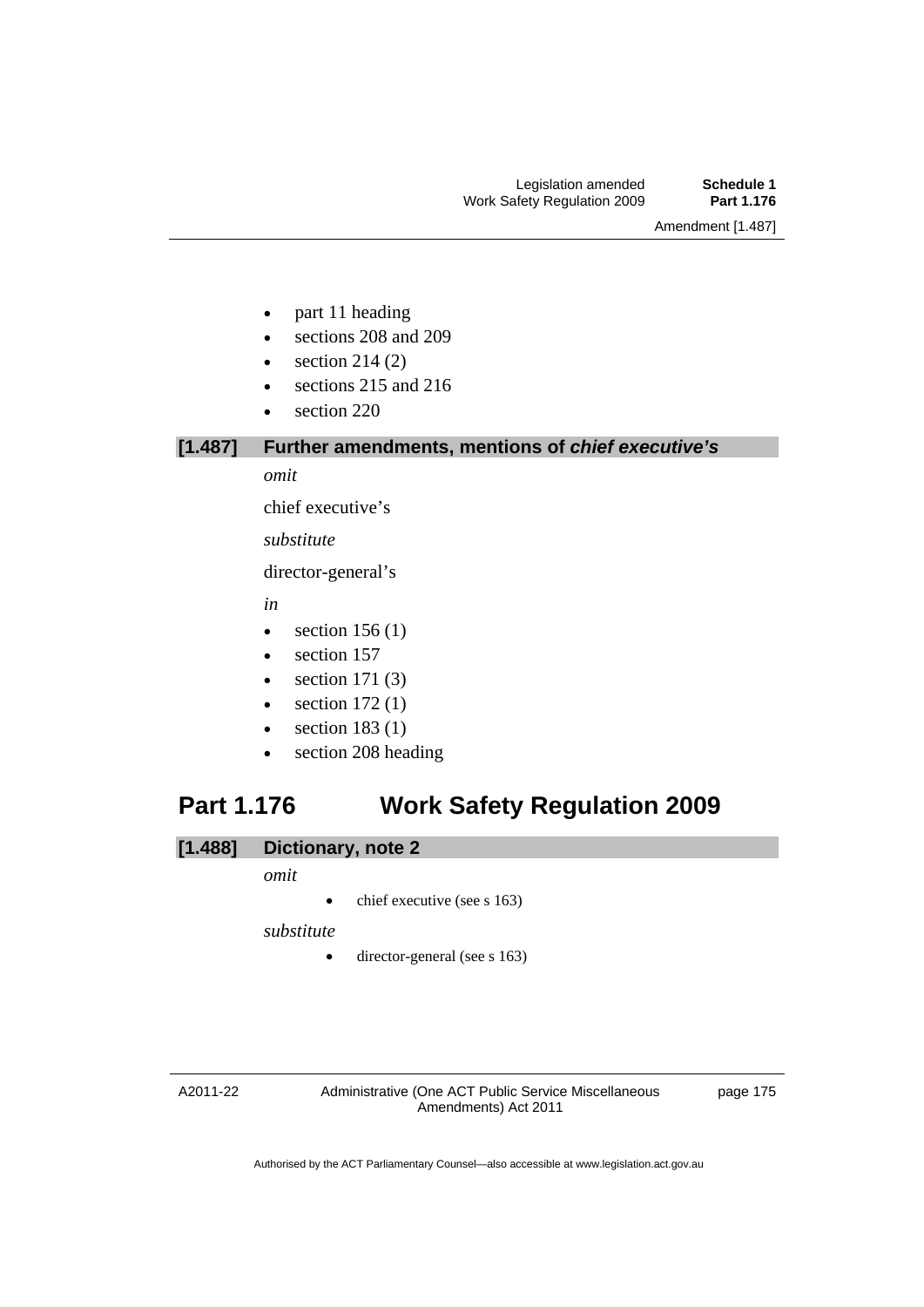#### **[1.489] Further amendments, mentions of** *chief executive*

*omit* 

chief executive

*substitute* 

director-general

*in* 

- $\bullet$  section 7 (3)
- section 8
- $\bullet$  section 9 (1)
- $\bullet$  section 35 (1)
- e sections 37 to 41
- section 47
- $\bullet$  section 51 (3) (b)
- e sections 52 and 53
- $\bullet$  section 62(1)
- e sections 64 to 66
- $\bullet$  section 120 (2) (d)
- $\bullet$  section 121 (2) (d)
- e sections 122 to 124
- sections 128 to 131
- $\bullet$  section 132 $(3)$
- e sections 133 to 142
- section 146
- section 148
- section 150
- $\bullet$  section 153 (2)
- sections 154 to 158
- $\bullet$  section 160 (1)
- section 161

page 176 Administrative (One ACT Public Service Miscellaneous Amendments) Act 2011

A2011-22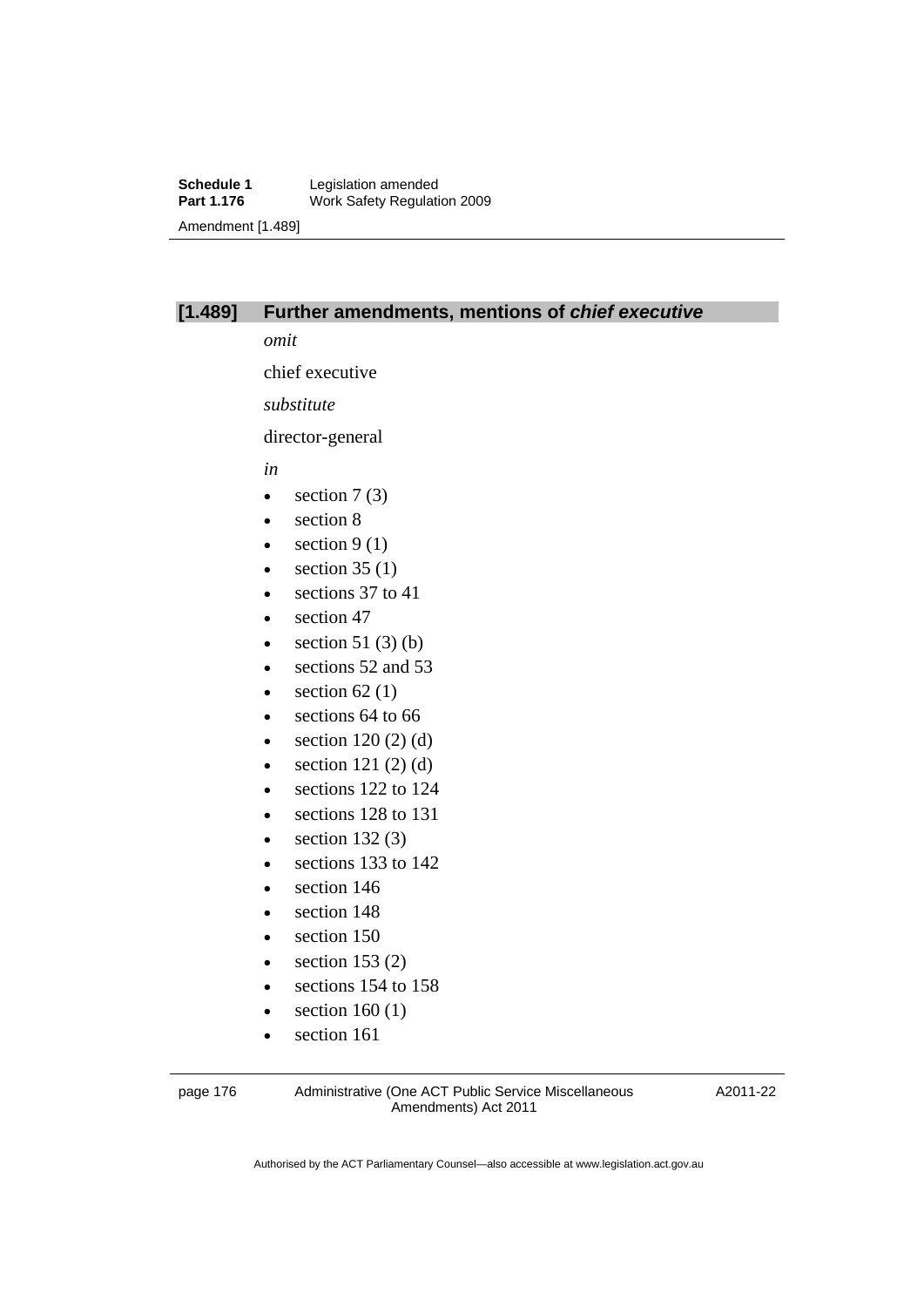Amendment [1.490]

- $\bullet$  section 162(1)
- sections 163 and 164
- $\bullet$  section 165 (1)
- section 166, definition of *construction induction training card*, paragraph (a)
- $\bullet$  section 170 (1) (a) (ii)
- section 171
- sections 176 and 177
- sections 180 to 182
- $\bullet$  section 183 (1)
- section 185
- $\bullet$  section 191 $(2)$
- $\bullet$  section 192 $(2)$
- $\bullet$  section 199 $(2)$
- section 200
- $\bullet$  schedule 3, part 3.1, items 1 to 3, column 5
- schedule 3, part 3.1, items 8 and 9, column 5
- $\bullet$  schedule 3, part 3.1, item 16, column 5
- schedule 3, part 3.1, items 19 to 44, column  $5$
- schedule 3, part 3.1, items 25 and 26, column 4

**[1.490] Further amendments, mentions of** *chief executive's*

*omit* 

chief executive's

*substitute* 

director-general's

*in* 

- $\bullet$  section 39 (2)
- $\bullet$  section 66 (2)
- section 140

A2011-22

Administrative (One ACT Public Service Miscellaneous Amendments) Act 2011

page 177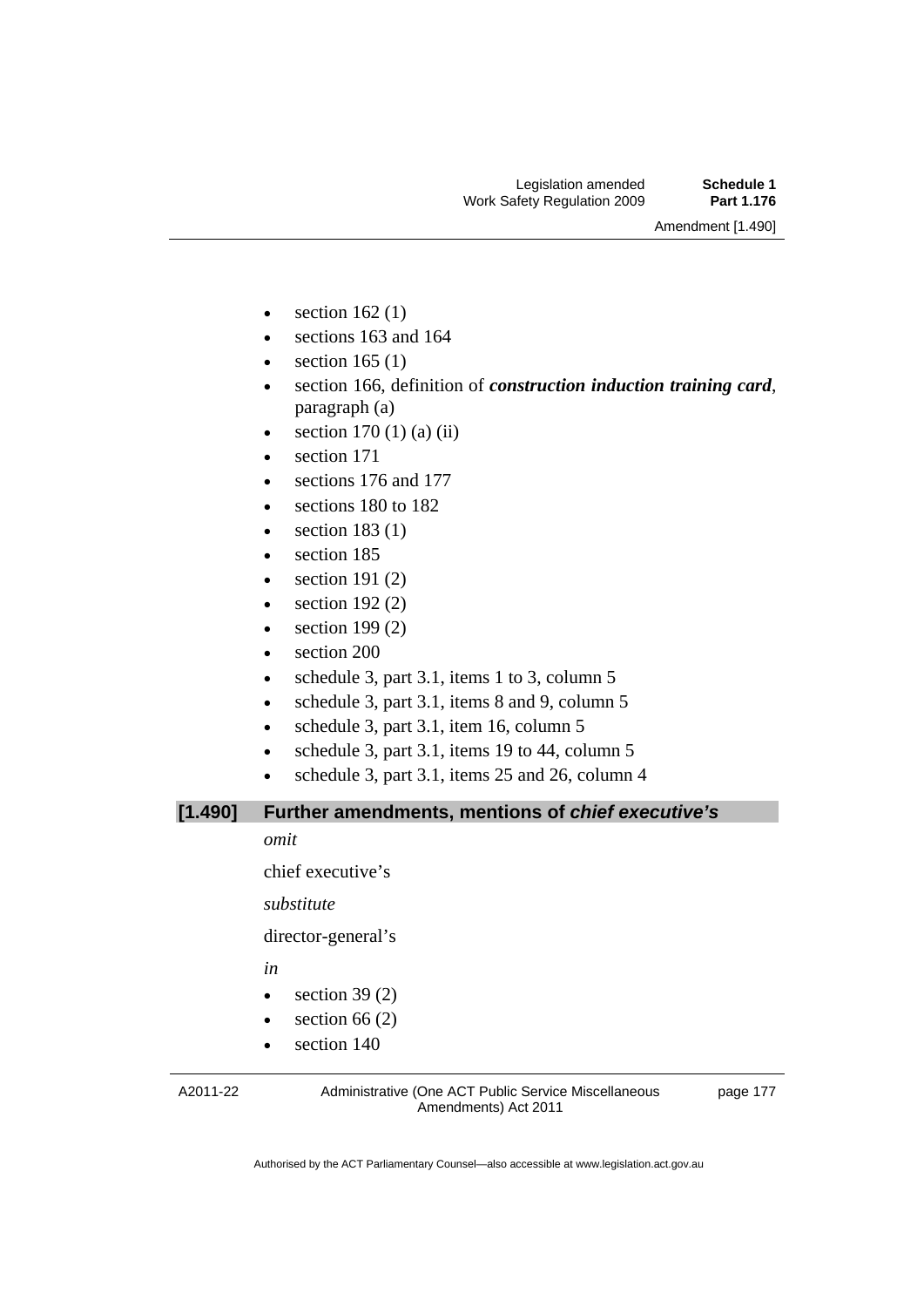**Schedule 1** Legislation amended<br> **Part 1.177** Workers Compensati **Workers Compensation Act 1951** Amendment [1.491]

# **Part 1.177 Workers Compensation Act 1951**

#### **[1.491] Chapter 3 heading, note 3**

*omit* 

a government department

*substitute* 

a government agency

#### **[1.492] Section 149 (4), note**

*omit* 

chief executive's

*substitute* 

director-general's

#### **[1.493] Section 162A (3), note**

*omit* 

chief executive's

*substitute* 

director-general's

#### **[1.494] Section 210 (7)**

*substitute* 

 (7) An amount received because of an apportionment under this section must be paid into a directorate banking account maintained by the director-general in accordance with the *Financial Management Act 1996*, section 34 (2).

A2011-22

### **[1.495] Dictionary, note 2**  *omit*

chief executive (see s 163)

page 178 Administrative (One ACT Public Service Miscellaneous Amendments) Act 2011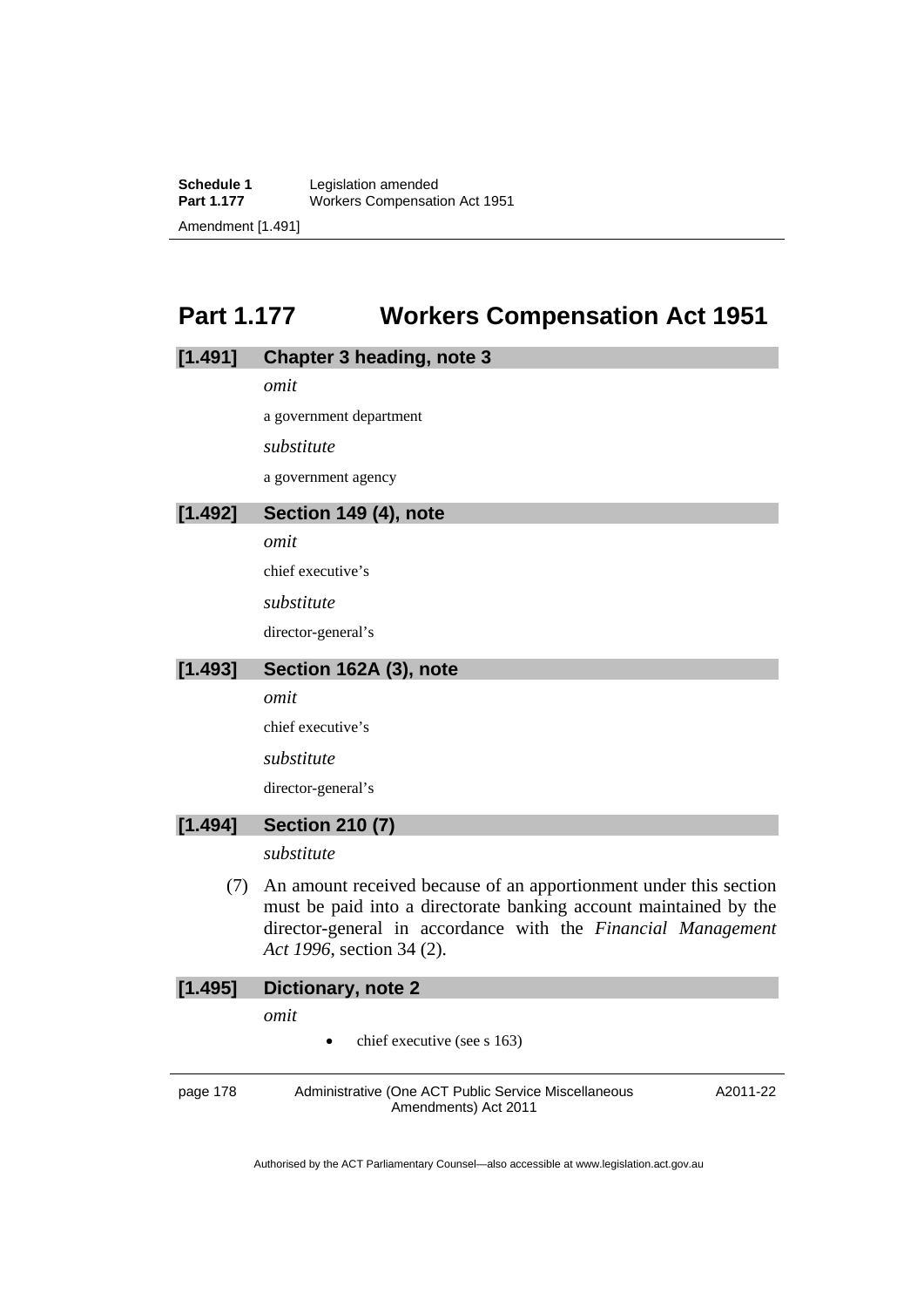Amendment [1.496]

### **[1.496] Dictionary, note 2**

*insert* 

 $\bullet$  director-general (see s 163)

#### **[1.497] Further amendments, mentions of** *chief executive*

*omit* 

chief executive

*substitute* 

director-general

#### *in*

- $\bullet$  section 102 (4) (c)
- section 147
- section 149
- sections 162A and 162B
- section 166C
- $\bullet$  section 167C (2)
- sections 188 and 189
- $\bullet$  section 199 $(a)$
- $\bullet$  section 199A (1)
- section 199B
- $\bullet$  section 200A (2)
- section 201A
- section 205
- schedule 3, section  $3.4$  (1) (b)
- schedule 3, sections 3.6 and 3.7
- schedule 3, section 3.16 (a)

page 179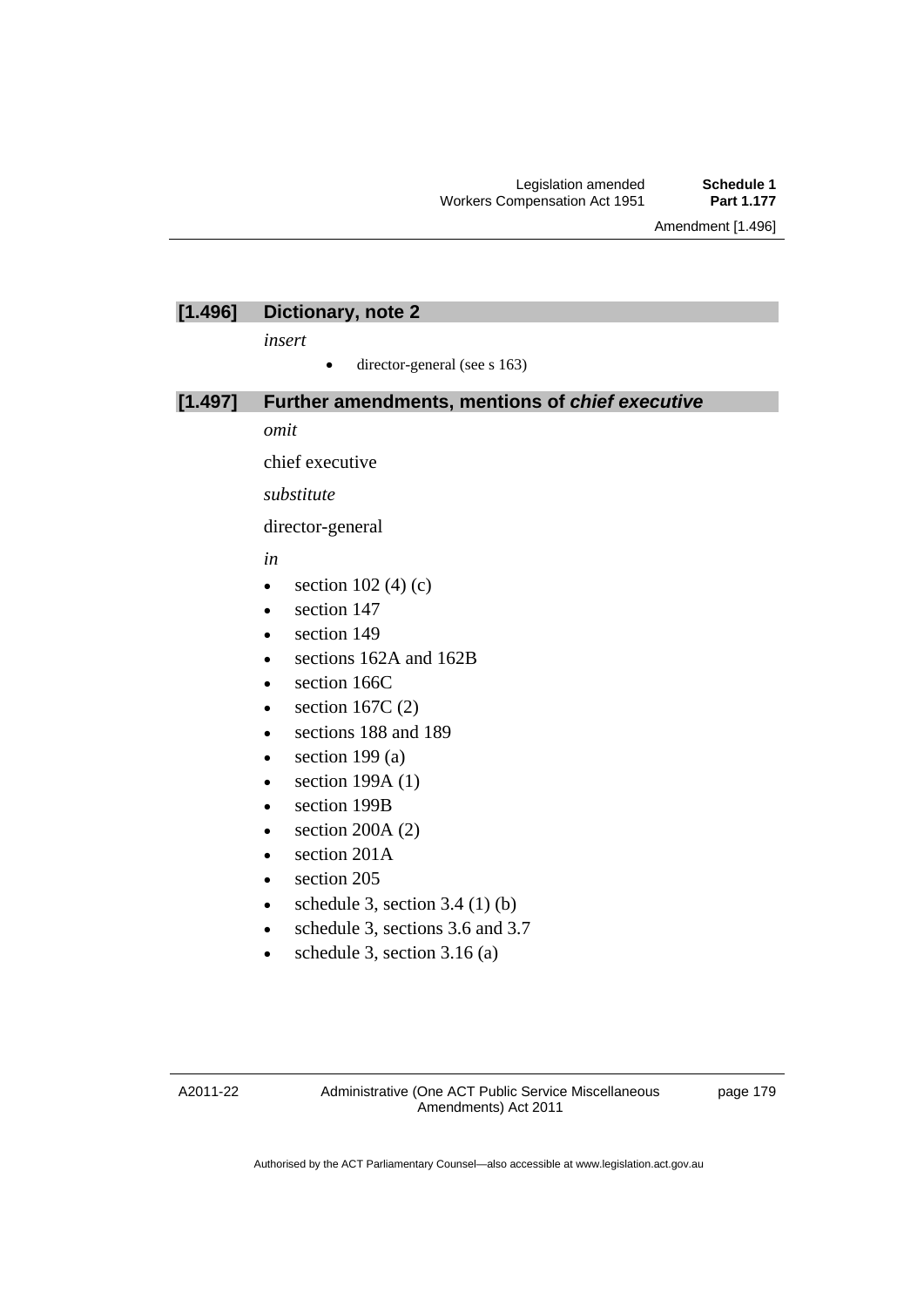# **Part 1.178 Workers Compensation Regulation 2002**

### **[1.498] Schedule 3, part 3.1, items 3 and 4, column 5**

*omit* 

chief executive

*substitute* 

director-general

### **[1.499] Schedule 3, part 3.2, items 1 and 2, column 4**

*omit* 

chief executive

*substitute* 

director-general

#### **[1.500] Dictionary, note 2**

*insert* 

 $\bullet$  director-general (see s 163)

page 180 Administrative (One ACT Public Service Miscellaneous Amendments) Act 2011

A2011-22